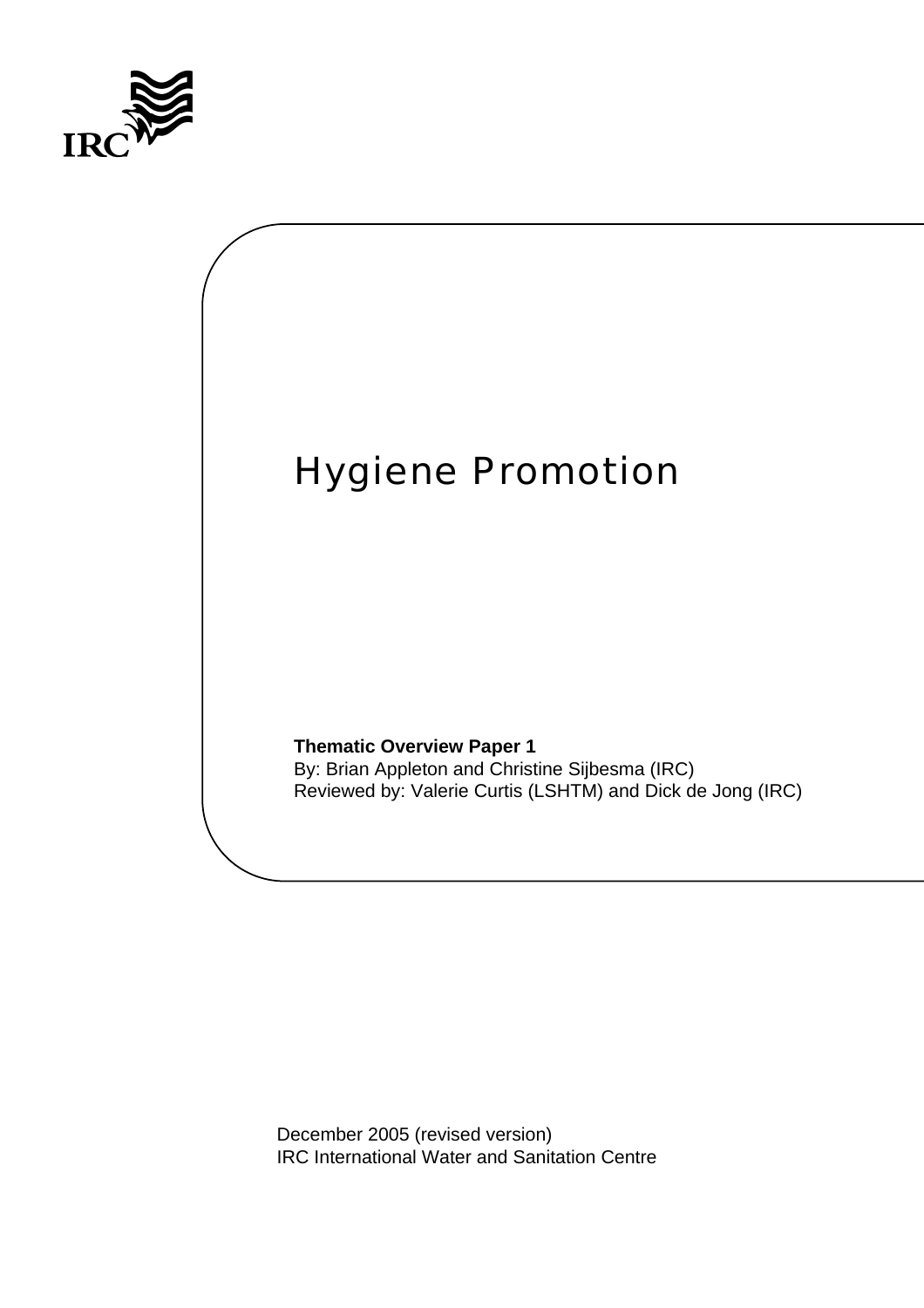Please note that the TOPs are a web-based series. However, we feel that those who don't have access to the Internet should be able to benefit from the TOPs as well. This is why we have also made them available as paper versions.

This TOP is published as a PDF on IRC's website. A summary is made available as web text and will give you an idea of what the TOP is about before downloading the whole document.

Edited by: Brian Appleton

Copyright © IRC International Water and Sanitation Centre (2005) IRC enjoys copyright under Protocol 2 of the Universal Copyright Convention. Nevertheless, permission is hereby granted for reproduction of this material, in whole or in part, for educational, scientific, or development related purposes except those involving commercial sale, provided that (a) full citation of the source is given and (b) notification is given in writing to IRC, P.O. Box 2869, 2601 CW Delft, The Netherlands, Tel. +31(0)15 2192939, Fax +31 (0) 15 2190955, e-mail: [publications@irc.nl](mailto:publications@irc.nl)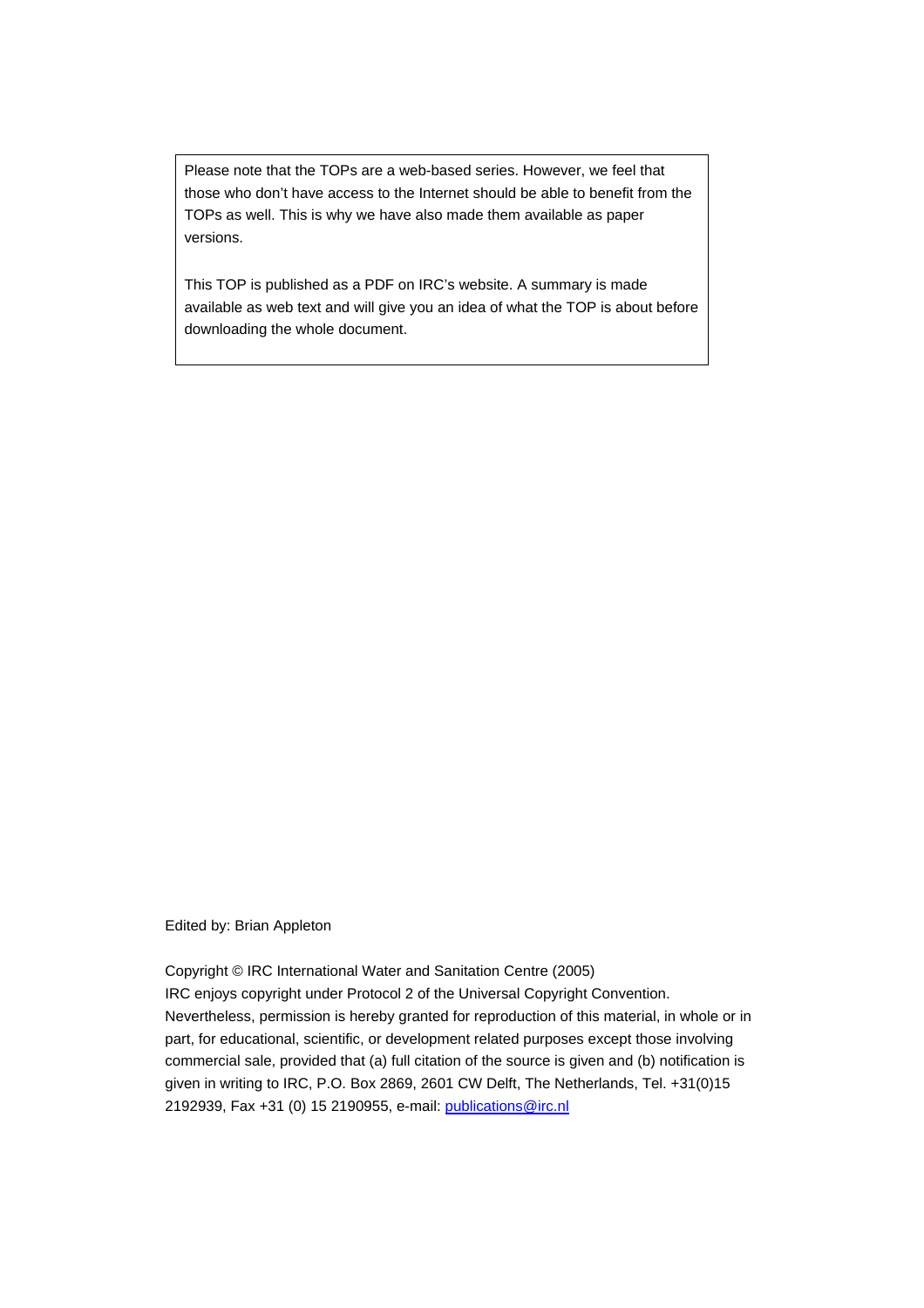# Table of Contents

| Thematic Overview Papers (TOPs): an effective way to TOP up your knowledge 3 |                                                                                                                                                                                                                                                                                            |  |  |  |  |
|------------------------------------------------------------------------------|--------------------------------------------------------------------------------------------------------------------------------------------------------------------------------------------------------------------------------------------------------------------------------------------|--|--|--|--|
| 1.                                                                           |                                                                                                                                                                                                                                                                                            |  |  |  |  |
| 2.                                                                           | 2.1<br>2.2                                                                                                                                                                                                                                                                                 |  |  |  |  |
| 3.                                                                           | 3.1<br>Lesson 1: Hygiene promotion works best when combined with<br>participatory improvements in water supply and sanitation services 11<br>3.2<br>Lesson 2: Linking health impacts with social goals  14<br>Lesson 3: One-way health information campaigns can waste resources 18<br>3.3 |  |  |  |  |
| 4.                                                                           | 4.1<br>Universal hygiene promotion programmes with a limited number of<br>4.2<br>4.3<br>Community-managed, locally specific hygiene promotion programmes  23<br>4.4<br>4.5<br>4.6                                                                                                          |  |  |  |  |
| 5.                                                                           | 5.1<br>5.2<br>5.3                                                                                                                                                                                                                                                                          |  |  |  |  |
|                                                                              |                                                                                                                                                                                                                                                                                            |  |  |  |  |
|                                                                              |                                                                                                                                                                                                                                                                                            |  |  |  |  |
|                                                                              |                                                                                                                                                                                                                                                                                            |  |  |  |  |
|                                                                              |                                                                                                                                                                                                                                                                                            |  |  |  |  |
|                                                                              |                                                                                                                                                                                                                                                                                            |  |  |  |  |
|                                                                              | Appendix 2. WELL fact sheet: fallacies and key principles of hygiene promotion 74<br>Appendix 5. More arguments for hygiene and sanitation promotion 80<br>Appendix 8. Some key objectives for hygiene promotion programmes 83                                                             |  |  |  |  |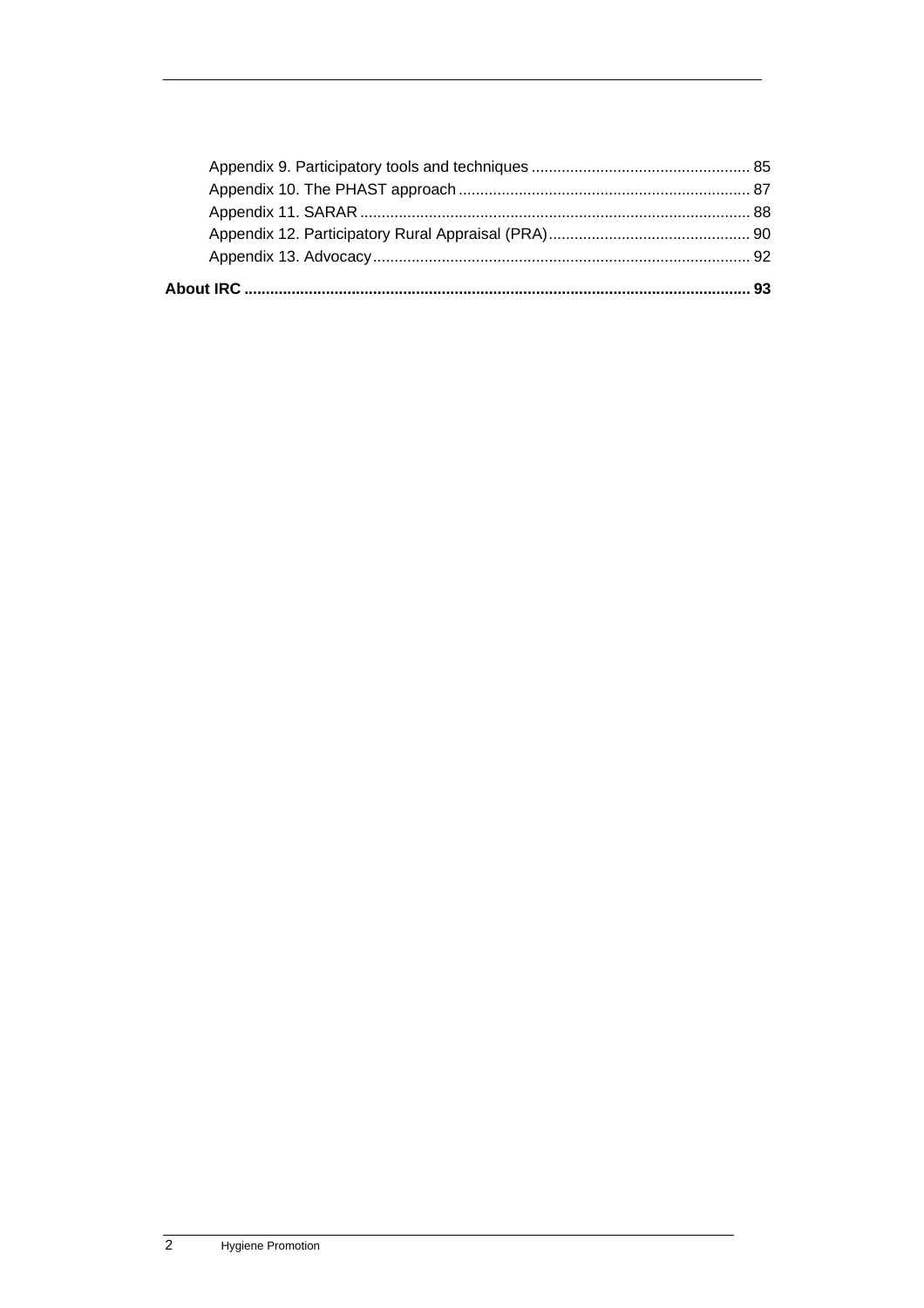# <span id="page-4-0"></span>Thematic Overview Papers (TOPs): an effective way to TOP up your knowledge

## Do you need to get up to speed quickly on current thinking about a critical issue in the field of water, sanitation and health?

### **Try an IRC TOP (Thematic Overview Paper).**

TOPs are a web-based initiative from IRC. They combine a concise digest of recent experiences, expert opinions and foreseeable trends with links to the most informative publications, websites and research information. Each TOP will contain enough immediate information to give a grounding in the topic concerned, with direct access to more detailed coverage of your own special interests, plus contact details of resource centres or individuals who can give local help.

Reviewed by recognised experts and updated continually with new case studies, research findings, etc, TOPs will provide water, sanitation and health professionals with a single source of the most up-to-date thinking and knowledge in the sector.

### **Contents of each TOP**

Each TOP consists of:

- An Overview Paper with all the latest thinking
- Case studies of best practice, if applicable
- TOP Resources:
	- links to books, papers, articles
	- links to web sites with additional information
	- links to contact details for resource centres, information networks or individual
	- experts
	- a chance to feedback your own experiences or to ask questions via the Web.

The website will contain a pdf version of the most up-to-date version of the TOP and a summary as web pages, so that individuals can download and print the information to share with colleagues.

TOPs are intended as dossiers to meet the needs of water, sanitation and health professionals in the South and the North, working for national and local government, NGOs, community-based organisations, resource centres, private sector firms, UN agencies and multilateral or bilateral support agencies.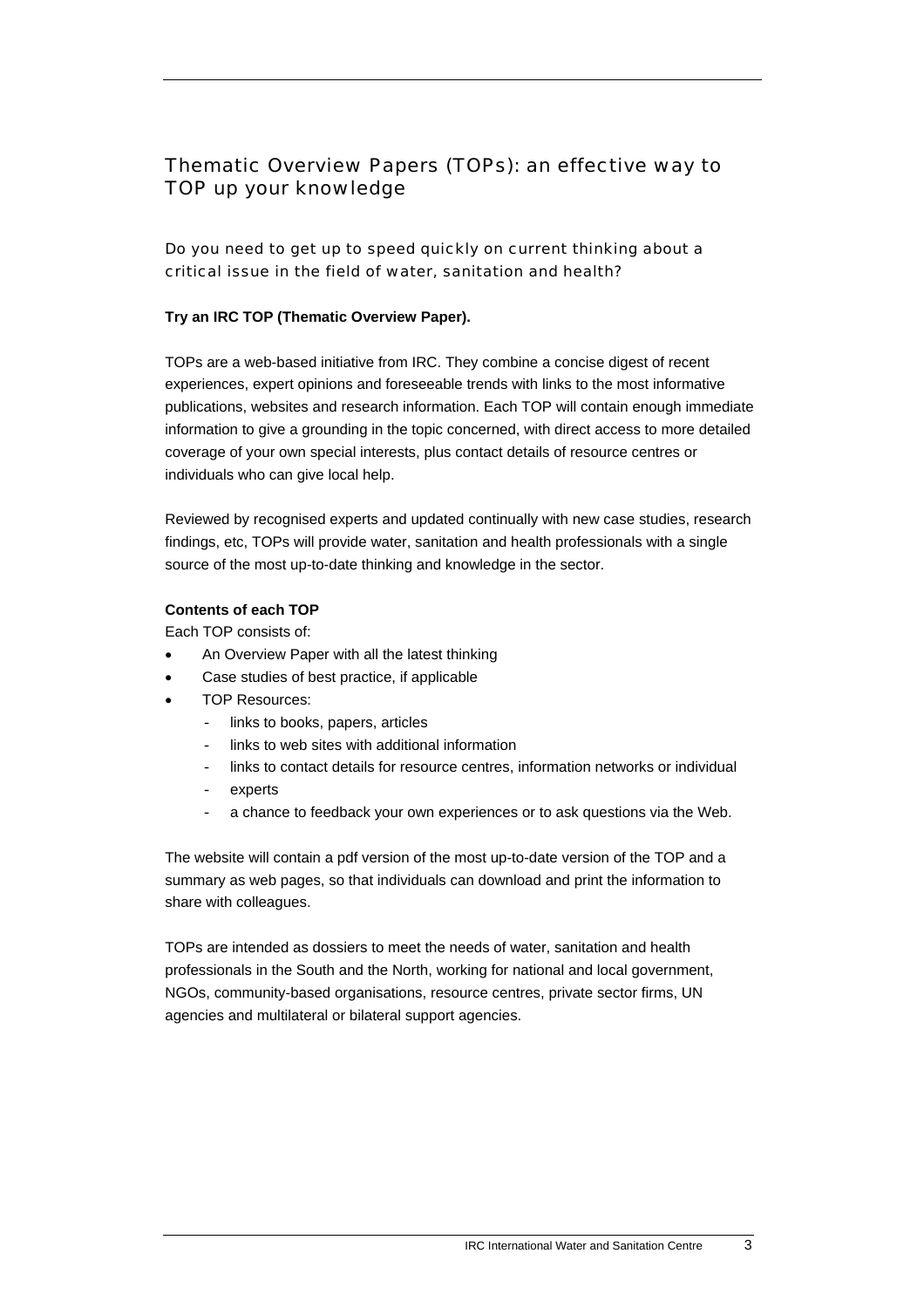#### **How to make the most of this TOP**

IRC's Thematic Overview Papers (TOPs) aim to give their readers two kinds of help:

- Easy access to the main principles of the topic Hygiene Promotion -- based on worldwide experiences and views of leading practitioners.
- Links to more detailed explanations and documented experiences of critical aspects of the topic on the world wide web.

The audience for whom the Hygiene Promotion TOP has been written is wide. It consists of policy makers, practitioners, educators, trainers and researchers in the fields of health, hygiene, water supply and sanitation, but also those involved in broader programmes for the alleviation of rural or urban poverty.

This TOP may therefore meet different aims of different users: an introduction to, and a rationale for, HP for policy makers and programme planners and managers; access to recent research and case studies for researchers, educators and trainers; information on approaches and experiences of colleagues for practitioners; and opportunities to give your feedback or add your contributions.

The TOP will give you a taste of the great potential that HP has to reduce the sickening death toll from poor hygiene. It will also help in making you aware that there are more effective ways to implement HP programmes, and that not using them can lead to disappointing results and wasted resources. Hopefully, the TOP will also inspire you to advocate and put into practice some of the successful HP approaches described.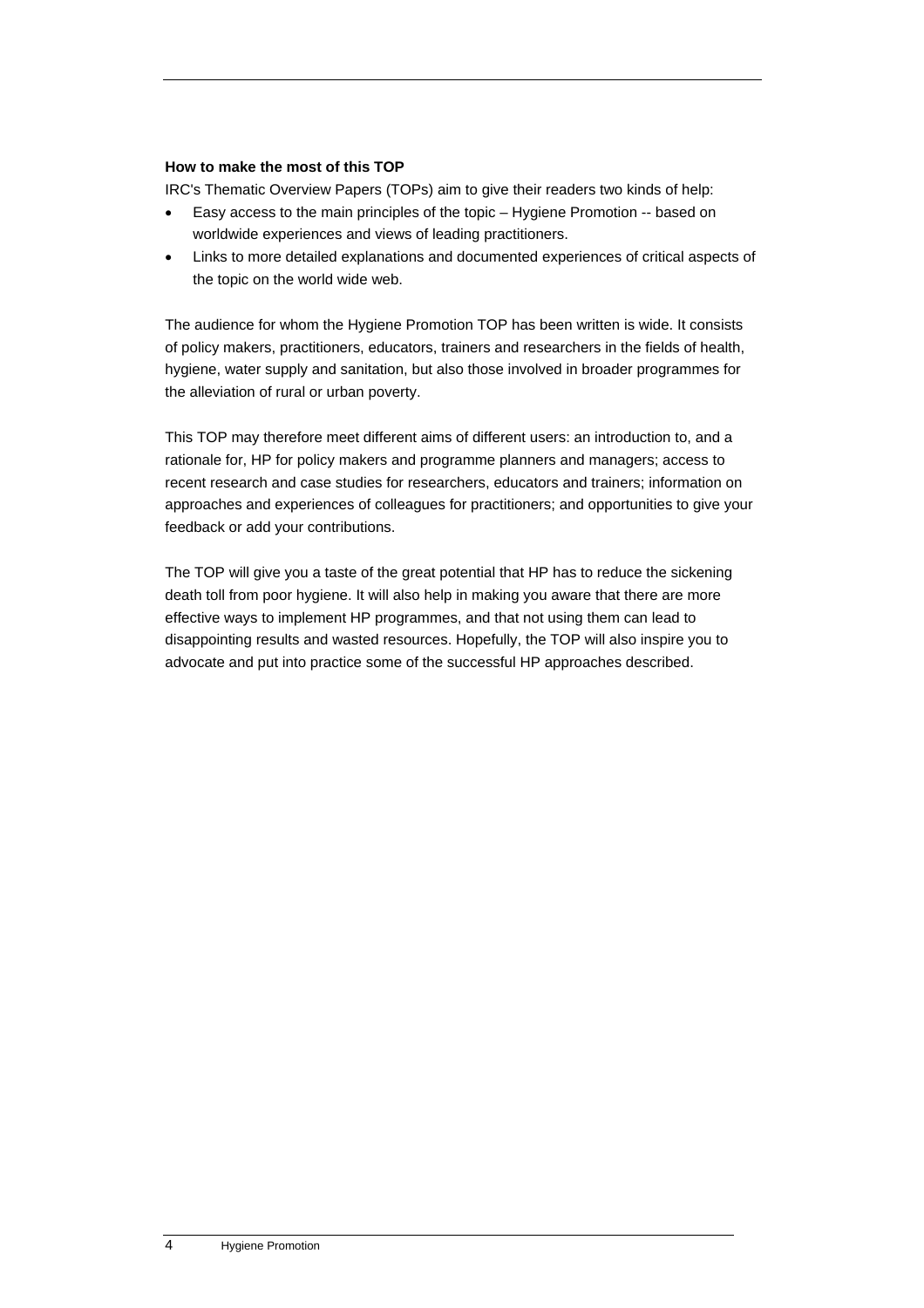# <span id="page-6-0"></span>1. Hygiene Promotion

What do you know about hygiene promotion? Ask anyone who has been part of the water supply, sanitation and health conference circuit in recent years and you will probably hear something like:

- Changing hygiene behaviour is crucial for healthier lives and to gain the full benefit of water and sanitation improvements;
- Hygiene promotion should be the first element of an integrated programme to bring improved water and sanitation, not a marginal add-on to a technical project;
- Handwashing with soap can reduce the number of diarrhoea episodes by 35%;
- There are not enough hygiene professionals around.

It is encouraging that, thanks to a small group of committed individuals, these key messages have been gaining acceptance in the professional fraternity. It is, though, only a small start on what is needed to bring about the process of hygiene behavioural change around the world. And, the relatively superficial knowledge that even the conference-goers have acquired needs adding to if it is to be put to effective use. A big global advocacy campaign called WASH is now raising the profile of hygiene promotion and improved sanitation as political priorities.

Test out your knowledge about hygiene promotion principles now by trying the TOP Quiz. You may be surprised by the results! Look too at the five main fallacies and seven key principles of hygiene promotion set out in the WELL Fact Sheet (Appendix 2).

Hygiene promotion is not the same as hygiene education. Although education, in its narrow sense of systematic instruction, has a place, successful programmes do not instruct people. There have been numerous attempts over the years to distinguish hygiene promotion and hygiene education by definition. Some are presented in Appendix 5. For a summary of effective and ineffective forms of hygiene promotion, see the Unicef website http://www.unicef.org/programme/wes/pubs/behave/behave.htm In this TOP, we are more concerned with the aims and the impact of hygiene promotion and we are working with the goal amplified later that:

Effective hygiene promotion reduces the main risky hygiene practices and conditions for women, children and men. It does so in a measurable way, to a significant level, in a preset period and within available resources.

Alternative approaches to hygiene promotion programmes with a better chance of success are presented in Making hygiene promotion more effective. Because individual programmes necessarily have limited impact, there are pointers to ways of spreading the hygiene promotion messages more widely in the section on Advocacy. The critical area of how to monitor and evaluate hygiene promotion initiatives is introduced in Criteria for effectiveness.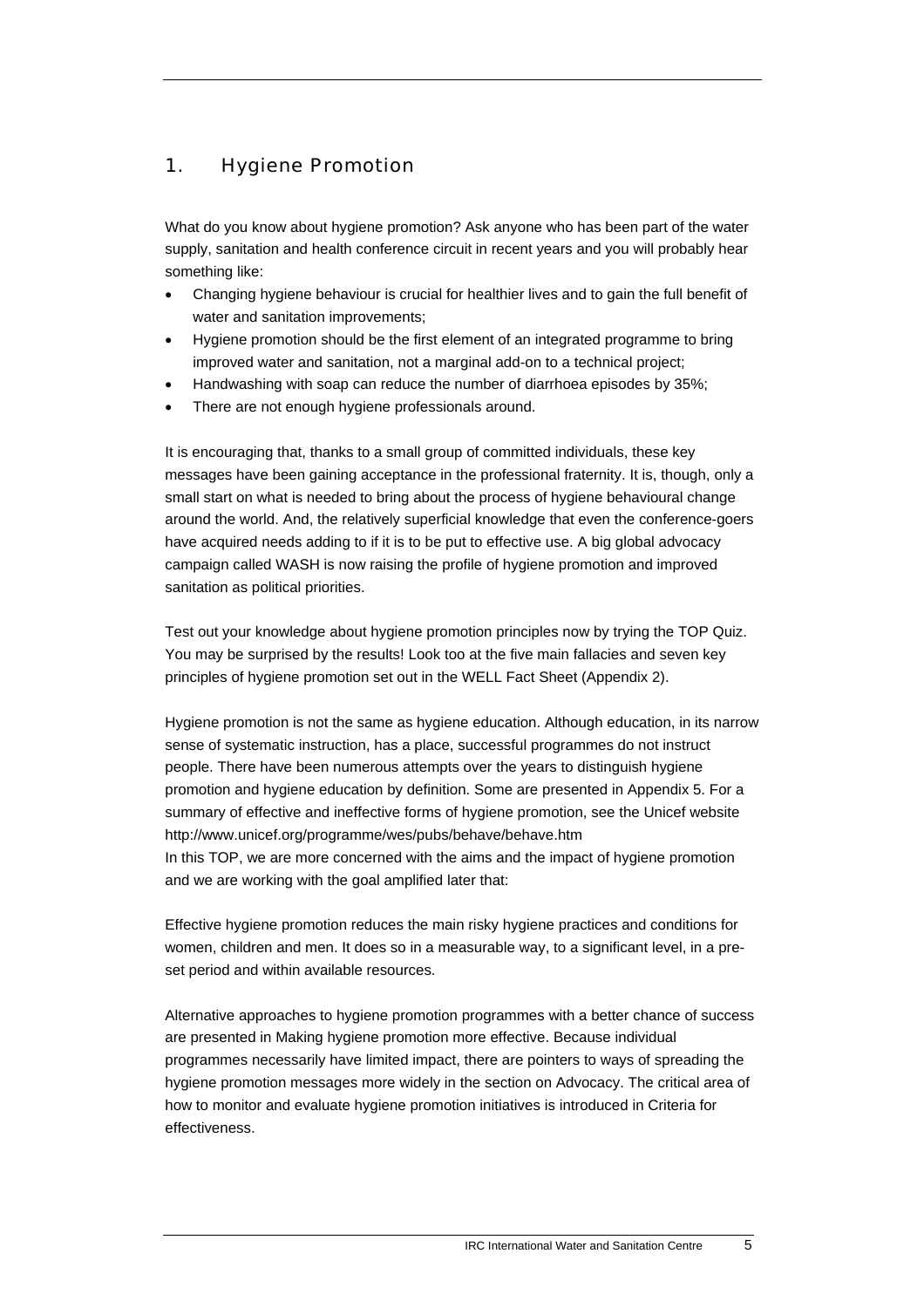The Case Studies, which we hope to extend with your feedback, are organised by region. Following them is an overview of participatory methods and toolkits and Top Resources to websites where you will find more information about the experiences of agencies with special expertise in hygiene promotion. For information on organisations that can help you further in your work on hygiene, you may want to go to TOP Contacts. These sections, as well as the others, are interactive. You can add your contribution by using the appropriate forms.

The focus of this TOP is on hygiene practices and conditions in households and the community. School hygiene education is also a vital part of hygiene promotion and there is no doubt that children are powerful agents of change. A separate TOP has been prepared specifically dealing with the subject of school sanitation and hygiene education including its linkages with home improvements and better public hygiene (<http://www.irc.nl/page/3580> and <http://www.irc.nl/page/3657>).

Although our topic is Hygiene Promotion, the discussions sometimes extend into the hygiene implications of improvements to water supply and/or sanitation facilities. Hygiene promotion is important in all circumstances, whether or not it is accompanied by water and sanitation improvements. Indeed, many will argue that it is when water and sanitation services are inadequate that hygiene promotion is most important. However, there is no disputing the evidence that greatest health impacts come from a package of measures that combine hygiene promotion with appropriate improvements to water and sanitation services.

In this Thematic Overview Paper, we look at ways of stimulating wide replication of good hygiene practices. We hope that, after reading it, you will be able to find new ways of working that will support the same goal and will share your insights with us.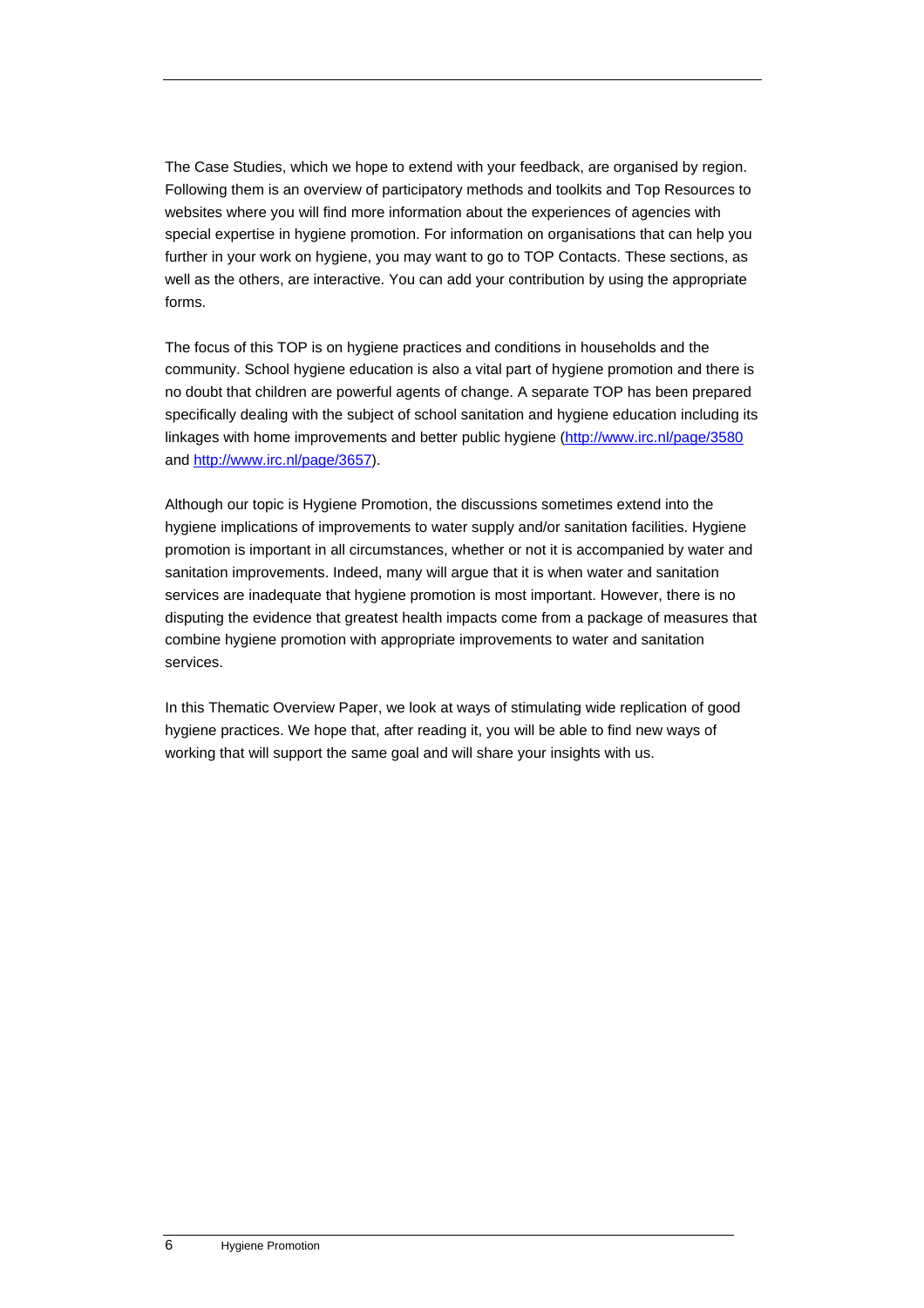# <span id="page-8-0"></span>2. Why hygiene promotion matters

# 2.1 Facts and figures

Lots of "facts and figures" have been bandied around over the years to bring home the shameful results of neglecting water, sanitation and hygiene improvements in national development programmes. Some of the statistics have been highly debatable and advocacy campaigns have been jeopardised when the statistical foundation has been shown to be fragile. As part of the WASH advocacy campaign, the Water Supply and Sanitation Collaborative Council (WSSCC) has assembled a collection of validated facts and figures, which can be used with confidence. They paint a powerful enough picture of our dirty world and the death, disease and indignities it imposes on huge numbers of its poorest people. Our global message is stronger if we stick to these validated figures and add to them only when we can substantiate the extra ones.

Let's look at a few:

- The number of children dying from diarrhoeal disease is equivalent to twenty jumbo jets a day crashing with the loss of approaching 300 lives in each.
- Sixty percent of the population of the Third World, amounting to some 2.4 billion people have no access to hygienic means of personal sanitation; 1.1 billion of them do not even have access to a supply of safe drinking water
- Improved water quality reduces childhood diarrhoea by 15-20% BUT better hygiene through handwashing and safe food handling reduces it by 35% AND safe disposal of children's faeces leads to a reduction of nearly 40%.

For a fuller list of facts and figures to use in your advocacy for better hygiene, look at Appendix 4 for WASH Facts and Figures.

# 2.2 Social and economic payback

The reasons for investing in hygiene promotion are both social and economic. They hinge on the health benefits coming from better hygiene, and the payback is high in comparison with the investment needs. Here is a list of why hygiene promotion matters:

• Diarrhoeal disease is the second largest killer of children under five in developing countries and combating diarrhoea is usually the prime reason for investing in WSS improvements. But, it is the combination of improved sanitation facilities and good hygiene that contributes most to reducing diarrhoeal disease. The best justification for this comes from a 1991 paper by Steve Esrey, which includes a version of the diagram, on the following page.

Diarrhoea causes dehydration and kills approximately 2.2 million people, mostly children, every year. Children are more likely than adults to die from diarrhoea because they become dehydrated more quickly. In the past 10 years, diarrhoea has killed more children than all the people lost to armed conflict since World War II. Its occurrence is closely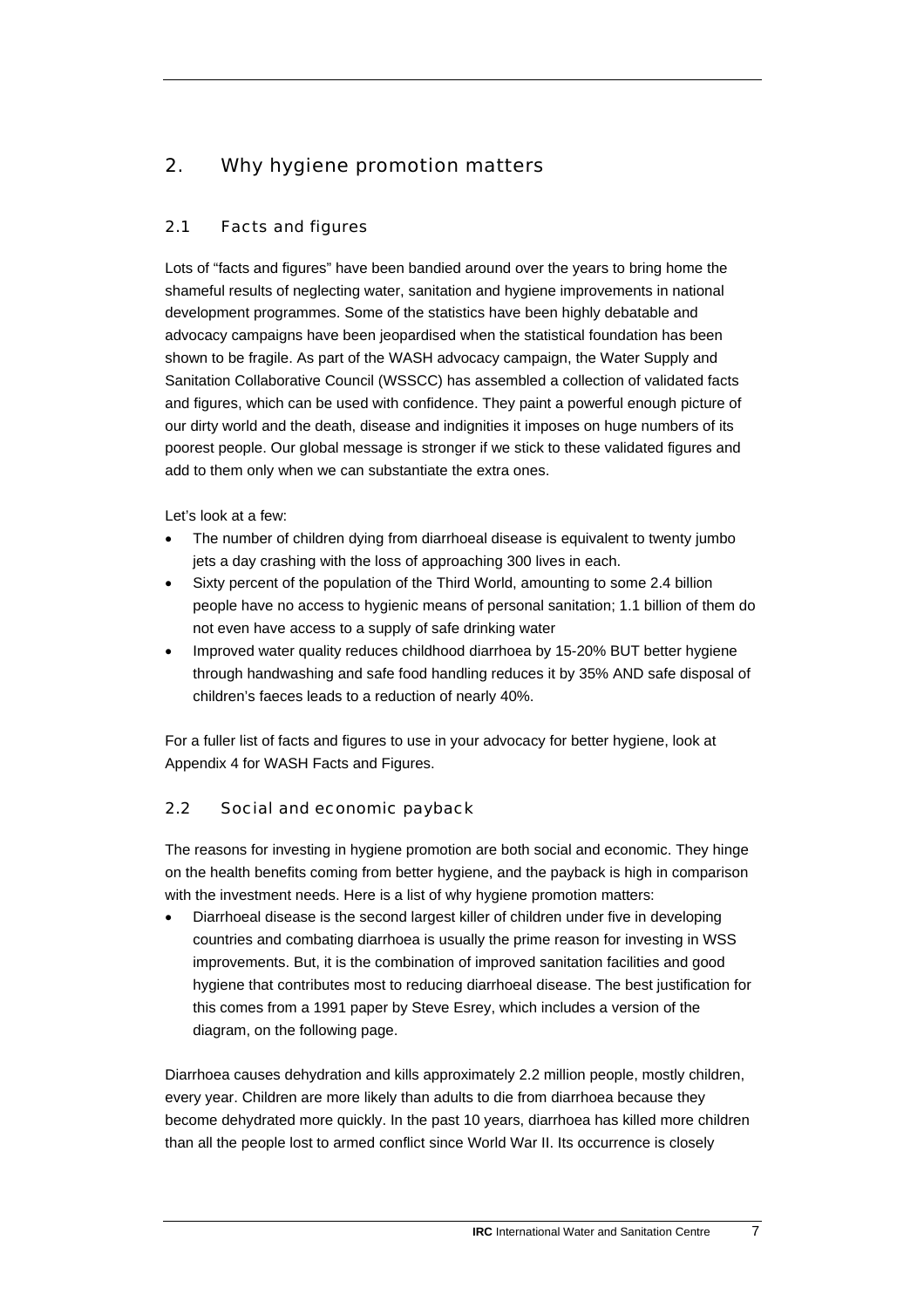related to the opportunities that poor people (especially poor mothers) have to improve domestic hygiene (Curtis et al., 2000). Diarrhoeas do not only cause disease and early death in children. They also bring loss of food. This has a negative impact on children's nutritional status. Frequent diarrhoeas stunt children's physical and intellectual growth.



*Figure 1. Effectiveness of Hardware and Hygiene Interventions in reducing Diarrhea Morbidity* 

- Recent research also suggests that handwashing is an important preventive measure in the incidence of acute respiratory infections, the number one killer of children under five. See for instance the study of Ryan et al. published in 2001.
- There are other killer diseases directly and indirectly related to poor hygiene. The 1993 IRC Publication Actions Speak ([http://www.irc.nl/page/1836\)](http://www.irc.nl/page/1836) lists 11 of them and shows how they are linked to various combinations of personal and domestic hygiene, safe water supplies and effective excreta disposal, wastewater disposal and drainage. Trachoma, for example, is the commonest cause of blindness from infections. Presently some 150 million people, mostly children are infected, with 11 million estimated new cases of infection each year. WHO estimates that approximately 6 million cases of blindness due to trachoma and 11 million cases of trachoma infection occur yearly. Prevalence of active disease in children varies from 10-40% in some African countries to 3-10% in several Asian countries. The overall incidence is unknown [\(http://www.cdc.gov/ncidod/dbmd/diseaseinfo/trachoma\\_t.html](http://www.cdc.gov/ncidod/dbmd/diseaseinfo/trachoma_t.html))
- Evidence from health research shows that a lower incidence of trachoma is associated with fewer flies sitting on eyes and more frequent washing of children's faces, along with improved excreta disposal and water supply (Emerson et al., 2000).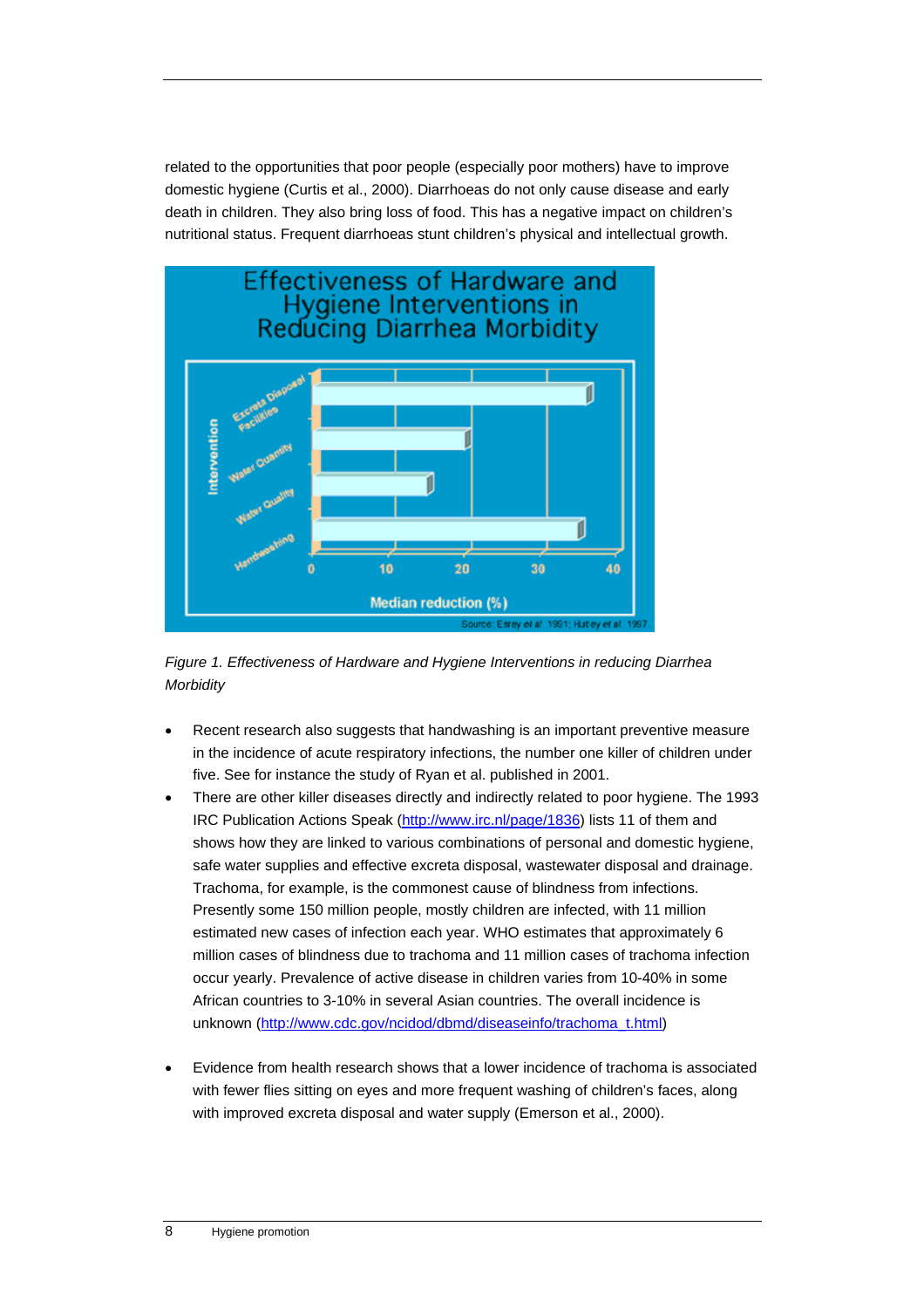- The costs of inaction can be high. Peru's 1991 cholera epidemic is estimated to have cost the national economy an amount equal to US\$ 200 million (Bradford and Suarez, 1993). It would have been cheaper to provide the clean water supplies, improved sanitation and hygiene promotion that would have prevented the epidemic and assisted socio-economic development. There are similar examples from India. Outbreaks of plague in 1994 meant a loss of two billion dollars due to import restrictions. On top of that came the loss from thousands of cancelled holidays and public health costs (De Volkskrant, 22 October 1994).
- At the household level too, hygiene-related diseases bring unnecessarily high expenditure. Suffering from diarrhoeas, eye infection and skin diseases (all three hygiene related) meant an aggregated cost of US\$ 10-11 per person per year for rural households in Uttar Pradesh, India (Verma & Srivastava, 1990). Investing in hygiene promotion to prevent such outbreaks and reduce regular disease is highly costeffective (Varley & Bendahmane, 1997). When hygiene promotion is combined with access to improved water supply and sanitation, the estimated cost is only US\$ 3 per household per year for each averted case of diarrhoea in children under five. When no water and sanitation facilities are provided, the cost of promoting good hygiene is obviously higher. However, it costs only US\$ 6 per household per year to keep a child free from diarrhoea when hygiene is improved without the costs of hardware.

Quite separately from the economic and health arguments, there is a powerful moral imperative to improve hygiene conditions in poor communities. The affront to human dignity of open defecation in squalid stinking home environments is a blight on modern society that shames everyone concerned. The satisfaction of being able to restore dignity and self-respect through simple interventions is an energising reward for the hygiene promoter. See: Water is life ... sanitation is dignity (Sir Richard Jolly, former chairperson of the Water Supply and Sanitation Collaborative Council (WSSCC), <http://www.wsscc.org/about/ccnews.php?id=41>. See also: Can anyone hear us? Voices of the poor <http://www.worldbank.org/poverty/voices/index.htm>

Sandy Cairncross and Valerie Curtis of the London School of Hygiene and Tropical Medicine (LSHTM) offer more arguments for promoting hygiene and sanitation (see Appendix 5) in a paper presented at the World Bank Water Forum in 2001 and reprinted on the WSSCC website.

Health benefits from improved sanitation, hygiene and water supply:

### **1. Improved sanitation;**

- 36% reduction in incidence of diarrhoeas from improved excreta disposal;
- 30% reduction in incidence of diarrhoeas in children (3-36 months) in households with flush toilets:
- 15% in incidence of diarrhoeas in children (3-36 months) in households with pit latrines;
- 40% reduction of children with stunted growth in households with flush toilets;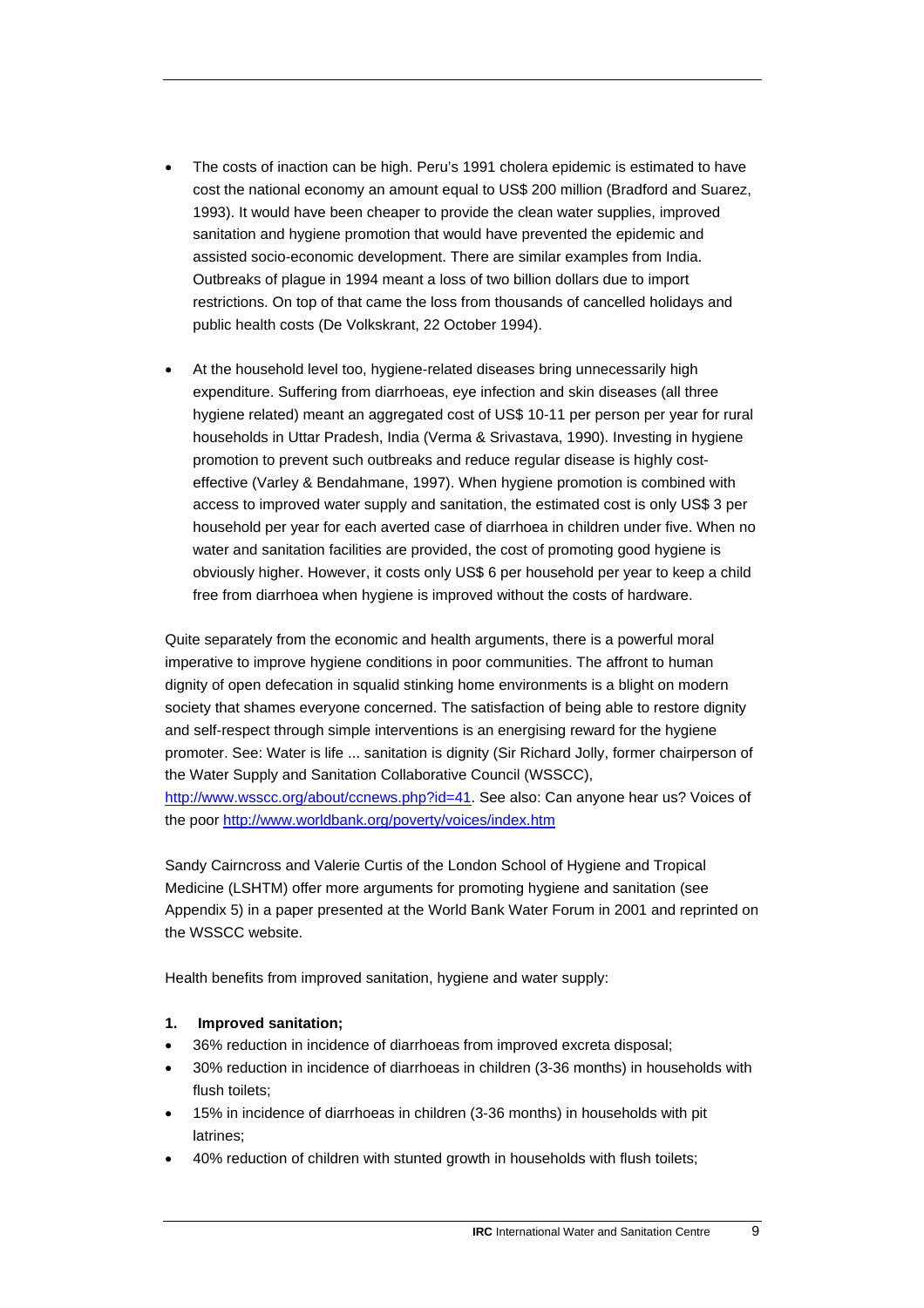- 26% reduction of children with stunted growth in households with pit latrines;
- Among illiterate mothers, a 7-fold larger reduction in child mortality than with a better water supply;

### **2. Improved hygiene;**

• 33% reductionin incidence of diarrhoeas from improved hygiene practices;

### **3. Greater water quantity;**

- 20% reduction in incidence of diarrhoeas from improved water quantity;
- 50% reduction in 24 hours incidence of diarrhoeas when water collection roundtrip is reduced from +60 to 0-5 minutes;
- 5% reduction of children with stunted growth when the household has water on the premises;

### **4. Adequate water quality;**

- 15% reduction in incidence of diarrhoeas from improved water quality;
- Elimination of guinea worms.

Based on: Esrey, 1994.

The arguments are persuasive and they have encouraged governments, donors and NGOs to attempt hygiene promotion in a growing number of places. Even when the project promoters have the best intentions and good ideas about the right hygiene messages, though, there may be stumbling blocks to progress. Often these arise from invalid assumptions about the community's acceptance of messages, benefits or technologies as being right for them.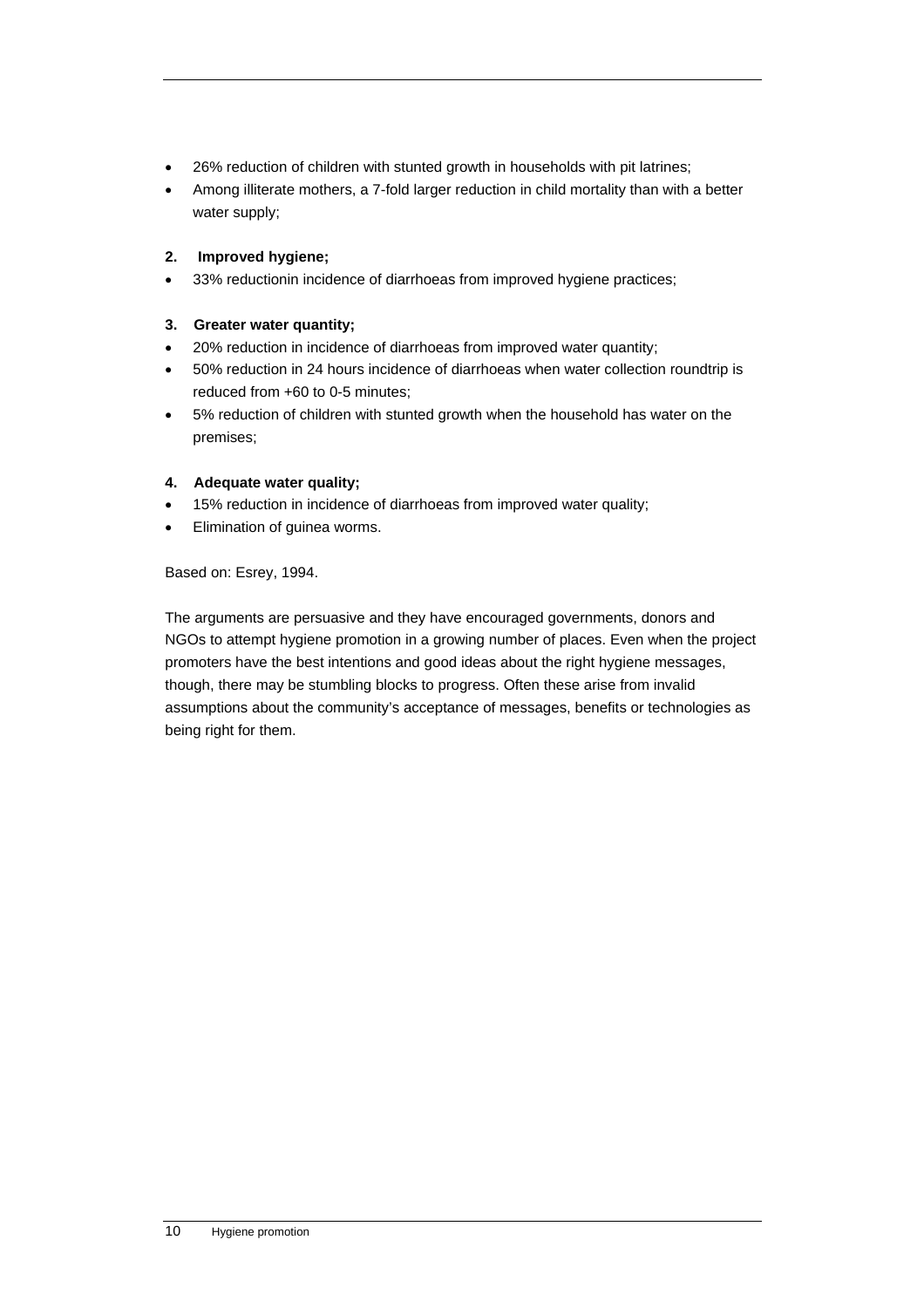# <span id="page-12-0"></span>3. Learning from experiences and research

# 3.1 Lesson 1: Hygiene promotion works best when combined with participatory improvements in water supply and sanitation services

It can be argued that hygiene promotion is most important when people lack good water and sanitation services. Certainly that is when health risks are great, especially when there is not enough water easily available for personal and domestic hygiene and excreta are left in the open, in particularly in and near crowded areas and in humid conditions. People may be able to find enough water to wash their hands frequently and soap may be on sale locally. The aim is then to achieve actual handwashing at critical times: after defecation, before eating and preparing food, and after cleaning the bottoms of babies and toddlers.

But also when water and sanitation facilities are improved, good hygienic habits do not follow automatically. The problems arise when hygiene promotion is handicapped by misguided or inappropriate "improvements" in water and sanitation facilities. Hygiene promotion can do a lot, but it cannot put right mistakes in the delivery of basic WSS services. Water supplies, sanitation facilities and hygiene behaviour work together as an integrated package, and the quality of the approach in all components determines the outcome.

If users find the "improved" facilities inappropriate or unsuitable, hygiene promotion alone can often not persuade them to pay for them, look after them, or make effective use of them. Here a few of the kinds of other things that can go wrong and so counteract the effects of hygiene promotion:

### **Design is not appropriate**

There are so many complex factors involved in selecting the right range of facilities for different socio-cultural settings. Designs that have not been chosen and tested with the community have little chance of acceptance. Foot pumps may be rejected because they cannot be used by children or pregnant women; latrines will not be used in some places if ventilation slits mean that users' feet are visible; unless latrine slabs can be easily cleaned and water is conveniently available for doing so, they will soon become filthy and fall into disuse.

### **Sections of the community are excluded**

Combating diarrhoeal disease means involving all the community in better hygiene behaviour. In turn, that means finding water and sanitation systems that are appropriate for women, children and men in all socio-economic groups. If any group is left out of the decision-making process, the health impact of the new facilities will be seriously diminished. For acceptance, upkeep and use, programmes and projects need to enable men and women in the distinct community groups to make informed decisions about the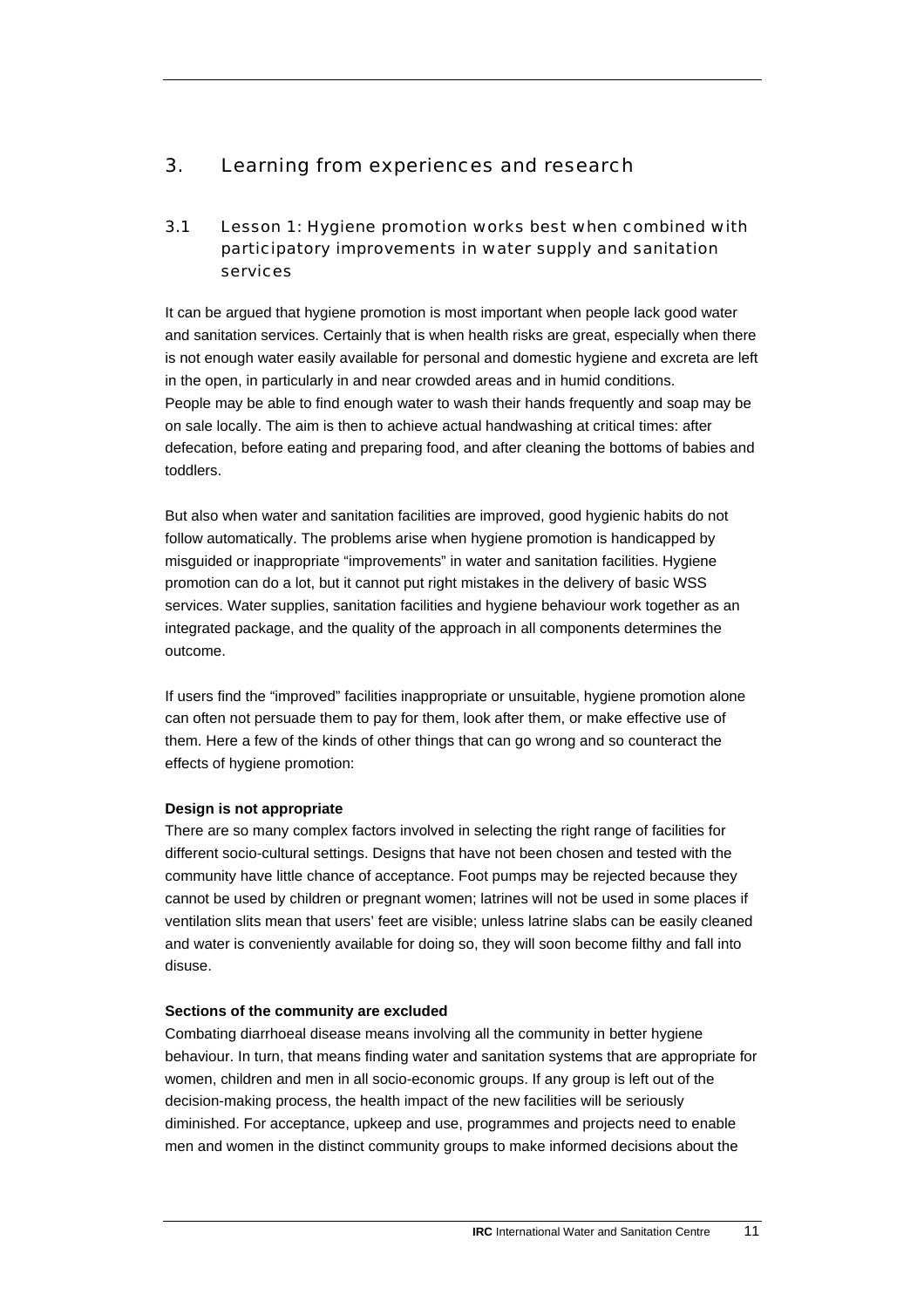technologies, designs and local maintenance, management and financing arrangements. Users need to understand the implications of each choice in terms of costs, durability, feasibility and the benefits and limitations for socio-economic development and health. Local capacities for maintenance and management must be developed. Only when infrastructure is well chosen, maintained and managed from the perspective of the different user groups can hygienic use be promoted.

#### **Poor drainage at water points creates new health hazards**

It is critical that promotion of better personal hygiene should not increase the health risks from other related sources. There is, for example, the danger that encouraging people to bathe at water points may lead to stagnant water pools. They provide breeding grounds for mosquitoes that transmit malaria, filariasis and dengue. In semi-arid areas of India, the number of cases of filariasis multiplied when piped water supplies were installed without proper drainage and drainage management (Wijk, 1998). In the case of malaria, those who have not yet built up their resistance (young children) or have lost it (e.g. HIV-infected women and men and the elderly) run the greatest risks. In Africa, one in four childhood deaths is attributed to malaria. The point here is not that bathing at water points should be banned; it is that the water points should be designed to permit bathing, with appropriate drainage of the wash water. Gender considerations are important too. A project or community rule that simply forbids women from washing at water points for fear of drainage makes no sense when it means that the women have to carry all water for washing and bathing home (where drainage may be inadequate anyway, so the same risks apply).

The important lessons are that hygiene promotion cannot replace participation of the different user groups in the planning and design of community water supply and sanitation projects and that to obtain the optimum benefits from good hygiene, improved hardware has to reach all households in the community. Keeping up coverage is as important for health and economic reasons as it is a matter of social necessity.

EHP has introduced a conceptual framework for ensuring that hardware, software and the right enabling environment are combined in WSH programmes. This Hygiene Improvement Framework, illustrated in the next paragraph, was the topic for an electronic conference in March 2002.

### **Hygiene Improvement Framework**

Field studies have demonstrated that water supply, sanitation and hygiene can each be an effective means to prevent diarrhoea. These studies point to two conclusions. First, improved water quality and quantity prevent diarrhoea, but excreta disposal and handwashing also have a significant impact. Second, interventions aimed at hygiene such as handwashing can have as big an impact in preventing diarrhoeal diseases as hardware.

For those interested it is available in word as well as a .pdf:

• Hygiene Improvement Framework (Word file - 987KB) ([http://www.ehproject.org/pubs/globalhealth/hif-bw.doc\)](http://www.ehproject.org/pubs/globalhealth/hif-bw.doc)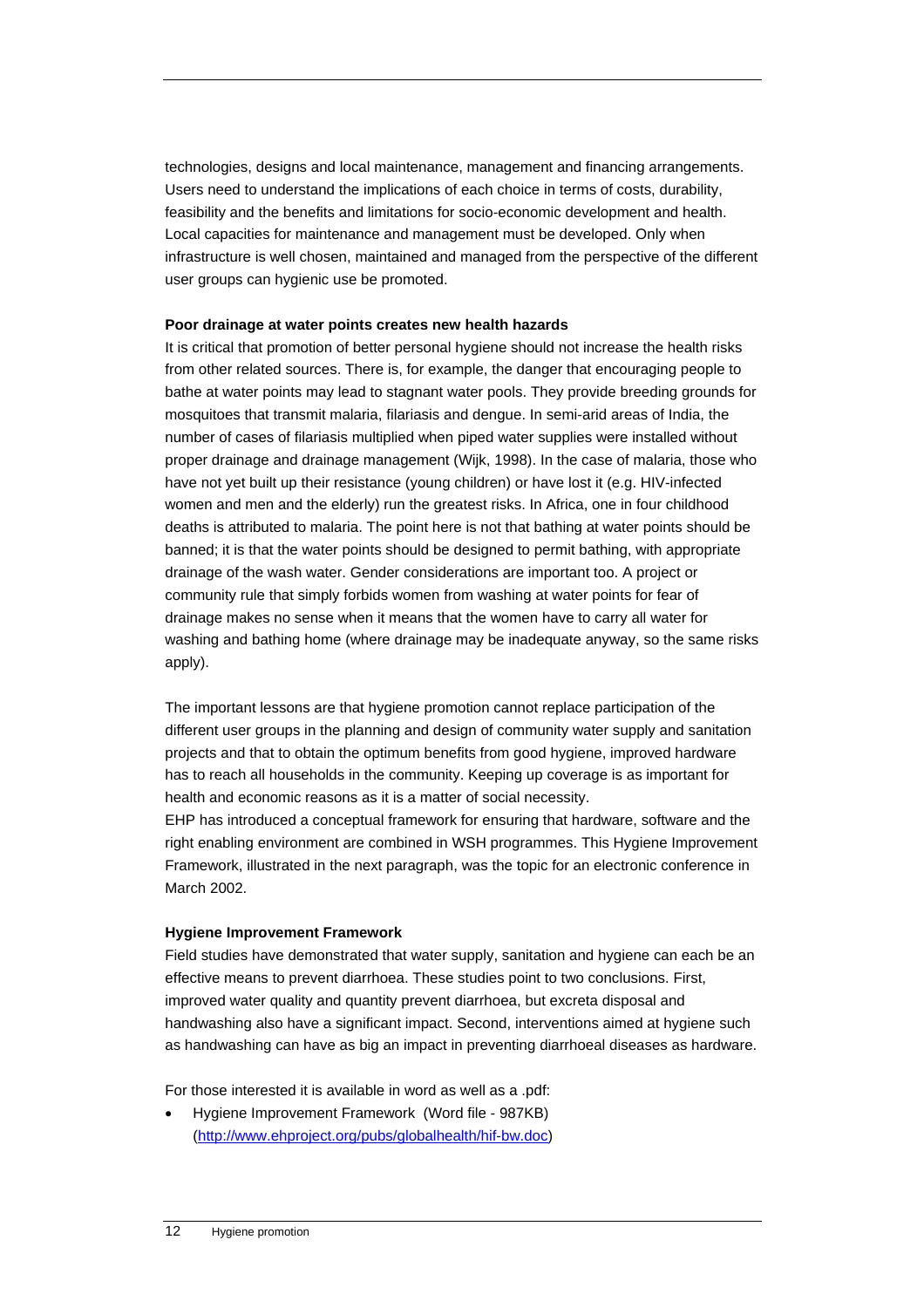• Hygiene Improvement Framework (PDF file - 419KB) ([http://www.ehproject.org/pubs/globalhealth/hif-bw.pdf\)](http://www.ehproject.org/pubs/globalhealth/hif-bw.pdf)

### **The Environmental Health Project (EHP) has developed the Hygiene Improvement**

Framework (HIF) as an integrated approach to prevent diarrhoeal disease. This framework has three components: access to hardware, hygiene promotion, and an enabling policy and institutional environment.

### **HIF E-Conference Conclusions**

The Hygiene Improvement Framework is a useful conceptual model for planning and implementing WS&S projects. The three components, access to hardware, hygiene promotion, and enabling environment, are all appropriate.

Health and hygiene efforts can have positive results even when not accompanied by hardware interventions in sanitation and water provision. However, an integrated programme with all three components is the ideal.



*Figure 2. The Hygiene Improvement Framework* 

The focus of hygiene promotion should be on changing key behaviours. These include handwashing after defecation and before handling food, use of latrines, and keeping water free from faecal contamination. A guide to Improving health through behavior change has now been developed based on work done especially in Latin America [http://www.ehproject.org/PDF/Joint\\_Publications/JP007-CIMCIProcessGuideWeb.pdf](http://www.ehproject.org/PDF/Joint_Publications/JP007-CIMCIProcessGuideWeb.pdf)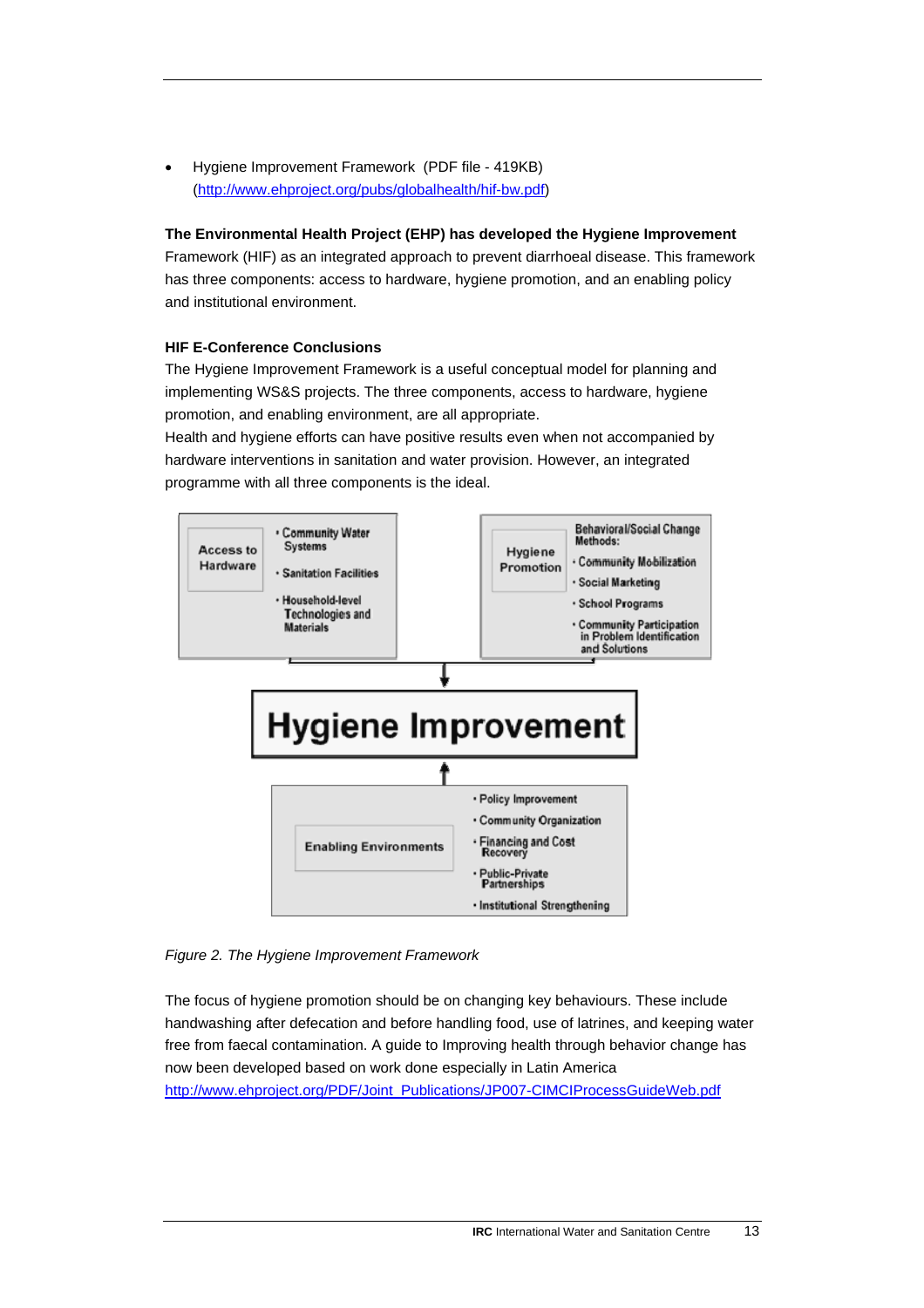<span id="page-15-0"></span>Formative and baseline research at the community level are important to determine what the key behaviours and underlying factors are and to have a basis for determining how to accomplish change and if change has occurred.

Monitoring and evaluation of hygiene behaviour change should be simple and focus on a limited set of indicators.

In order to achieve sustainability and scale-up, national governments must accept hygiene promotion as a part of WS&S programmes and provide the institutional support for an integrated approach.

Institutionalisation of integrated approaches requires a focus not only on national government agencies, but also on institutions at the district and community level. Institutionalisation should include efforts to strengthen both government and nongovernmental organisations.

Hygiene behaviour change requires competent and well-trained field staff. Advocacy is needed to create support at all levels for an integrated approach (See also the TOP on Advocacy<http://www.irc.nl/page/34190>

Donor agencies can play a major role in the acceptance of integrated approaches by national governments. Donor-funded programmes that emphasize hardware and visible successes can undermine efforts to promote hygiene and sanitation.

Hygiene promotion programmes are best planned on the basis of research on the prevailing issues and views of the target groups (Curtis et al, 2001, Favin et al, 2004). Participatory approaches that involve the community such as the Health Clubs in Zimbabwe help make similar analysis with local communities and are reported to engender a lot of ownership and commitment by the communities and were able to effectively change observed practices (Waterkeyn, 2003)

## 3.2 Lesson 2: Linking health impacts with social goals

Those who plan, implement, manage and study hygiene improvements often want to promote hygiene by educating people on the links between good hygiene and better health. However, local people themselves often do not see health benefits as the primary reason for improving their hygiene, or for investing in improved water and sanitation facilities http://www.unicef.org/programme/wes/pubs/behav/behav.htm

In holding these views, in many ways they are quite right. The different transmission patterns for different diseases (see Appendix 6) mean that improvements may depend on large numbers of people changing a wide range of risky behaviours and conditions. There is thus the paradox that for the quickest and widest adoption of good hygiene practices it is often more cost-effective to rely on social ambitions rather than health arguments to motivate people to adopt better hygiene. These motivating factors vary for the different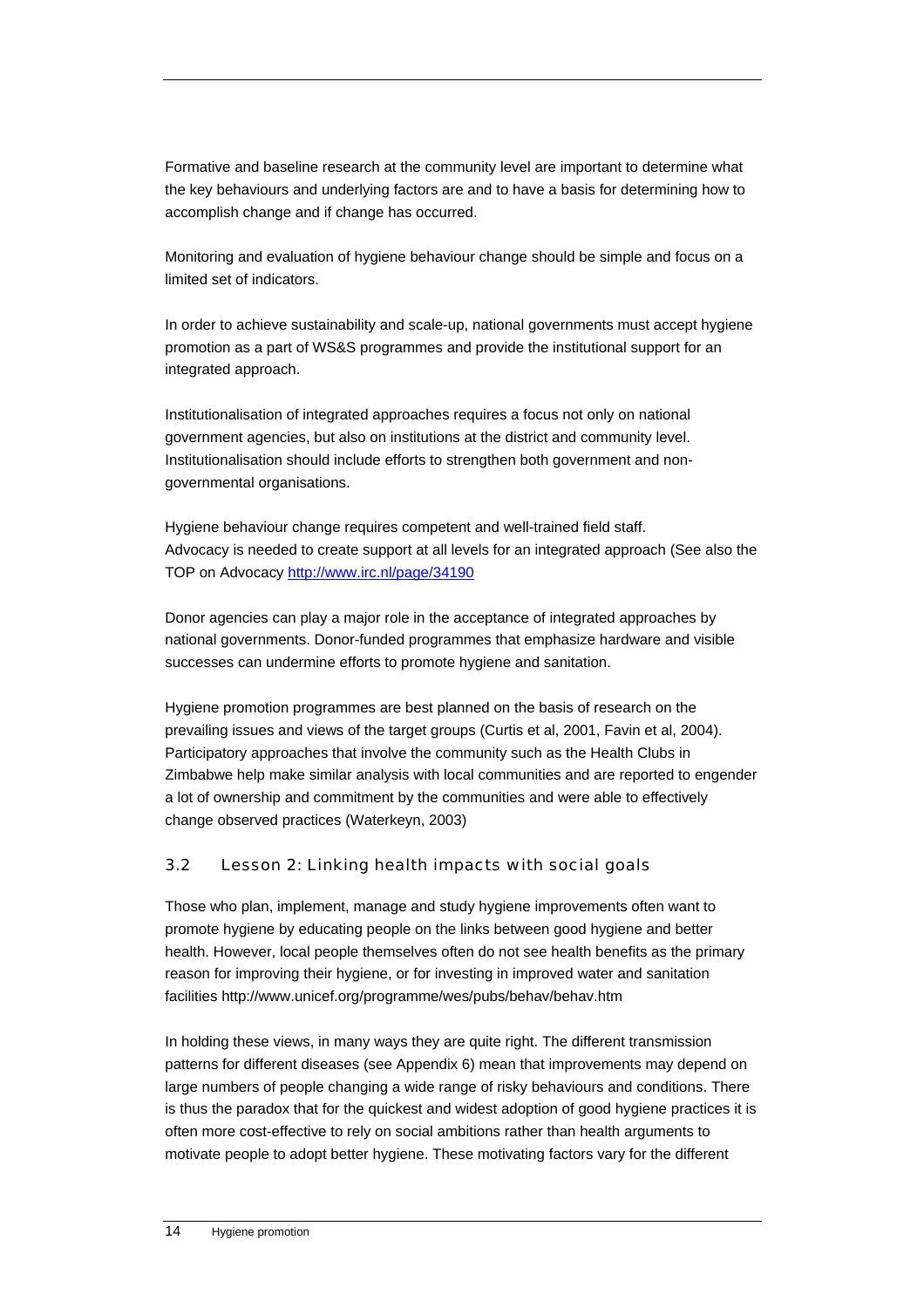groups, and facilitators of participatory hygiene promotion need to be sensitive to the attitudes and culture of each group.

Those in charge of programmes and projects often have problems in accepting this. They reason that if people know what makes them ill and how to prevent it, they will automatically change their practices, no matter what that will cost them in money, time, conflicts and criticism. It is not like that in the real world. Convenience, status, esteem and financial gain are the stronger driving forces that affect people's decisions on many aspects of their lives.

There are many more concrete and therefore more powerful incentives for water, sanitation and hygiene improvements than the promise of better health. These incentives differ for different groups:

- Women and children appreciate less hardship and more time for rest, play (children) and schooling.
- Men sometimes discount such benefits on the basis that there is no need for schooling of women and girls and idleness breeds laziness. Income-generating potential and peer pressure are more important incentives for the men.
- Among those in the higher socio-economic group, lower groups that are climbing up or aspire to do so, and groups with urban contact, increased social status and following opinion leaders and trends are important motivating factors.
- Willingness to pay for improved sanitation is much higher in densely settled areas than in areas with lots of space and vegetation.

In using motivating factors of the user groups themselves, promoters also need to be aware of countervailing forces. Often, the promoted hygiene behaviour also has certain costs, such as requiring that women and girls invest resources that they are short of, and cannot control, such as time, money and criticism from other family members. For example, mothers-in-law or husbands have commented negatively on wasting water in dry times, or money they spend on good hygiene has been seen as wasteful. In many cultures, women and girls generally already work longer hours than boys and men, and more hygiene work competes with other tasks. They can also often not impact behaviours of other family members. A targeted approach in which the main goals are agreed, and different groups for different practices are identified and are addressed through a family, peer group and community approach on is thus important for durable success.

Specialist health communicators have developed models to try to encapsulate the ways to influence hygiene behaviour while respecting local cultures and beliefs. Two of these models date from 1993, and may need to be updated to take account of more recent experiences with participatory approaches. The concepts though are helpful when planning hygiene promotion activities.

John Hutley relates influences and actions to a BASNEF Model (see table 1). BASNEF stands for Beliefs, Attitudes, Subjective Norms and Enabling Factors. It is an acronym that does not exactly roll off the tongue, but is intended to include all the factors involved.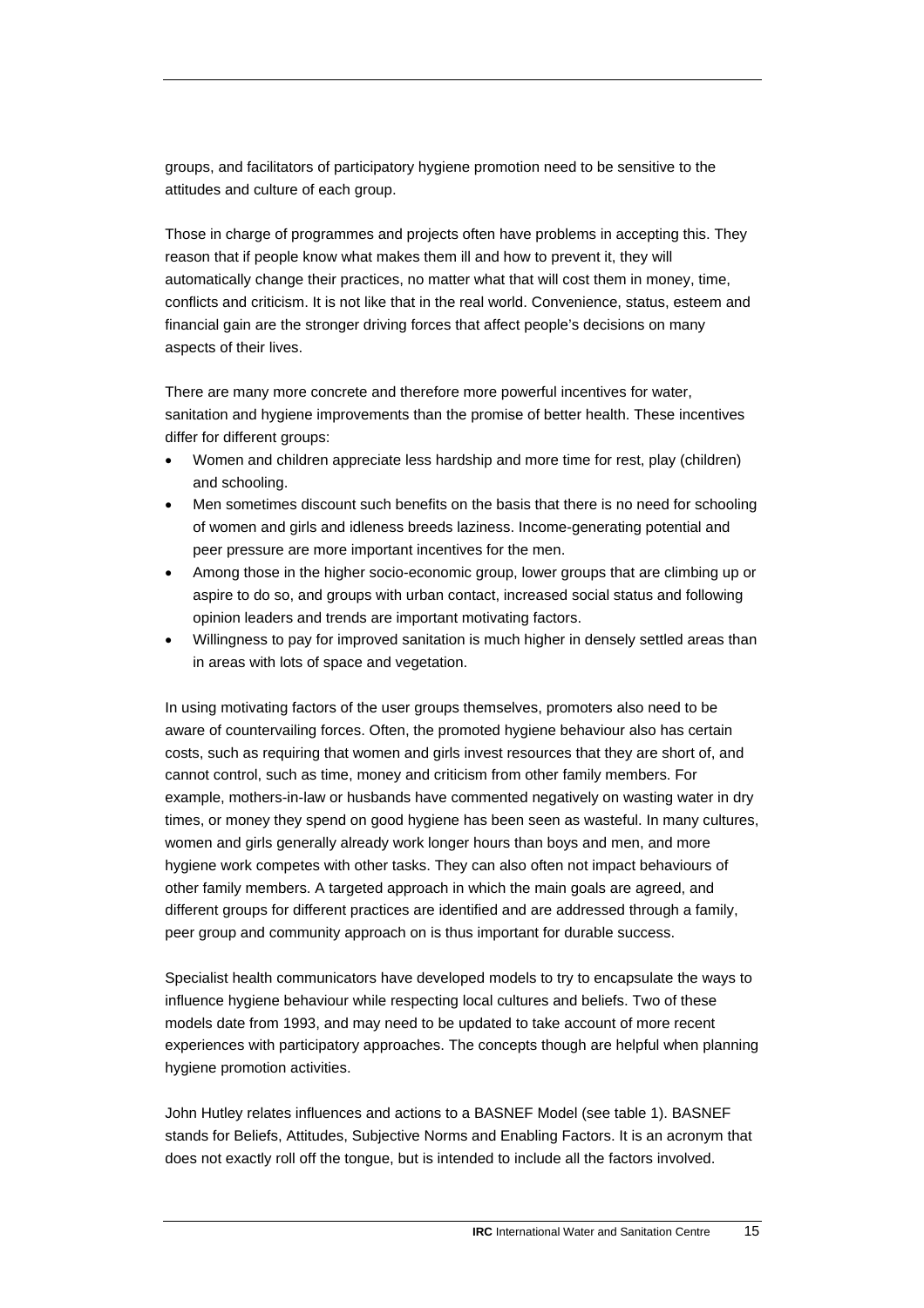According to this model, an individual will take up a new practice when he or she believes that the practice has sufficient benefits – health or otherwise – and considers these benefits important. He or she may then develop a positive attitude to the change. Positive or negative influence, or subjective norms, from others in the person's environment who are important to him or her, will also influence their decision to try the new practice.

|                                | <b>Influences</b>                                             | <b>Actions needed</b>         |
|--------------------------------|---------------------------------------------------------------|-------------------------------|
| Beliefs, Attitudes             | Culture, values, traditions,                                  | Communication                 |
| (individual)                   | mass media, education,                                        | programmes to modify          |
|                                | experiences                                                   | beliefs and values            |
| Subjective Norms               | Family, community, social<br>network, culture, social change, | Communication directed at     |
| (community)                    |                                                               | persons in family and         |
|                                |                                                               | community who have            |
|                                | power structure, peer pressure                                | influence                     |
| <b>Enabling Factors (inter</b> | Income/poverty, sanitation                                    | Programmes to improve         |
| sectoral)                      | services, women's status,                                     | income, sanitation provision, |
|                                | inequalities, employment,                                     | situation of women, housing,  |
|                                | agriculture                                                   | skill training                |

Skills, time and means ("enabling factors") are also required to take up the practice. When the new practice is then actually found to have immediate benefits – a cleaner environment, less hardship, recognition from respected others – it is most likely to be continued. Improved health is seldom such an immediate benefit. It is therefore often not a major reason why the new practice is adopted, although when asked people will often give this reason as they know that this is the expected answer.

In his 220-page book published in 1992 and reprinted with updates in 1993, Neill McKee presents a model that seeks to address what he calls the "anthropologist's dilemma". The concern is that directing people's own beliefs towards practices favoured by the "social marketer" may be seen as manipulative and even reinforcing mistaken beliefs. He addresses too the problem that, although participatory processes can be designed not to favour the better off, they may well favour the better participators, who can then direct investments towards their own priorities. McKee is provocative and challenging with views also on the costs of participation through lost opportunities for productive activities. His model (see Figure 3) links Advocacy, Social Mobilization and Programme Communication in a three-circle "planning continuum". The aim is to combine the benefits of participatory processes to achieve local behaviour change with advocacy and communication tools to mobilise all stakeholders for replication of success and regular repetition of advocacy messages to keep political leadership on board. For anyone wanting to design a full-scale hygiene promotion programme covering a big area, Chapter 5 of McKee's book is a stimulating pointer to the critical issues that need to be addressed.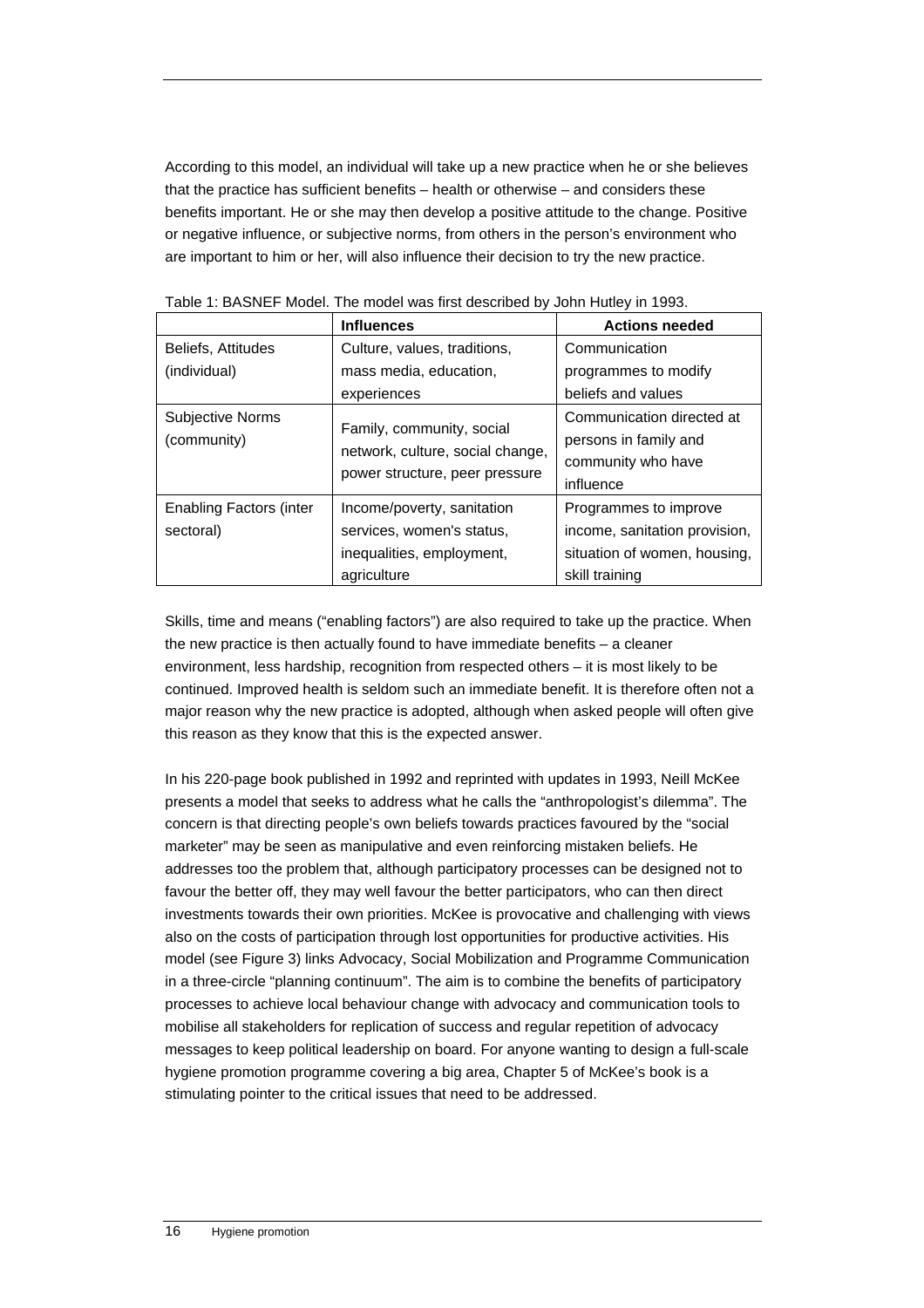The diagrams are taken from McKee's book, and are intended to show how social mobilisation links high-level advocacy with local communication efforts. The two-way arrows of the "planning continuum" signify that advocacy is a repeated process and is adjusted and taken up by more and more partners as the programme expands.



*Figure 3. McKee's 'Planning continuum'* 

The specific example of the Sanitation for All programme in Bangladesh shows the types of organisations involved in the different processes. McKee's model is a generalised one, and needs to be adapted for specific uses, such as hygiene promotion. Nevertheless, its definitions and associations are helpful:

"Advocacy is the organization of information into arguments to be communicated through various interpersonal and media channels with a view to gaining political and social leadership acceptance and preparing a society for a particular development programme. Social mobilization is the process of bringing together all feasible and practical intersectoral social allies to raise people's awareness of and demand for a particular development programme, to assist the delivery of resources and services and to strengthen community participation for sustainability and self-reliance.

Programme communication is the process of identifying, segmenting and targeting specific groups/audiences with particular strategies, messages or training programmes through various mass media and interpersonal channels, traditional and non-traditional."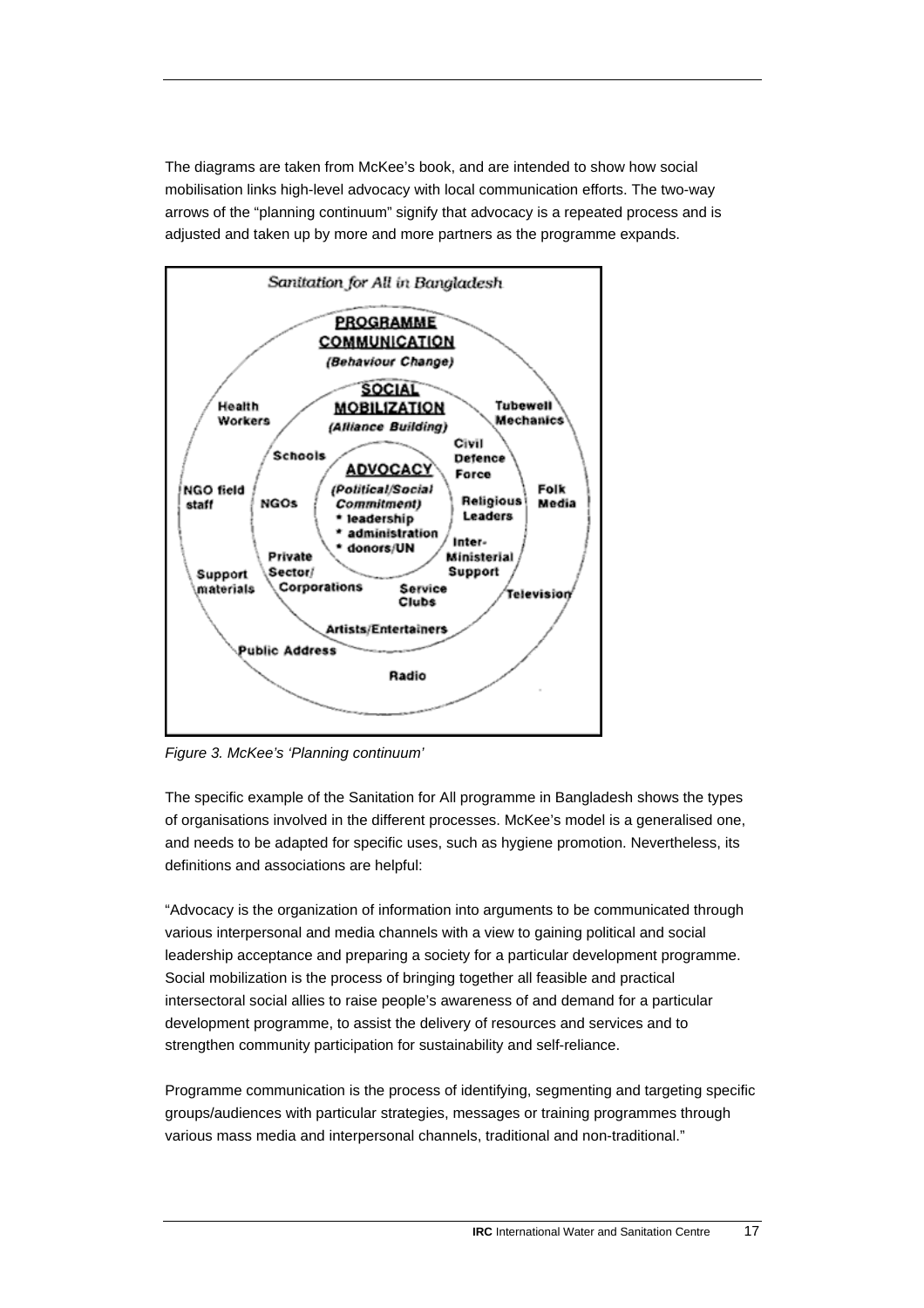# <span id="page-19-0"></span>3.3 Lesson 3: One-way health information campaigns can waste resources

Mass campaigns can be helpful in getting across key messages to a wide audience. To be effective, though, they need good planning to test whether the messages reach, and meet the interests and means of, the chosen audience segments (e.g. poor women and men in different age groups). Unfortunately, there have been lots of "hygiene promotion programmes" that consist only of disseminating health information material and messages as widely as possible. The 'campaigns' may use printed materials such as brochures, pamphlets and posters. Or information may be broadcast via the press, radio, television, folk theatre groups and wall paintings. The costs of such campaigns are relatively high when balanced against their effects at the community level, for several reasons.

Poor people in general, and poor women in particular, have the lowest levels of literacy, so printed materials do not reach them. They do have increasing access to television, but the programmes then need to be carefully timed to reach the different groups and be targeted to their interests and resources. Radio is a medium with a wide approach, but transistor radios are often owned by the men in the family who may take them to their work.

Messages that are primarily "do's and don'ts" can be frustrating and demoralising for the poor. This is particularly true where they urge actions that are unrealistic for poor families. It only emphasizes the sense of powerlessness, to be told:

- "Wash hands with soap" (ash or clean mud may be more available options)
- "Boil water before drinking" (energy cost)
- "Use more water for washing and bathing" (who carries it?)
- "Do not keep food unless it is refrigerated" (thanks for the fridge!)

UNICEF's Facts for Life include seven "key messages" about hygiene that are not patronising or elitist and that can be easily incorporated in a well-designed advocacy campaign at all levels. The messages, repeated here for convenience, are backed by supporting information on the Facts for Life web pages http://www.unicef.org/ffl/09/

- All faeces should be disposed of safely. Using a toilet or latrine is the best way.
- All family members, including children, need to wash their hands thoroughly with soap and water or ash and water after contact with faeces, before touching food, and before feeding children.
- Washing the face with soap and water every day helps to prevent eye infections. In some parts of the world, eye infections can lead to trachoma (see Appendix 7), which can cause blindness (make sure soap is available at least for this purpose).
- Only use water that is from a safe source or has been purified. Water containers need to be kept covered to keep the water clean.
- Raw or leftover food can be dangerous. Raw food should be washed or cooked. Cooked food should be eaten without delay or thoroughly reheated.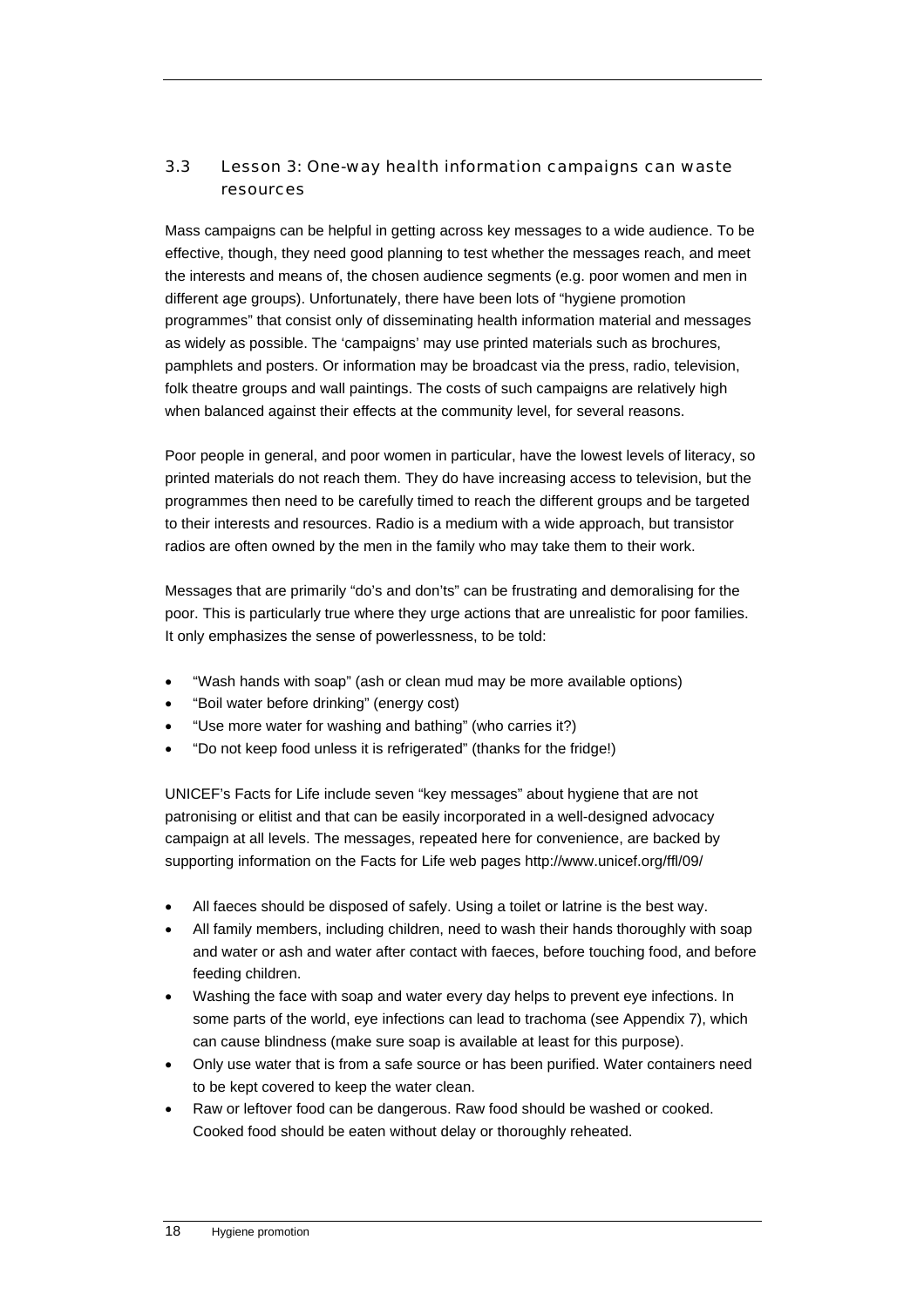- Food, utensils and food preparation surfaces should be kept clean. Food should be stored in covered containers.
- Safe disposal of all household refuse helps prevent illness.

A well-planned campaign can help to raise general awareness of such key messages. Being aware of the 'seven messages' is, however, not the same as practicing them. And practicing is what needs to be achieved. So, the broadcast messages need to be accompanied by local motivational efforts seeking to identify and promote the reasons why the different user groups (and not the promoters!) would want to practise these behaviours and the means they have for doing so.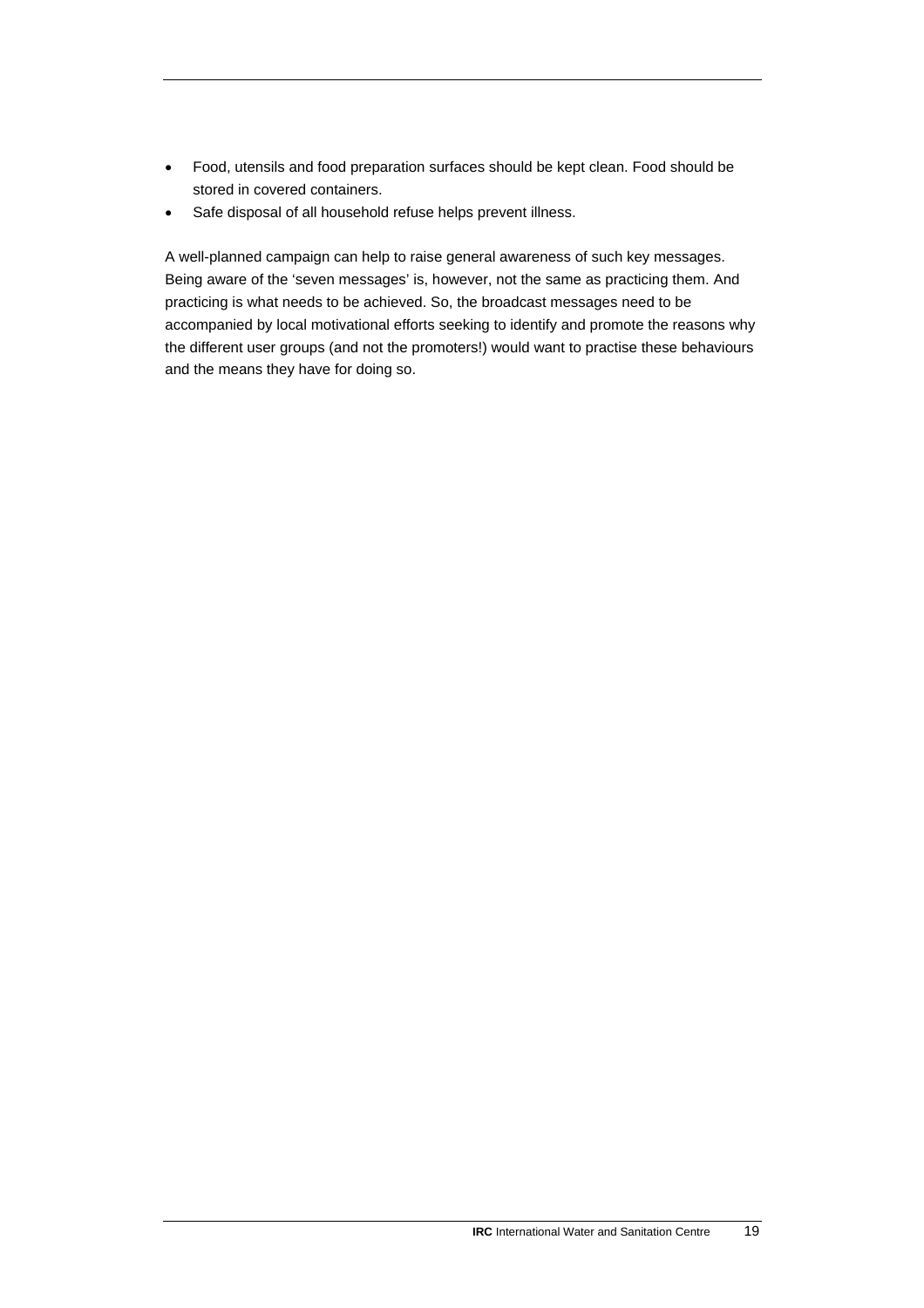# <span id="page-21-0"></span>4. Making hygiene promotion more effective

## 4.1 Approaches to hygiene promotion

How can we judge the effectiveness of hygiene promotion? A useful general goal is: Effective hygiene promotion reduces the main risky hygiene practices and conditions for women, children and men. It does so in a measurable way, to a significant level, in a preset period and within available resources.

Look at the TOP Resources to see what others have done or are recommending as ways of achieving this goal. For more specific examples of case studies in your region of interest, look at Case Studies by Region. Read on for a summary of approach options in hygiene promotion, focusing either on long-term capacity building programmes for selfplanned and managed locally specific hygiene improvements or shorter-time and widespread programmes with limited and shared objectives.

Although there are many variations in hygiene approaches, many can be grouped somewhere on a continuum as depicted in the table below. In practice, few programmes will be at either extreme of the continuum, but use elements from both strategies, depending on what they want to achieve, with what means and over what period.

| <b>Short term intensive</b>                        | Long term broad                                         |
|----------------------------------------------------|---------------------------------------------------------|
| Few and identical objectives for large populations | Number and type of objectives more diverse and          |
|                                                    | may be set locally                                      |
| Emphasises mass implementation using mass          | Emphasises community capacity building for self-        |
| media and personal contacts by promoters           | implementation. Programme agency or agencies are        |
|                                                    | in charge.                                              |
|                                                    | Communities are in charge, 'own' their local            |
|                                                    | programme incl. under outside programme                 |
| Targets specific improvements of specific groups   | Programmes to improve income, sanitation                |
|                                                    | provision, situation of women, housing, skill training. |
|                                                    | The model was first described by John Hutley in         |
|                                                    | 1993.                                                   |
| Programme has carried out formative research       | Formative research by community members                 |
| Specific skills requirements are communication     | Specific skills requirements are community              |
| and marketing                                      | organisation and gender and poverty sensitive           |
|                                                    | approaches                                              |
| Requires research for design and baseline and      | Requires field staff who can visit regularly and        |
| periodic access and impact studies and periodic    | compare results against cost over long periods          |
| adjustment of longer-term campaigns                |                                                         |
| Costs can sometimes be shared with the local       | Little information about cost-effectiveness as          |
| private sector                                     | compared with shorter, subject specific programmes      |

### Table 2: Continuum of approaches to hygiene promotion

**Subject, scope and community control**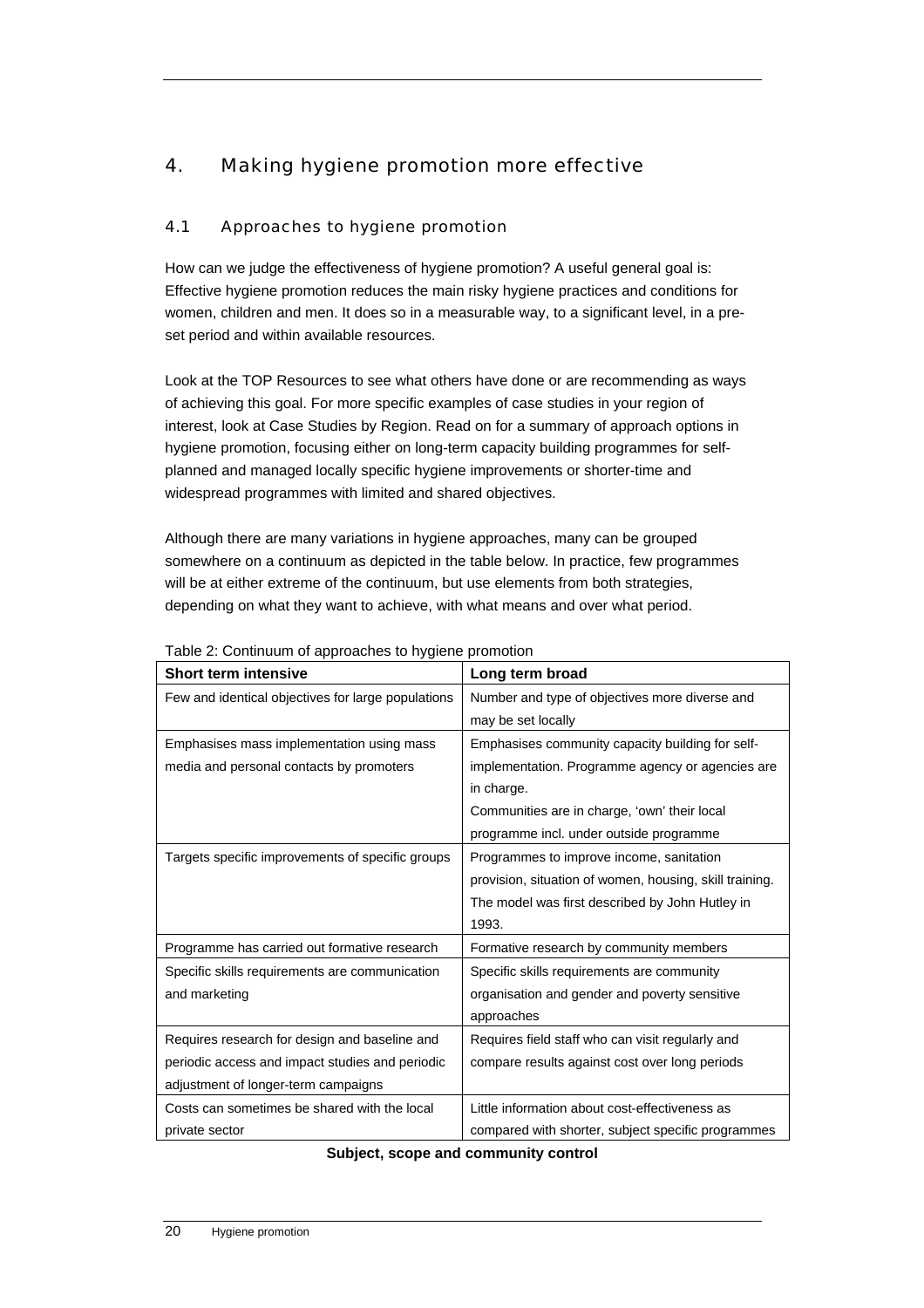<span id="page-22-0"></span>Guides for developing hygiene promotion programmes that are closer to the left end of the scale are those by Curtis and Kanki (1998) and Favin et al (2004) and closer to the right hand side (Harvey et al, 2002) can be found at the following websites: <http://www.unicef.org/programme/wes/pubs/hyg/hyg.html>

[http://www.ehproject.org/PDF/Joint\\_Publications/JP007-CIMCIProcessGuideWeb.pdf](http://www.ehproject.org/PDF/Joint_Publications/JP007-CIMCIProcessGuideWeb.pdf) [http://www.mvula.co.za/resources/reports/Guide\\_for\\_Participatory\\_Appraisal,\\_Monitoring\\_](http://www.mvula.co.za/resources/reports/Guide_for_Participatory_Appraisal,_Monitoring_and_Evaluation.pdf) [and\\_Evaluation.pdf](http://www.mvula.co.za/resources/reports/Guide_for_Participatory_Appraisal,_Monitoring_and_Evaluation.pdf) 

# 4.2 Universal hygiene promotion programmes with a limited number of common objectives

Sometimes, governments or others concerned with inadequate hygiene want to target a few crucial conditions and practices that have a great impact on health. This may for example be handwashing with soap, or effective soap-substitutes, at critical times to lower the mortality and morbidity from faecal-oral diseases. Or it could be frequent washing of eyes to reduce the number of eye-infections and bring down the percentage of people who become blind.

Hygiene promotion programmes that promote a few selected hygiene changes in a limited time have been called public health communication programmes because of their strong focus on two-way communication. They are also sometimes called social marketing because they make use of marketing principles and strategies to achieve social goals. For a more detailed description, and an example of this approach used in Guatemala, read the WHO publication New directions for hygiene and sanitation promotion <http://w3.whosea.org/rdhome/rdspeech/314envt.htm>

It is also instructive to read The Silent Murderer. It describes the promotion programme in West Bengal to prevent poisoning from drinking handpump water contaminated with arsenic, which achieved very wide publicity. Another initiative is the Global Public-Private Partnership to Promote Handwashing. In this partnership, local soap industries and support organisations in the water, sanitation and hygiene sector collaborate to promote the use of cheap soap for handwashing. A first campaign was held in Central America. New campaigns are now planned in Ghana and Kerala, India. More information is available here [http://www.wsscc.org/dataweb.cfm?edit\\_id=57&CFID=897367&CFTOKEN=13979283](http://www.wsscc.org/dataweb.cfm?edit_id=57&CFID=897367&CFTOKEN=13979283) or ask for more information from the Water Helpdesk in the World Bank, whelpdesk@worldbank.org.

Public health communication aims to have a positive influence on the health conditions and practices of large populations. It reaches out directly to individual households and persons in these households through a combination of mass media and interpersonal contacts.

The key principles are debated in the McKee references already described in chapter 4. One of the most important elements is limiting the target condition or practices.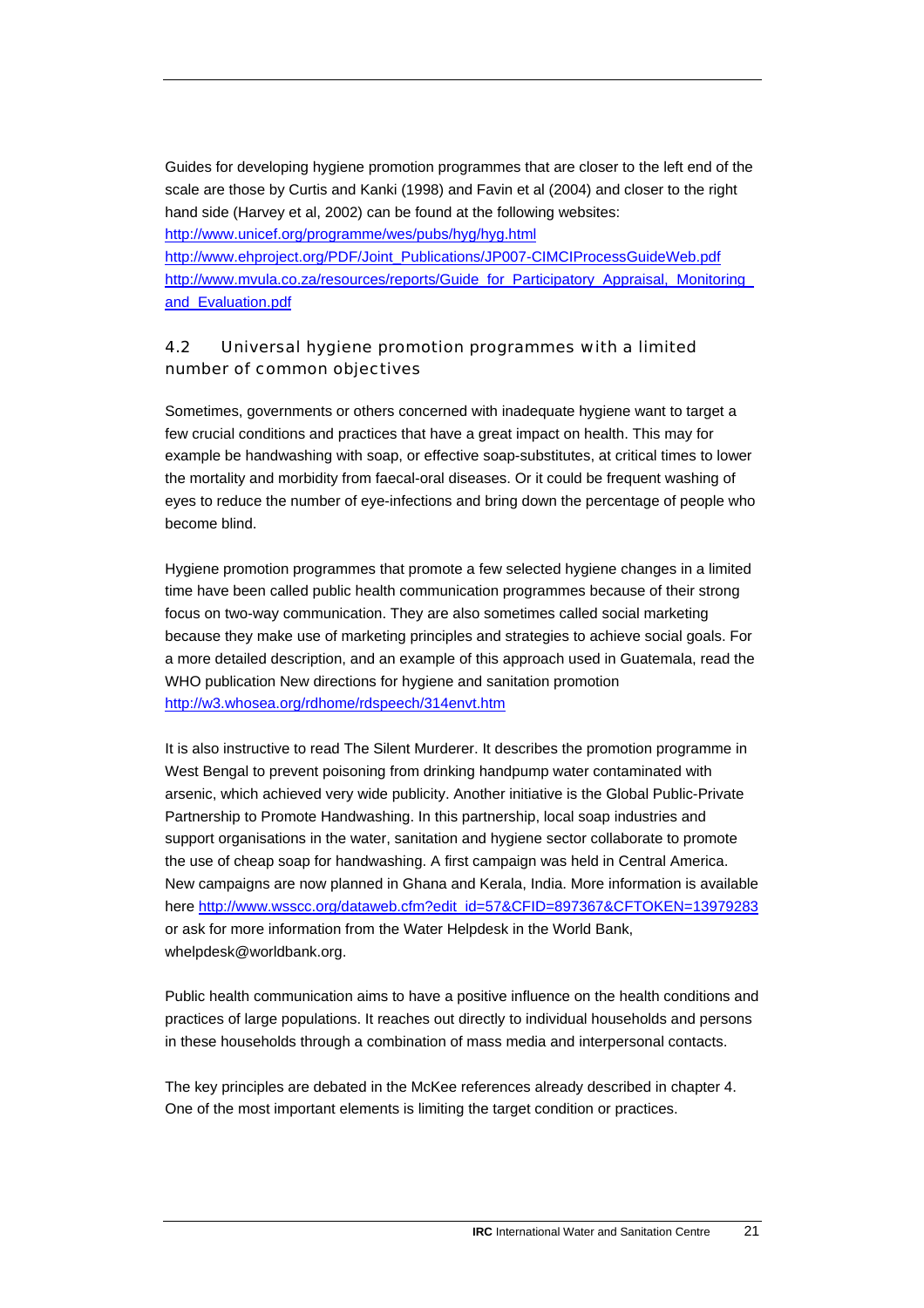Large programmes need to focus. They therefore target only one or two specific conditions or practices that constitute a particular risk. Examples in water or sanitation programmes are:

- safe methods of human excreta disposal
- proper handwashing habits by all at critical times
- only using safe water sources, at least for drinking and food preparation
- frequent washing of children's eyes

For expansion of reasons why these particular messages are important see Appendix 8.

#### **Tailoring the programme**

The people targeted in public health communication are not one homogeneous group. They consist of older and younger people, women and men, people with different class, ethnic and religious backgrounds, living and working in different environments. Although the primary targets will be those carrying out the risky practices (e.g. mothers, schoolchildren, child carers for e.g. handwashing, adolescent boys who may not use toilets), it is also important to reach others who can influence how they behave. So, fathers, mothers-in-law, neighbours and social contacts are "secondary" targets for messages that may exert peer pressure. Then come the opinion-formers and people in authority in different walks of life. Teachers, religious leaders, government officers, politicians and community leaders are the "tertiary" targets for messages which improve their understanding of health impacts and other benefits from specific behavioural changes. Each group has its own and often different interests, responsibilities, skills and resources. The nature and places of risks, and possibilities to reduce risks are also different. Most importantly, the channels for communication will be different for the different groups. Some segmentation is needed with all target groups, whether primary, secondary or tertiary. Segmenting the user groups is also a repetitive process. It happens in the preparatory studies, the planning and implementation of the strategy, the monitoring and readjustment, and the final evaluation. Assemblies and meetings are not an effective way for reaching poor mothers as they seldom go to general gatherings. However, they may well be an effective way of giving health messages to politicians and government officials.

McKee describes the process of bringing people together on the basis of their own interests and willingness to act as Social Mobilisation. Unfortunately, in practice, it is not uncommon for social mobilisation to become a form of manipulation whereby some paid staff in external agencies muster local people and groups as volunteers to help them reach their internal goals and targets. That should be avoided; it is the informed opinions of the groups that lead to successful programmes.

When planning a hygiene promotion programme, defining the answers to six questions is central. The answers need to come not just from the health and communication specialists, but also from the different user groups in the programme area:

- What are the risk practices of the different groups, including as seen by them?
- Who are the primary, secondary and tertiary target audiences?
- What can motivate behaviour change of the target groups?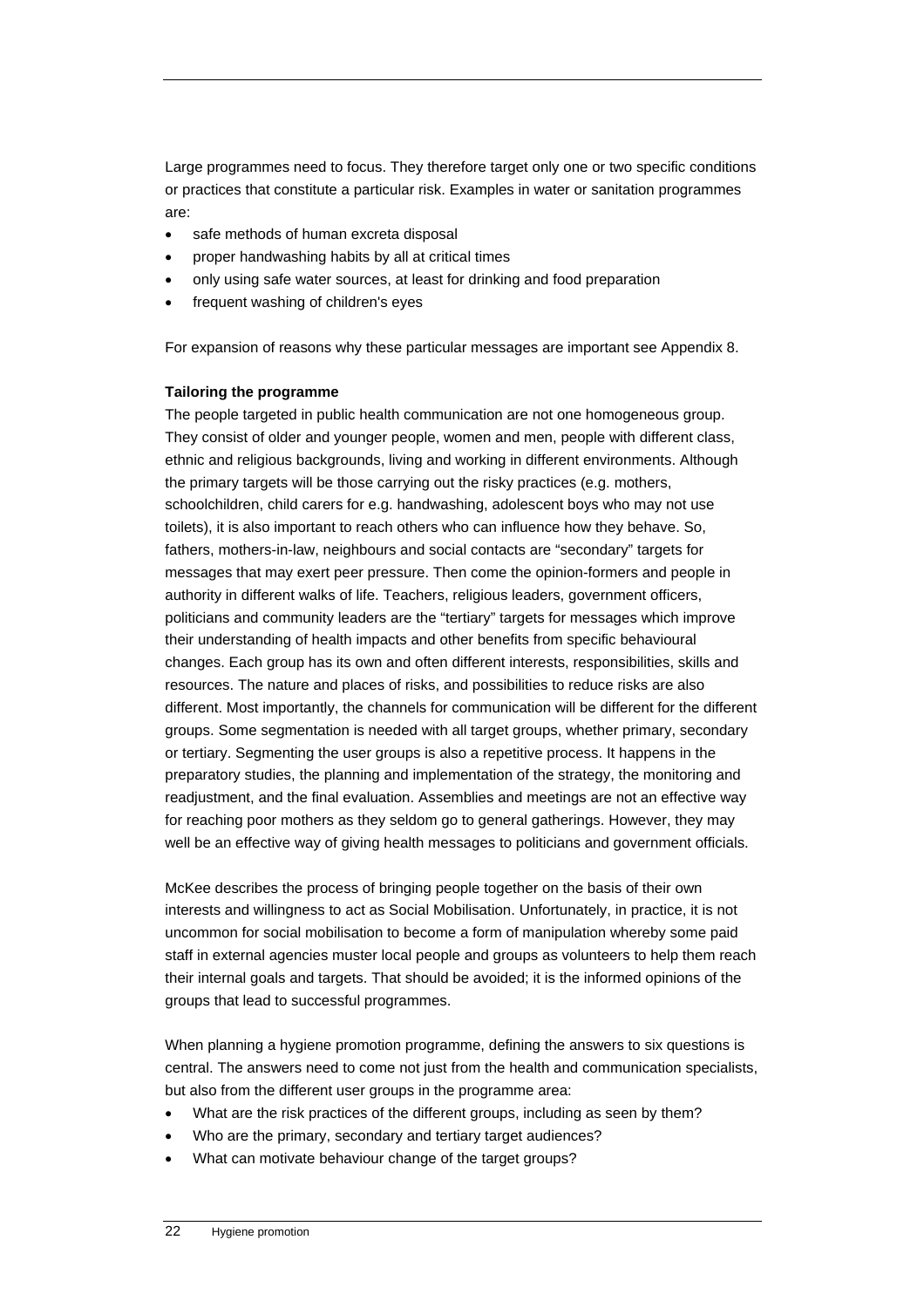- <span id="page-24-0"></span>• What may prevent this change in each target group?
- How can different target audiences be reached and involved?
- How do we measure the effects, and the cost-effectiveness, of the programme?

There are many different reasons why people want better hygiene facilities and practices: to live in a cleaner environment, more convenience, less work, more status, self-respect, raised value of the house, better life for children, more safety at night, more safety for women and girls, more privacy, lower risk of witchcraft, less opportunity for adultery, lower walking distance, protection from bad weather, solving problems of sick or elderly relatives (parents), improving sanitation or hygiene provisions as a condition for marriage, following an example by neighbours or admired others, responding to pressure from others, meeting needs of visiting relatives, etc. Different groups have different reasons. Finding out what messages are best for which groups helps design better programmes.

# 4.3 Community-managed, locally specific hygiene promotion programmes

Governments and others concerned with inadequate hygiene may also want to develop the capacities of local governments and groups to plan and manage their own action programmes for better hygiene practices and conditions in their locations. In communitymanaged hygiene promotion programmes, a representative local organisation manages the planning and implementation of local hygiene promotion activities. The programme may have a range of objectives:

- Immediate: to mobilise community resources and build capacities to identify and measurably reduce risky conditions and practices and strengthen positive ones of people's own choice.
- Longer-term: to reach and maintain a level of hygiene that is acceptable to the women and men of the community and that cuts out, or significantly reduces, the previously existing risks of disease transmission.
- Ultimate: to empower communities to solve their own hygiene problems and reduce the local incidence of, and mortality from, water and sanitation related diseases.

In addition to direct hygiene and health related objectives, there may also be wider developmental objectives: strengthen the sense of community and community action, increase the analytical, managerial and problem solving capacities of community members, reduce inequalities between genders and social and economic groups, enhance self-confidence and self-respect of various groups, including those that are disadvantaged or marginalised.

Community-managed hygiene promotion programmes are best undertaken with relatively well-organised communities with active leaders and their own resources. The communities need not be homogeneous and well off, but unity and solidarity have to be sufficiently strong. Otherwise, interested communities may first need to demonstrate that they can form active organisations and effectively manage some form of locally initiated change. A 'community' may vary from a single neighborhood or village to administrative clusters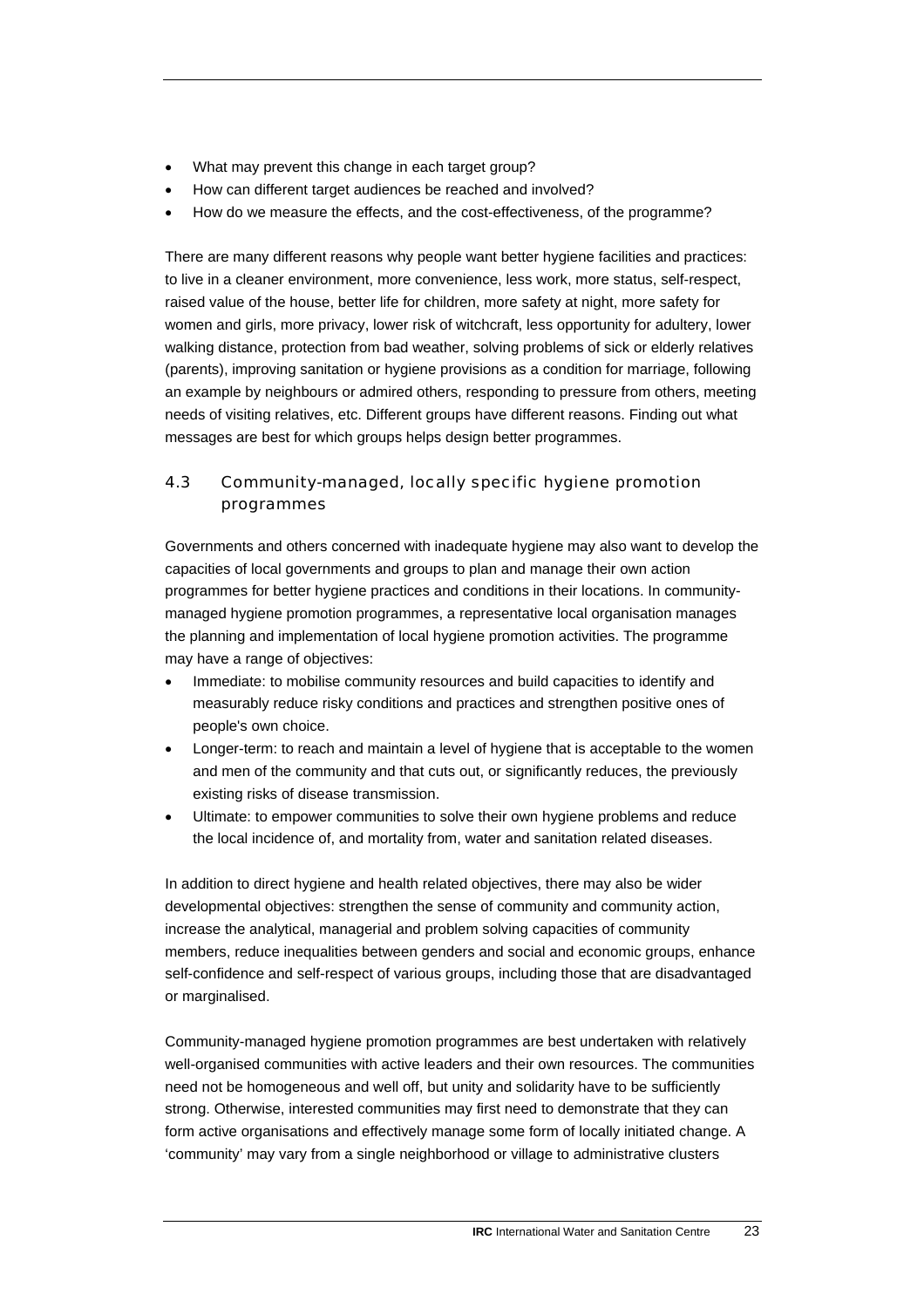<span id="page-25-0"></span>covering a number of distinct settlements. In the latter case, there are often two organisational layers:

- The organisation at the neighborhood or village level organises the participatory planning, implementation and monitoring;
- The organisation at the overall community level manages the overall programme, dealing with such aspects as aggregation or co-ordination of lower level plans, contracting and procurement, financial management, and accounting for their work to the contributing male and female heads of households.

### **Representation**

Community organisations that manage local hygiene promotion must represent the different interest groups and capabilities in their neighbourhood, village or larger settlement. Typically, members are women and men from the different socio-economic, ethnic and religious sections with a good range in ages and skills. The groups to which they belong choose them for their commitment, trust, time, relevant expertise, traditional and modern, in health and hygiene.

Should organisations for locally managed improvements include political leaders and government functionaries? The latter can be of great help but can also dominate decisions and monopolise benefits. The solution depends on local conditions. They may be respected and represent the interests of all. Otherwise, some kind of checks and balance is needed. Political leaders and functionaries have also sometimes become ex-officio members, or the organisation that manages the hygiene improvements is a sub-committee with its own status and authority under a local government body.

### 4.4 Useful materials, methods and tools

### **Working with materials**

Materials and equipment for hygiene promotion cost a lot of money. Contrary to what is often thought, good programmes do not necessarily need to spend most of their budgets on the development and production of materials. They decide what they want to achieve and how, and then decide which techniques, tools and training are needed, which of them are already available and which gaps need to be filled. Often, there is already quite a bit of hygiene promotion material available with a range of programmes and agencies, but much of it may be sitting in offices.

Hygiene promoters do need promotion materials, for their work and to give them an element of status with those they are motivating. Knowing how to work creatively with hygiene promotion and education materials and having access to materials and tools that are flexible and adaptive is more valuable than having a set of standard booklets and posters. Many hygiene promoters who work with local groups also have technical skills that include:

• the ability to use locally available natural or low cost materials for producing implements and products for better personal and domestic hygiene such as, in rural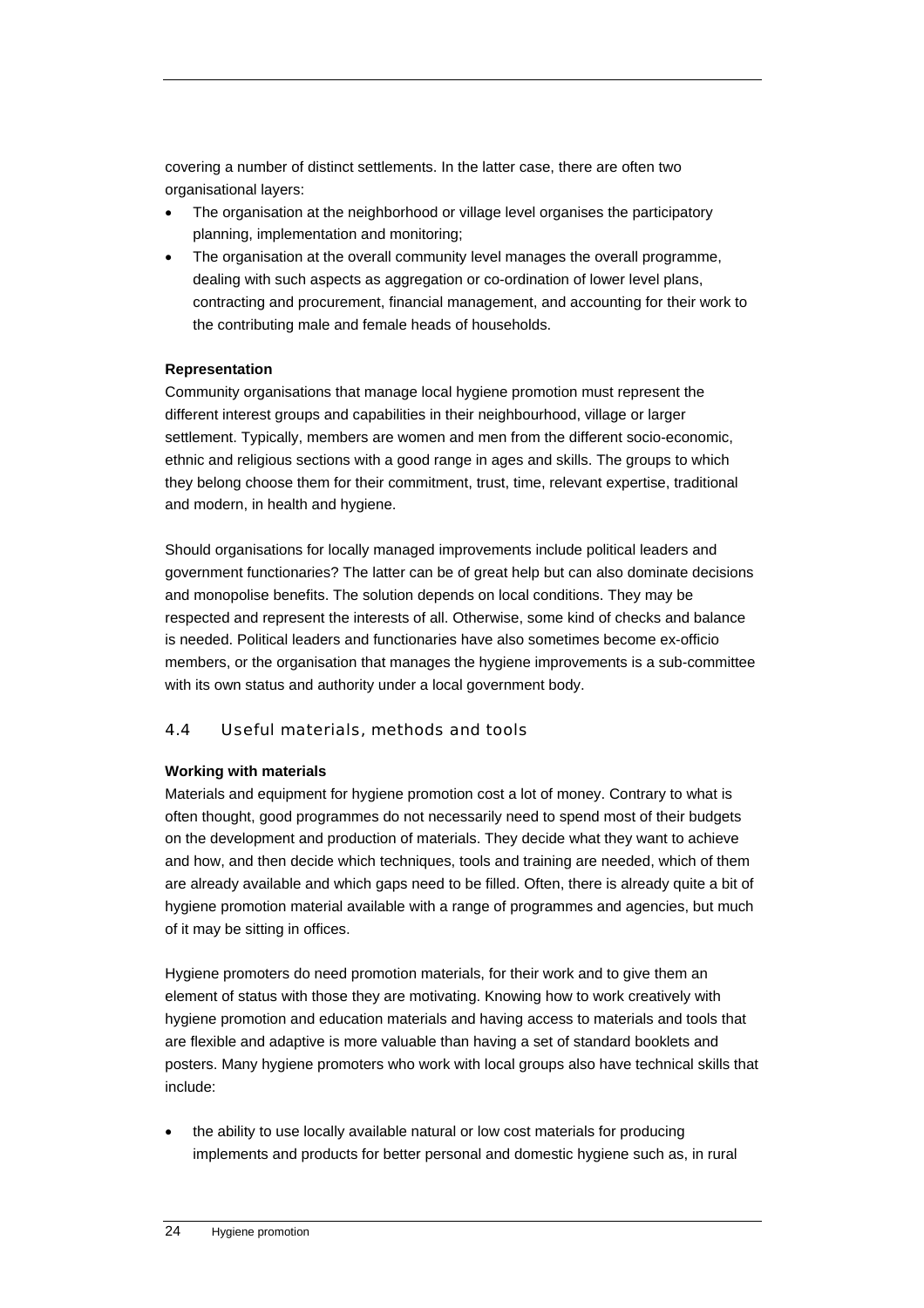areas, slabs and sanplats for latrines, wickerwork lining and dried bricks for latrine pits, pots for water filters and sticks for drying frames;

• the ability to facilitate local women and men on using natural local materials such as small pebbles and seeds, and low cost material such as brown paper and felt tipped pens to prepare maps, charts and matrices with which they can map out local conditions and practices for problem identification, analysis, planning and monitoring.

#### **Participatory methods and tools**

Participatory methods and tools are a great help in informed planning and decisionmaking. They help not only to plan and monitor the implementation of hygiene improvements, but also to plan and monitor performance of management organisations and financing systems. Methodologies exist that utilize locally available no cost material, e.g. PRA/PLA and MPA or ready-made kits such as PHAST (Appendix 10, 11 and 12). For more on participatory tools go to Appendix 9. Cautions on use and costs mentioned above are also valid for programmes that promote community managed hygiene improvements.

Two examples of participatory techniques and tools in community-managed hygiene promotion programmes:

#### • *Forming a management organisation*

In community-managed hygiene promotion programmes, the presence of a wellfunctioning, capable, representative and trusted local organisation to manage the programme is crucial to its success. The technique described here helps to form such an organisation, or to see if an existing organisation could be adapted. In an open meeting, women and men discuss the tasks of a water, sanitation and/or health and hygiene committee. For each task, they make a small drawing, write a card (if people are all literate) or choose a life symbol, such as a coin for financial management. They also list, draw or choose symbols for the kind of characteristics and expertise committee members need to have, e.g. live in the community, have time, have consent of husband. A third aspect they consider is which groups the members must represent, e.g. come equally from a red (better-off), blue (middle class) and green (poorer) household. The group thinks of candidates and decides which women and men meet their own criteria and are likely to make a good committee. The group, or local leaders, approach these candidates and a committee is formed.

#### • *Welfare classification*

This tool helps to integrate attention to poverty in the inventory, analysis, planning and implementation of local community-managed hygiene promotion programmes. First the participants make drawings of a better off, a worse-off and an in-between household. They then list the characteristics of each group. They also count how many of the households in their area fall in each group. For this, they distribute the same number of beans as there are households in their area over the three drawings. They use the information to identify which houses belong to which group and mark the results on their map. They use the information also to decide if the committee is representative. Alternatively, they use the information to make a summary table. The three socio-economic groups become the rows.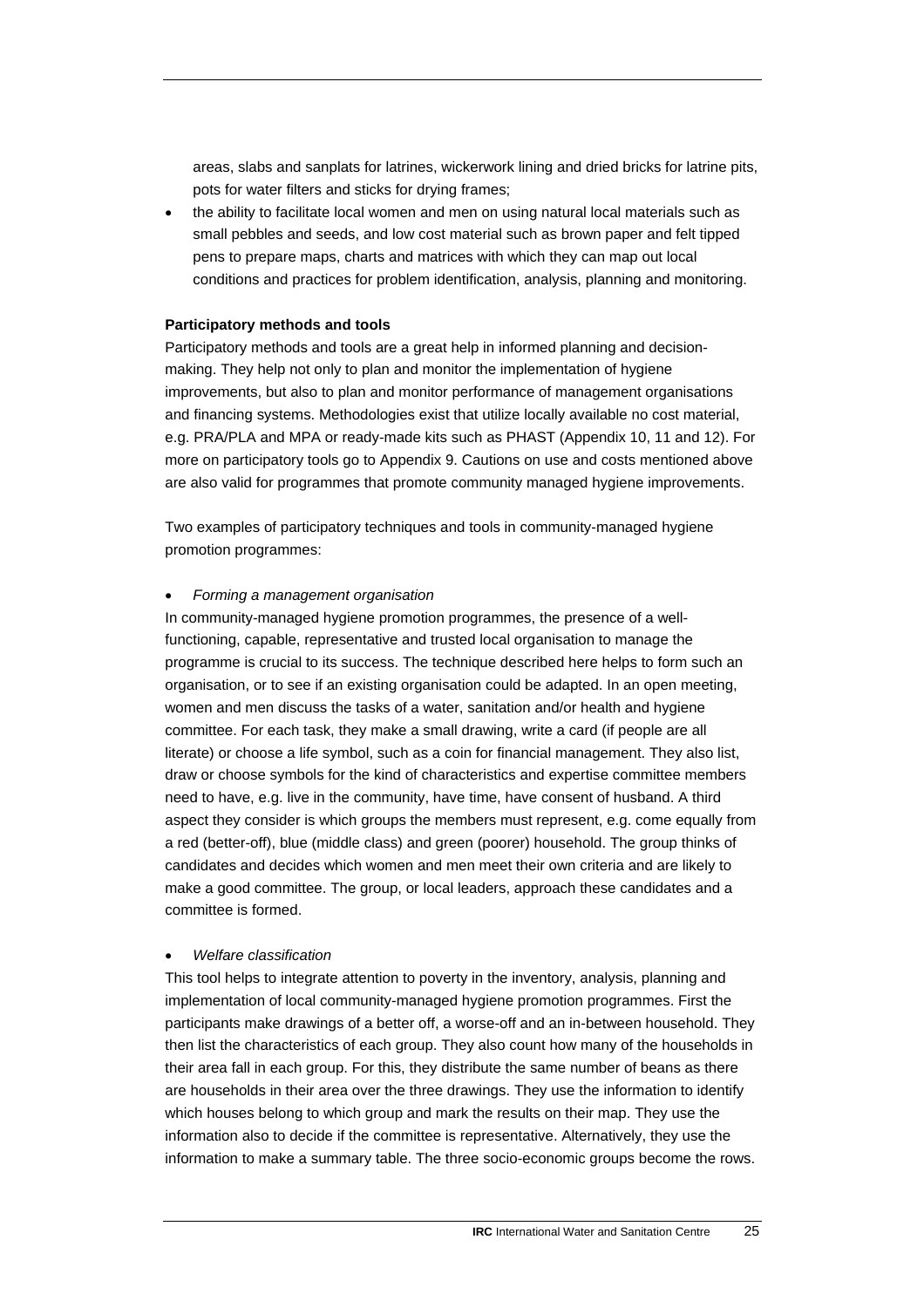The two columns are labelled 'haves' and 'have nots' of an improved facility. The number of owned facilities are distributed over the cells with the help of beans, one per household. The outcome shows who is worst-off and may need help.

For community planning, implementation and monitoring, many other participatory tools/techniques are available (Appendix 9). Social marketing programmes tend to use group-adjusted audio-visual and printed materials for information and knowledge and back these up by interpersonal contacts to achieve behaviour change. These contacts are often through home visits. However, one can also work in homogenous groups and use participatory tools. A growing number of such tools for hygiene work are available (See TOP Resources).

#### **A word of caution**

Criticism on the use of participatory tools (Cornwall et al., 2001) also applies to their use in hygiene promotion http://www.ids.ac.uk/ids/particip/information/recentpubkn.html Especially in the case of investigations, there is a tendency to use participatory tools extractively, to meet the agency's need for the data, and not to assist the communities to assess, analyse and plan.

Participatory tools and techniques for investigations are not one-time add-ons in the initial stage to programmes that thereafter remain the same. They link to the use of participatory approaches in all other stages of projects and programmes and shift power from the promoter to the community members.

Use of participatory tools can also become a pseudo-participatory ritual when facilitators do not consider and adjust to local situations, and where they direct and dominate, rather than facilitate, group sessions. Facilitators must have the right personal aptitudes and attitudes for participation and be sensitive to gender and social equity.

Dropping habits of one-way, top-down hygiene instruction does not come easy. It cannot be learned in a short training course of a few days or a week. What seems to work best to change mindsets and build up different skills and attitudes is hands-on experience under the guidance of someone who is well versed in participatory techniques and equity issues. It means creating the conditions for equal participation of women and men, including those from poor and marginal groups in and during sessions, and specifying in the tools themselves how the different and often inequitable division of work and decision-making between the sexes, and class differences may directly limit the good results of hygiene promotion programmes.

#### **Gender and social inequities that affect hygiene promotion**

Women and the poor often do not have the same opportunities as men and local elites to attend meetings for information, planning or evaluation. The same goes for participatory tool sessions. In meetings and sessions, women and the poor keep in the background; men and elites dominate, unless the facilitators have the right techniques to overcome inequalities and hierarchies. If women or the poor voice knowledge and views, they are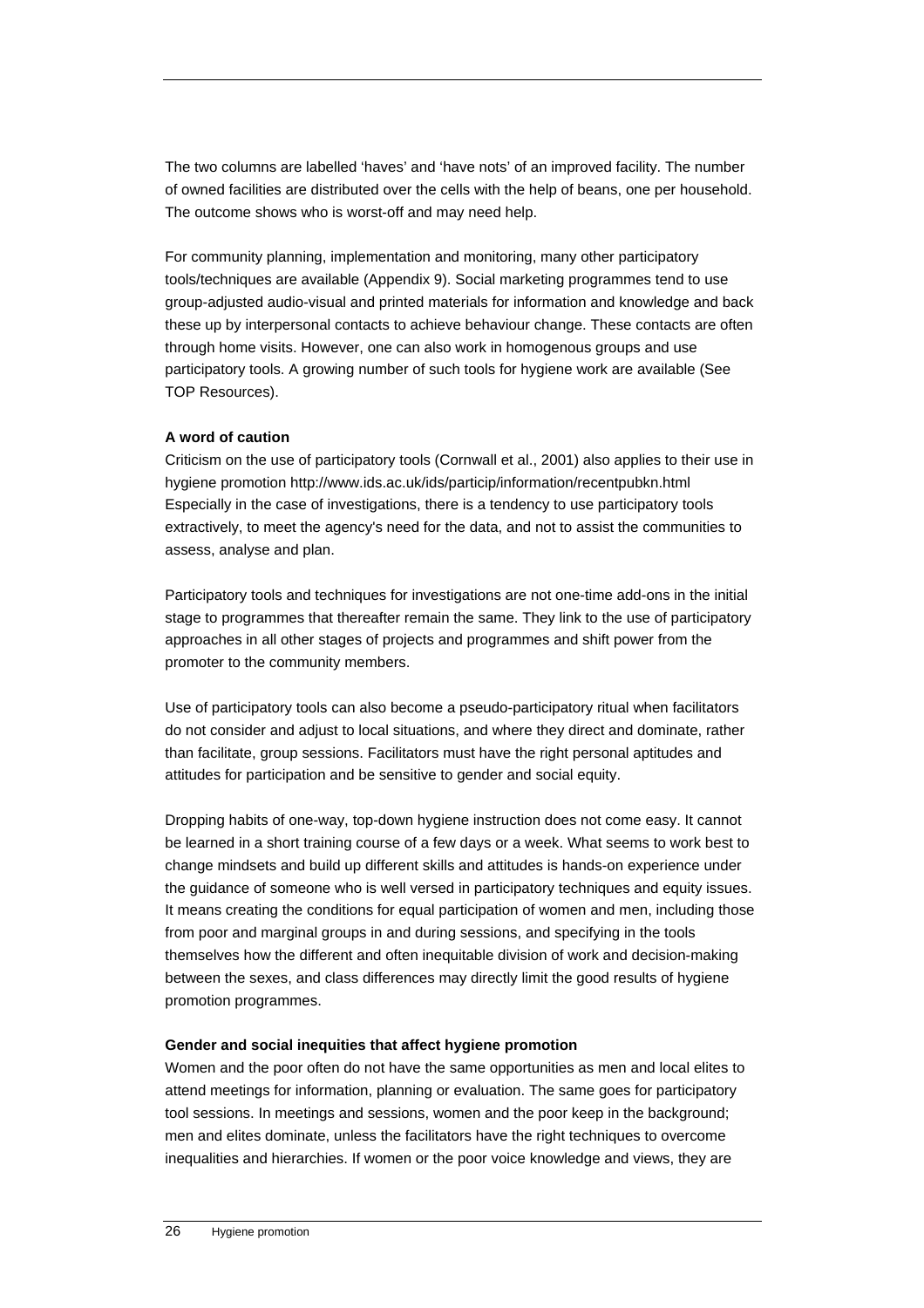<span id="page-28-0"></span>often not taken seriously and their contributions, however valid, have no impact unless the facilitators are able to handle such situations.

Men and women in the different community sections and professions have different responsibilities and do different types of work, also in hygiene. Their knowledge, health risks and domains of influence are therefore also different. Access to resources (time, money, information, contacts) and capabilities (skills, training) is different for the different community groups and for women and men within these groups. This influences who can do what when improving hygiene. Often, only complementarity of activities can ensure results.

For men and women, mapping out time spent over 24 hours by sex and age (differences start with children of around 5/6 years) is often an eye opener. It helps men to understand why it is difficult for women and girls to take on extra hygiene work, unless they get help or tools that lighten the work.

The feasibility of practising improved hygiene is influenced by whether those who will practise the better hygiene are also the ones who get trained, make the decisions and have the means. An analysis can show that discrepancies and hierarchies exist which make better practices unlikely unless the programme strategy takes such differences into account.

### 4.5 Effectiveness and costs

As we have seen, general hygiene information and instructions are by themselves not effective to achieve good hygiene practices. Hygiene promotion approaches are likely to be more effective when they:

- target specific practices and conditions that large groups want to achieve
- are based on finding out what women and men, girls and boys in the different community groups know, want and do
- recognise that changing practices depends on a complex set of social and psychological factors
- account for gender, class, ethnic, religious and other socio-economic and cultural differences
- involve women and men, girls and boys from the different community groups in planning, implementation and evaluation
- can demonstrate effective change over time and place
- provide the necessary resources while keeping a balance between investments in material production and the rest of the budget
- build the required capabilities of staff and management in an enabling organisational context
- are sustainable and replicable in approaches and results
- can be taken to scale
- account for inputs, costs and outputs/outcomes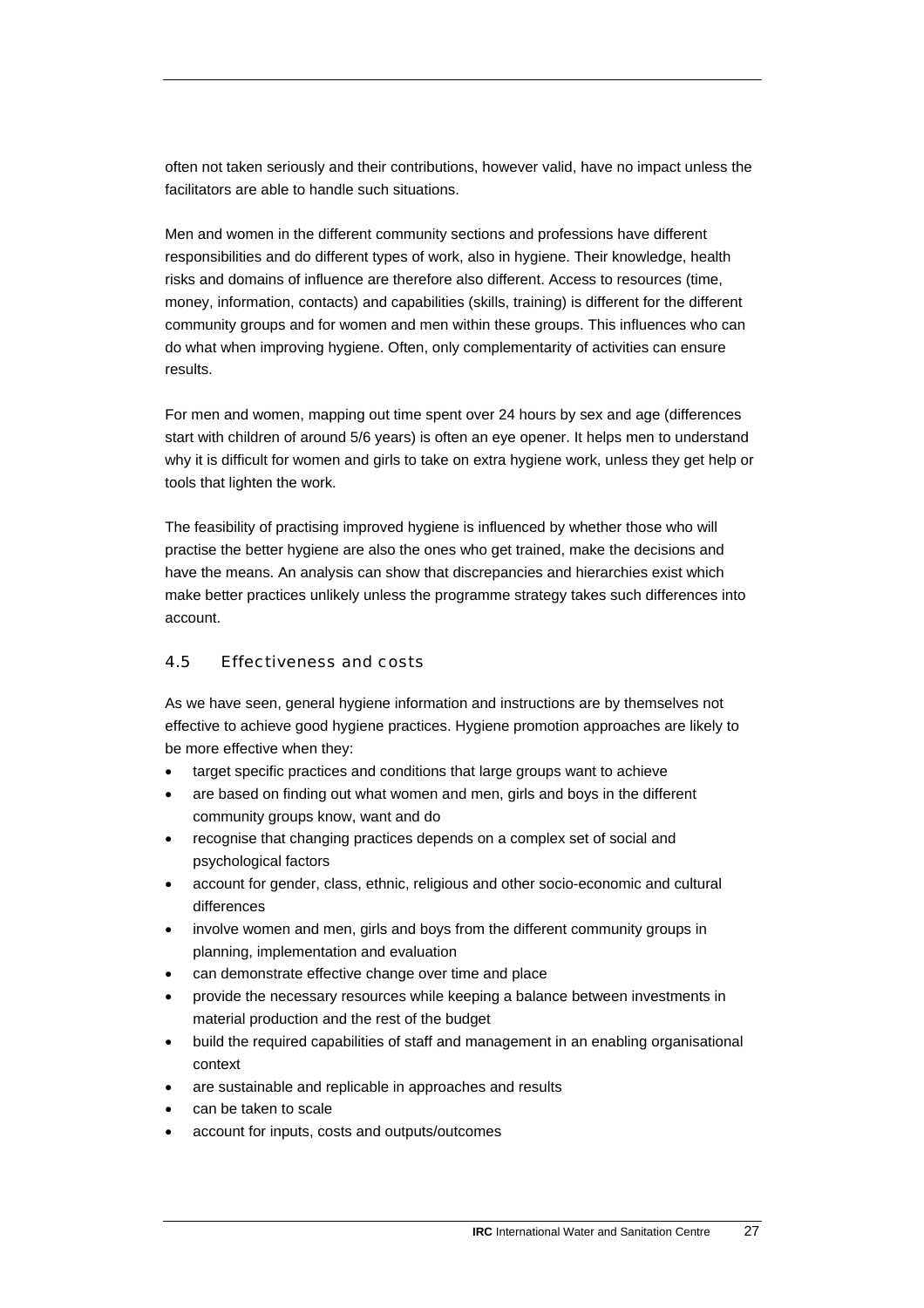<span id="page-29-0"></span>The more effective programmes specify what they do (activities, capacity building), with whom (the different groups in the communities), for what purposes (short and long term objectives and the possibilities to demonstrate their achievement), with what means (staff and staff composition and capabilities, time, funds and physical infrastructure) and in which enabling context (organisational policies, structure, culture, management), how (with which methods, tools and techniques in implementation, training, materials development and testing), and to what effects (demonstrated immediate outputs and outcomes as well as longer-term results and impacts). Figure 4 (next page) gives a summary of the components in evaluating a hygiene promotion project or programme.

## 4.6 Inputs, duration and achievable outputs

### **Inputs**

The basic inputs for hygiene promotion programmes that focus on demonstrable effectiveness include not only hygiene promotion workers and their materials, but also a substantial research component or if so wanted, assessments using visual participatory methods. They are carried out at the start for planning and continues for adjustments. Other substantial inputs in general hygiene promotion programmes are for designing, testing the materials with the different target groups, and the costs of the media and development of materials.

Hygiene promotion programmes further need support from staff who have the right attitudes and skills for helping people to organise representative and influential community groups and who can build these groups' planning and management capacities. Moreover, in many cultures there are great advantages in having a mix of both sexes and age groups: female adolescents and women to work with their peers among women, and similar males to work with different groups of men. Such persons are not always easy to find. However, also people other than health workers can become facilitators. Programmes in Bolivia, Niger and Guinea-Bissau trained teachers, community leaders, community development workers, NGO workers and agricultural extension workers of different sexes. <http://www.lboro.ac.uk/well/resources/%23%23fact-sheets/fact-sheets-pdf/shb.pdf>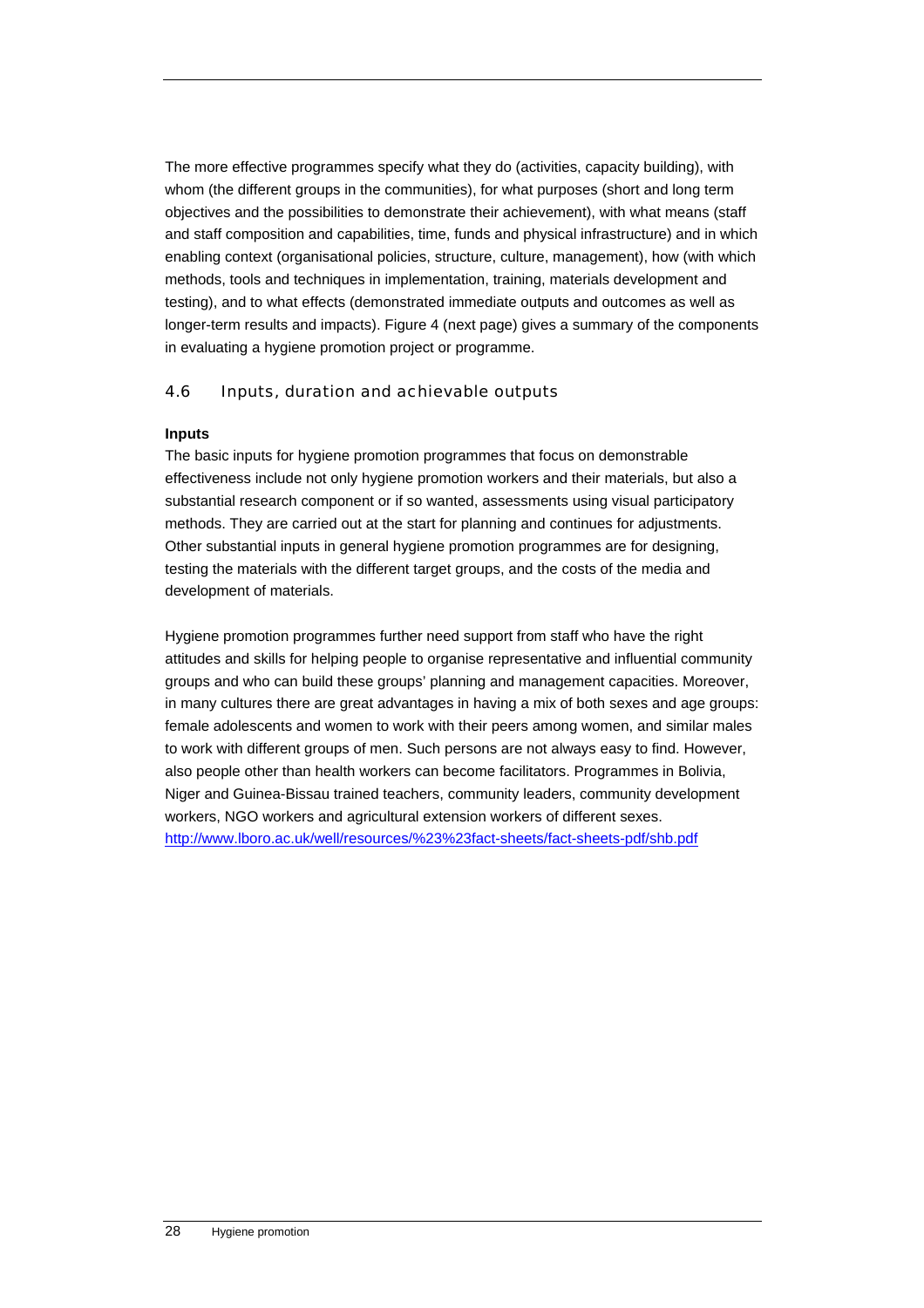

*Figure 4. Position of cost-effectiveness analysis in the overall structure of a hygiene promotion intervention* 

Staff will usually need a capacity-building programme of their own to get the right blend of skills, attitudes and knowledge. Short-term training programmes and easily accessible doit-yourself training materials, such as Happy, Healthy and Hygienic (Curtis & Kanki, 1998) provide a way to update capabilities.

Training apart, hygiene promoters can gain a lot from cross-fertilisation in periodic review meetings, workshops and e-conferences. The mix of skills to be developed is comprehensive: community organisation; management; hygiene and health; participatory planning; monitoring and evaluation methods and tools; basic hygiene technology; and sensitivity and skills for achieving gender and social equity. As hygiene promotion catches on, there are more and more resource centres able to help with the skills development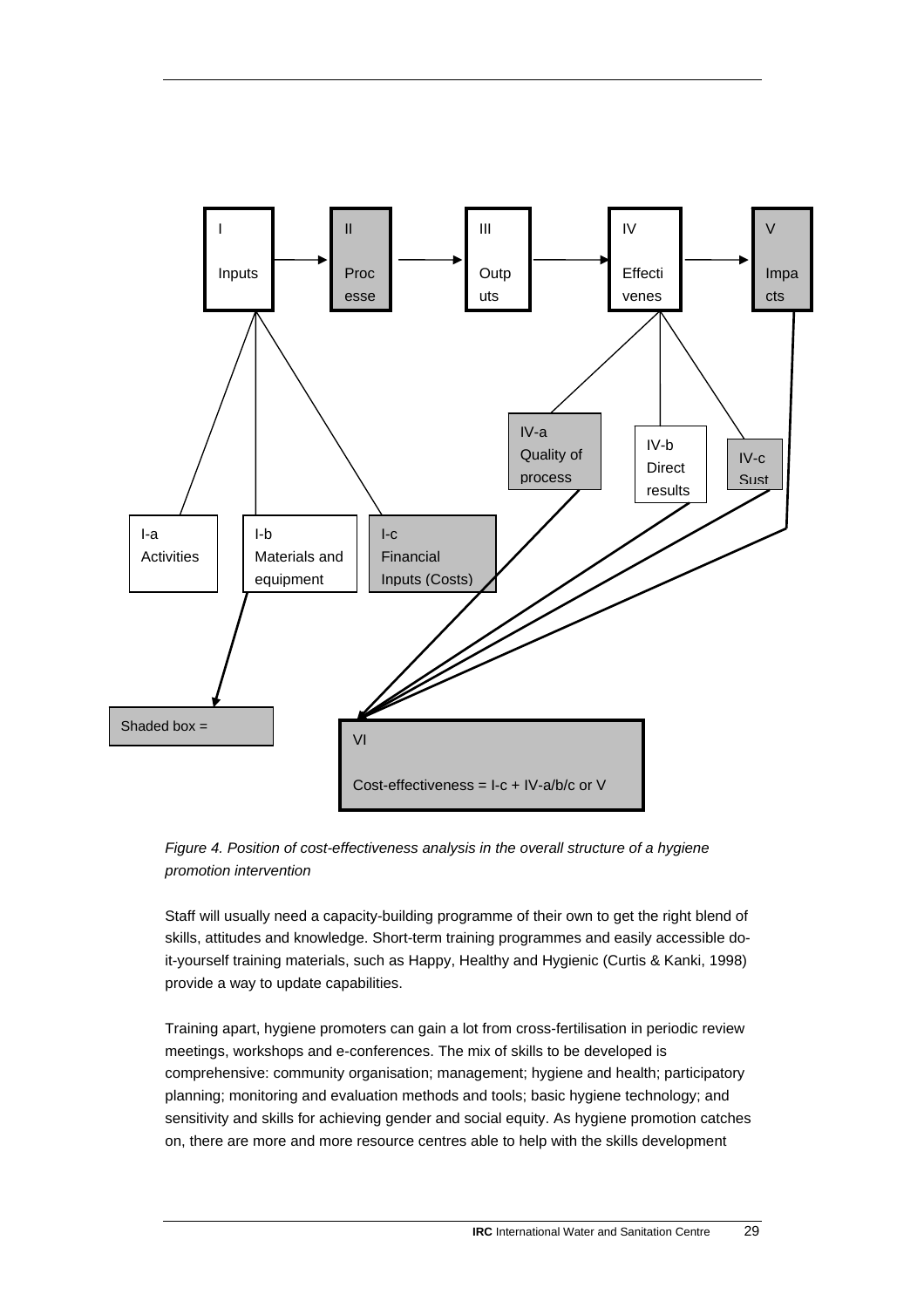process. Check TOP Contacts for contacts near you, or consult the Streams of Knowledge Coalition (SoK) for help in tracking one down.

Financial resources extend beyond the costs of salaries, training and transport. Also important is some seed money for pooling with local resources to finance small community-designed projects. In contrast, costs of educational materials are low. Community groups and workers rely on group work and home visits. Any material used for participatory activities (such as for PRA sessions and self-surveys) is locally available and has low or no costs. Other important items are resources for programme management and support (backstopping) to communities and for building up a programme knowledge base to summarise the situations and achievements in individual communities over time.

Financial support for hygiene promotion is sometimes difficult to get. The problem is not so much the amount of money needed as the extended timescale and the results and impacts obtained with the funds. Demonstration of what is being achieved with the funds can help make hygiene promotion more attractive.

#### **Outputs: measuring behaviour change**

Although water and sanitation professionals are generally sensitive to the need for patience in assessing the benefits of hygiene promotion, their agency rules may sometimes demand early results from impact analyses. However, it makes no sense to try and measure impacts. Even if reliable health statistics are available, impacts will only begin to show up after a critical mass of behaviour change has been achieved. Esrey, cited above, showed that 75% adoption of key hygiene conditions and practices has worked as such a critical mass for diarrhoeal diseases. Work is therefore done on monitoring techniques that measure impacts on hygiene behaviour prior to attempts to detect impacts on health. The book Actions Speak documents initial work done in this area. <http://www.irc.nl/page/1836>

Before impacts can be assessed at all, information on outputs is needed. Outputs are a number of operationally described improved conditions and/or practices as defined from the identification of risky conditions and practices. (Some also call these effects).

There are a number of methods to measure effects in conditions and behaviour (behavioural change). The methods are often used in combination to test for consistency to see whether outcomes are reliable. The most common ones are:

- Structured observation of hygiene conditions and practices, e.g. observing whether facilities for the behaviour are in place and observing and recording behaviour e.g. during water collection, storage and drawing;
- Structured observation of proxies of hygiene behaviour, e.g. the absence of excreta in yards and on rubbish heaps as an indication of the safe disposal of young children's excreta, or well-trodden paths and excreta in pits as indicators of latrine use;
- Questioning of the ones who are most likely to know, which requires techniques to deal with interventions from others with less knowledge, who may nevertheless take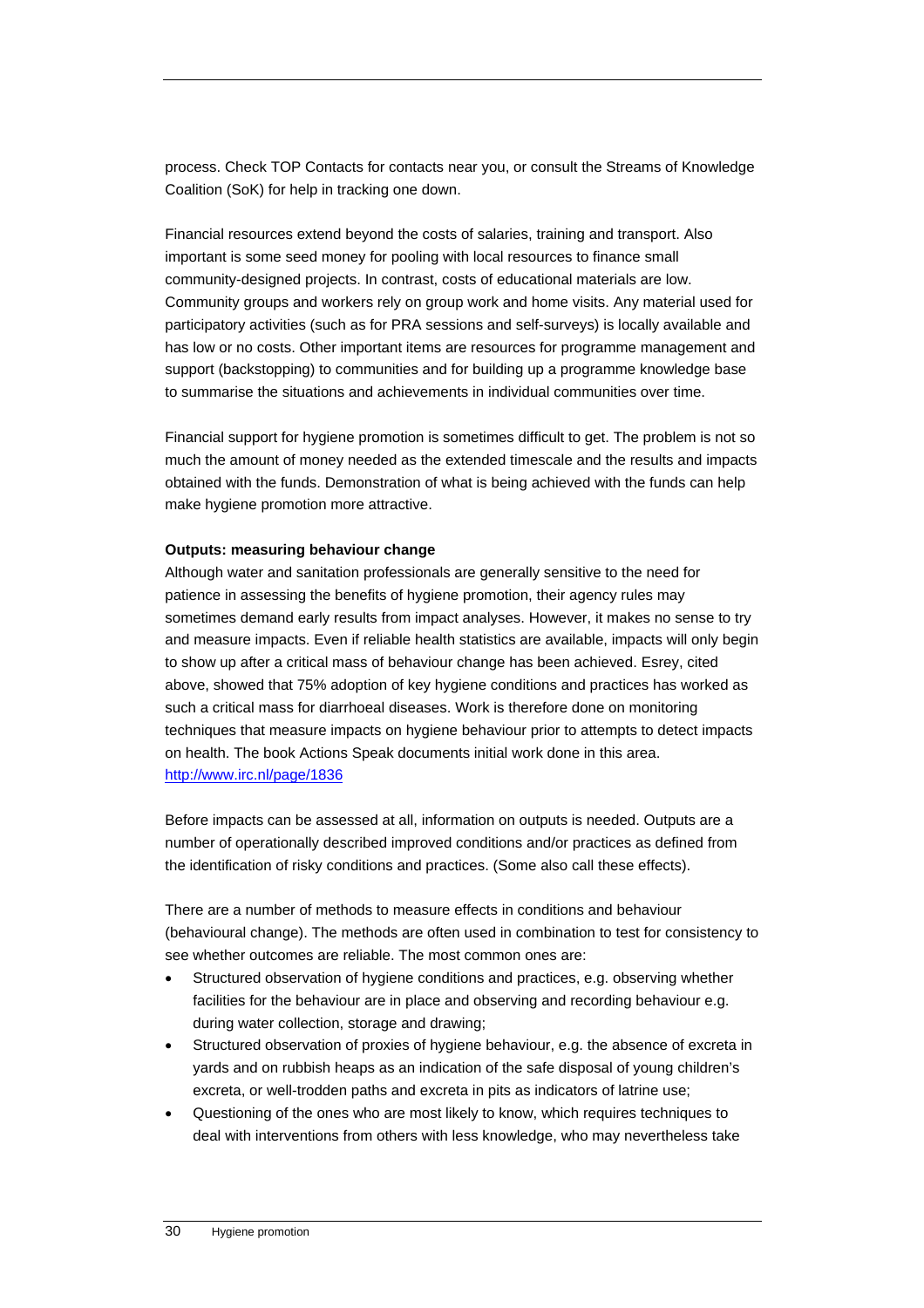over for reasons of hierarchy, e.g. husbands or mothers in law. Probing techniques are often needed to move from polite answers to the real practices;

- Using participatory tools, such as pocket voting or mapping. In pocket voting women and men in the different groups are presented with drawings that show the various options and put their vote in the bag or box underneath their own, or their family's practices. Voting is done with a token in different colours in order to allow disaggregated analysis when all votes have been cast. The voting can be done at some distance or behind a cloth for privacy. In social maps, neighbourhood members indicate who have certain hygiene features, and statistics can be drawn from these, also by socio-economic group;
- Microbiology, e.g. tests of stored drinking water to assess contamination during transport, storage and drawing;
- Product measurement, e.g. sales of latrine slabs, soap consumption.

When hygiene promotion campaigns are focused, short, intensive and time bound, they will often need follow up. Very little is known about the longer-term effects of hygiene promotion. A project, financed by the European Union, to assess to what extent earlier achieved hygiene improvements are sustained has been carried out in six countries and its results show that single interventions are not enough.

#### **Researching behaviour**

Researching behaviour must be done well to get valid information and be worth the investment. A common error, for example, is to use the term 'hygienic' or 'clean' to denote a good practice. Such terms are open to interpretation: what is quite hygienic to observer A may be less so to observer B. Good or bad hygiene should therefore always be defined precisely and in such a way that everyone measures in an identical manner, e.g. smears of excreta in the pan/on the walls/on the floor/ on the cover. In one study that had failed to do so, the investigators found that the situation had actually worsened after the programme. This outcome came, however, not because the hygiene had deteriorated, but because the observers themselves had become educated and so more critical: what they had scored quite good in the pre-study they had scored as bad in the post-study! A distinction must further be made between unhygienic in terms of health risks and unhygienic in terms of aesthetics. This avoids situations where the presence of mud on the floor of the latrine during the rainy season, or organic litter in the streets during the harvest season, may be classified as unhygienic practices.

It is further important to establish whether such behaviour is sustained over time. Findings from recent research on sustained behaviour are reported at <http://www.lboro.ac.uk/well/resources/%23%23fact-sheets/fact-sheets-pdf/shb.pdf>

Behavioural change measurement can help to give earlier indication of cost-effectiveness, but there remains a need to educate non-sector personnel in donor agencies and national governments about the timescale needed for health benefits to be demonstrated. Case studies such as the one in Dosso, Niger (see chapter 6), are helping to show that hygiene promotion is cost-effective. As most of the materials used for community-based work are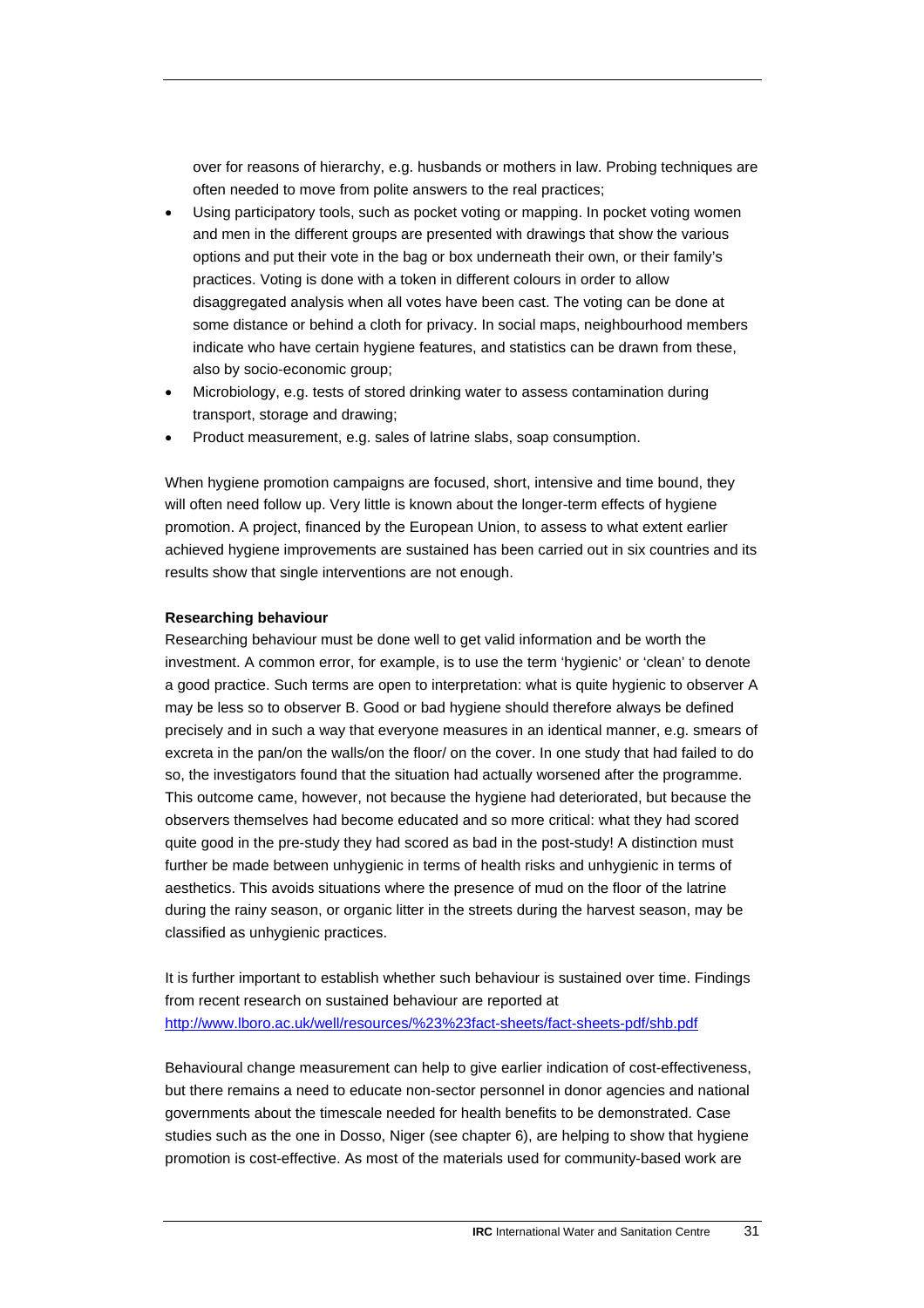locally available at little or no cost, financial needs mainly consist of salaries, training and transport, plus seed money to finance pilot or demonstration projects developed through the participatory process.

### **Duration**

Changing hygiene will take time, no matter which approach is used. Community managed hygiene promotion programmes are by definition long-term. Communities can often only undertake one or two improvements at a time and progress is gradual, although the Community Health Clubs programme was able to show measurable change on 16 indicators (Waterkeyn, 2003). Higher time demand happens especially in communities where cohesion and leadership have to develop. They must know and have sufficient guarantee that co-operation will continue. With a prolonged and gradual programme, it is possible to measurably reduce many risky conditions and practices and to sustain the improvements. At the same time, more general outcomes may be achieved. Local capabilities for general development and solidarity may be built and local antitheses between genders and local groups reduced. Planning such programmes means low-level, long-term inputs over a prolonged implementation period. Not all policy makers, donors and programme agencies are ready to do so.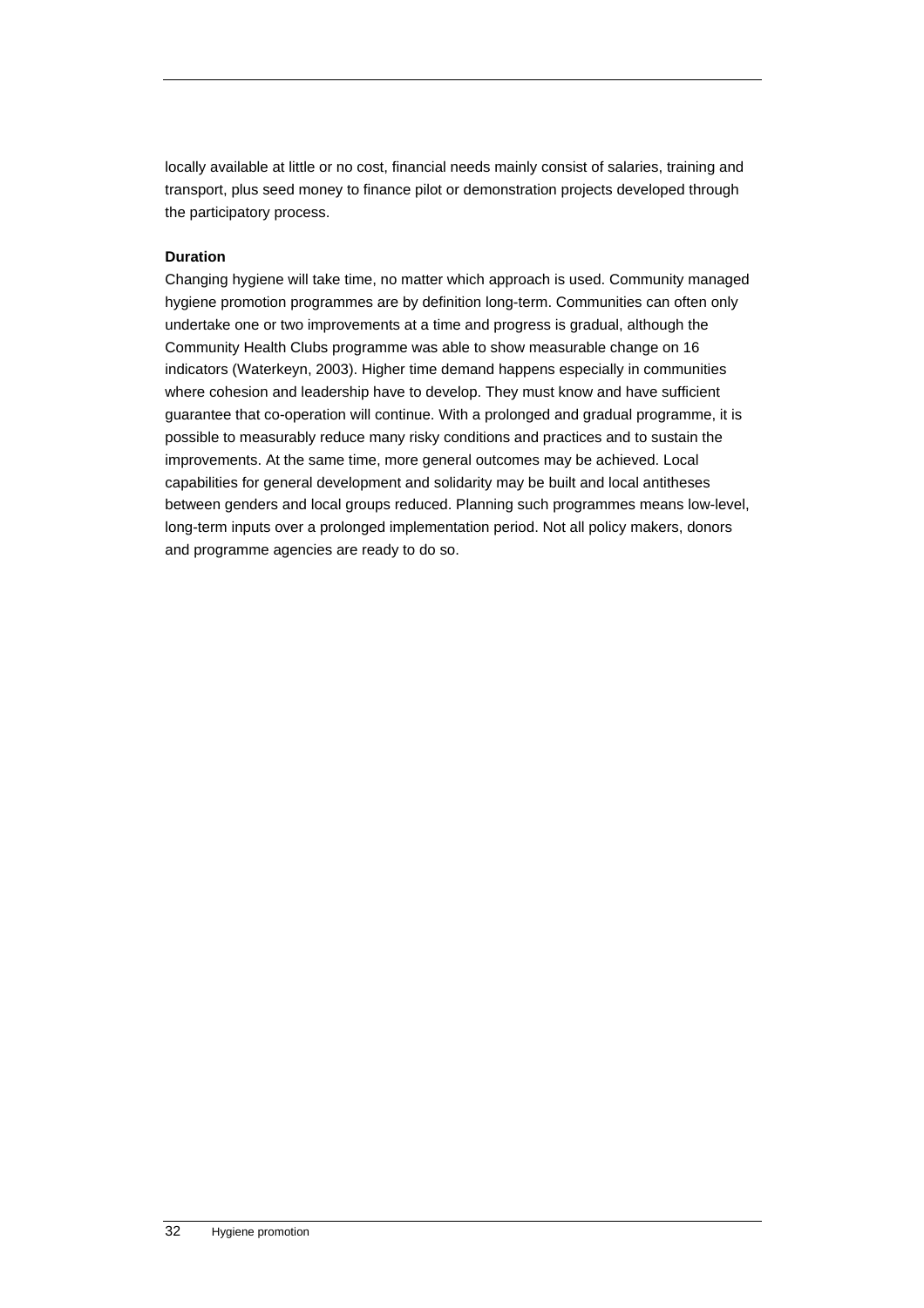# <span id="page-34-0"></span>5. Case studies

On the following pages case studies are arranged by Regions (Africa, Asia, Latin America) and within those regions by country. They have also been keyworded according to the topics covered. Check the topic list below for links to the study on your topics of interest.

| Advocacy                            | Zimbabwe 3                                |  |
|-------------------------------------|-------------------------------------------|--|
| Baseline study                      | Palestine 1                               |  |
| Demonstration projects              | Zimbabwe 2, 3                             |  |
| Handwashing promotion               | Guatemala 1                               |  |
| <b>Health Clubs</b>                 | Zimbabwe 1,2                              |  |
| Hygiene game                        | Ghana 1                                   |  |
| Hygiene Improvement framework (HIF) | Palestine 1; Nicaragua 1                  |  |
| Impact of hygiene promotion         | Niger 1; Zimbabwe 1; Zimbabwe 2           |  |
|                                     | Palestine 1                               |  |
| Indicators                          | Zimbabwe 2                                |  |
| Institutional support               | Zimbabwe 2, 3                             |  |
| Integrated projects                 | Ghana 1; Zimbabwe 3; India 1              |  |
| <b>KABP</b> study                   | Ghana 1; Zimbabwe 1, 2                    |  |
| Locally developed approaches        | Ghana 1, Zimbabwe 1,2                     |  |
| Messages and media                  | Ghana 1; Zimbabwe 1; Guatemala 1          |  |
| <b>PHAST</b>                        | India 1; Zimbabwe 2                       |  |
| Social marketing                    | Guatemala 1; Nicaragua 1                  |  |
| Training of hygiene promoters       | Ghana 1; India 1; Nicaragua 1, Zimbabwe 2 |  |

## 5.1 Case studies: Africa

### **Ghana 1: Integrating health and hygiene into a water and sanitation project**

*Topics: Integrated projects; KABP study; locally developed approaches; hygiene game; messages and media; training of hygiene promoters.* 

This is a field example from the Northern Water and Sanitation Project (NORWASP) in Northern Ghana. Central to this project is the integration of health and hygiene into water supply and sanitation for rural communities. The majority of these communities have no existing protected water supplies and all are without adequate means of sanitation. 'Free range', or open defecation is the sanitation practice throughout. The project conducted a KABP baseline, which entailed a number of tools - many participatory, drawing from the PLA approach combined with observation and a brief questionnaire. A gender lens was incorporated throughout, although (in retrospect) more specific inclusion of children could have been made. Information from this baseline was used to:

- identify key risk and safe practices,
- identify challenges / barriers to engaging in safe practices,
- identify the interest in and willingness to pay for facilities,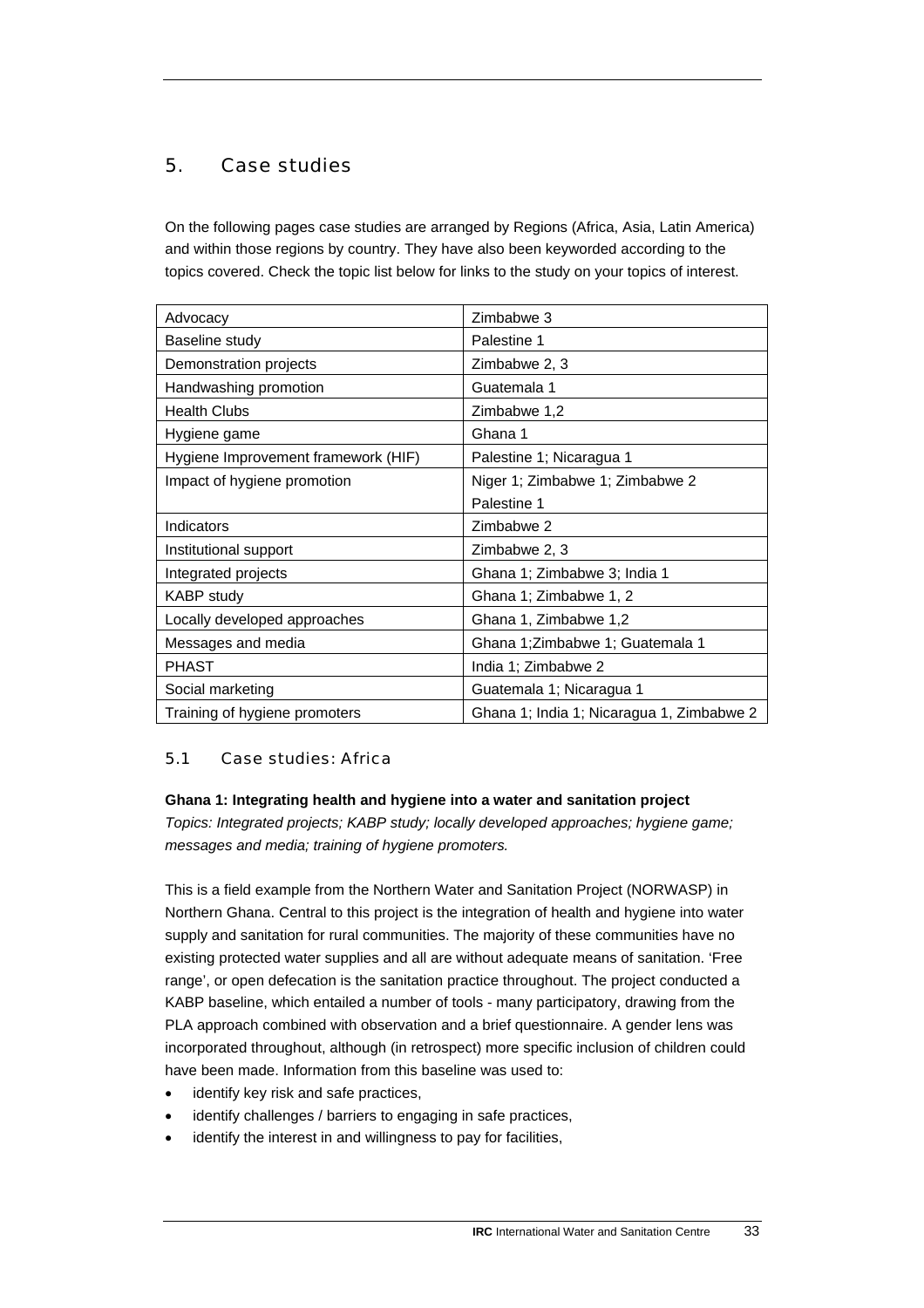- develop an appropriate community-based hygiene education programme, and
- develop a monitoring framework for tracking changes in behaviour / practices.

The participatory nature of the baseline research also complemented the project's community participation component, which includes animation, community mobilisation, training in O&M, and the training of community volunteers in hygiene education.

The community-based hygiene education programme was piloted first. This resulted in some important changes to the programme based on community feedback, such as changes to illustrations of practices, which would capture local and ethnic specific situations. A local artist was contracted to assist in the design of educational materials. The programme draws from participatory approaches such as PHAST and other PLA methods, including the development and utilisation of a health & hygiene game. The game is adapted from a common local game and developed by the same artist. Efforts were made to keep the programme appropriate both to participants' needs (time, seasonality, resources, etc.) and to fit within the project's own needs and challenges, such as accountability to both project participants and donors, availability of resources, etc. The project has high hopes for the use of and education from the game. The game proved to very popular during the pilot and can be used by a variety of people and groups within communities.

The education programme also focuses on facilitating discussion and exploration of the linkages between certain existing practices (positive or negative) and the impact (effect) on livelihoods as a whole. Cause and effect analysis of community identified risk practices is a valuable tool for education.

Training of field staff within Partner Organisations contracted to carry out community training is presently underway. These POs are responsible for facilitating part of the education programme with communities that entails initial in-depth analysis, prioritisation, action planning and monitoring. The POs will also train community water and sanitation committees (including hygiene volunteers) to continue education efforts, follow-up and monitoring. A major focus of the programme is that community volunteers will be equipped with the necessary skills / resources to continue community-based education.

The project is also exploring opportunities to team up with the MoH in delivering hygiene messages on market days to reach more women and in different local dialects. Information from the baseline indicated that language was a barrier to receiving information from the radio, especially for women, coupled with the fact that many women do not have the time to listen to the radio programmes. Radio programmes and messages are also being explored for encouraging traditional entertainment groups to create songs relating to different messages, as are elementary school art competitions (pictures of safe practices). Schools who take part could be provided with the resources for establishing simple handwashing facilities (for example).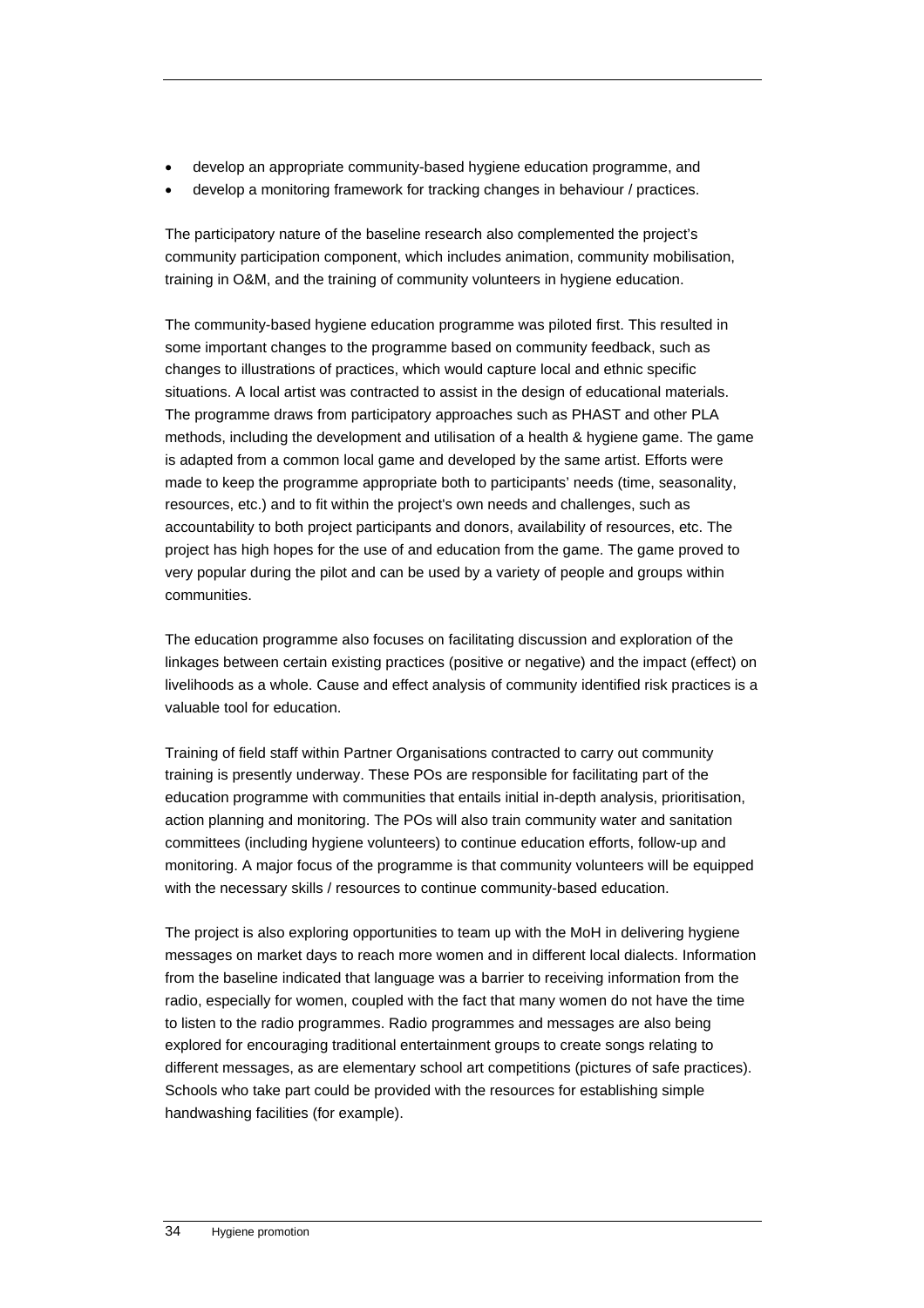The Project recognises the importance of identifying and training a good cadre of committed field workers for community mobilisation and education, and the dedication of field staff in programme delivery and follow-up with communities. This is both critical for achieving effective programmes and challenging when organisations that field staff come from are often faced with various resource constraints, seasonality issues, etc. A sound monitoring system that captures both community level change indicators and office level performance (or process) indicators should assist in identifying ways to enhance field staff effectiveness.

Another challenge is the timing of the provision of protected water systems and latrines while promoting on-going hygiene education. For example, delays in drilling when a community has already expressed interest in and even provided funding for a water system can negatively affect motivational levels for behaviour change. The NORWASP community-based hygiene education programme promotes healthy hygiene practices at 2 stages - before the water and latrine facilities are in place and after. Even if people recognise the need for and want a household latrine, for example, there is still the time inbetween desiring the facility and actually having and using the facility. Discussion and education around the benefits and options for safer hygiene practices at the pre-facility stage is crucial. For example, burying and covering faeces away from the water source during wet and dry seasons, safe disposal of infant faeces, handwashing after defecation and handling of faeces. Some of the practices will remain the same when a facility is in place and being used regularly (such as handwashing). It is also critical to focus on a few key messages. Handwashing at critical times has been identified as a critical practice for the reduction of diarrhoeal diseases in under 5s, but handwashing at every critical time could mean up to 20 times a day to a woman who has a fully tasked day and little water available - especially during the dry season! Promoting handwashing at one or two critical times may be more appropriate and still be effective in reducing the incidence of illness. Careful monitoring of practices and the overall programme will tell.

The project is quite complex with its many levels of stakeholders, from its partnering government agency, smaller 'meso' level partnering organisations down to the community level of project participants and beneficiaries. This enhances both challenges to the project in terms of appropriate stakeholder involvement to the successes of working at various levels, combining experience and ideas for a shared cause and actually meeting milestones or achieving project targets in a timely fashion. This Case Study was an Email contribution to the E-Conference on the Hygiene

Improvement Framework by Jane Iredale Health & Hygiene Advisor NORWASP. Email: janeired@autobahn.mb.ca

#### **Niger 1: Comparing two different promotion strategies**

*Topics: Impact of hygiene promotion* 

In the hygiene and sanitation programme of the rural water supply project in the department of Dosso, Niger, outputs of the regular promotion programme were compared with those of a pilot project in community managed sanitation and hygiene. The first group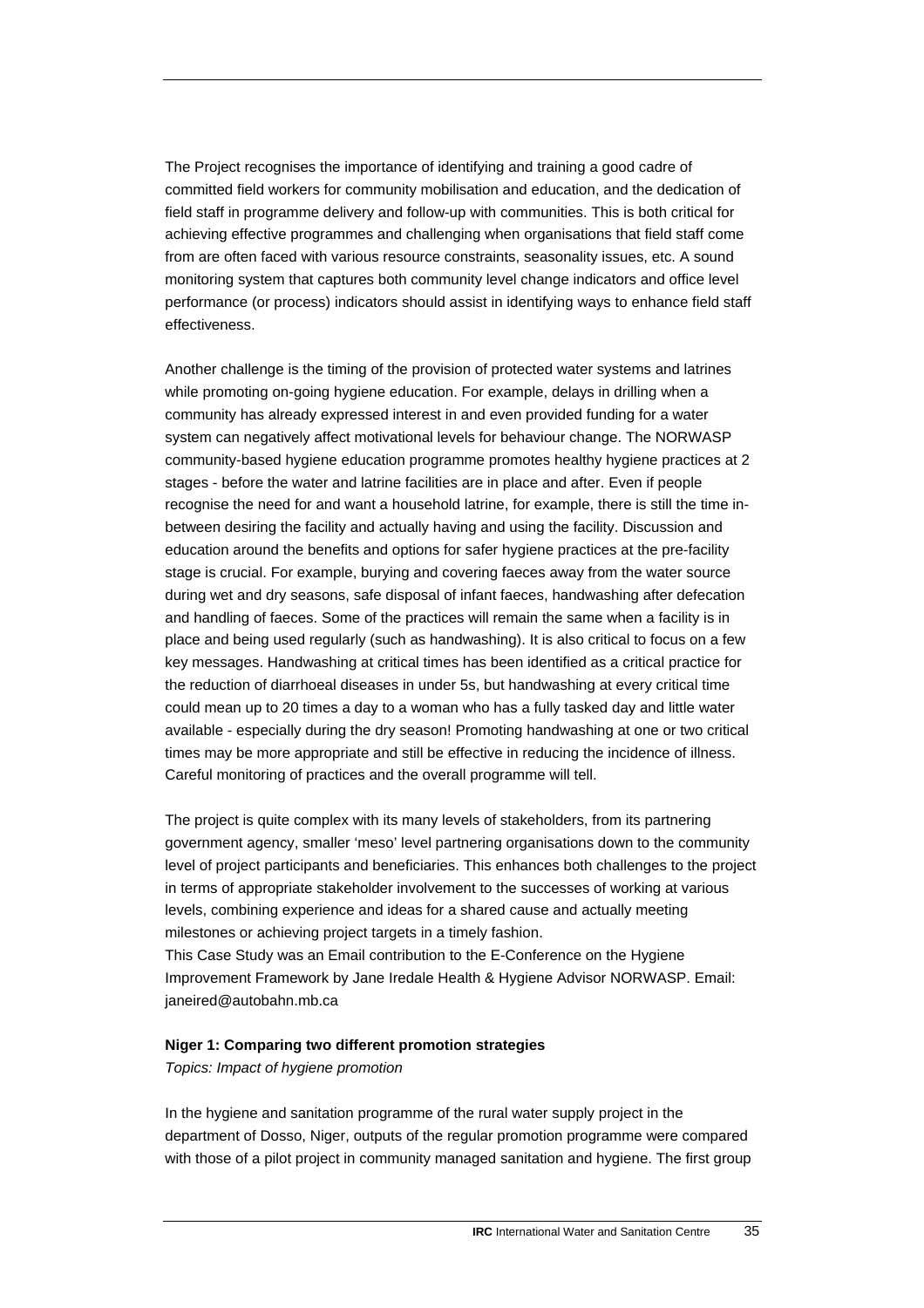consisted of 45 villages. The second group had five communities, chosen for a combination of expressed interest and staff assessment of their capabilities.

The main inputs for the pilot were help in organising community teams of women and men and training in using participatory planning and monitoring tools. The chosen (output) indicator was the average number of latrines built during one campaign period (one year). As its strategy, the programme gave inputs for sanitation until 50% of the households had built a latrine. The inputs included promoting sanitation (or, in the pilots, helping communities organise their own planning, promotion and monitoring), the training and equipment of one latrine mason per village, the provision of half a bag of cement and reinforcement bars for each sanplat, and follow up on maintenance and use.

In one year, and with an equal number of visits, the pilot group made the best progress. Here, an average 51 out of 180 households per community had installed a latrine, a progress of 28% (the end target was 50%). In the others, an average of 6 households out of 43 had done so, a progress of 15%. As there was no separate administration of costs for the two approaches, no evaluation on cost-efficiency (in terms of cost per latrine produced) or cost-effectiveness (e.g. cost per used latrine) could be made. Nevertheless, the programme decided that any community seeking to evaluate self-managed programmes would be enabled to do so.

Email:sybesma@irc.nl

#### **Zimbabwe 1: A "health club" approach to hygiene promotion**

*Topics: Health Clubs; Integrated projects; Impact study; Messages and media* 

A district in south-eastern Zimbabwe called Bikita (population of around 200,000) has for the past seven years been implementing an integrated rural water supply and sanitation project as part of the Zimbabwe National IRWSS Programme, funded by DFID. At the heart of the programme are the "Health Clubs", which increase health awareness and knowledge of villagers in a structured and friendly atmosphere.

The Health Club approach was first used by the NGO ZimAhead, in three wards of Rusape District in eastern Zimbabwe. The obvious popularity amongst villagers witnessed during a field trip to Rusape by Bikita staff, lead to it being adopted as the chief health and hygiene training methodology for Bikita.

The Health Clubs are free to join, and offer a structured course of 16 health and hygiene related topics, as well as a number of home improvement tasks. The syllabus is taught by MOH ward level Environmental Health Technicians (EHTs), nurses and specially trained village community workers (VCWs) using participatory tools. It has proved very popular since it was first introduced to villages in Bikita in 1997.

Both men and women have turned up regularly to their weekly meetings to learn and share experiences. Interestingly the original 16 week time frame to cover the 16 topics have in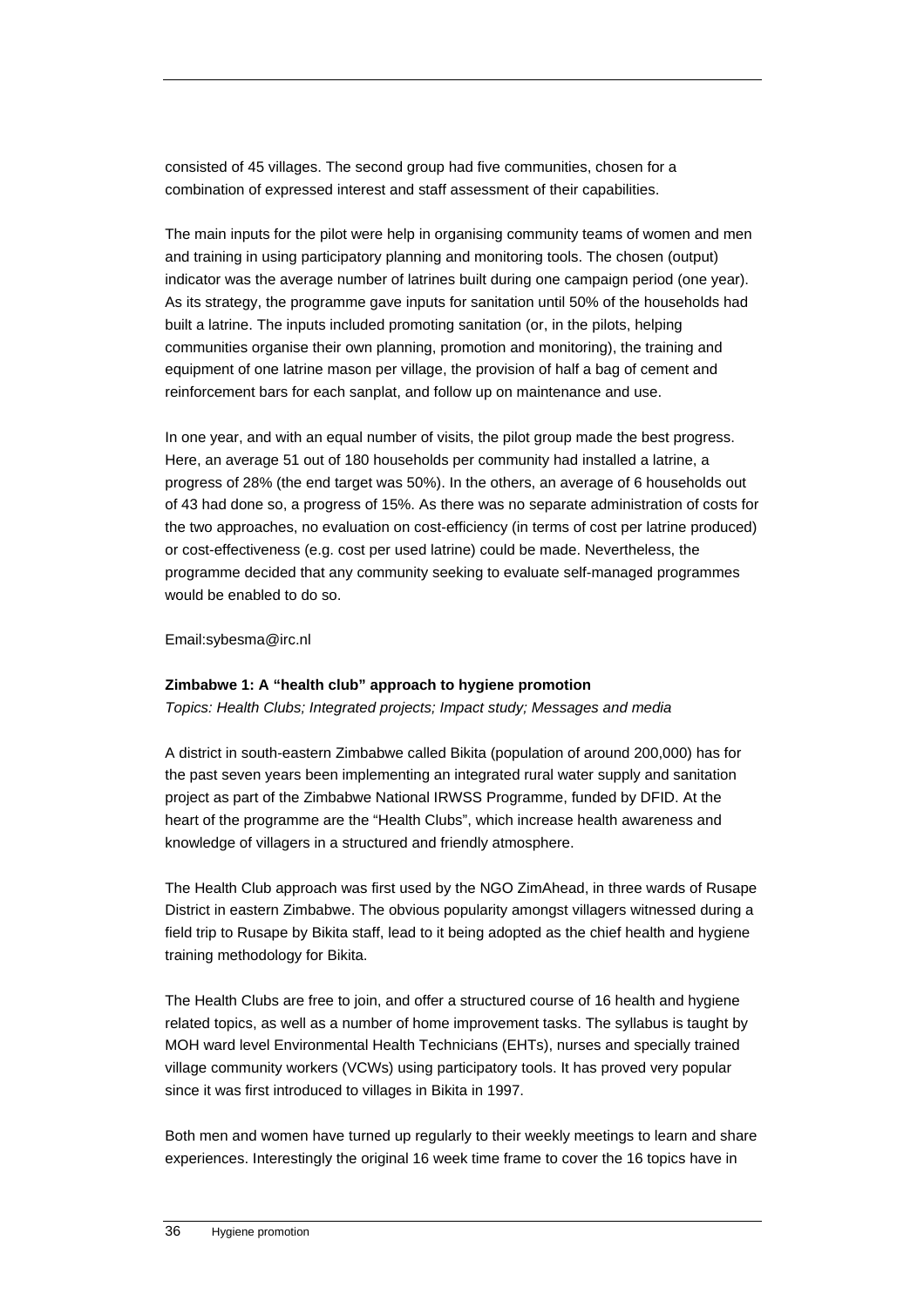almost all cases been exceeded, as more people have come to join and club members often want to repeat lessons. This has necessitated the training of VCWs to keep the old clubs active, whilst the EHTs go on to open new clubs. To date most of Bikita District has been covered, with at least one health club opened in each VIDCO or village development committee area.

Shock tactics to get messages across have also proved popular. Just as with commercial advertising, things that make people shocked and grab their attention are more likely to stay in the mind and make people think. One of the slogans being used in Bikita reads "Musagovana Madhoti" or "don't share your shit". Aimed at informing the public of the dangers of not handwashing after using the toilet, it is often chanted at health club meetings. Bikita cannot however claim the rights to the saying, as it was used by Steven Esrey during a presentation that he made to a conference on sanitation in Zimbabwe in 1999, and then got taken back to the field. "Genzai maoko nekasipo mabva muchimbuzi" or "wash your hands with a small piece of soap after you visit the toilet" is another message that also appears on project T-shirts.

The Health Club approach has been appreciated by all involved. It has made a difference to people's lives and it has made the job of the health staff more interesting and fulfilling, helping them to enjoy and do their work more effectively, as they see how well their work is received. It has also almost certainly already saved lives.

A cholera epidemic in the district in 1999 only affected villages that at that time had not been covered by the health club hygiene education.

A KABP (Knowledge Attitudes Behaviour and Practices) study undertaken in 1999 showed definite increases in health and hygiene awareness and safe practices in areas with health clubs (Mathew & Mukuwe, "Health clubs - hygiene education in Bikita IRWSSP", 25th WEDC Conference proceedings Addis Ababa Ethiopia 1999 pp 98 -101. This paper is available at <http://www.lboro.ac.uk/wedc/papers/25/098.pdf>

To sum up, of particular importance are:

- The structured nature of the health and hygiene education on offer, with repeated lessons and tasks bringing home the message and giving clear vision of the problem and the solution, far more successfully for example than "one-off sessions" held for mothers visiting clinics.
- The enthusiasm the methodology brings, both for communities and staff, generating ownership of the process.
- The commitment of both communities and staff to see an improvement in their areas once they understand the need and have ownership of the means to make a difference.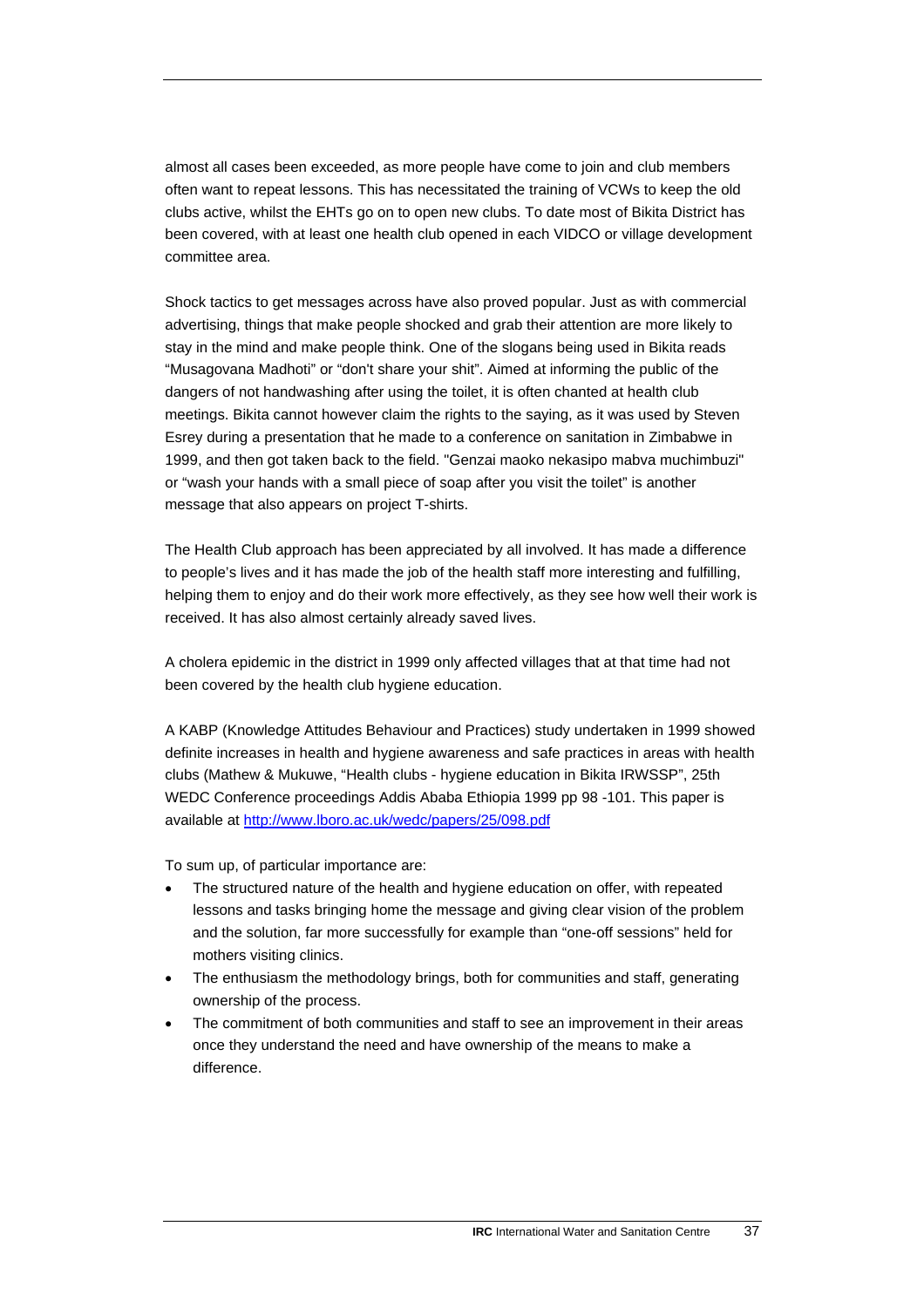#### **Zimbabwe 2: Cost-effectiveness of the "health club" approach**

The cost-effectiveness of the health club approach was evaluated in Makoni district, one of the three districts where the programme started in 1994.The aims were to set up at least 100 health clubs (5 in each of the 20 wards), each with at least 50 members and achieve the construction of 2,000 Ventilated Improved Pit latrines in two years (with three bags of cement for a subsidy), and through participatory methods promote the adoption of upto 50 better hygiene practices on household hygiene (21), personal hygiene (14), environmental hygiene (6) and prevention of malaria (9).

Six years later, and two years after the programme had gone to scale from 3 via 7 to 20 wards, the aims were more than achieved. There were 141 active clubs, with over 10,000 members and on average they had held seven sessions per month over a period of eight months. In each session, one topic was tackled in principle, although there was quite a demand for coming back to previous topics. Members had constructed over 3,000 latrines.

The direct costs of the programme are the training of Environmental Health Technicians (14) in participatory methods, the provision of education material, and equipment (motorbikes). The average health education costs over two years, including start up costs of training and equipment of EHTs, were almost 4 US\$ per clubmember. If also the other members of the households are seen as beneficiaries, the average costs drop to 63 dollar cent per person.

Additional costs not included are the recurrent transport costs (1200 kms/month), the cement (US\$ 15 per latrine), salaries of the EHTs and of approximately 100 Village Community Workers, administration costs (some 10%) and time of volunteers.

Between August 2000 and August 2001, a survey was carried out on application of improved hygiene practices in a random sample of 25 clubs (15 respondents/ club) and a control group of 100 respondents from similar communities adjacent to the project areas. The survey covered observations on 12 (another paper says 13) hygiene conditions/practices. Of these, four or five (swept yard, use (and presence?) of soap, clean latrine, covered storage of drinking water vessels and presence of drying frames for utensils) have a long history of promotion by the Ministry of Health. Additional practices promoted by the clubs are safe sanitation (either by having a proper latrine or reported practice of covering excreta), water drawing laddles, refuse pits, individual cups and plates, facility for handwashing, or pouring water from a container over hands instead of all washing in the same basin, and presence of a vegetable garden.

Positive indicators of good hygiene were all higher in the health club group than in the control group. Average difference was 17%. Differences varied from 40% in the methods of washing hands to only 6% in the use of soap for hand-washing, due to economic constraints. The differences were smaller for conditions and practices long promoted by the Ministry of Health. On hygiene knowledge, nine topics were covered: knowledge (on transmission and prevention?) of different diseases (diarrhoea, malaria, bilharzia, worms,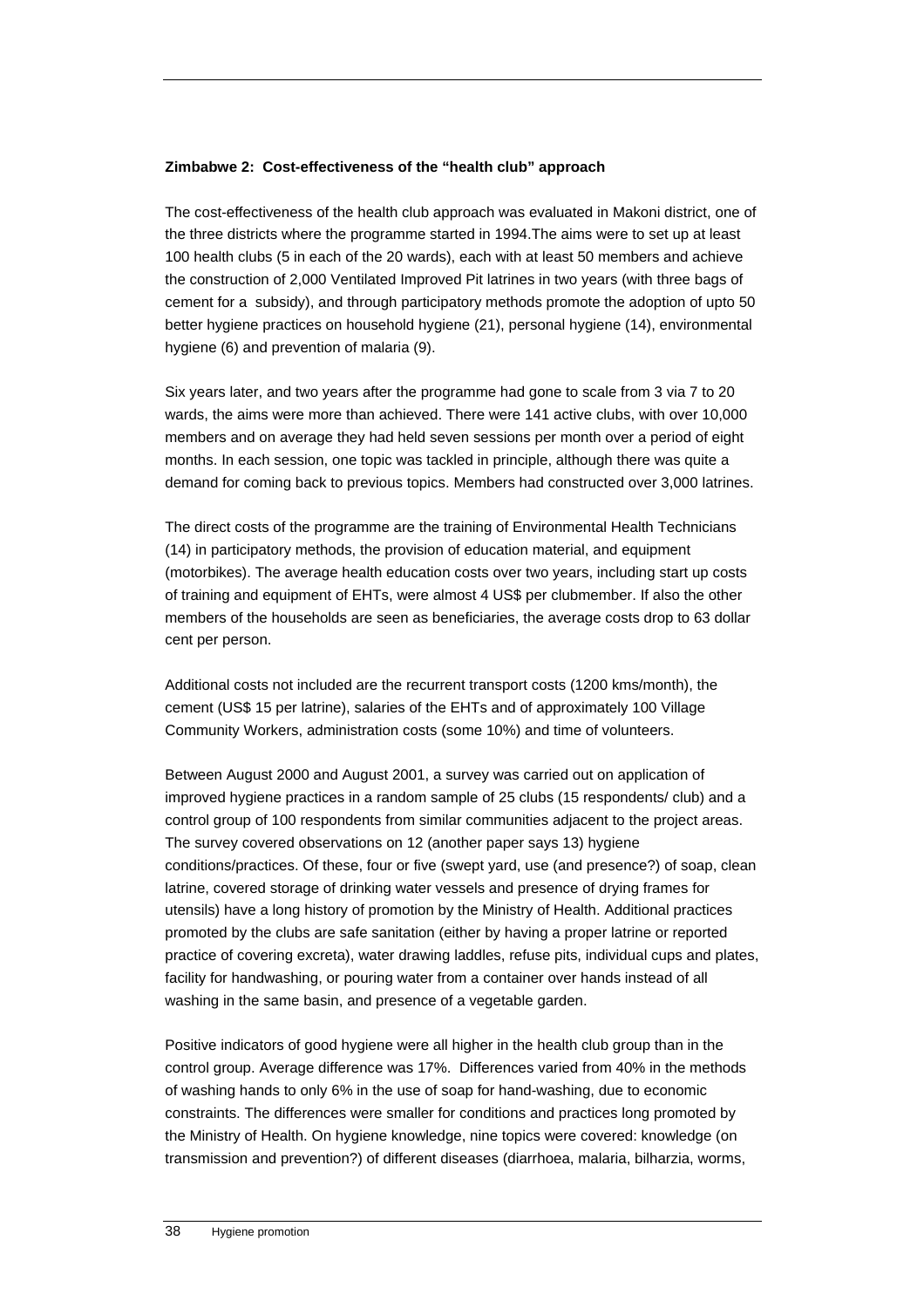skin diseases, HIV/AIDS and tuberculosis), oral rehydration therapy, and better practices of child care (no specification given). Here, average difference was 8%, but rose to 35% for the project-specific topic of child-care.

Zimbabwe has a long tradition of Environmental Health Technicians. The papers show that effective sanitation and hygiene promotion by technicians trained on community organization and hygiene promotion techniques can be quite cost- effective. More information on how the data were actually collected (observations and/or questions, with or without probing?) would however have been welcome. Some of the findings, such as presence of latrines - are based on observations. For others, such as practicing 'cat's sanitation' and use of soap it is not clear if these have also been observations (absence of signs of open defecation and presence of soap in house at time of survey) or reported practices only.

Having a reported practice confirmed by observations would in principle make the data more reliable, as it is quite possible that with good knowledge answers on practices are 'socially desirable'. A spot observation can then give triangulation, although of course a piece of soap may be reserved for washing clothes and not hands, especially in economic hardship times. Probing can then be a good way to find out if data are valid (that is, actually measure what they are supposed to measure: soap used for washing hands). It would also have been useful to know who in the families are reportedly using the latrines and how cleanliness of latrines was assessed. In the latter case, individual interpretations of what is a 'clean latrine' may differ between the surveyors. A clean latrine can be defined as a latrine without disease transmission risks (e.g. no excreta visible on floor, walls and in where applicable – latrine pans; holes covered against flies or waterseals intact); dust or mud will not constitute a transmission risk.

Sources: Waterkeyn, Juliet, Cost-effective Hygiene Promotion: Community Health Clubs, Harare, Zimbabwe: AHEAD (unpublished paper), <http://wedc.lboro.ac.uk/conferences/pdfs/29/Waterkeyn.pdf>; [http://www.africaahead.com/cost\\_eff.html](http://www.africaahead.com/cost_eff.html)

#### **Zimbabwe 3: Integrating Hygiene with WSS at national level**

*Topics: Integrated programming; Institutional support; demonstration projects; advocacy; indicators and impact studies; PHAST* 

In Zimbabwe, integration of water, hygiene and sanitation has taken place not at project level but at programme level, in the Integrated Rural Water Supply and Sanitation Programme (IRWSSP). This programme initially focused on hardware but after the piloting and use of participatory methods, hygiene is now given a priority and hardware components are viewed as hygiene-enabling facilities.

The aims of the programme were to give everyone access to improved water supply within 500 yards of their homes and improved sanitation, at least of the level of Ventilated Improved Pit (VIP) latrines.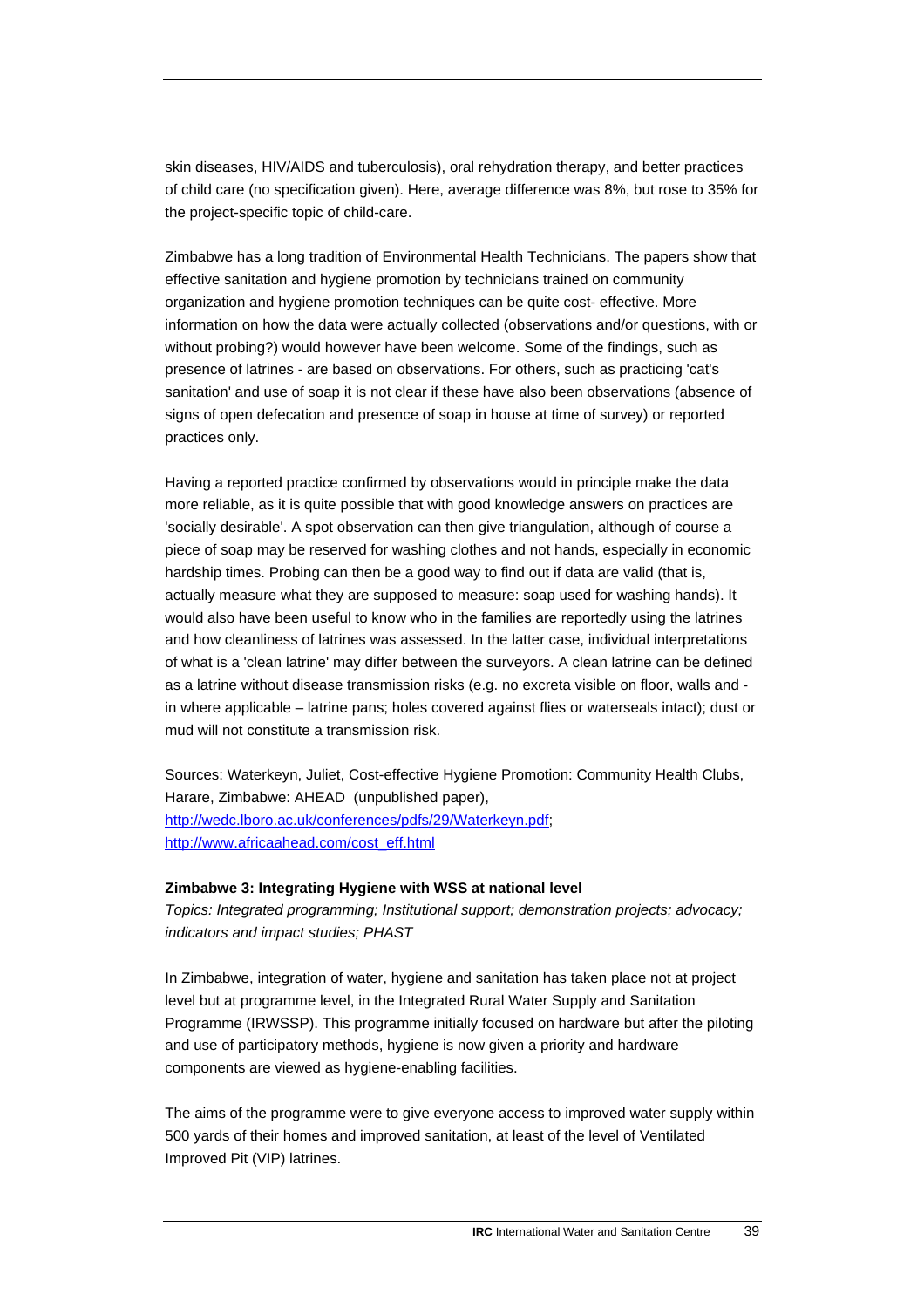The programme has not been able to realise its very ambitious goals, but good progress on sanitation and hygiene has nevertheless been achieved. According to the data of the programme, sanitation coverage increased from 15% in 1985 to 32% in 1998 through the construction of about 500,000 VIP latrines. Under the central programme, some 5,000 latrines were installed per year. When the programme was decentralized to the districts, this dropped to 10,000, but later on picked up to 20,000. This is still below the 30,000 per year needed to cover the 3% population growth. Moreover, the actual installation data are not well-known, and families may have opted for constructing simple pit latrines if they could not get the 3 bags of cement (the incentive for a VIP latrine) from the districts.

The partial success of the programme can be attributed to among others:

- Institutional arrangements (UNICEF/IRISH aid have supported training and production of materials). The government has also allowed different organisations to pilot and apply different approaches e.g. Health Clubs. The programme approach is that of integrating water, hygiene and sanitation through an intersectoral committee.
- Methodologies used these have allowed for communities to identify their real problems and not perceived problems. They have also facilitated understanding of cause and effects leading to desire to change. The development of methodologies was supported by actual promotion instruments - the toolkits- and this has enabled extension workers to promote hygiene.
- Rather than starting with policy, the ministry started by piloting the use of participatory methods and then demonstrating to policy makers that it works. In this way the ministry got endorsement.

For more details, contact: Max Jonga, UNICEF, Harare; Mr. W. Rukasha, Ministry of Health and Child Welfare.

Among the lessons drawn from the Zimbabwe experience, the project staff emphasize:

- Many issues or factors have to be put in place to facilitate hygiene behaviour change. The format and combination of these factors is very much dependent on the local situation and cannot be externally prescribed. This is seen as one of the main reasons for the success of the participatory PHE/PHAST in Zimbabwe.
- Hygiene education should be undertaken both before and after the provision of hardware interventions such as water and latrines. Water and sanitation facilities are by their very nature hygiene-enabling facilities, but the absence of a pump or a latrine does not imply that hygiene behaviour cannot be improved and we shouldn't limit ourselves to the scope of the intervention. In fact in many communities where there are no hygiene enabling facilities the need for improved hygiene behaviours is far greater and the impact of improved hygiene awareness among communities often results in the provision of enabling facilities through local innovations. Hygiene education is not just a once off message exchange, but rather an overall process, which will culminate in improved health.
- To obtain the right policy environment and institutionalisation of hygiene education, advocacy is essential at all levels right from the community level to Ministerial level. Government departments, local Councils, NGOs and CBOs must have an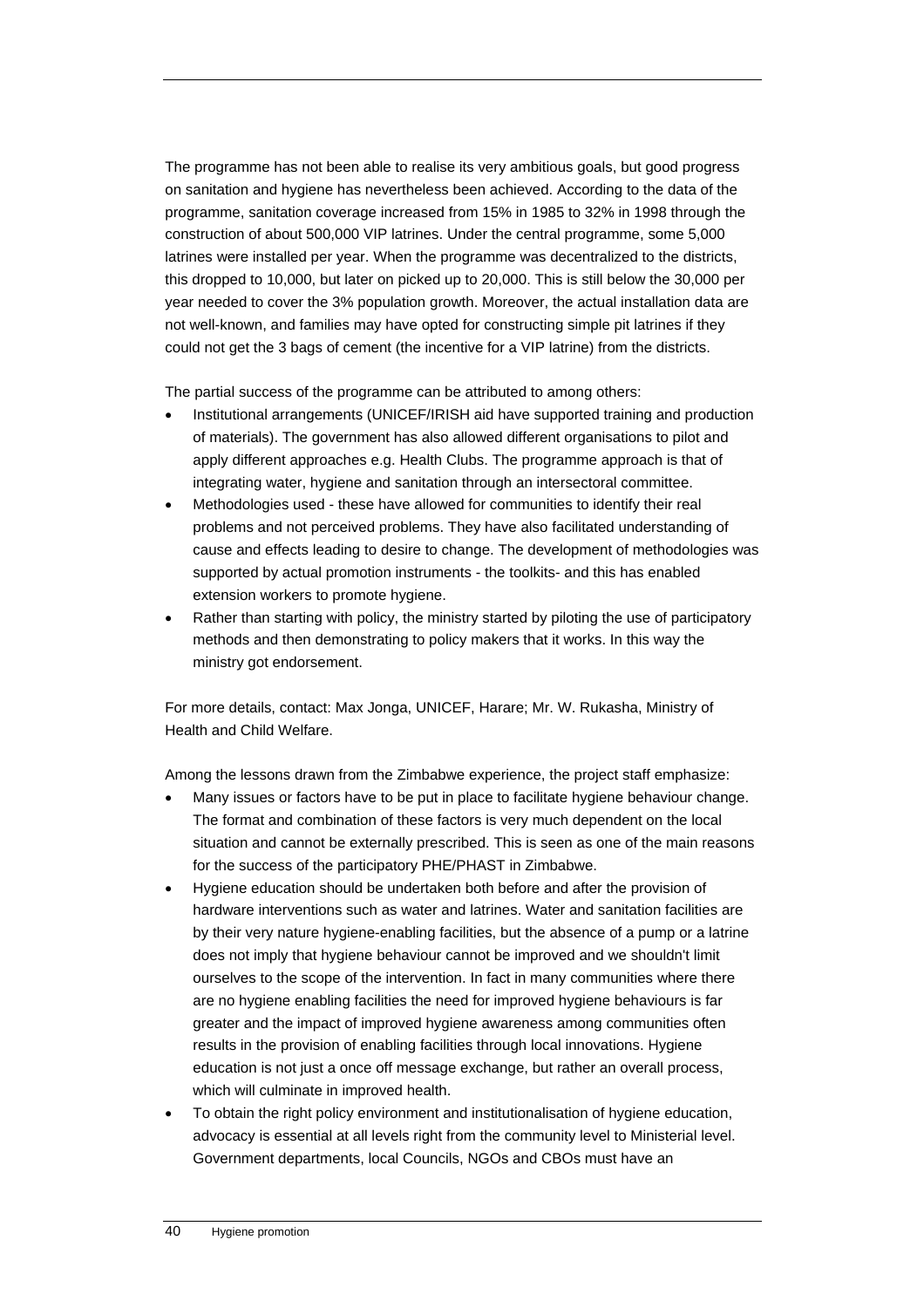understanding of the importance of improved hygiene behaviours and not just see it as an add-on to water and sanitation. Such advocacy can take a number of formats, but in Zimbabwe probably the most successful advocacy tool was demonstration - both of the processes and the impact. National level policy makers were exposed to the methods and tools and not just informed about them; and training institutions were included in the training. Over time this resulted in PHE being seen as an integral part of the Integrated water and sanitation Programme, it was a tangible aspect which could be planned for and measured and projects would not be approved without such a component. National training institutions included it in their curricula and it became an examinable subject. However most importantly communities and community groups started to demand more hygiene education, they felt that the processes used allowed them to participate and use their own knowledge and experiences to improve their own health.

- Impact monitoring is not always easy and staff can get very bogged down in the development and measurement of indicators. "At one stage we had so many indicators the implementers would have had a full time job just monitoring impact!" (Therese Dooley) The reality is that monitoring is a very simple process and the tools and techniques themselves are actually very good monitoring tools. The changes in knowledge and attitudes can be seen when using the tools and behaviour change is reflected within the communities. Communities themselves can monitor the changes and will tell you the impacts. In Zimbabwe in addition to the changes in attitudes of the project implementers, the greatest impact the project has had to date was the changes in hand-washing practices throughout the country. Handwashing was widely practised in Zimbabwe before the project ever commenced, but this was predominantly communal handwashing (that is, all in the same bowl) and through project interventions this changed to pour and wash methods. What may seem on the surface to be a simple change in behaviour was in fact very difficult to achieve as the project sought to change an ingrained cultural practice. There were many other impacts in various parts of the country, some of which could be directly attributable to PHE and others which combined PHE with other interventions and these include scabies and schistosomiasis reduction.
- Care should be taken not to try and cover too many issues at once -focus on what's important to the community.

This Case Study was a contribution to the HIF E-conference, by Noma Nyoni, IWSD (email noma@iwsd.co.zw) It was amplified in a further contribution by Therese Dooley (tdooley@eircom.net).

Additional information from [http://www.wsp.org/publications/af\\_zimbabwe.pdf](http://www.wsp.org/publications/af_zimbabwe.pdf)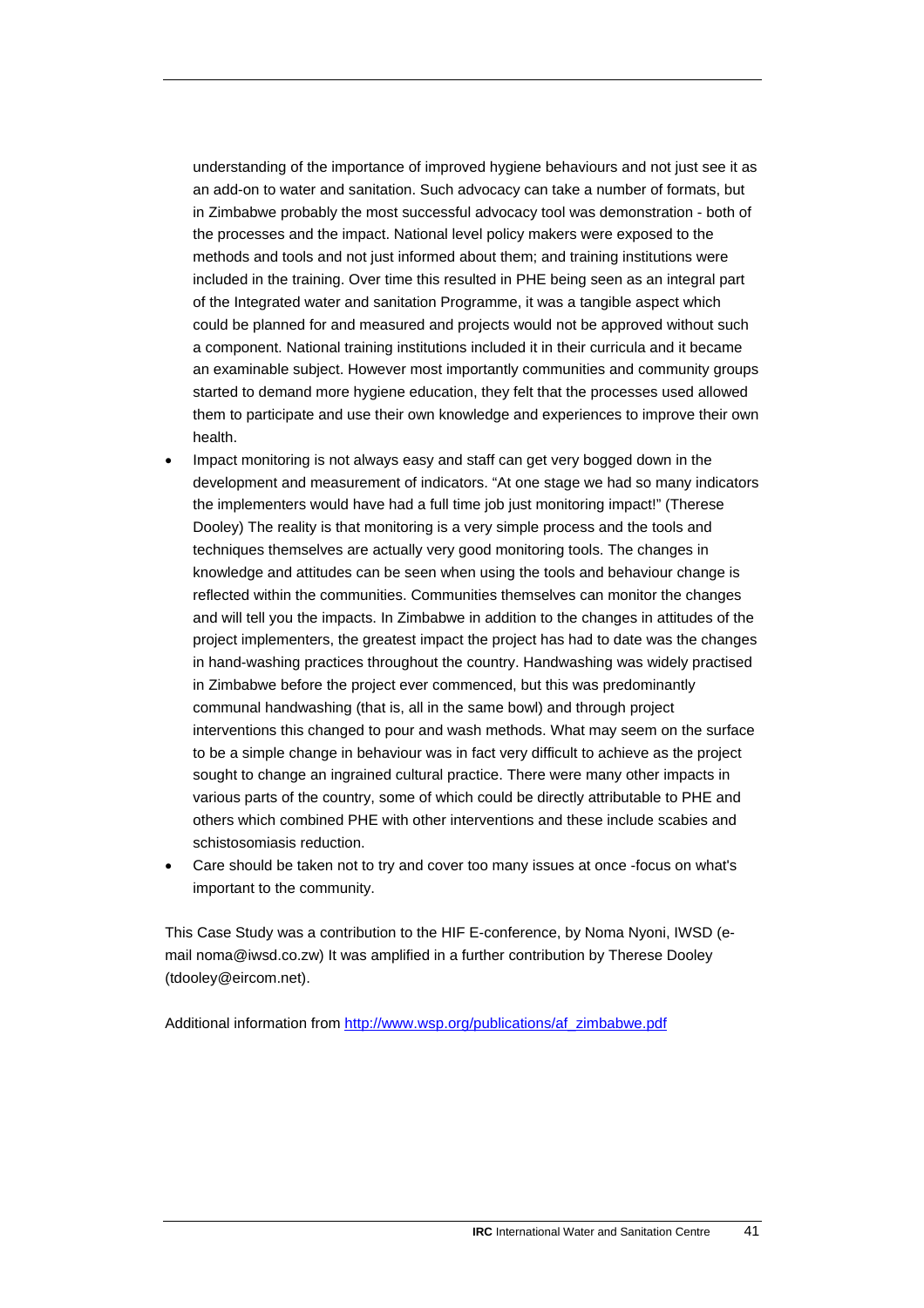## 5.2 Case studies: Asia

## **India 1: A decade of hygiene education in Kerala**

*Topics: Integrated projects; training; PHAST* 

The first integrated rural water supply and environmental sanitation project in Kerala, India, supported by DGIS and Danida, introduced a hygiene education component in both water and sanitation activities more than a decade ago. The first and foremost thing is to identify and train good cadres of committed social workers for community mobilisation and education (including hygiene). The main goal is that the workers should be able to select the right type of approach or combination of approaches for each situation and use them effectively. They use very simple methodologies for communication. They avoid sophistication and high-profile jargon from the sector. This involves more than simply explaining the importance of hygiene education to the people. Adequate thrust has to be given to studying and understanding how beliefs and attitudes influence behaviour (especially hygiene practices) and thus affect disease transmission. Based on the outcome of the local assessment, the project designed a (one time) radio programme on hygiene education in water supply and environmental sanitation for a period of six months.

Schools were used as focal points for popularising the water and sanitation programme. This includes the value of water, water management, handling of water, hazards of openair defecation, use and maintenance of WATSAN facilities etc. The case study contributor was involved in the PHAST methodology at the pre-testing stage. He commented that "it then became an academic exercise, and it was quite disappointing that not much focus was given to learning from others". However, afterwards other participatory learning methods for school sanitation and hygiene education were developed and are now published in a forthcoming manual: The Joy of Learning

## Email: bkurup@md3.vsnl.net.in

For details, see K. Balachandra Kurup et al, The community managed sanitation programme in Kerala: Learning from experience, IRC Project and Programme Papers, 4-E, 1996). <http://www.irc.nl/page/1869>

*The Joy of Learning* is available at<http://www.irc.nl/page/167>

## **Palestine : The Hygiene Improvement Framework in 45 villages**

*Topics: HIF; baseline study; impact analysis* 

The EHP and Save the Children have implemented the USAID-funded Village Water Systems (VWS) Project in 45 villages in the West Bank in West Hebron and South Nablus. Villages range in size, but most are under 5,000 in population. VWS consists of three primary components, all of which track very closely with the Hygiene Improvement Framework. The largest component is the engineering design (access to hardware) of the water supply systems. All the water supply systems are piped. The second component is the establishment of three joint services councils (enabling environment). Joint services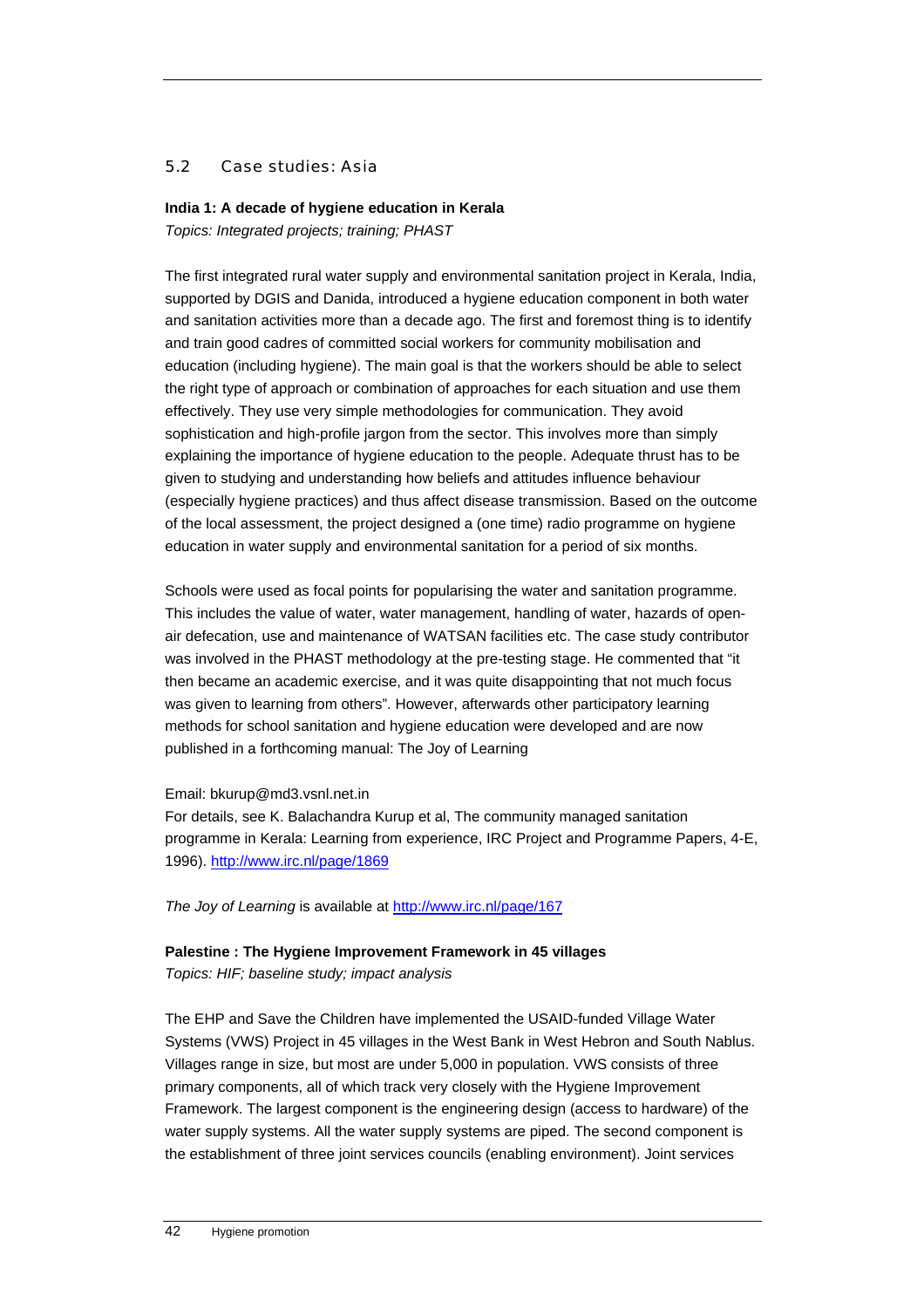councils (JSCs) are associations of villages that are created to provide a public service such as water supply or solid waste. They are legally independent and are registered in the Ministry of Local Government.

Each JSC manages the water distribution systems in its service area and carry out all the basic functions of a water utility. The third component is the environmental health component (hygiene promotion). To design this component an environmental health conditions and practices study was carried out with 300 heads of household and 300 children. Also stool samples from 300 children 12–47 months were analysed , and two water samples from 100 households (point of entry and point of use). Together with the London School for Hygiene and Tropical Medicine, and the Water Supply and Sanitation Collaborative Council (WSSCC) EHP developed guidelines and model questionnaire. These were used not only in Palestine, but also in DR Congo, India, Madagascar, Nicaragua, and Peru.

The intervention focused on on infrastructure and management of water supply and sanitation services. Since EHP was responsible for all three components, it has been able to integrate them and identify important synergies. For example, in addition to health and hygiene information, the household survey collected information on water consumption, wastewater disposal practices, household income, and how much people currently are paying for water and wastewater disposal. The information was of benefit in determining the ability and willingness to pay for services.

The project implemented a series of small projects on handwashing, home management of diarrhea in children-under-5, and improved household level-water storage and disinfection practices. Due to the prevailing political situations, the focus was on simple, communitybased interventions that could potentially lead to a reduction of child diarrhoea and intestinal parasites. Partnerships between relevant ministries and government agencies, and in particular the Ministry of Health, were formed and serve as the basis for supporting Integrated Management of Childhood Illness (IMCI) in the country. The impact on practices and conditions, has as far as could be established, not yet been researched.

[http://www.dec.org/pdf\\_docs/PDACA584.pdf](http://www.dec.org/pdf_docs/PDACA584.pdf) [http://www.phishare.org/files/887\\_JP5WestBankAssessfinal.pdf](http://www.phishare.org/files/887_JP5WestBankAssessfinal.pdf) 

Email: Fred Rosensweig, EHP.

## 5.3 Case studies: Latin America

#### **Guatemala 1: Social marketing for handwashing**

*Topics: Social marketing; handwashing promotion; messages and media* 

A handwashing promotion programme in Guatemala found that parents saw clean children as more attractive and happier. Handwashing was considered good, but enabling factors were lacking. Soap, water and towels were scattered. Handwashing placed demands on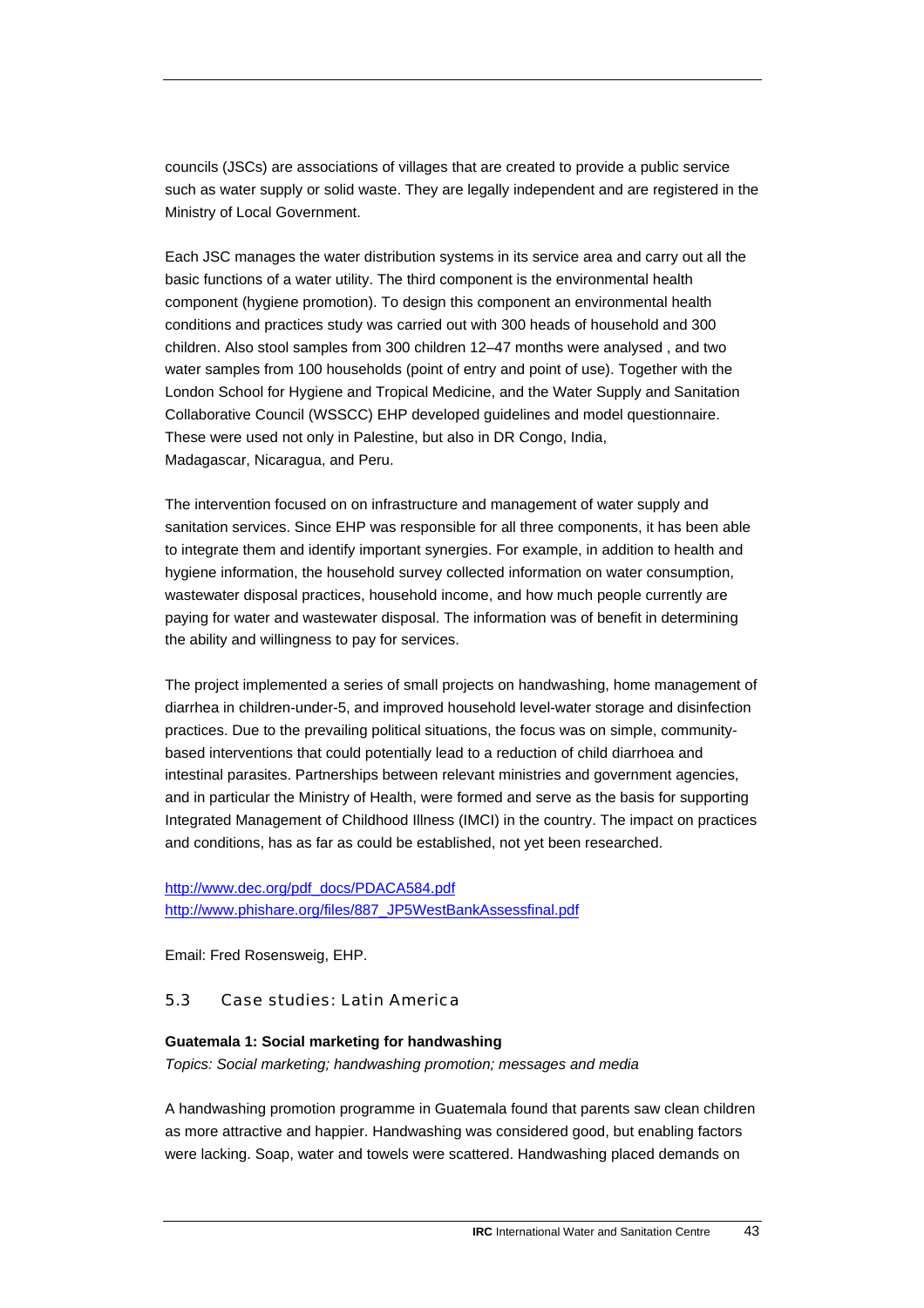mothers' scarce time and energy and the family's resources. Mothers were interested in hygiene education. They wanted short sessions and information materials in their own language and Spanish. Approval from fathers was crucial because they objected to higher water bills. The project introduced a 'happy corner' for handwashing in the home and spread information to mothers on proper ways of washing hands. Fathers and children had their own messages to reinforce the desired behaviours (Booth & Hurtado, 1992).

In a second campaign, a catalyst (in this case a bilateral project) brought together the governments (which wanted to reduce diarrhoeas) with the private sector (the soap companies) in five countries. The campaign promoted proper practices (1: washing both hands 2: with soap 3: rubbing at least three times 4: dry with a clean towel) at critical times (1: before food preparation 2: before eating 3: after toilet use 4: after cleaning babies' bottoms). Targeted were mothers in rural areas with low levels of education and socioeconomic status having children under five and primary schoolchildren from these families.

Radio and television spots were the main media. In the evaluation, one in every three people could recall the campaign. This was less for rural and indigenous groups. In the before-after study in Guatemala, with an estimated outreach to 1.5 million children alone, the ability to mention all critical times and demonstrate the four proper practices increased by 10%, especially in urban areas. Again, a 'dedicated place' for handwashing supported good practice. Changes in the other countries were more modest.

Saadé, Camille, Bateman, Massee, Bendahmane, Diane B. (2001). The story of a successful public-private partnership in Central America: Handwashing for diarrheal disease prevention. Arlington, BASICS, EHP, UNICEF, USAID and World Bank. http://www.basics.org/publications/pubs/Handwashing/handwashing%20frontmatter.PDF

## **Nicaragua 1: Use of the Hygiene Improvement Framework in disaster relief**  *Topics: HIF; Social marketing; training*

After Hurricane Mitch, EHP managed rehabilitation work in Nicaragua, focusing on water supply, sanitation and environmental health. This was a two-year project and ended in December 2001. This project used the HIF conceptual framework as a basis for managing the reconstruction (and in some cases new construction) of systems damaged by Hurricane Mitch; the principal components were:

- Access to hardware: construction of 2,692 water supply schemes; 7,226 household latrines and 3,503 environmental projects (drainage, solid waste management etc.). These projects were executed by seven NGOs and based on the concept of community participation and management.
- Hygiene promotion: hygiene education and the promotion of positive behaviour changes were incorporated as integral aspects of all activities at project level. Promotion and mobilisation was done through two principal mechanisms:
	- o by the training and equipping of dedicated community members (as part of the water committee) and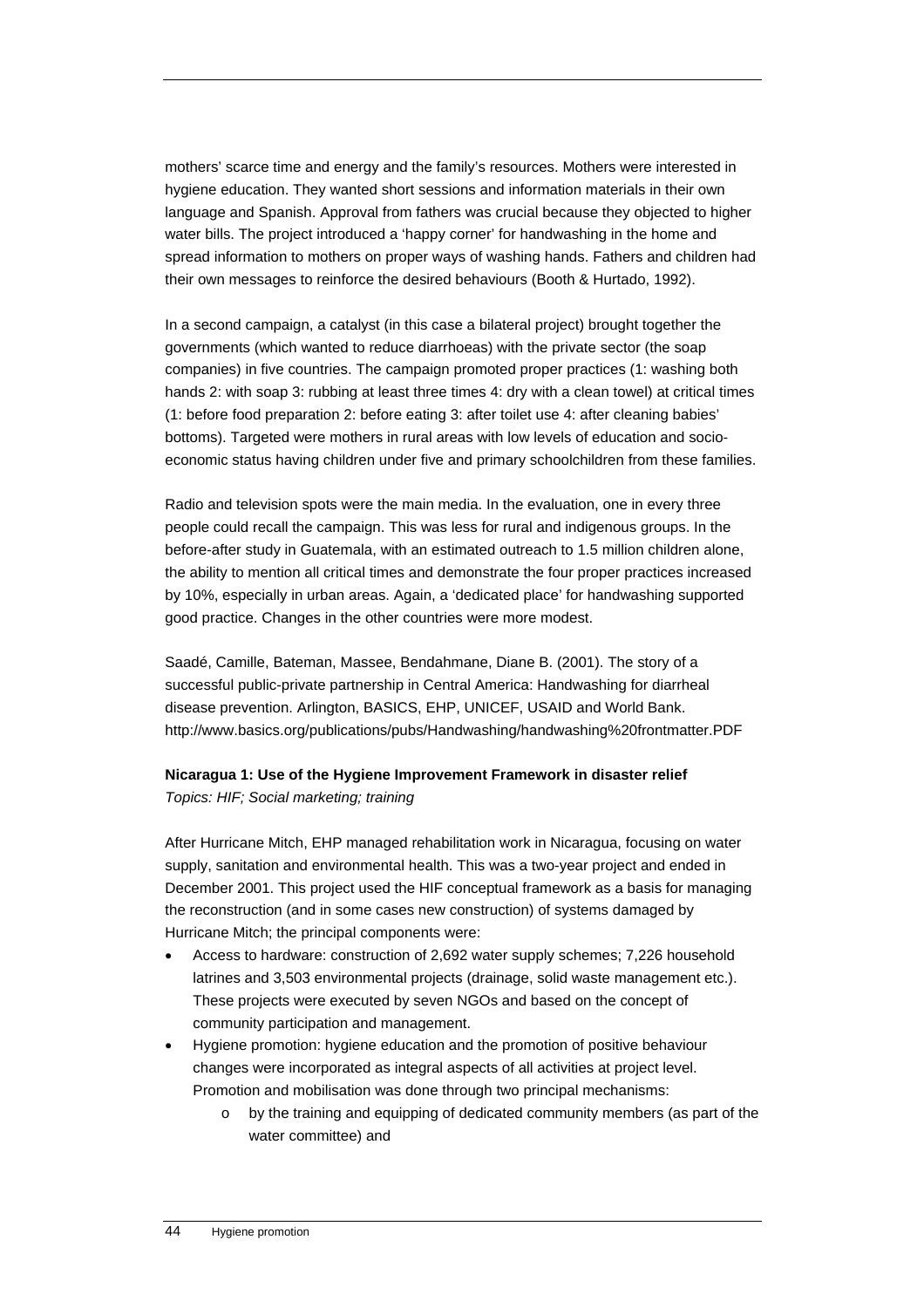o through a schools programme, with formalised links with the ministry of education.

The EHP office in Managua facilitated the process of identifying critical behaviours, key messages and the standardisation of basic components for the various NGO hygiene promotion work-plans. In addition, the EHP programme was involved with a nation-wide social marketing strategy, which promoted common messages and themes around safe handling of water in the household, safe use of latrines and personal hygiene. These were delivered through radio, print media and through a travelling bus, which visited rural areas where projects were being implemented.

• Enabling environment: the programme focused on a number of key aspects of the enabling environment, both at project or community level (through strengthening water committees, training and community organisation etc.) and at national level (by disseminating sector policy to the NGOs, capacity-building of the NGO implementing partners, promotion of best-practices etc.). In this case, as EHP was managing the overall programme, the application of the HIF framework as a conceptual "tool" was definitely a conscious decision. It was a useful mechanism for management purposes and for providing continuity across a large and rapidly implemented programme. Some of the NGOs found it particularly useful for ordering their own thinking and approaches, especially those that had more limited previous experience. This programme experience is documented in the final report, which is available at the EHP website http://www.ehproject.org/ under the publications section - Activity Report 06.

This case study is based on a contribution to the HIF E-conference by: Harold Lockwood MSc, CIWEM Telefax: ++44 (0)1206.823329 Mobile Tel: ++44 (0)7947.515985 E-mail: AguaConsult@hotmail.com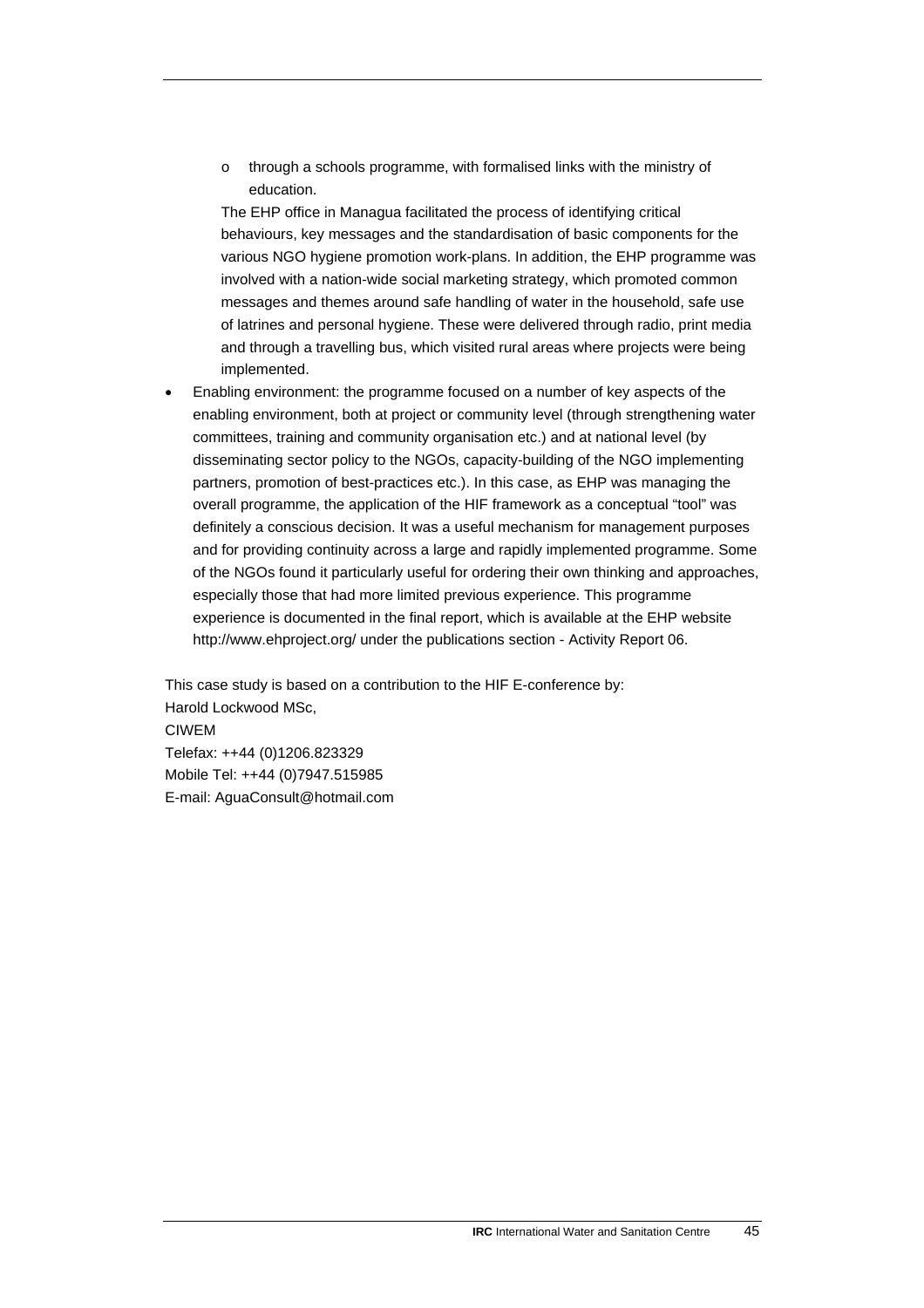# TOP Books, manuals, articles and papers

The titles below contain a short description. You can find a list of titles mentioned in the TOP without a description in TOP References.

Almedom, Astier M. , Ursula Blumenthal and Lenore Manderson (1997). *Hygiene Evaluation Procedures: Approaches and Methods for Assessing Water- and Sanitationrelated Hygiene Practices.* London, UK: London School of Hygiene and Tropical Medicine; Brisbane, Australia: Australian Centre for International and Tropical Health and Nutrition, University of Queensland Medical School, and International Nutrition Foundation for Developing Countries (INFDC).

<http://www.unu.edu/unupress/food2/UIN11E/uin11e00.htm#Contents>

Handbook containing practical guidelines for evaluating water- and sanitation-related hygiene practices. Holds a list of publications relevant to hygiene promotion and behavioural change including on data collection and analysis.

Bradford, B. and R. Suarez (1993). *The economic impact of the cholera epidemic in Peru : an application of the cost of illness methodology*. (Wash field report; no. 415). Arlington, VA, USA, Water and Sanitation for Health Project (WASH).[http://pdf.dec.org/pdf\\_docs/PNABP618.pdf](http://pdf.dec.org/pdf_docs/PNABP618.pdf)

Bunde-Birouste, Anne W. (2002). *Health promotion effectiveness: an analysis of work at the XVIIth World Conference on Health Promotion and Health Education.*  Abstracts of 70 presentations on the effectiveness of health promotion for adults and school age children and the use of this evidence with policy and decisions-makers. Notable is the underrepresentation of studies from developing countries and lack of attention to water supply, sanitation and hygiene. The interest lies in the attention to methods of measuring effectiveness and controlling the quality of health education programmes. The document itself is no longer on the web, but information can be obtained from cjones@iuhpe.org

Cairncross, Sandy and Valerie Curtis (2002). *Hygiene and Sanitation Promotion.* London: London School of Hygiene and Tropical Medicine and Geneva: Water Supply and Sanitation Collaborative Council

http://www.wsscc.org/load.cfm?edit\_id=150

Briefing paper. Gives the reasons for hygiene promotion and answers main questions for programming.

Cristoffers, Trea and Christine van Wijk (2004). *The Value of Hygiene Promotion: Costeffectiveness analysis of hygiene promotion interventions.* Delft, The Netherlands, IRC. Summary will be available in <http://www.lboro.ac.uk/well/resources/%23%23fact-sheets/> Literature review on how costs and effectiveness of hygiene promotion programmes are measured using Disability-Adjusted Life Years (DALY) and behavioural change. Inputs,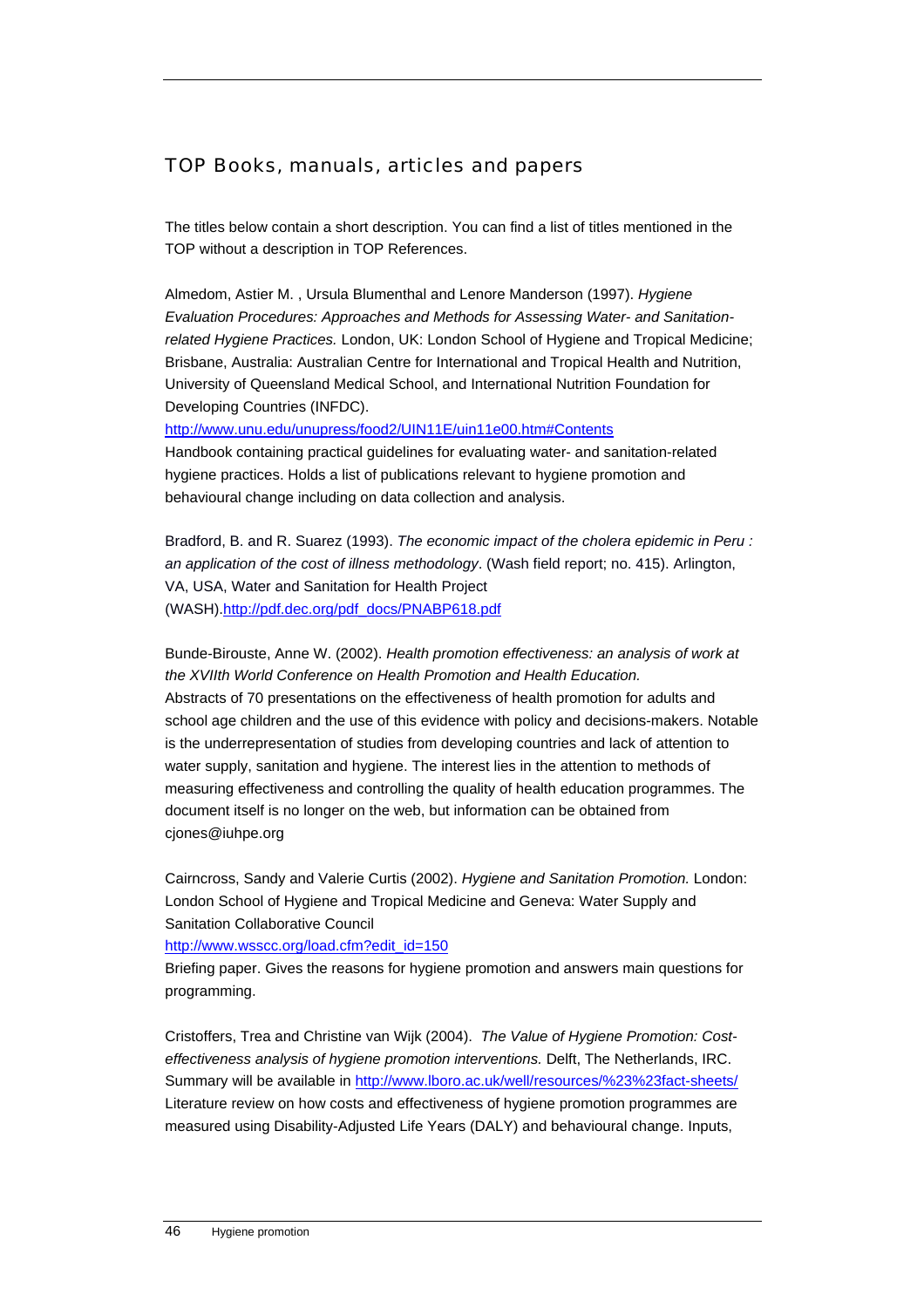outputs and outcomes are focused more on than effective processes. Comes with cases in Burkina Faaso, Guatemala, Niger and Zimbabwe.

Curtis, Valerie, Sandy Cairncross and Raymond Yonli (2000). 'Domestic hygiene and diarrhoea: pinpointing the problem.' Tropical Medicine and International Health, volume 5 no 1 pp 22–32 january 2000

<http://www.blackwell-synergy.com/links/doi/10.1046%2Fj.1365-3156.2000.00512.x> On cost-efficiency and effectiveness of targeting key risky practices in hygiene promotion interventions.

Curtis, Valerie, Bernadette Kanki, Simon Cousens, Ibrahim Diallo, Alphonse Kpozehouen, Morike Sangare´, & Michel Nikiema (2001). 'Evidence of behaviour change following a hygiene promotion programme in Burkina Faso.'

Bulletin of the World Health Organization, 2001, 79: 518–527.

<http://www.who.int/bulletin/pdf/2001/issue6/vol.79.no.6.518-527.pdf>

Surveys were used to determine if a 3-year programme had changed behaviours associated with the spread of diarrhoeal diseases. Programme characterics were: tailored to local customs, targeting specific practices, building on existing motivation for hygiene and using locally appropriate communication channels. After three years, three-quarters of the mothers targeted had had contact with programme activities and half could cite the two main messages correctly. Safe disposal of children's stools changed little (from 80% to 84%), but handwashing with soap after cleaning a child's bottom rose from 13% to 31%. The proportion of mothers who washed their hands with soap after using the latrine increased from 1% to 17%. Hygiene promotion programmes can thus change behaviour and are more likely to be effective if they are built on local research and use locally appropriate communication channels repeatedly and for an extended time.

Favin, M. ; Naimoli, G. ; Sherburne, L. (2004). *Improving health through behavior change : a process guide on hygiene promotion.* (Joint publication / EHP; no. 7). Washington D.C., USA, US Agency for International Development and Arlington, VA, USA, Environmental Health Project EHP).

[http://www.ehproject.org/PDF/Joint\\_Publications/JP007-CIMCIProcessGuideWeb.pdf](http://www.ehproject.org/PDF/Joint_Publications/JP007-CIMCIProcessGuideWeb.pdf)

A comprehensive guide to develop hygiene promotion programmes for behavioural change. The intended audience are researchers, planners and managers. Included are organization, preparation, and formative research in representative communities, followed by strategy formulation, planning, implementation and monitoring and evaluation. Community participation is through local CBOs and volunteers, but outsiders are in command. It would be possible to use visual participatory tools (e.g. social maps and selfassessment tools for measuring practices and monitoring change) in addition to or instead of focus group discussions and role palys, which are the major methods used to get at local perspectives.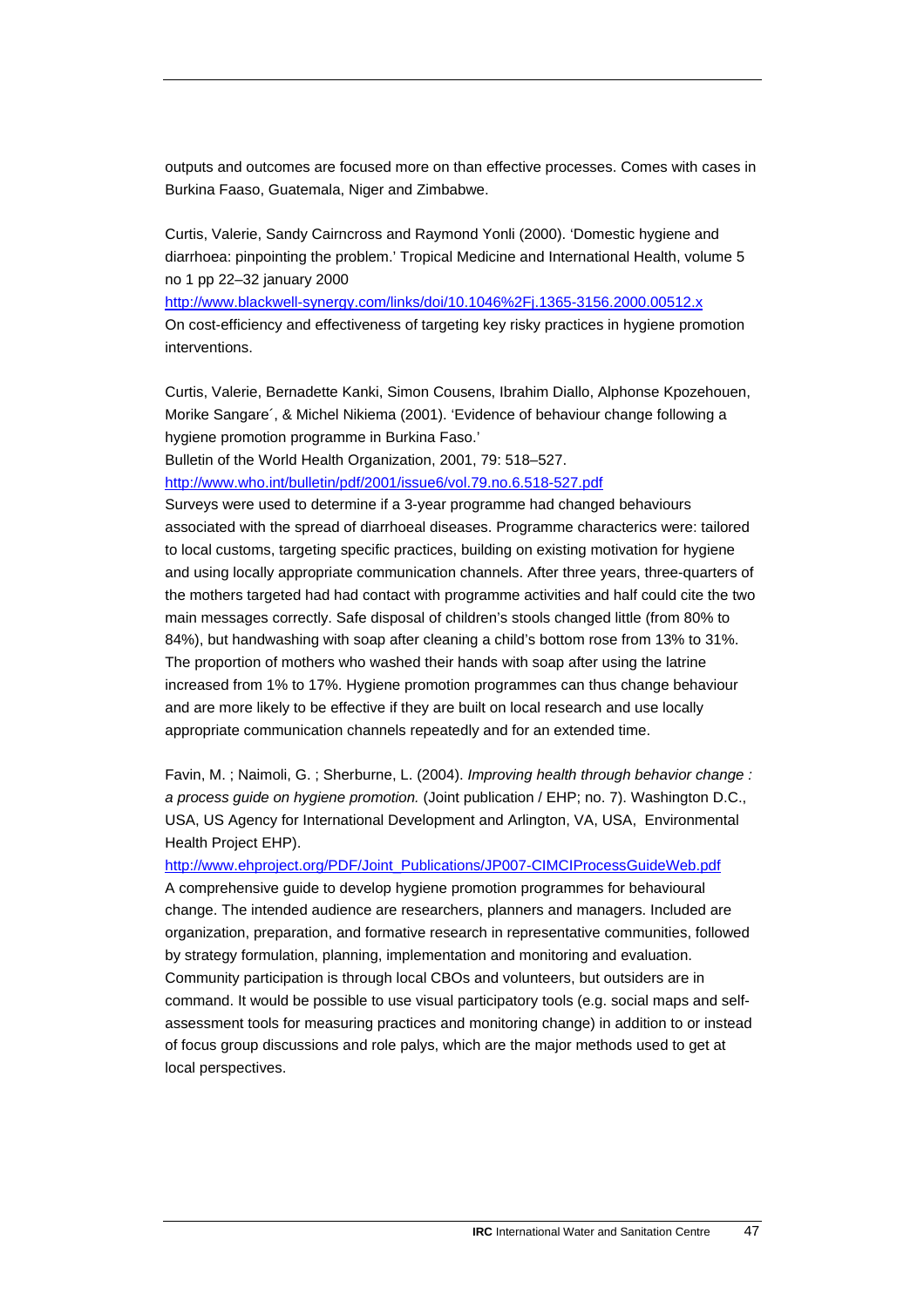Fawcett Ben and Deepa Joshi (2001). 'Water Projects and Women's Empowerment.' in Proceedings of the 27th WEDC Conference, People and Systems for Water, Sanitation and Health. Lusaka.

#### (<http://www.eng4dev.soton.ac.uk/eng4devpdfs/R6575%20WEDC%20Paper.PDF>)

Women in the Swajal project area in Uttar Pradeh, India, did a participatory 'healthy homes survey". For poor women, in poor housing conditions it was difficult to meet the project standars - apparently there had been no definition with poor women on 'their' home hygiene and achieving it with their means. Men's roles and responsibilities in home hygiene were totally overlooked. Full research published as Joshi, Deepa. The Rhetoric and Reality of Gender Issues in the Domestic Water Sector - A Case Study from India. PhD thesis submitted to the Faculty of Engineering and Applied Science, University of Southampton, UK. May 2002.

Gordon McGranahan, Simon Lewin, Taryn Fransen, Caroline Hunt, Marianne Kjellen, Jules Pretty, Carolyn Stephens, Ivar Virgin (1999).'Evironmental change and human health in countries of Africa, the Carribbean and the Pacific.'

Urban Health and Development Bulletin - Vol. 3, No. 1, March 2000. Stockholm Environment Institute

## <http://www.sei.se/newreport.html>

After introducing the broad global, economic, political, social, institutional context, the report describes and compares the health status and key health threats in ACP countries. It reviews environmental developments and how they are influencing health. Locally appropriate environmental health priorities and measures are identified. Faecal-oral diseases and their reduction are included throughout the document as they are the most important contributor to the environmental burden of disease in ACP-African countries and in certain Pacific and Caribbean countries.

## Hart, Roger A. (1997). *Children's participation : the theory and practice of involving young citizens in community development and environmental care.*

London, UK, Earthscan. - xi, 208 p. : 23 boxes, 83 fig. - Bibliography: p. 195-203. - Includes index ISBN 1853833223 Price: GBP 18.95 This book, commissioned by UNICEF, concentrates on the conceptual issues, processes and methods for involving children (up to 14 years of age) in research, planning, design, management and monitoring of the environment. The "environment" is interpreted broadly to include, for example, the planning of housing areas and the management of playgrounds. Detailed case studies are provided from urban and rural, poor and middle class communities from the North and South. Part one of the book contains an introduction and chapters on conceptual issues relating to children's capacity to participate, organisation principals, and new models for involving children and new institutional alliances. The organisations described range from community schools to children's organisations, clubs, local government and NGOs. Part two on children's participation in practice begins with action research followed by sections on environmental planning, management and monitoring, public awareness and political action, and networks. The final part of the book describes participatory methods for involving children, including drawings and collages; mapping and modelling; interviewing and surveys; and media and communication.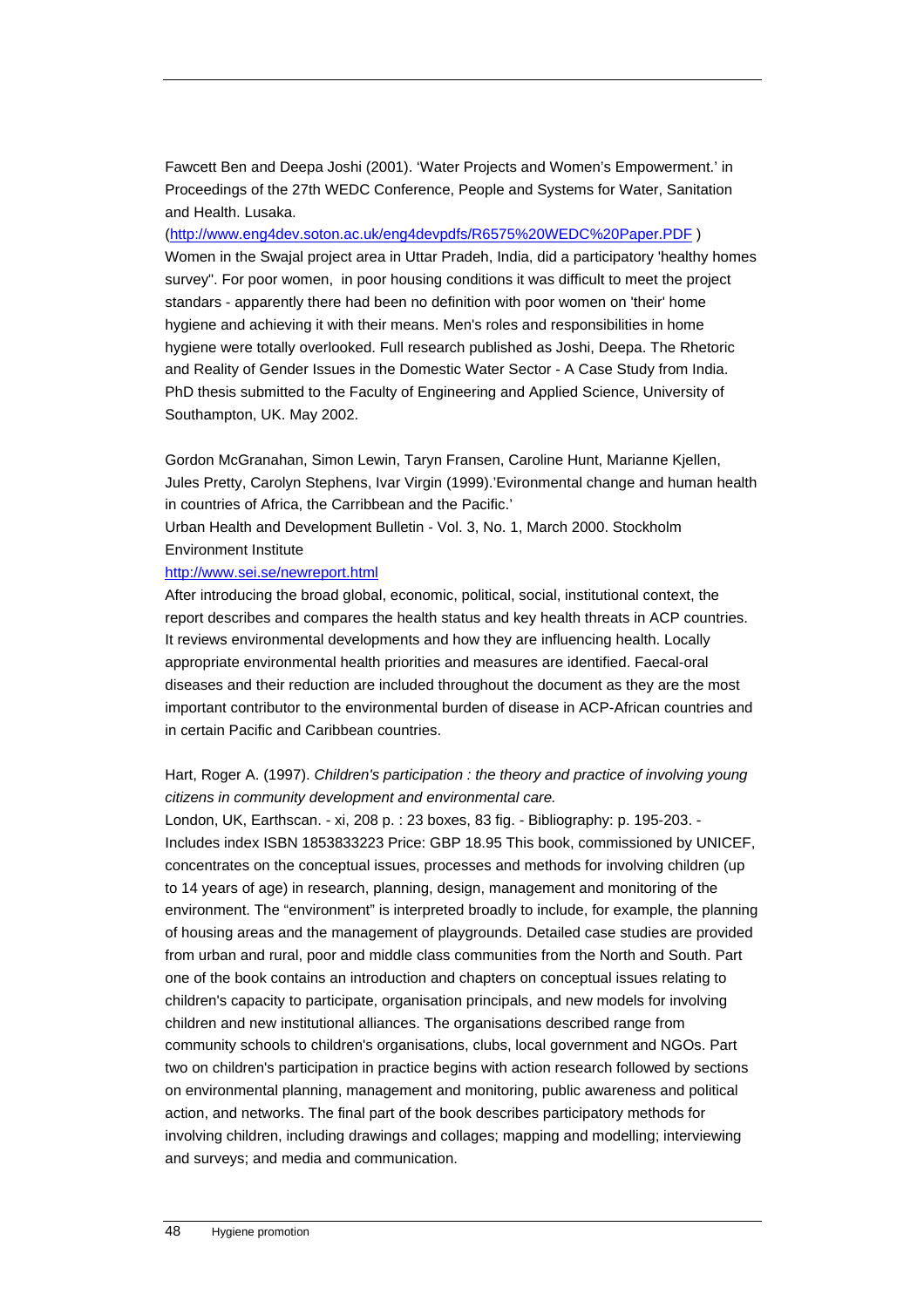Harvey, Eric, Shadrack Dau, Alana Potter and Phumla Mei (2002). *Participatory Methodology Facilitation Guide.* Braamfontein, South Africa: Mvula Trust. [http://www.mvula.co.za/resources/reports/Guide\\_for\\_Participatory\\_Appraisal,\\_Monitoring\\_](http://www.mvula.co.za/resources/reports/Guide_for_Participatory_Appraisal,_Monitoring_and_Evaluation.pdf) [and\\_Evaluation.pdf](http://www.mvula.co.za/resources/reports/Guide_for_Participatory_Appraisal,_Monitoring_and_Evaluation.pdf) 

A guide with participatory tools on how to help communities identify and analyse problems, define baseline situations, and plan, monitor and evaluate solutions. Important other chapters are on faciltators' skills and organization of the assessment. Strengths of using participatory methodsinclude insight and commitment from analysing in groups the local situation with local knowledge and planning local change. Weaknesses include the effect that local power relations may have on the degree of participation and which problems and solutions come out.

## Hutton, Guy (undated, c. 2002). *Considerations in evaluating the cost effectiveness of environmental health interventions.*

#### <http://www.who.int/docstore/peh/burden/WSH00-10/WSH00-10TOC.html>

An overview of recent studies on economic evaluations of environmental hygiene interventions and the various methods of research that can be applied. Emphasis is on going beyond conventional frameworks of environmental health economics and include all costs and benefits of all groups involved. Water, sanitation interventions are included, hygiene promotion programs as component of water or sanitation projects or as separate interventions are not, with the exception of one study in Zaire.

Neilsen, M.; A. Hoogvorst; F. Konradsen; M. Mudasser; and W. van der Hoek (2001). 'Childhood diarrhea and hygiene: Mothers' perceptions and practices in the Punjab, Pakistan.'

Working Paper 25. Colombo, Sri Lanka: International Water Management Institute. <http://www.cgiar.org/iwmi/pubs/working/WOR25.pdf>

Researched are causes of childhood diarrhea for under fives and links with hygiene practices and drinking water and sanitation facilities as perceived by mothers in a random sample of 200 households in ten villages. The study found that despite the mother's central role as caretaker one should not operate on the traditional mother-child relationship but also include the husband-wife relationship, and target other individuals involved in setting norms within the household or within the nearby community.

Paramasivan, Shunmuga and Belinda Calaguas (undated ca. 2001). 'Meeting the Sanitation and Hygiene Challenge: Experience of WaterAid in India.' London and Tamil Nadu, India: WaterAid

Report on raising and meeting demands for low cost rural sanitation in 15 districts in Tamil Nadu. Specific coverage is not clear due to a typing error, but seems to be 19,098 latrines in 1750 villages by 1999. Specific advocay helped spread information on approach and results to government officials and NGOs. Report available from Wateraid (no longer on internet). For a related document on creating latrine demand in Indonesia see [http://www.wsp.org/publications/eap\\_toilets.pdf](http://www.wsp.org/publications/eap_toilets.pdf)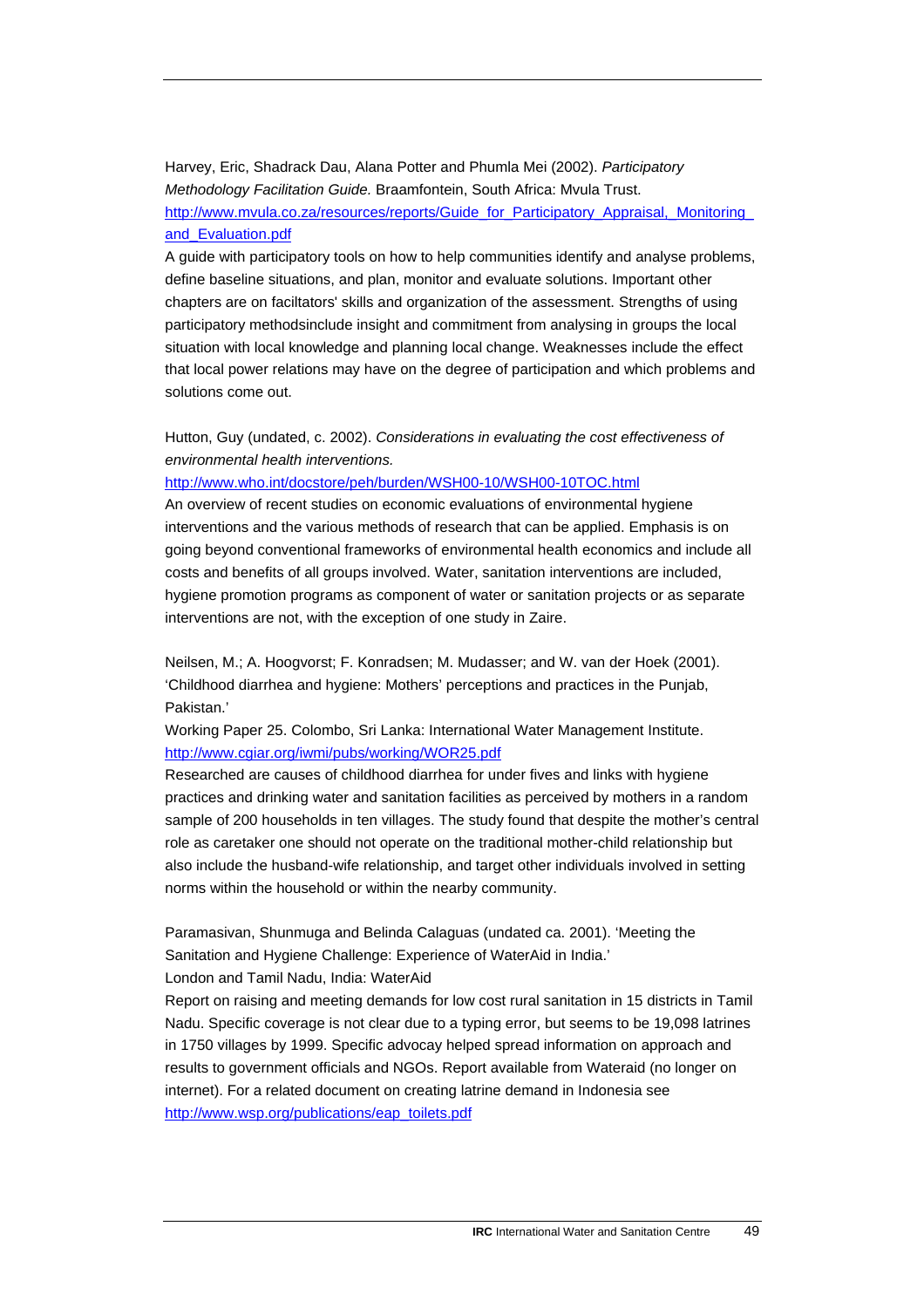Rosensweig, Fred and Chris McGahey (2002). 'Hygiene Improvement Framework.' Summary Report E-Conference March 1-31, 2002. Arlington, VA, USA: Environmental Health Project

<http://www.sanicon.net/titles/title.php3?titleno=61>

Supplementing observations and provocative questions from an E-conference , with case reports of water and sanitation projects with hygiene promotion.

Sawyer, Ron M. Simpson-Hébert, S. Wood (1998). *PHAST Step-by-Step Guide: a participatory approach for the control of diarrhoeal disease.*  WHO, Switzerland, Geneva, (WHO/EOS/98.3)

[http://www.who.int/docstore/water\\_sanitation\\_health/Environmental\\_sanit/PHAST/phast96-](http://www.who.int/docstore/water_sanitation_health/Environmental_sanit/PHAST/phast96-11/96-11index.htm) [11/96-11index.htm](http://www.who.int/docstore/water_sanitation_health/Environmental_sanit/PHAST/phast96-11/96-11index.htm)

Includes instructions for helping communities improve hygiene behaviour, prevent cholera and other diarrhoeal diseases, and manage their own water and sanitation facilities. Addressed to facilitators working in the community, the manual uses the Participatory Hygiene and Sanitation Transformation, or PHAST, approach, an exciting new methodology, which relies on locally prepared visual "toolkits" to stimulate community enthusiasm and participation. Recommended materials and activities were extensively field tested in four African countries.

Shordt, Kathleen (2003). 'Sustaining Hygiene Behaviours.' Loughborough, UK: Loughborough University.

<http://www.lboro.ac.uk/well/resources/%23%23fact-sheets/fact-sheets-pdf/shb.pdf>

Factsheet produced for the WELL information programme. It gives findings from research in the literature and an EU-financed six-country study on whether hygiene behaviours such as handwashing and latrine use and upkeep continue after education finishes. Hygiene promotion was more essential than closeness and availability of water and behaviours lasted longer when promoted intensively over time with personal contacts. For 3 country studies see: [www.newah.org.np/health%20education.htm](http://www.newah.org.np/health%20education.htm) (Nepal); <http://www.netwas.org/newsletter/articles/2004/05/7> (Kenya) and <http://www.irc.nl/page/4414>(Ghana).

UNDP-World Bank Water and Sanitation Programme (1998). 'Healthy communities.' English, 13 minutes/14 seconds. Price: US\$ 20.00 A documentary about the Participatory Hygiene and Sanitation Transformation (PHAST) method, which has been pilot-tested in Botswana, Ethiopia, Kenya, Uganda, and Zimbabwe. Available from: Communications, UNDP-World Bank Water and Sanitation Programme, mailto:info@wsp.org. No longer available free from internet.

UNICEF (1999). 'Towards better programming: a manual on hygiene promotion.' (Water, Environment and Sanitation Technical Guidelines Series No. 6). New York: UNICEF (French and spanish versions pending)<http://www.unicef.org/wes/files/hman.pdf>

This manual presents methodologies to assist development workers in the promotion of behavioural change for safer hygiene practices, and to help make hygiene promotion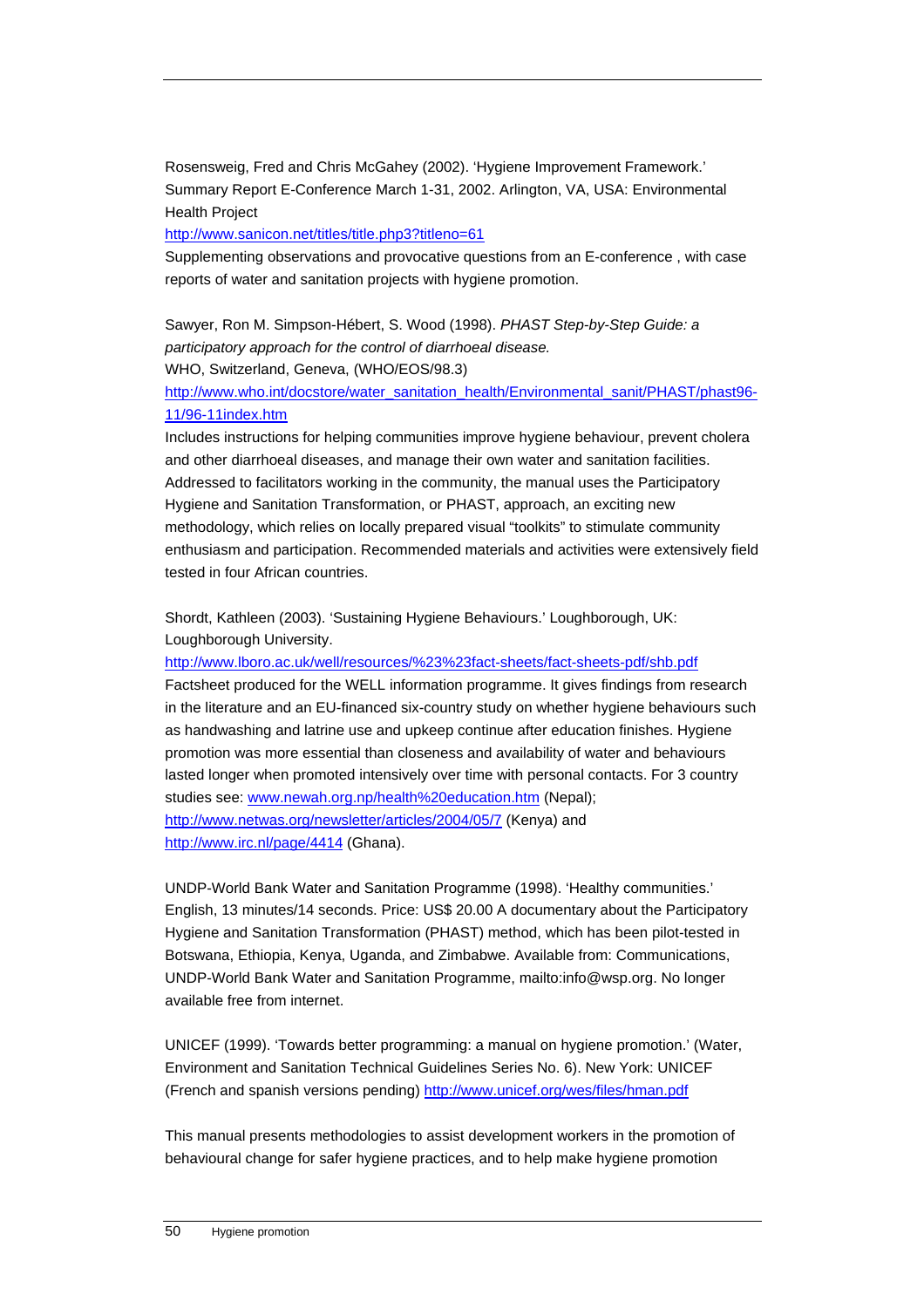programmes more effective. The objective of the manual is to provide a tool that will contribute towards a reduction in diarrhoeal diseases – one of the top three killer diseases in developing countries – and thus a reduction in child mortality. The manual describes a methodology for bottom-up programming for hygiene promotion: first finding out what people know about hygiene through formative research in people's knowledge and practices, and then combining this with state-of-the-art expert knowledge and appropriate communication strategies to develop effective and sustainable programming models. The manual is accessible and jargon-free: its audience includes all professionals interested in the area of hygiene promotion.

Waterkeyn, Juliet (2003). 'Cost-effectiveness of Health Promotion: Community Health Clubs.' Paper presented at the 29th WEDC conference, Abuja, Nigeria. <http://wedc.lboro.ac.uk/conferences/pdfs/29/Waterkeyn.pdf>. In-depth study on costs and effectiveness of community health clubs for changing 50 hygiene practices. Report on 12 of 16 observed practices show clubmembers practice more hygiene than the control group. The original paper (see case study) has more details and gives 27% higher adoption on club promoted practices and 7% on practices already long promoted by the Ministry of Health. As the programme grew and If family members are included, cost per person dropped from USD 1 to 35 cents. It is not clear what has happened overall after project completion and under the economic crisis.

WHO (2005). 'The Role of Hygiene Education' (Factsheet 4.1). Geneva, Switzerland, World Health Organization.

[http://www.who.int/water\\_sanitation\\_health/hygiene/emergencies/fs4\\_1.pdf](http://www.who.int/water_sanitation_health/hygiene/emergencies/fs4_1.pdf)

Hygiene education helps improve health with and without improved facilities. Good programmes make people aware, help prioritise and encourage self-action. Participation througout technology programmes is a condition, and has time and cooperation implications. The use of participatory learning methods is recommended.

WHO (2000). 'Global Water Supply and Sanitation Assessment Report.' Geneva: World Health Organization

http://www.who.int/docstore/water\_sanitation\_health/Globassessment/GlobalTOC.html Hygiene promotion is increasingly important as rapidly increasing epidemiological evidence points to the importance of relatively small behavioural changes in protecting families from faecal-oral disease.

WHO (1999). 'Statistical Annex World Health Report 1999.' Geneva: World Health Organisation (<http://www.who.int/whr/1999/en/>)

WHO (1996). 'Participatory Hygiene and Sanitation Transformation: A new approach to working with communities.' WHO, Switzerland, Geneva (WHO/EOS/96.11) [http://www.who.int/docstore/water\\_sanitation\\_health/Environmental\\_sanit/PHAST/phast96-](http://www.who.int/docstore/water_sanitation_health/Environmental_sanit/PHAST/phast96-11/96-11index.htm) [11/96-11index.htm](http://www.who.int/docstore/water_sanitation_health/Environmental_sanit/PHAST/phast96-11/96-11index.htm)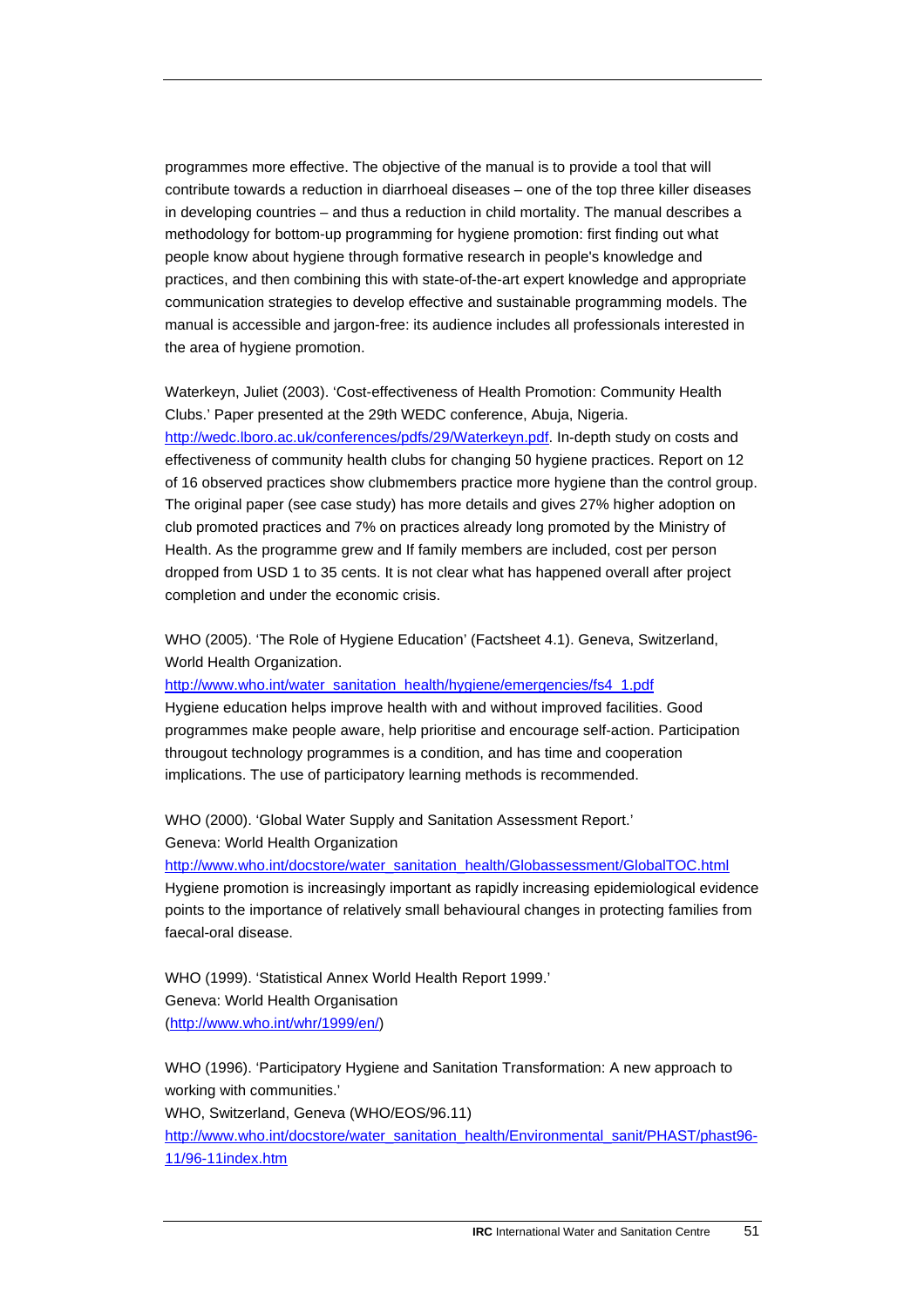Describes an exciting new approach, based on an innovative set of participatory techniques, which has demonstrated its ability to promote hygienic behaviour, sanitation improvements, and community management of water and sanitation facilities. Known as the Participatory Hygiene and Sanitation Transformation, or PHAST, initiative, the approach was carefully developed and tested in both urban and rural areas of four African countries: Botswana, Kenya, Uganda, and Zimbabwe. Results of these tests indicate an unprecedented involvement of communities, the particular suitability of PHAST techniques to resource-poor settings, and remarkable success in terms of environmental and behavioural improvements.

Wijk, Christine van Wijk and Tineke Murre (1995). *Motivating better hygiene behaviour. Importance for public health. Mechanisms for change.* New York, USA: UNICEF <http://www.unicef.org/wes/files/behav.pdf>

The authors explain why conventional hygiene education programmes seldom lead to safer hygiene practices. They discuss what makes people change their hygiene behaviours as individuals, groups and communities and present alternative types of programs. Special attention is paid to differences in socio-economic and cultural conditions, and the reason for a gender approach. The final chapter provides suggestions for politicians and managers, and stresses professional recognition, research gaps and opportunities for information exchange.

World Bank. 'Water, sanitation and hygiene at a glance.' [http://wbln0018.worldbank.org/HDNet/hddocs.nsf/c840b59b6982d2498525670c004def60/9](http://wbln0018.worldbank.org/HDNet/hddocs.nsf/c840b59b6982d2498525670c004def60/9d1422d8016e85d885256b90005e1f76?OpenDocument) [d1422d8016e85d885256b90005e1f76?OpenDocument](http://wbln0018.worldbank.org/HDNet/hddocs.nsf/c840b59b6982d2498525670c004def60/9d1422d8016e85d885256b90005e1f76?OpenDocument)

Briefing paper addressing the effectiveness of hygiene promotion; do's and don'ts; key measures for the Millennium Development Goals, and key documents, references and key web sites.

World Bank, 'Water and Sanitation Programme (undated). Sanitation ladder' Pictures of six increasingly advanced rural options to help male and female household members choose what they want and can afford. Each comes with information on basic characteristics, environmental suitability, advantages and disadvantages, materials possible, estimated capital and recurrent costs, expected lifespan, and responsibilities for upkeep to share within households. Social and gender aspects not included. Contact: Dr. Soutsakhone Chanthaphone at soutch@laotel.com or well@irc.nl

Myriam Sidibe and Val Curtis (2002). 'Hygiene Promotion in Burkina Faso and Zimbabwe: New Approaches to Behaviour Change.' Field Note 7. World Bank, Water and Sanitation Programme

#### [http://www.wsp.org/pdfs/af\\_bg\\_bf-zm.pdf](http://www.wsp.org/pdfs/af_bg_bf-zm.pdf)

Comparison of two African hygiene promotion programmes that have successfully used new approaches: Programme Saniya in Burkina Faso, and ZimAHEAD in Zimbabwe. They both concentrated on understanding how people actually behave and hence how to change that behaviour, and they both demonstrated ideas that can be applied at a larger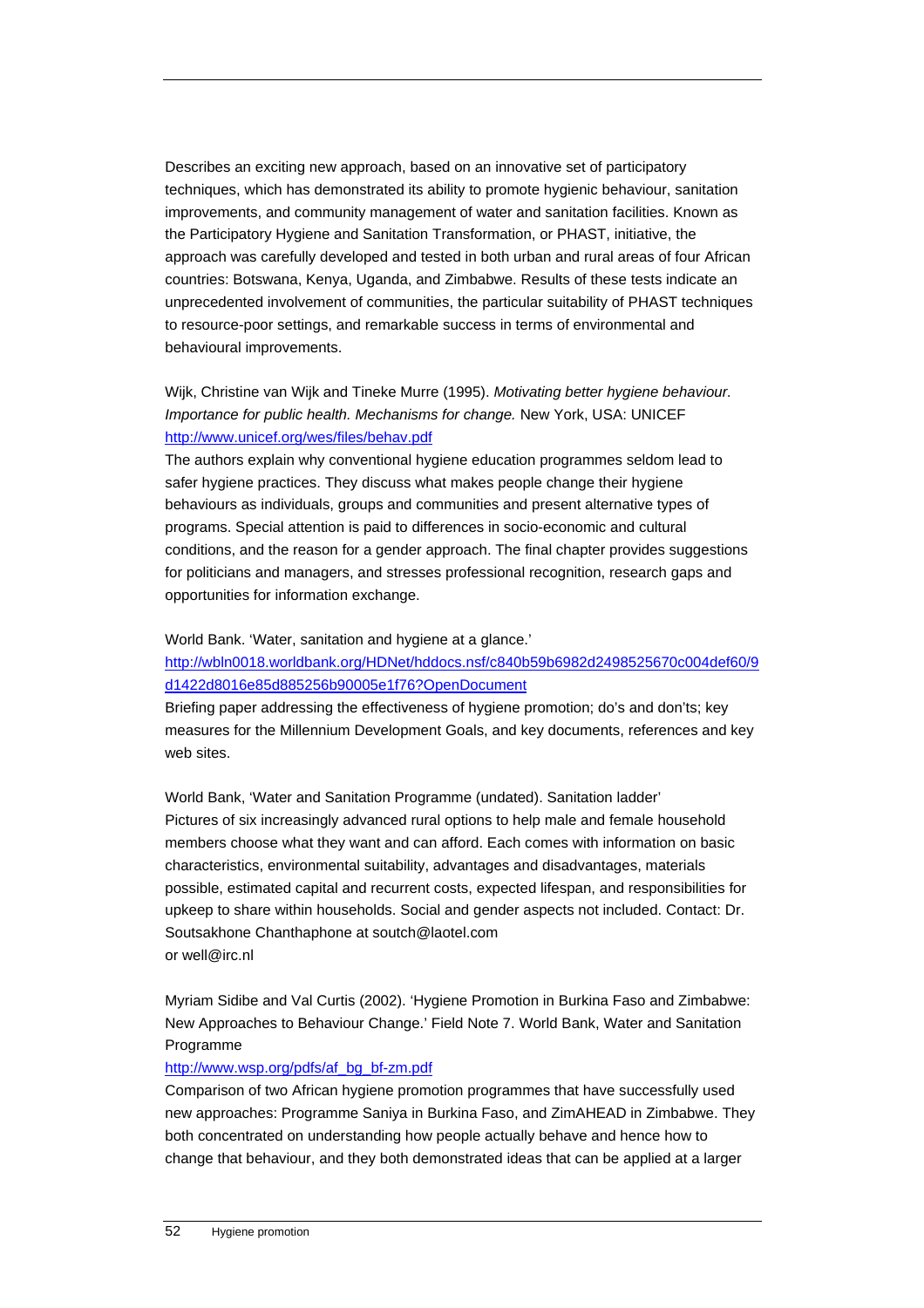scale. Comparison is on approach, level, cost, quantified benefits, sustainability and replicability.

WSSCC (2000) Sanitation Promotion Tool Kit.

'Geneva: Water Supply and Sanitation Collaborative Council'

[http://www.wsscc.org/dataweb.cfm?edit\\_id=130&CFID=897367&CFTOKEN=13979283](http://www.wsscc.org/dataweb.cfm?edit_id=130&CFID=897367&CFTOKEN=13979283) The Sanitation Promotion Kit was made by the Working Group on Promotion of Sanitation as training- and background material for workshops, courses, etc. On-line content of the tool kit: (1) Responding to the sanitation challenge of the 21st century (2) Gaining Political Will (3) Doing better programmes (4) Sharing different approaches. Edited by Mayling Simpson Hébert and Sara Wood. E-mail: wsscc@who.int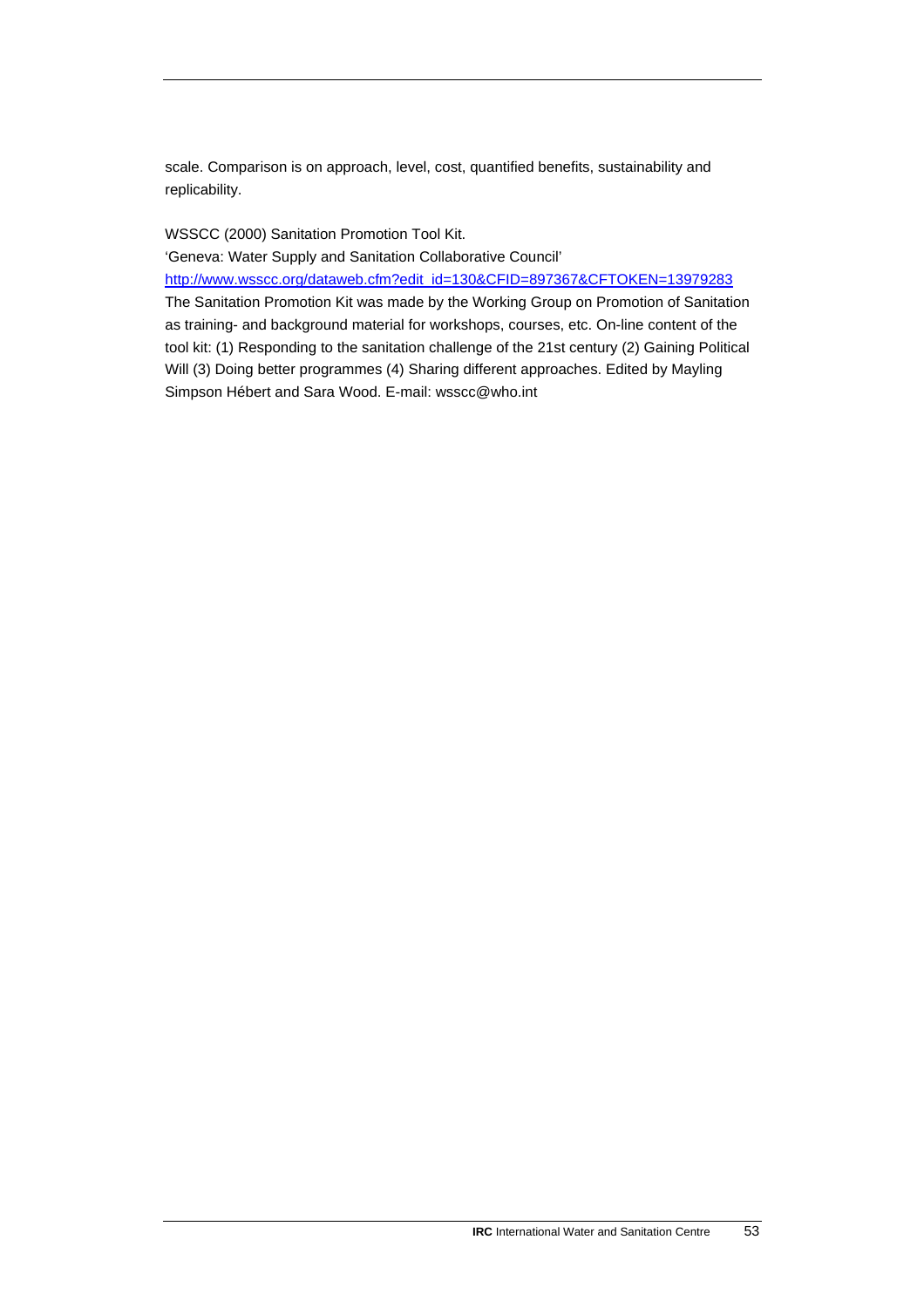# TOP Websites

## **Environmental Health Project**

### <http://www.ehproject.org/>

EHP began a second five-year contract in June 1999 for the Office of Health, Infectious Diseases and Nutrition, Bureau for Global Health, USAID. Its objectives are to reduce mortality and morbidity in children under five and to provide access to a broad range of expertise in environmental health.

Its focus area is the development, implementation, and promotion of new and improved, cost-effective environmental health interventions. These concern especially the prevention of diarrhoeal disease through safe water supply, adequate sanitation and hygiene promotion at the household and community levels and control programs for malaria and other vector-borne diseases. EHP assists nongovernmental organizations (NGOs) and other groups working in health, population and the environment to link and integrate delivery approaches and activities, to make projects more effective and sustainable.

EHP's Information Center provides search and referral services to answer questions or gather information on environmental health, disseminates reports and publications, and manages information-sharing networks on key topics. E-mail: info@ehproject.org

## **Healthlink Worldwide (UK) (formerly AHRTAG)**

#### <http://www.healthlink.org.uk/>

Works in partnership with organisations in developing countries to improve the health and well-being of poor and vulnerable communities by strengthening the provision, use and impact of information.

#### **HealthWrights (USA)**

#### [http://www.healthwrights.org](http://www.healthwrights.org/)

Non-profit organisation focussing on community health, disability, child-to-child approaches, awareness raising about poor health, networking, and development and distribution of educational materials on health and human rights (e.g. David Werner's "Where There Is No Doctor ").

#### **HPRIN**

#### <http://www.phs.ki.se/hprin/>

HPRIN provides links to Health Promotion Research Centres, Schools of Public Health and other Internet Resources of Interest for Exchange of Health Promotion Experiences or of Public Health Interest. HPRIN also manages a mailing list for group discussions as well as for fast distribution of information.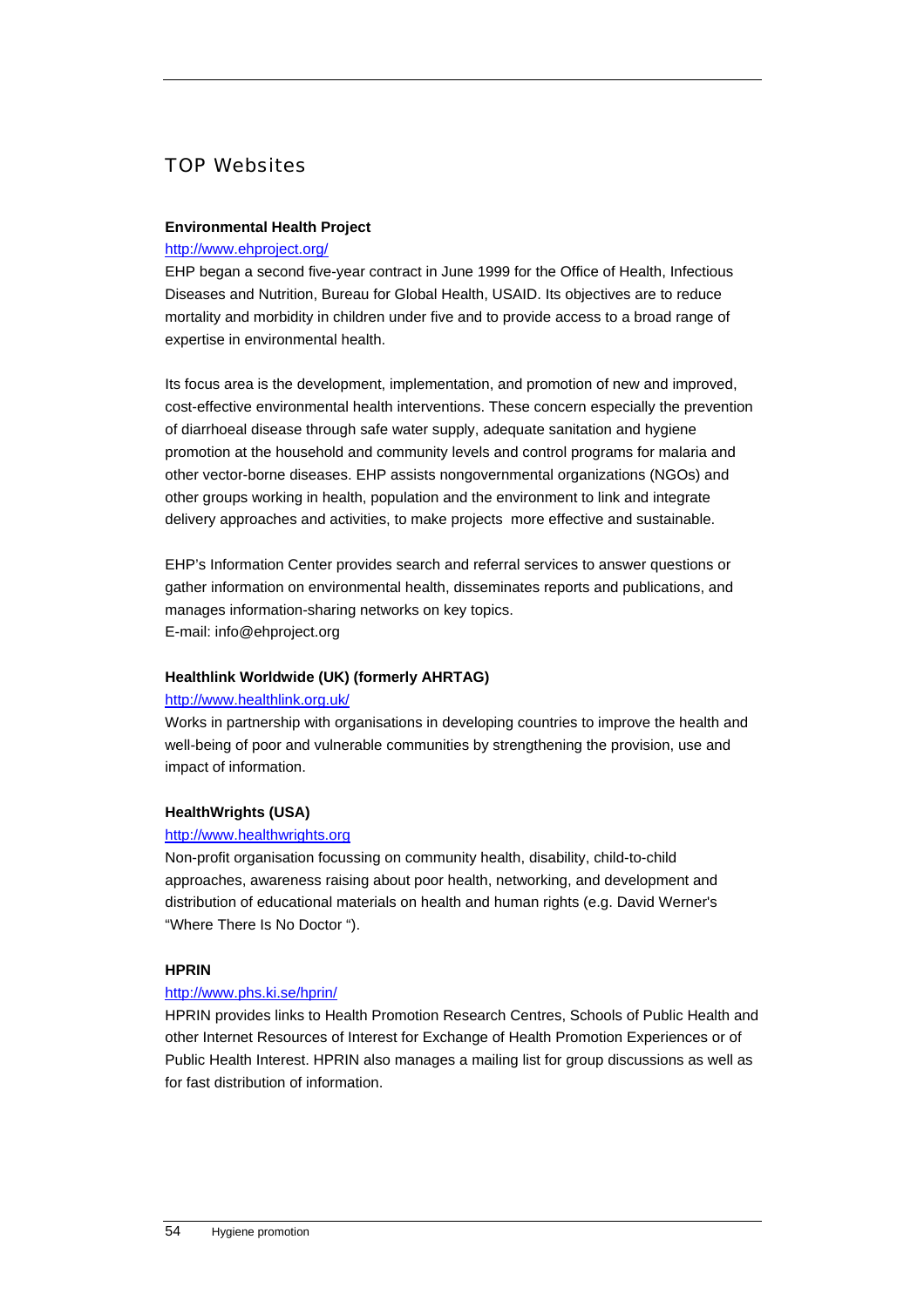## **Hygiene Behaviour Network, in Global Applied Research Network in Water Supply and Sanitation (GARNET) (UK)**

#### <http://info.lut.ac.uk/departments/cv/wedc/garnet/grnttnc.html>

Includes the full text of Hygiene Behaviour Network Newsletters and links to other organisations.

#### **The International Scientific Forum on Home Hygiene**

#### <http://www.ifh-homehygiene.org/2003/>

A network of scientists and healthcare professionals who play an active role in hygiene policy and scientific research. IFH emphasises the fundamental role that hygiene plays in preventing infection and disease, and promotes the understanding of correct hygiene principles and the application of appropriate hygiene procedures to situations where the risk of infection exists, with particular emphasis on hygiene procedures in the home. Its scope encompasses all aspects of home hygiene, including food hygiene and hygiene related to medical care in the community.

#### **International Union for Health Promotion and Education (IUHPE)**

#### <http://www.iuhpe.nyu.edu/>

The only global organisation entirely devoted to advancing public health through health promotion and health education. Has an established track record in advancing the knowledge base and improving the quality and effectiveness of health promotion and health education practice. Members range from government bodies, to universities and institutes, to NGOs and individuals across all continents. Provides links to relevant web sites including the International Public HealthWatch (IPHW) - a web site offering access to resources on public health and health promotion and the WWW Virtual Library with topicspecific and geographical resources in public health.

## **Managing the Environment Locally in Sub Saharan Africa - MELISSA (South Africa)**  <http://www.gm-unccd.org/FIELD/Bilaterals/Nor/Melissa.htm>

Launched in 1996, the programme aims to support and facilitate the improvement of the local environment through partnership development and knowledge management. A balance between social equity, economic advancement and sustainable development is to ensure improved living conditions and a better quality of life for urban, peri-urban and rural citizens. MELISSA organized the African Sanitation and Hygiene Conference, Johannesburg, South Africa, 29 July - 1 August 2002 with as overall goal to accelerate sanitation and hygiene work in Africa in accordance with the Millennium Development Goals.

#### **National Center for Infectious Diseases (USA)**

#### <http://www.cdc.gov/>

Although meant for travellers from the USA, the site gives good general info on risks, causes and prevention. Factsheets on all infectious diseases– searchable by alphabet on the name of the disease.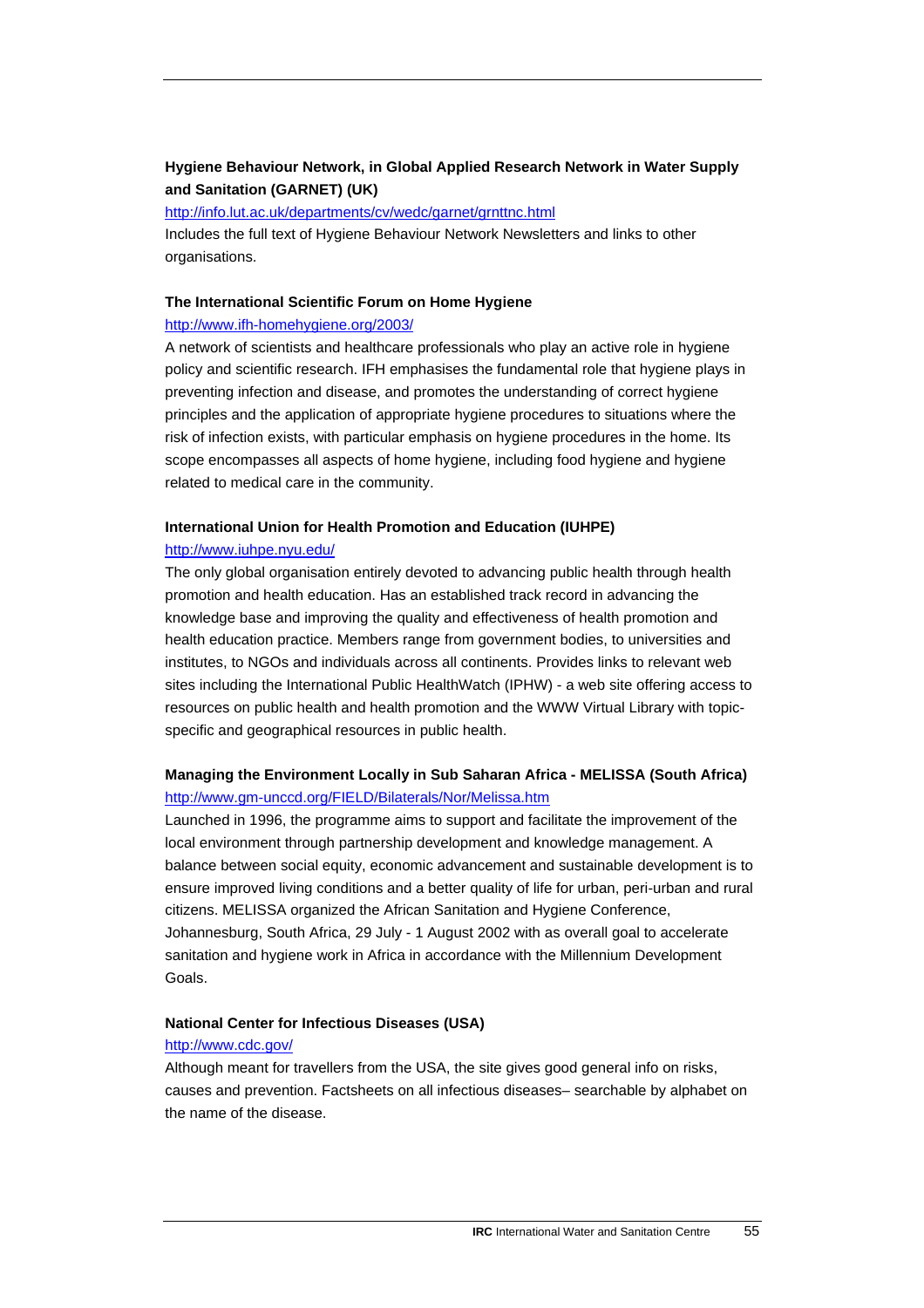## **Rehydration Project (Costa Rica)**

### <http://www.rehydrate.org/>

This non-profit international development group, based in Costa Rica, promotes the use of oral rehydration salts (ORS) in developing countries. Their site is claimed to be the world's largest knowledge base on diarrhoea and diarrhoea management. It provides access to all issues of Dialogue on Diarrhoea (1980-1995); fact sheets and background information on dehydration, rehydration, diarrhoea and breastfeeding; FAQs, news, and an extensive list of links.

## **Sanitation Connection**

#### [http://www.sanicon.net](http://www.sanicon.net/)

Sanitation Connection is an Internet-based resource that gives you access to accurate, reliable and up-to-date information on technologies, institutions and financing of sanitation systems around the world. Institutions of international standing contribute to the information base by providing and maintaining a topic of their specialisation.

## **Soap Box**

<http://www.globalhandwashing.org/Publications/Soapbox%20Sept%202004.pdf> Newletter on the Public-Private Handwashing Campaign "WASH"

## **WASH**

## [http://www.globalhandwashing.org](http://www.globalhandwashing.org/)

The Public-Private Partnership for Handwashing is a global initiative to promote handwashing with soap to reduce diarrhoea, a major cause of child mortality. It is funded through collaboration of the private sector, the Water and Sanitation Programme of the World Bank, the London School of Hygiene and Tropical Medicine, the Academy for Educational Development, UNICEF and the Netherlands Water partnership. Projects exist in Ghana, Nepal, Peru, Senegal and Indonesia. http://www.jhuccp.org/asia/pubs.shtml

### **Water, Engineering and Development Centre (WEDC) (UK)**

<http://www.jiscmail.ac.uk/lists/HEALTH-PROMOTION.html> <http://www.jiscmail.ac.uk/cgi-bin/wa.exe>

Archives of an E-conference on the Hygiene Improvement Framework and the list server for continued dialogue on hygiene promotion.

Related lists: Health for all, http://www.jiscmail.ac.uk/cgi-bin/wa.exe and Health Equity Network (HEN), http://www.jiscmail.ac.uk/lists/HEALTH-EQUITY-NETWORK.html You need to join the network to access the information.

Email: helpline@jiscmail.ac.uk

Water Supply and Sanitation Collaborative Council

http://www.wsscc.org

A Geneva-based international network of professionals from South and North working in the drinking water supply, sanitation and hygiene sectors.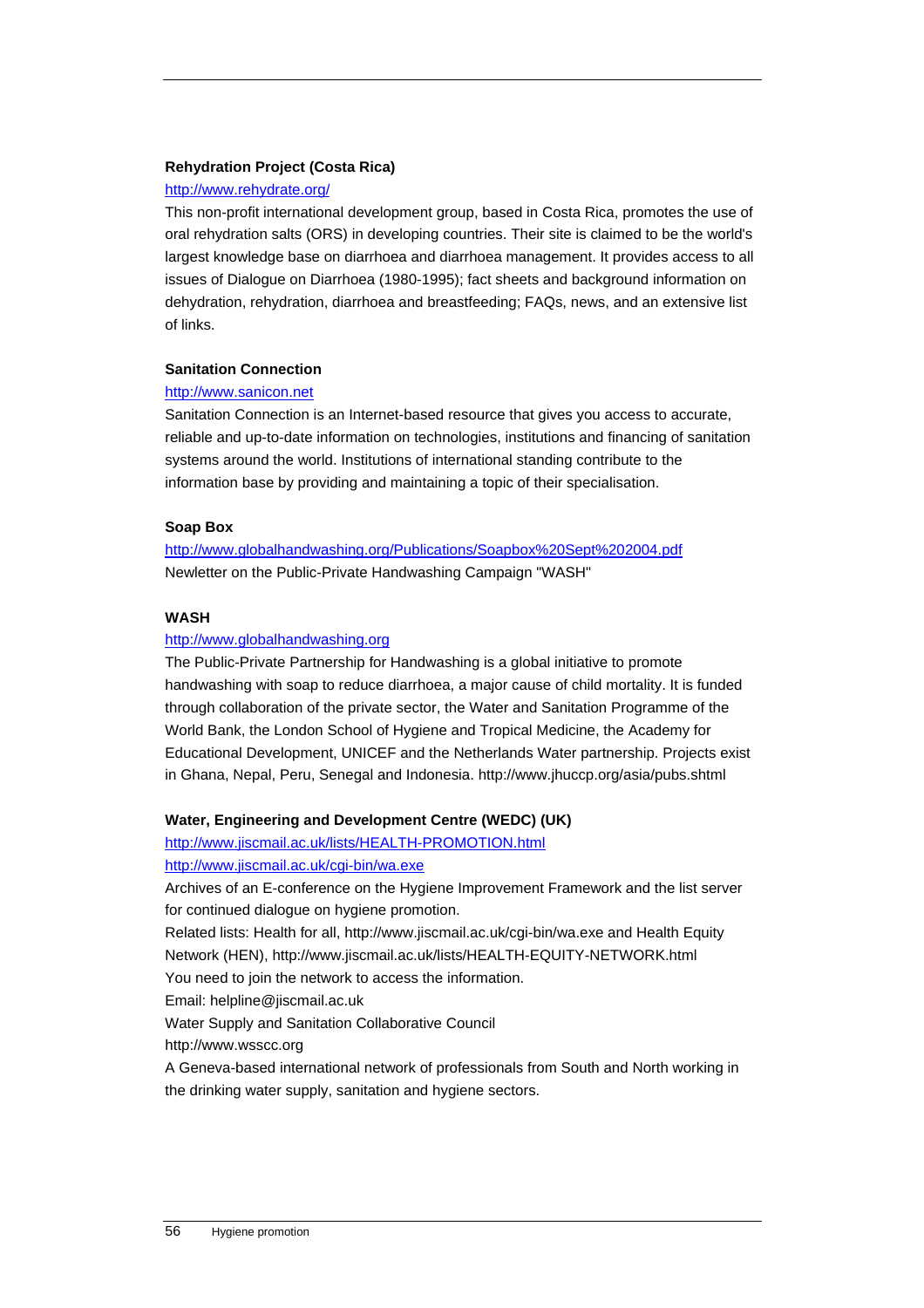#### **WHO - World Health Organization**

#### <http://www.who.int/hpr>

http://www.who.int/water\_sanitation\_health/diseases/wshlinks.pdf The first address links to a number of Health Promotion Networks. The second gives access to statistics on water, sanitation and hygiene related diseases.

#### **World Water Day**

#### <http://www.worldwaterday.org/2001/links/health.html>

Gives links to Health and Hygiene Promotion Organisations, Networks, Projects, Health and Hygiene Topics, Overviews and Statistics, as well as on main water, sanitation and hygiene related diseases.

## **WHO Tropical Diseases Department (WHO/CTD)**

#### <http://www.who.int/tdr/about/default.htm>

Contains disease overviews and statistics including on some water related diseases such as dengue and malaria and new ways of prevention (e.g. treated betnets, contact willem.takken@wur.nl ), http://ipmworld.umn.edu/chapters/curtiscf.htm

A field study by Bart Knols and Ernst-Jan Scholte in a village in Tanzania together with the Swiss Tropical Institute in Basel and Ifakara Health and Development Centre in Tanzania, and part of joint research of Wageningen and Edinburgh Universities and Imperial College, London, showed that with black cotton cloths impregnated with the spores of the fungus Metarhizium anisopliae and suspended from hut ceilings, the number of infectious mosquitoe bites decreases by about 75 percent and life span of mosquitoes is halved. Moreover, under laboratory conditions (as investigated in UK) the mosquitoes start to display different behaviour: they stop sucking blood and the parasites become so weak that they no longer make it into the mosquitoes' saliva.

The fungus is easy to cultivate on agar under local conditions. It is suspended in a vegetable oil and spayed onto the black cloth. At present this works for about a month, but research is going on to extend this to three months. The researchers think that this is a relatively simple and cheap method that complements existing methods of malaria prevention and could be promoted in due time.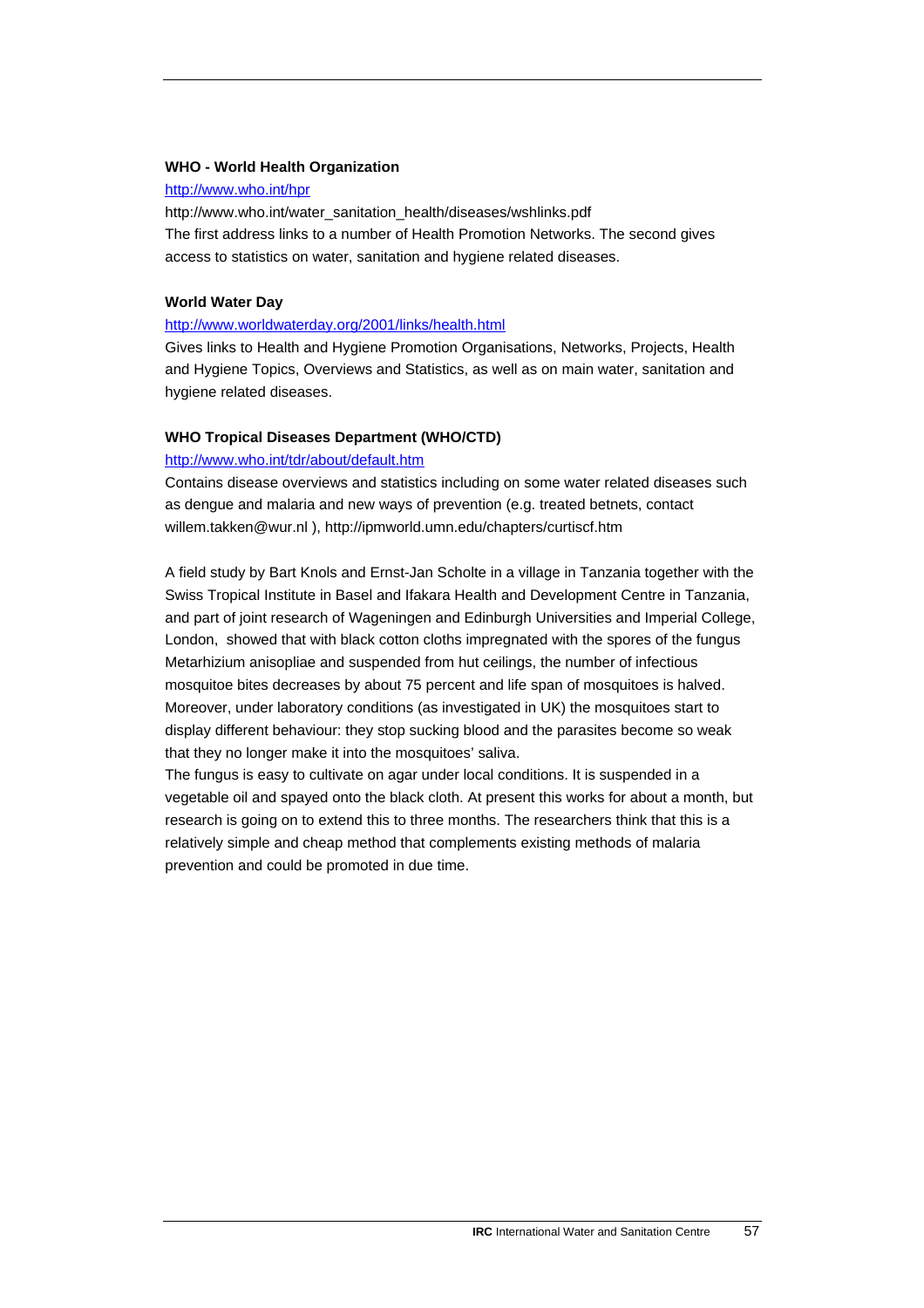# TOP Contacts

The organisations mentioned below are all active in the hygiene education and promotion field.

## **CINARA Instituto de Investigación y Desarrollo en Agua Potable Saneamiento Basico y Conservasión del Recurso Hidrico**

http//www.cinara.univalle.edu.co/ (Spanish) COULD NOT BE OPENED ON 16/8 Dirección Postal: AA. 25157 Teléfonos:(57) (2) 3392345 - 3396096 - 3393196 - 3301986 Fax:(57)(2)3393289 E-mail: cinarauv@univalle.edu.co see also: <http://www.globenet.org/preceup/pages/fr/chapitre/etatlieu/approchr/h/aang.htm>

## **COSI Foundation for Technical CO-operation**

COSI Foundation for Technical CO-operation in Sri Lanka is an organisation aiming at providing support services to the sector of rural infrastructure development, with water and sanitation being the main area of focus. COSI is active and specialised in training, applied research, evaluation, designing and supervision of water supply projects. COSI Foundation for Technical CO-operation P.O.Box 03 Katugastota 20800 Sri Lanka Phone: + 94 (0) 8493829 Fax: + 94 (0) 8493830 E-mail: cosi@kandy.ccom.lk

## **CREPA Centre Régional pour l'eau potable et l'Assainissement à faible coût**

http://www.oieau.fr/crepa/ (French) 03 BP 7112, Ouagadougou 03, Burkina Faso Tel: (226) 366210/11 Fax: (226) 366208 E-mail: crepa@fasonet.bf

## **EHP Environmental Health Project**

## [http://www.ehproject.org](http://www.ehproject.org/)

The Environmental Health Project (EHP) began a second five-year contract in June 1999, under the direction of the Office of Health, Infectious Diseases and Nutrition in USAID's Bureau for Global Health (BGH/HIDN). EHP provides access to a broad range of capabilities for missions and bureaus wishing to include environmental health preventive components in health or environment programmes, while at the same time advancing the state-of-the-art of these components.

1611 North Kent St., #300a

Arlington, VA 22209 USA.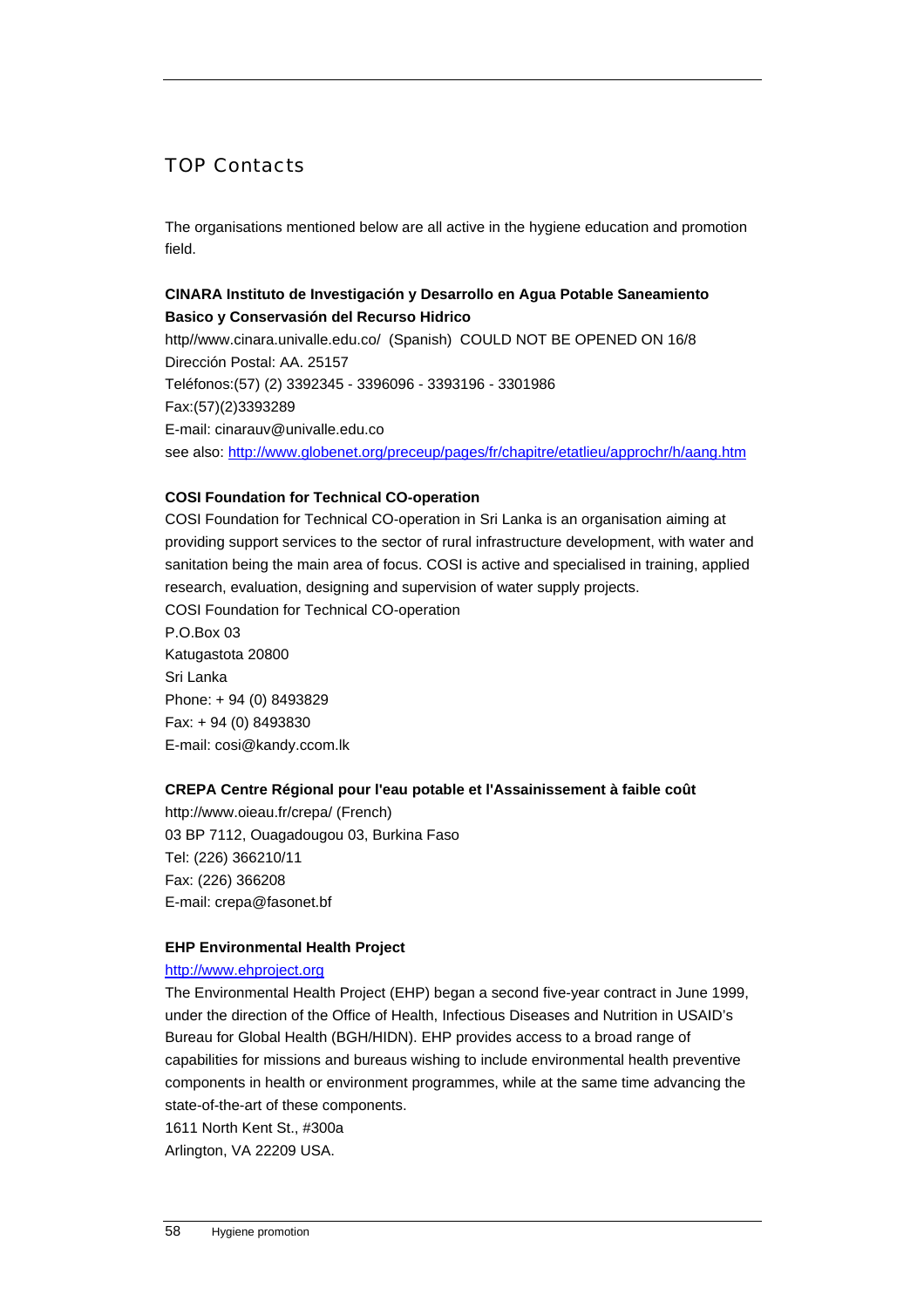Tel: (703) 247-8730 Fax: (703) 243-9004 E-mail: info@ehproject.org

#### **IRC International Water and Sanitation Centre**

#### [http://www.irc.nl](http://www.irc.nl/)

IRC is an independent, non-profit organisation supported by and linked with the Netherlands Government, the United Nations Development Programme, the United Nations Children's Fund, the World Health Organization, the World Bank and the Water Supply and Sanitation Collaborative Council. IRC facilitates the sharing, promotion and use of knowledge so that governments, professionals and organisations can better support poor men, women and children in developing countries to obtain water and sanitation services they will use and maintain (new mission statement 2002). Using its web site, documentation, publications, IRC advocates change and aims to improve the information and knowledge base of the sector.

E-mail: general@irc.nl

or Dick de Jong, jong@irc.nl

#### **International Scientific Forum on Home Hygiene**

#### <http://www.ifh-homehygiene.org/2003/2newsletter/letter.htm>

The IFH is a non-profit, non-government organisation comprising scientists and health care professionals who play an active role in hygiene policy and scientific research. Its activities are developed in consultation with an advisory board of hygiene experts drawn from Europe, the USA and South Asia. Newsletter: Home Hygiene and Health News

#### **The Institute of Water and Sanitation Development (IWSD)**

#### <http://www.iwsd.co.zw/>

The IWSD is a non-profit making non-governmental organisation based in Zimbabwe but operating throughout the Southern Africa. The Institute aims to assist in the achievement of sustainable development of water resources and waste management through the provision of support to development agencies in Zimbabwe and the Southern Africa region in the form of training, research, advisory services and information dissemination.

7 Maasdorp Avenue, Alexandra Park, Harare Box MP422, Mount Pleasant Harare, Zimbabwe. Tel/Fax 263-4-735017, 735026, 735035,250522 E-mail: admin@iwsd.co.zw

#### **LSHTM London School of Hygiene and Tropical Medicine**

#### [http://www.lshtm.ac.uk](http://www.lshtm.ac.uk/)

As an internationally renowned centre of excellence in public health and tropical medicine the London School provides a stimulating environment in which to carry out research training. Students wishing to acquire skills necessary for a career in academic research undertake PhD and MPhil degree courses at the School. Increasingly, students are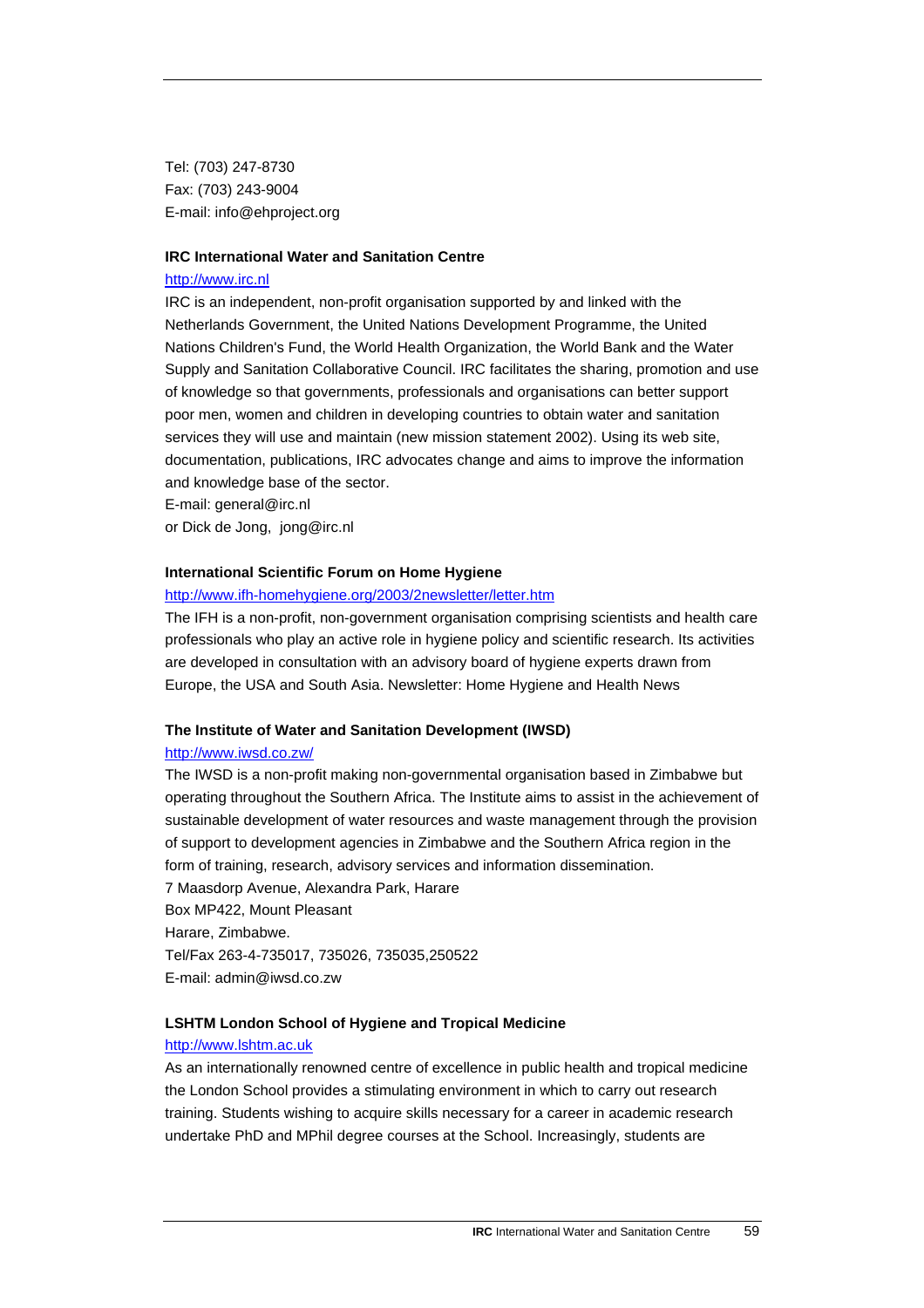choosing the DrPH (Doctorate in Public Health) programme designed to train future leaders in public health. Keppel Street London WC1E 7HT United Kingdom Tel: +44 (0) 20 7636 8636 Special website <http://www.lshtm.ac.uk/dcvbu/hygienecentre/index.html>

#### **NETWAS - Network for Water and Sanitation**

#### <http://www.netwas.org/>

A capacity building and information network for Africa focusing on water, sanitation and hygiene. The NETWAS group consists of a regional centre NETWAS International and two national centres - NETWAS Uganda and NETWAS Tanzania. Work in Hygiene Promotion include a training course, Promotion of Hygiene and Environmental Sanitation: Planning and Management for Behavioural Change , networking and information sharing, research (http://www.irc.nl/projects/susthygb/nl/02/netwas.html) and various consultancies.

NETWAS International Magadi Road, Off Langata Road P.O. Box 15614-00503 Mbagathi Nairobi, Kenya Tel: 254-2-890555/6/9/60 Fax: 254-2-890553/54 E-mail: netwas-international@netwas.org OR netwas@nbnet.co.ke

## **NGO Forum for Drinking Water Supply & Sanitation**

#### <http://www.ngoforum-bd.org/>

NGO Forum is a non-governmental apex coordinating and service delivery agency with around 600 partner NGOs, CBOs and private sector actors and overall more than 38,000 workers. Backstopping includes training and provision of information, promotional and training materials on water and sanitation technologies. 4/6, Block - E, Lalmatia, Dhaka - 1207, Bangladesh. Tel: 880-2-8119597, 880-2-8119599 Fax: 880-2-8117924 E-mail: ngof@bangla.net & ngofaic@bangla.net

## **PCWS - ITN Foundation Philippine Center for Water and Sanitation**

## [http://www.itnphil.org.ph](http://www.itnphil.org.ph/)

PCWS' mission is: To serve as a leading catalyst of resource centres advocating and promoting sustainable water and sanitation programmes through gender and povertysensitive capability building approaches. Post address: P3 Minnesota Mansion 267 Ermin Garcia Street Cubao, Quezon City, Philippines 1109 Visiting Address: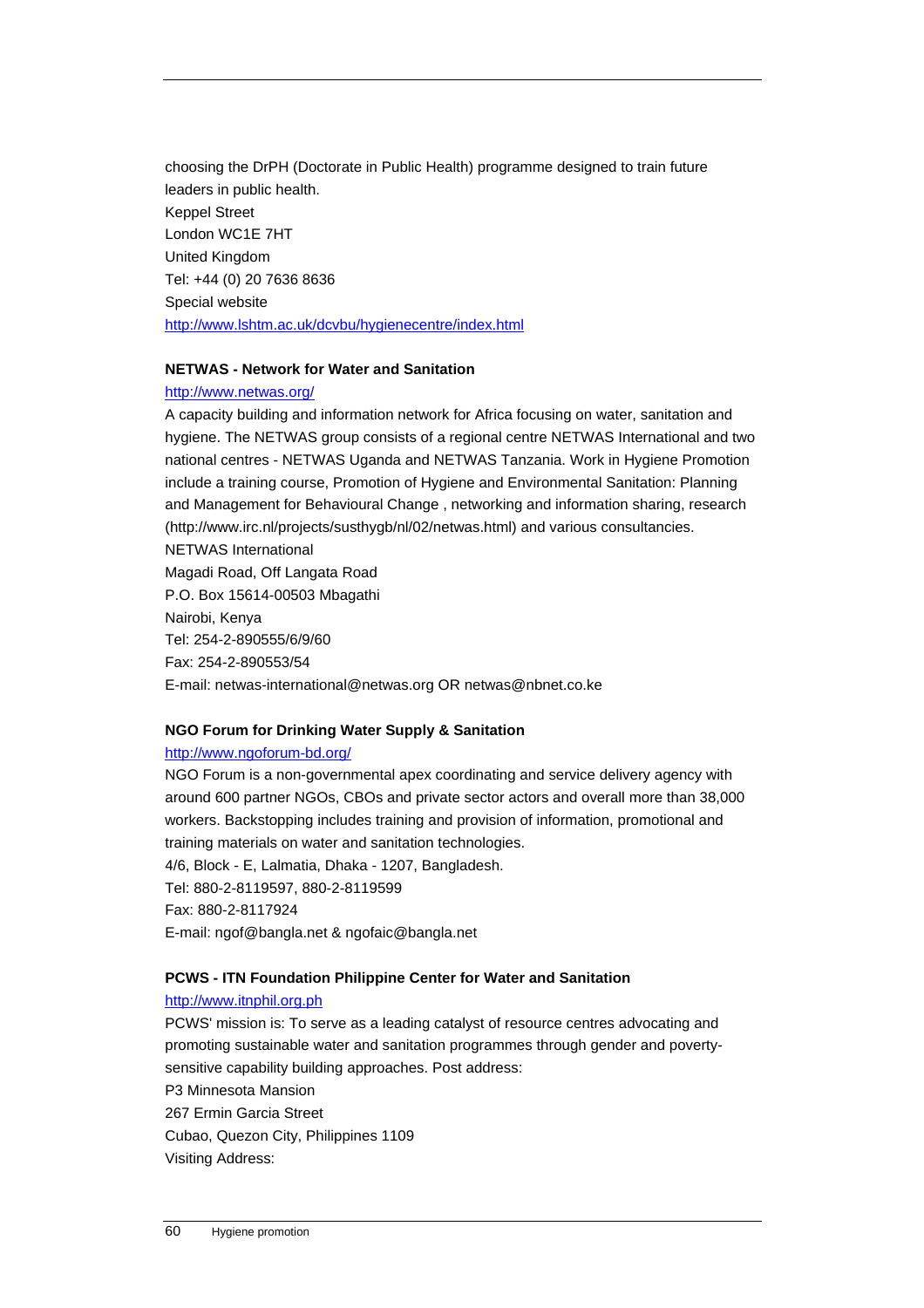Manila, Philippines Tel: +632 911-5783 Fax: +632 911-5783 E-mail: itnphil@compass.com.ph

#### **WaterAid**

#### [http://www.wateraid.org.uk](http://www.wateraid.org.uk/)

WaterAid is the UK's only major charity dedicated to the provision of safe domestic water, sanitation and hygiene promotion to the world's poorest people. It does so with partners through projects, which integrate domestic water provision, sanitation, and hygiene promotion so that health benefits are maximised. Its briefing paper on hygiene promotion gives examples of creative one-way communication channels rather than a systematic approach into programme planning and implementation. Monitoring effects is stressed. An overview of how this can be planned and realised is not yet included. WaterAid Prince Consort House, 27-29 Albert Embankment London, SE1 7UB United Kingdom Tel: +44 (0) 20 7793 4500 Fax: +44 20 7793 4545 E-mail: wateraid@wateraid.org.uk

#### **WEDC The Water, Engineering and Development Centre**

#### <http://www.lboro.ac.uk/wedc/index.htm>

WEDC is one of the world's leading institutions concerned with education, training, research, and consultancy relating to the planning, provision, and management of infrastructure for development in low- and middle-income countries.

WEDC is devoted to activities that improve the health and well-being of people living in both rural areas and urban communities. The centre encourages the integration of technological, environmental, social, economic, and management inputs for effective and sustainable development.

WEDC, Loughborough University Leicestershire LE11 3TU UK Tel: + 44 (0) 1509 222885 Fax: + 44 (0) 1509 211079 E-mail: WEDC@lboro.ac.uk

### **WELL**

#### <http://www.lboro.ac.uk/orgs/well/index.htm>

WELL is a resource centre funded by the UK Department for International Development (DFID), promoting environmental health and well-being in developing and transitional countries, managed by WEDC, LSHTM and IRC in collaboration with eight network partners. WELL is designed to co-ordinate and provide services for water, sanitation and environmental health programmes to DFID and other agencies. The WELL web site is a focal point of information about water and environmental health and related issues in developing and transitional countries.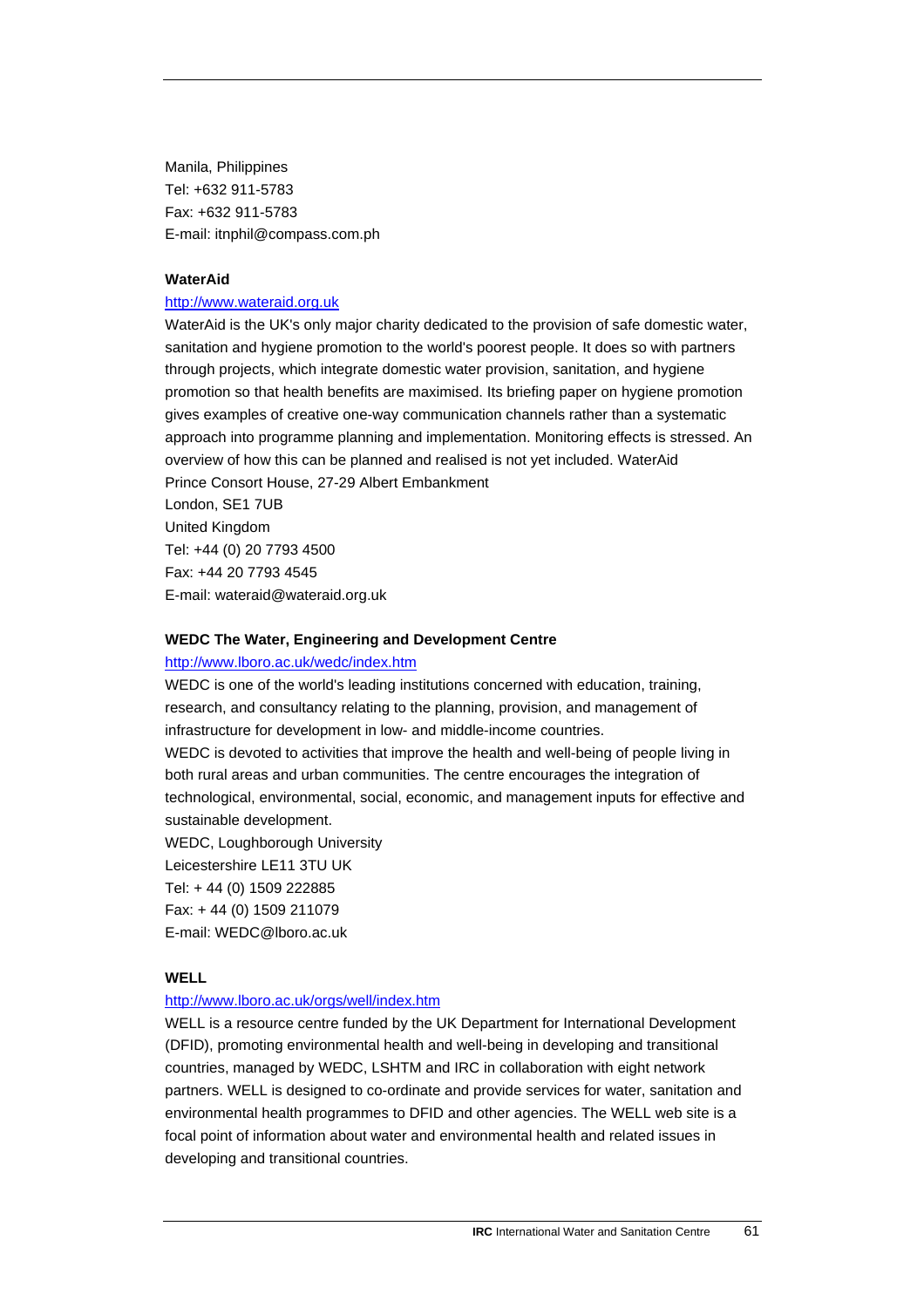Loughborough University LeicestershireLE11 3TU United Kingdom Tel: (+ 44) 1509 222633 Fax: (+ 44) 1509 211079 E-mail: well@lboro.ac.uk

## **WSSCC - Water Supply and Sanitation Collaborative Council**

## <http://www.wsscc.org/>

The Water Supply and Sanitation Collaborative Council is a leading international organisation that enhances collaboration in the water supply and sanitation sector, specifically in order to attain universal coverage of water and sanitation services for poor people around the world. WSSCC is a cross between a professional association and an international NGO. It operates with a mandate from the United National General Assembly. International Environment House Chemin des Anémones 9 1219 Châtelaine Geneva - Switzerland Tel : +41 (0)22 917 8657 Fax : +41 (0)22 917 8084 E-mail: wsscc@who.int

## **University of Leeds**

Research and training on health education. Health Education Database. Dr John Hubley. 21 Arncliffe Road Leeds LS16 5AP, UK Email: john@hubley.co.uk

## **University of Southhampton**

Research on gender issues in the promotion of hygiene and sanitation amongst the urban poor. http://www.eng4dev.soton.ac.uk/research.html Email: Ben Fawcett, , [bnf@soton.ac.uk](mailto:bnf@soton.ac.uk)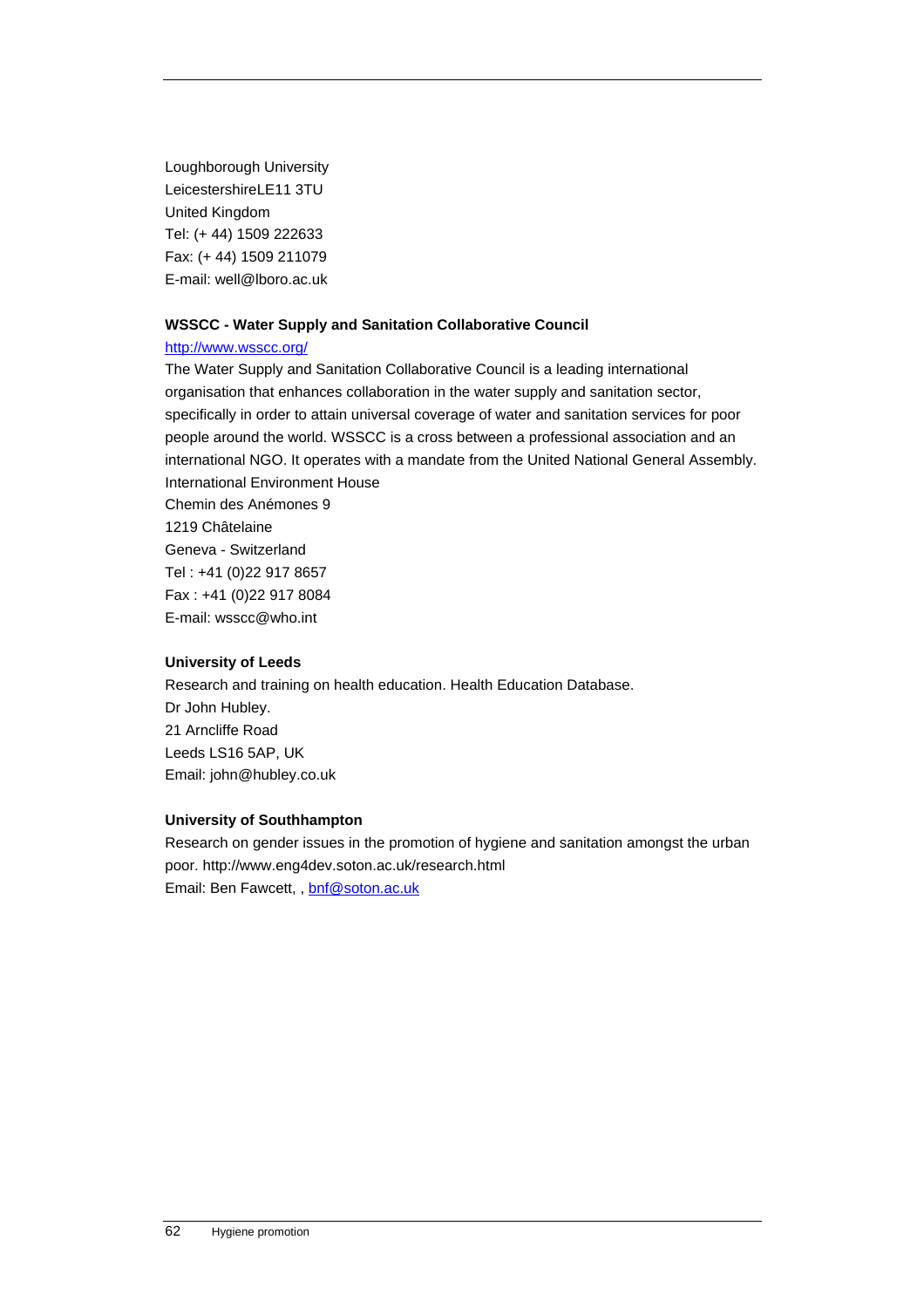# TOP Courses and conferences

## **CREPA, Burkina Faso**

[http://www.pseau.org/formations/formation\\_detail.asp?formation\\_id=93](http://www.pseau.org/formations/formation_detail.asp?formation_id=93) Three weeks' training course in French, "Promotion de l'hygiène"

## **COSI Foundation for Technical CO-operation**

COSI is active and specialised in training, applied research, evaluation, designing and supervision of water supply projects. Period short course in hygiene promotion. See TOP Contacts.

## **IRC International Water and Sanitation Centre (The Netherlands) and partners abroad**

## <http://www.irc.nl/products/training/index.html>

Hygiene Education and Promotion: Planning and Management for Behavioural Change (IRC). A two-week training course organised as per demand in Africa (locations: Burkina Faso and Kenya), Asia (location: Sri Lanka) and Latin America (location: Colombia).

#### **Medicus Mundi (The Netherlands)**

## <http://www.healthtraining.org/>

Health Training: Postgraduate Training Programmes in International Health. For more information on Medicus Mundi: http://www.medicusmundi.org/.

## **NCWSTI National Community Water and Sanitation Training Institute, Sovenga, South Africa**

#### <http://www.nuffic.nl/prisma/inst/i0004676.htm>

The National Community Water and Sanitation Training Institute in South Africa is an independent, non-profit organisation, established in September 1996. NCWSTI is the national centre of expertise and research to the impact of education and training programmes, community training requirements, and training contents. The mission of NCWSTI is to build capacity in the water and sanitation sector in collaboration with other key players by the empowerment of people through the development of competencies in an efficient and cost effective manner.

#### **NETWAS**

#### http://www.netwasgroup.com/products\_and\_services/products\_and\_services

NETWAS in Kenya is the centre of the International Training Network for Water and Waste Management (ITN) for Eastern Africa. NETWAS is committed to assisting existing sector institutions in building capacities for sector-related training and information exchange. NETWAS P.O.Box 15614 Nairobi Kenya Phone: + 254 (0) 2 890 555/6/7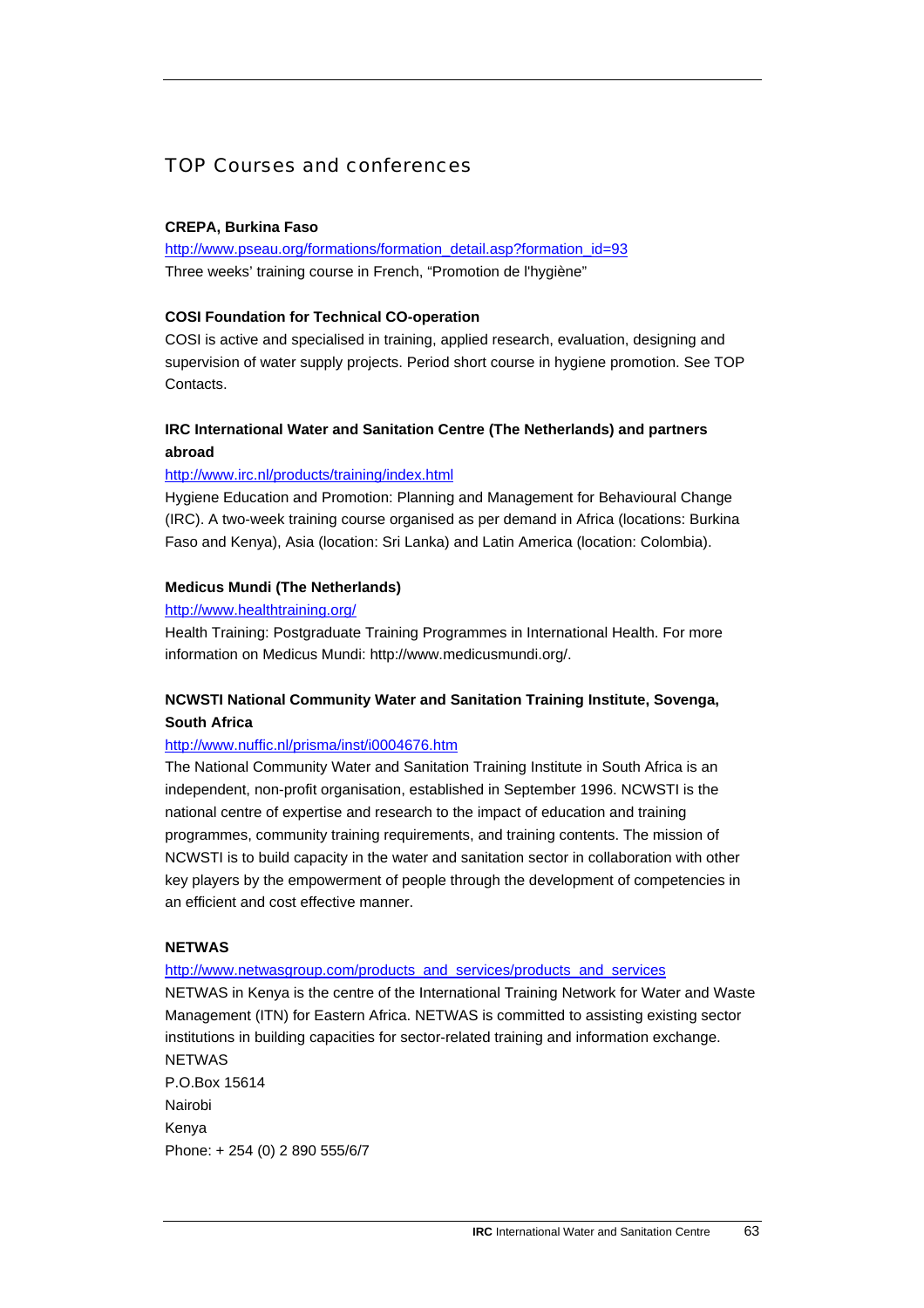Fax: + 254 (0) 2 890553/4 E-mail: netwas@nbnet.co.ke

## **Royal Tropical Institute (KIT)**

#### <http://www.kit.nl/>

KIT conducts research, training and advisory services in health, education, sustainable economic development, and social development and gender equity. Forthcoming short couses include disease control 6-24 June 2005, on how to retain the strengths of disease conyrol programmes while moving ahead towards more integrated and sector wide approaches, and international and tailor made training on gender, development and participatory governance. For more information: gender@kit.nl. http://www.kit.nl/frameset.asp?/development/html/gdpg.asp&frnr=1&

## **KIT Development Policy and Practice**

P.O. Box 95001 1090 HA Amsterdam The Netherlands Visiting address Mauritskade 63 Amsterdam Telephone +31 20 5688 458 Fax +31 20 5688 444 E-mail: [development@kit.nl](mailto:development@kit.nl)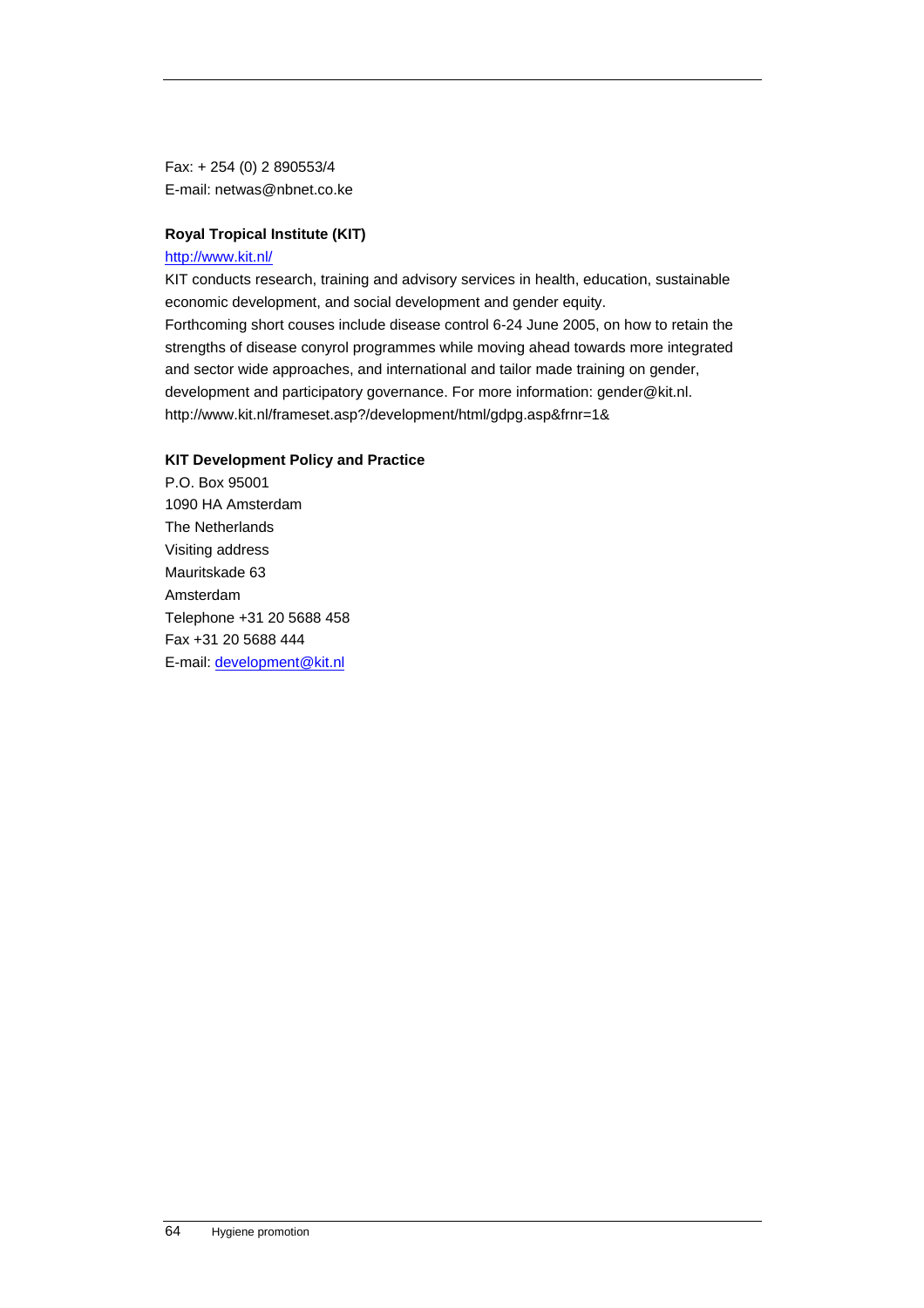# TOP References

Boot, Marieke T. and Cairncross, Sandy (1993). *Actions speak: The study of hygiene behaviour in water and sanitation project.* The Hague: IRC International Water and Sanitation Centre.

Booth, E.M. & Hurtado, E (1992). *The application of public health communication in water and sanitation programmes.* Unpublished paper. Geneva, WHO.

Curtis, Valerie & Bernadette Kanki (1998). *Happy, healthy and hygienic: how to set up a hygiene promotion programme. Vol. 1: Planning a hygiene promotion programme.* New York: UNICEF; London: London School of Hygiene & Tropical Medicine; Ouagadougou: Ministere de la Sante du Burkina Faso.

Curtis, V.A., Cairncross, S, Yonli, R. (2000) *Domestic hygiene and diarrhoea, pinpointing the problem.* Tropical Medicine and International Health 5(1):22-32.

Curtis. V., Cousens, S., Mertens, T., Traoré, E., Kanki, B., Diallo, I. (1993) 'Structured observations of hygiene in Burkina Faso, validity, variability and utility.' Bulletin of the World Health Organisation 71(1):23-32.

Cornwall, Andrea; Musyoki, Samuel; Pratt, Garett (2001) *In search of a new impetus: practitioners' reflections on PRA and participation in Kenya.* Falmer: Institute of Development Studies – Working Paper 131.

Emerson, P.M., Cairncross, S., Bailey, R.L, Mabey, D.C.W. (2000). 'Review of the evidence base for the 'F' and 'E' components of the SFE strategy for trachoma control. 'Tropical Medicine and International Health, Vol. 5, No. 8, pp. 515-552.

Esrey, S.A. (1994). 'Complementary strategies for decreasing diarrhea morbidity and mortality: water and sanitation.' Paper presented at the Pan American Health Organisation, March 2-3.

McKee, Neill (1992). *Social mobilization and social marketing in developing communities: Lessons for communicators.* Penang: Southbound.

Murphy, Helen; Stanton, Bonnie; Galbraith, Jennifer; Wijeyaratne, Panduka; Arata, Andrew (1997). *Prevention: Environmental health interventions to sustain child survival.* (Applied study no. 3). Washington D.C.: Environmental Health Project.

Ryan, M.A.K, Christian, R. Wohlrabe, J. (2001). 'Handwashing and respiratory illness among young adults in military training.' American Journal of Preventive Medicine 21(2):79-83.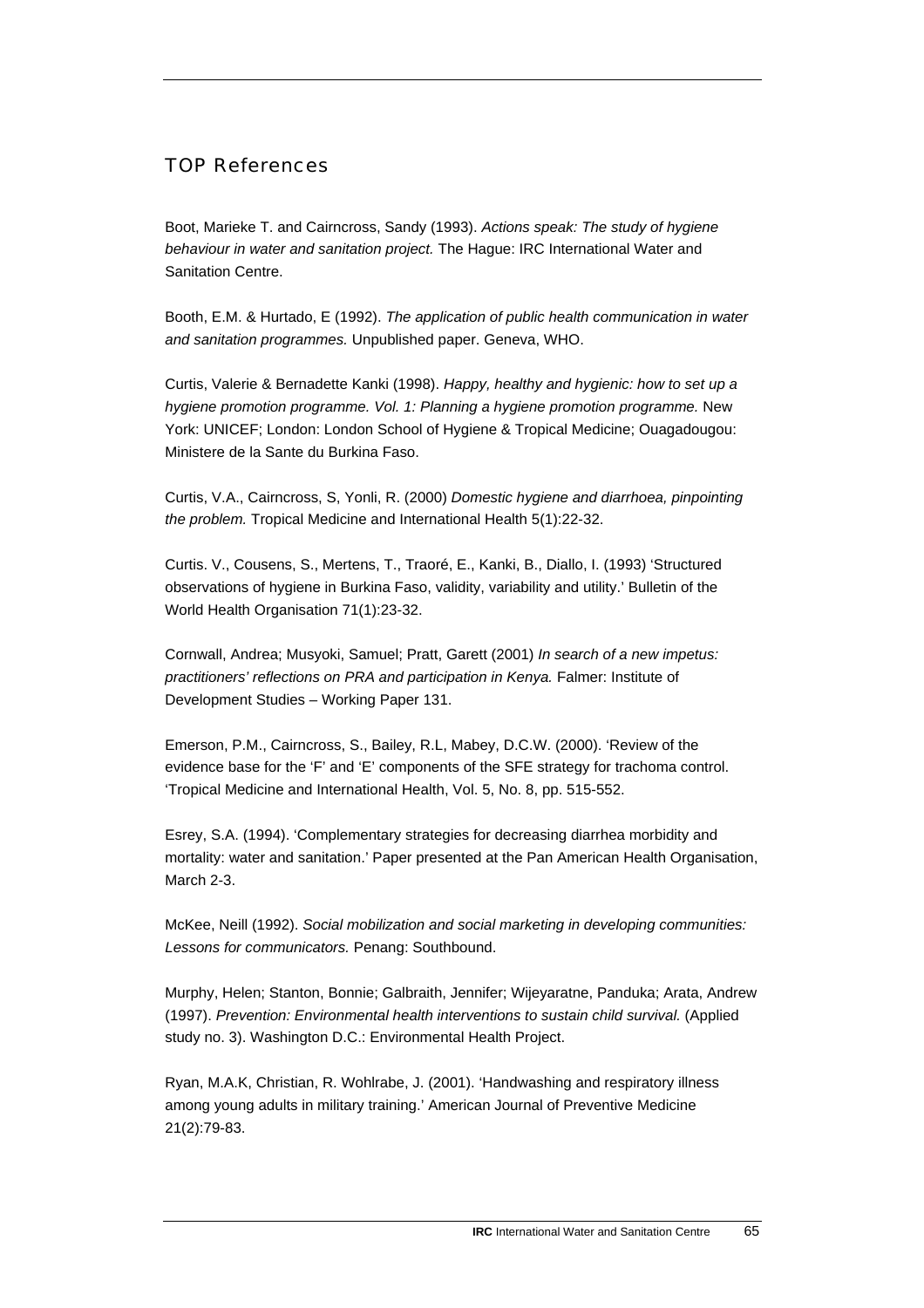Saadé, Camille, Bateman, Massee, Bendahmane, Diane B. (2001). *The story of a successful public-private partnership in Central America: Handwashing for diarrhoeal disease prevention.* Arlington, BASICS, EHP, UNICEF, USAID and World Bank.

Timmermans, Dia W. & de Walle, Foppe (1995). *From health education to information, education and communication. In: Velden, K. van der et al., Health matters: Public health in North-South perspective.* Houten: Bohm, Stafleu & Van Loghum; Amsterdam: Royal Tropical Institute.

UNICEF (2000). *Learning from experience: Evaluation of UNICEF's water and environmental sanitation programme in India, 1966-1998.* New York, UNICEF Evaluation Office, Division of Evaluation, Policy and Planning.

Varley, Robert C.G. & Bendahmane, Diane B. *WS&S "Software" and "Hardware": The cost-effectiveness argument.* EHP: an Update from USAID's Environmental Health Project. Spring.

Verma, B.L. & Srivastava, R.N. (1990). 'Measurement of the personal cost of illness due to some major water-related diseases in an Indian rural population.' International Journal of Epidemiology, Vol. 19, No. 1: 169-175.

Wijk, Christine van (1998). *Gender in water resources management, water supply and sanitation: Roles and realities revisited.* Technical paper No. 33-E). The Hague: IRC International Water and Sanitation Centre.

WHO (1993). 'New directions for hygiene and sanitation promotion. The findings of a regional informal consultation.' New Delhi, 19-21 May. WHO/CWS/03.6. New Delhi: WHO South and South East Asia Regional Office.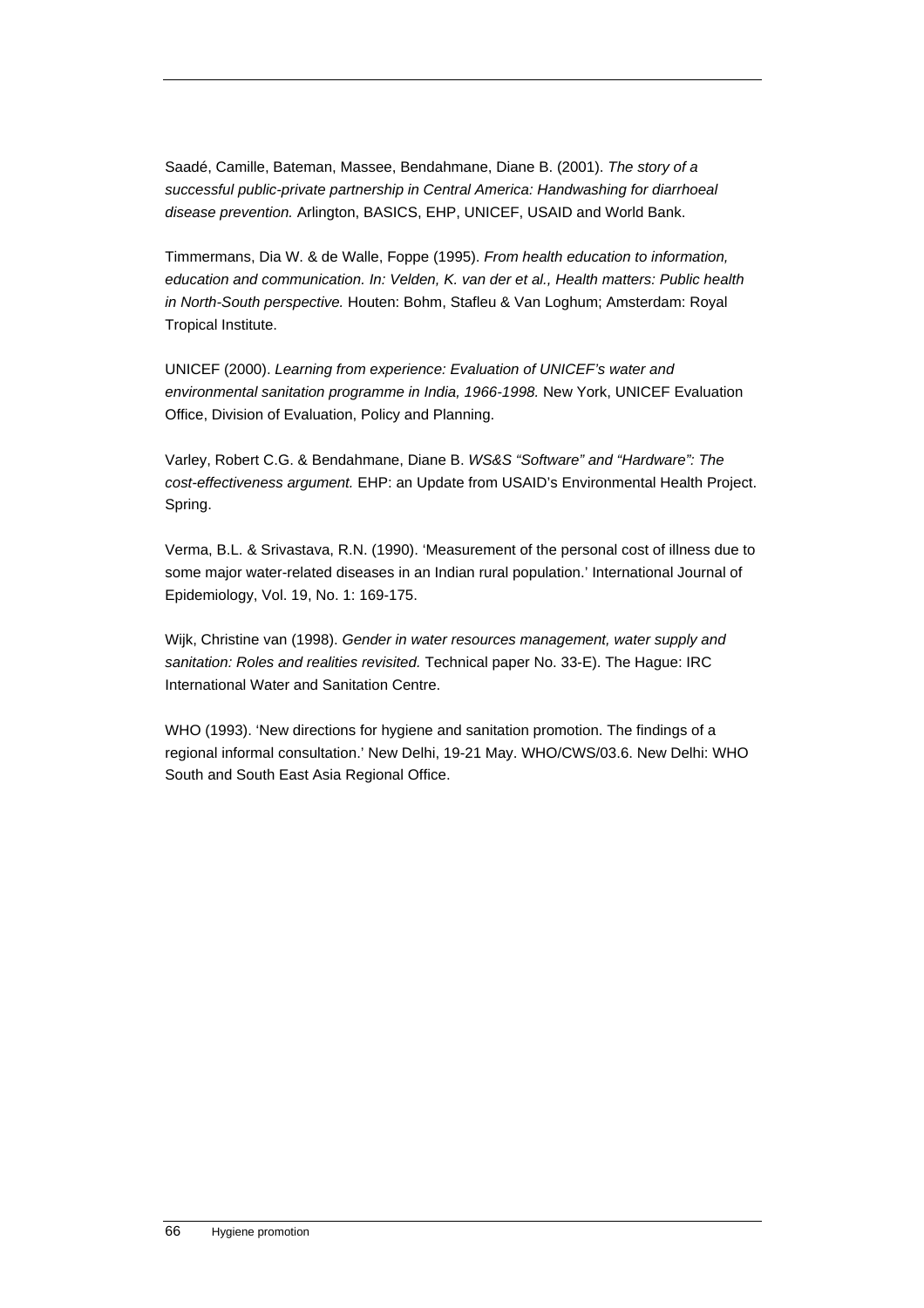# TOP Quiz on Hygiene Promotion

Try it before you read the Overview Paper, but do not check your answers until after you have finished briefing yourself on the TOP pages. Make a note of your answers and check how you got on by referring to the answers and scores on the following pages.

## **Questions**

1. Diarrhea is a still one of the most important causes of death for children in the developing world. Is it

- A. The first cause of death?
- B. The second cause of death?
- C. The third cause of death?

2. When hygiene promotion is combined with improved water supply and sanitation, the estimated annual household cost to avoid diarrhea in children under five is

- A. US \$ 10
- B. US \$ 6
- C. US\$ 3

## 3. TRUE or FALSE:

Teaching families how germs spread disease is the most effective way to change their hygiene behavior.

4. In a village where diarrhea epidemics are frequent, which one of the following three actions will have the biggest impact on improved health?

- A. Improving the quality of the water supply
- B. Increasing the amount of water available to each household
- C. Improving sanitation practices

5. How many people in the world were without access to hygienic sanitation facilities in the Year 2000?

- A. 2.4 million
- B. 24 million
- C. 240 million
- D. 2,400 million

## 6. TRUE or FALSE:

Mass campaigns highlighting risky practices via TV, radio, newspapers, posters, street theatre, and other mass media is the best way for many people to quickly adopt good hygiene practices.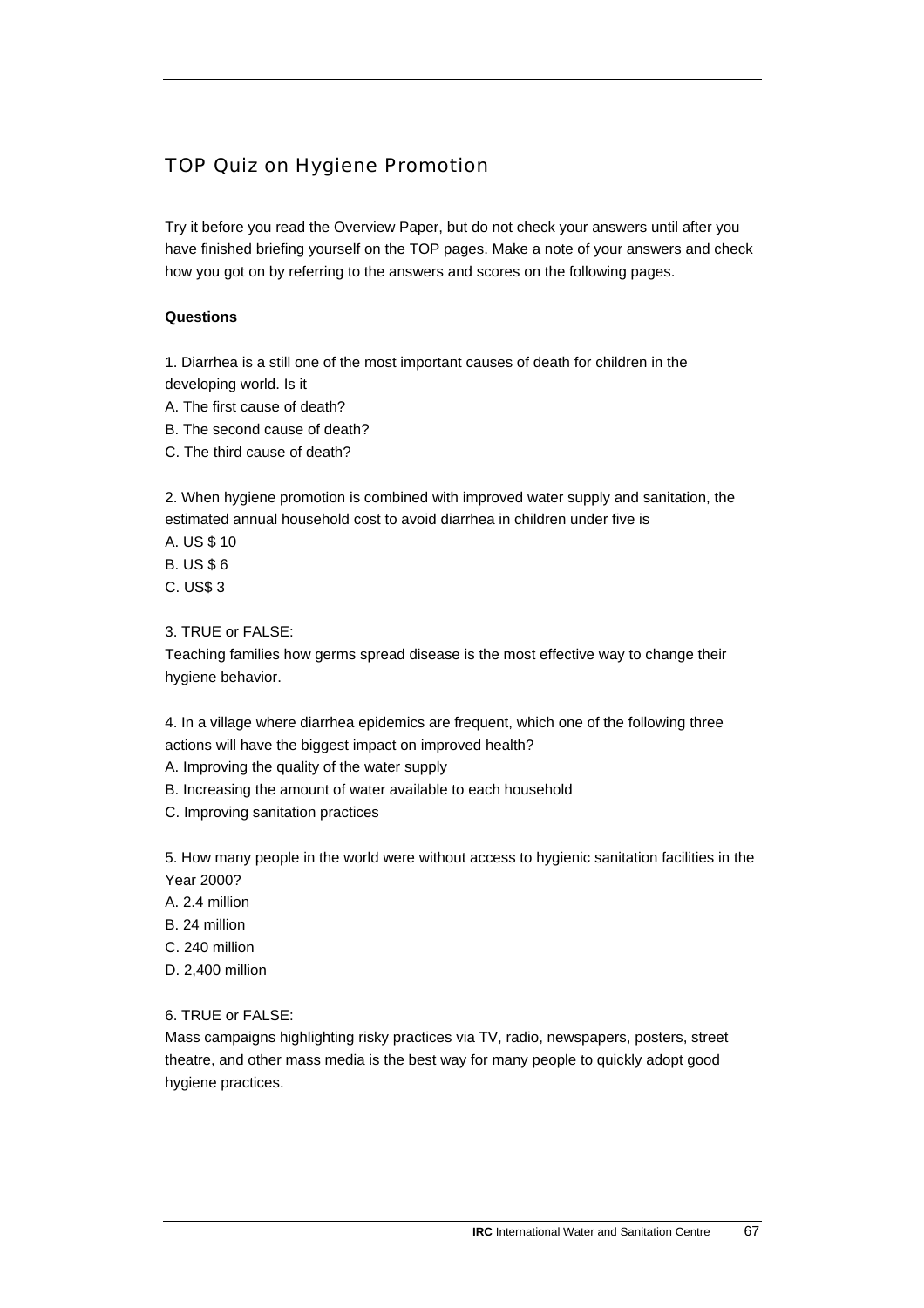## 7. TRUE or FALSE:

The best way to identify the most risky hygiene practices for a hygiene programme is through direct contacts in a door-to-door survey.

## 8. TRUE or FALSE:

Hygiene promotion programmes do not always need to include technologies for improved water supply and sanitation.

## 9. TRUE or FALSE:

Hygiene promotion programmes are the responsibility of health education specialists in a health agency.

10. What is the best way to measure the impact of a hygiene promotion programme?

- A. A health impact study
- B. A KAP (Knowledge, Attitudes, Practices) study
- C. A behavioral change study

## **TOP Quiz answers and scores**

## **Question 1**

Diarrhea is still the second cause of death for children under five (first cause is respiratoral diseases). It is also the cause on which spectacular progress is possible through a combination of promoting good hygiene when they are healthy (so they do not fall ill with diarrhea) and promoting oral rehydration once they are ill (to stop them from dying because they loose too much fluids) SCORE 1 point for B

## **Question 2**

A programme/project investment of US\$3 per family per year on hygiene promotion is enough when families have already access to safe sanitation, safe water for drinking and enough water for hygiene (irrespective whether this is of a lesser quality). If these conditions are not present, better hygiene is still possible but requires an estimated investment on hygiene promotion of US \$ 6 per household per year SCORE 1 point for C

## **Question 3**

Knowing how germs spread does not make people change hygiene behavior if that brings a lot of inconvenience or social or economic hardships. And many people adopt good hygiene without knowing germ theories. Self-respect, appreciation from others, learning from parents, friends and in school, a better life, and good facilities are more important motivating factors than academic knowledge.

SCORE 1 point for FALSE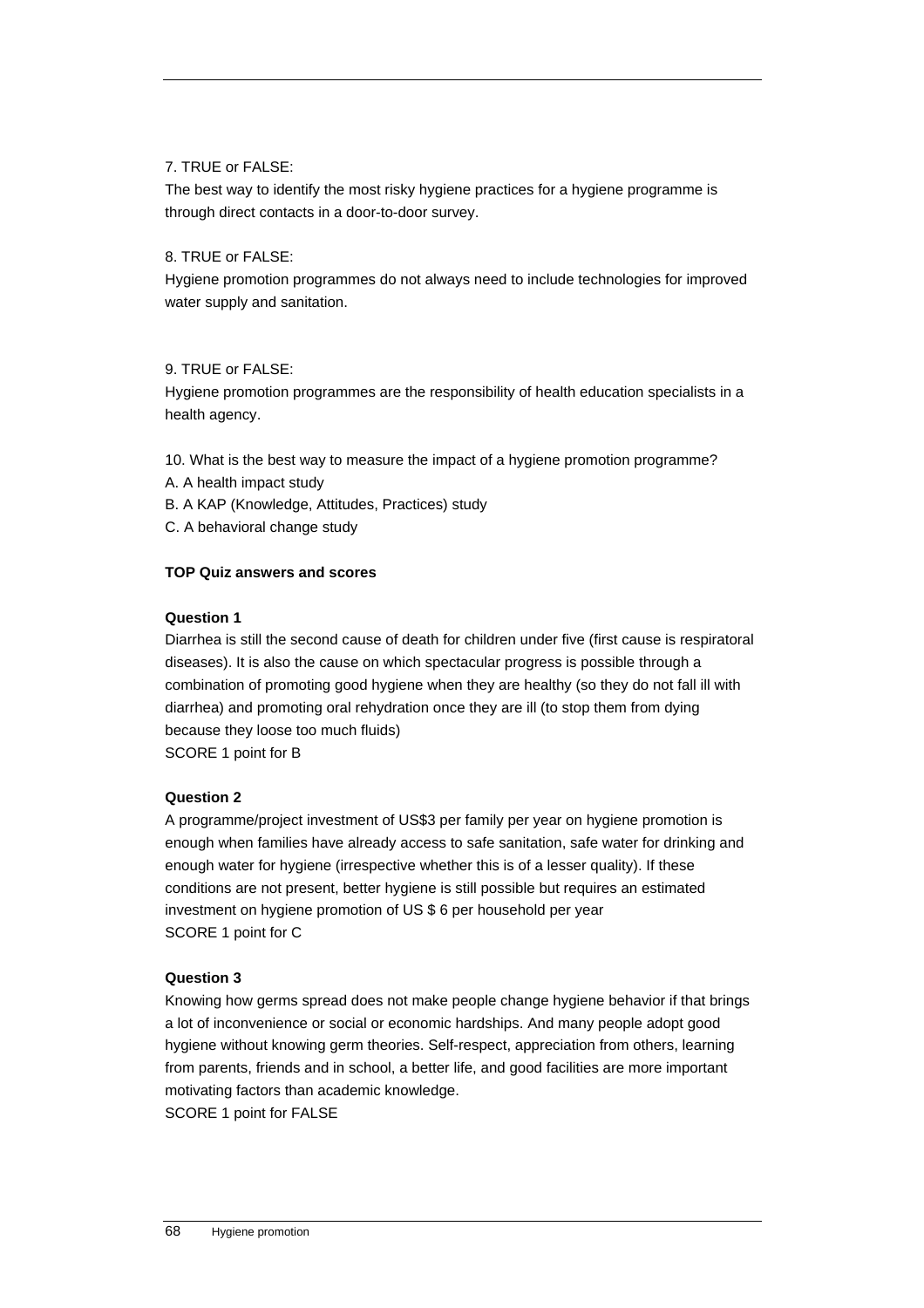#### **Question 4**

All the interventions will have some impact, but better sanitary practices (safe disposal of human excreta, including of babies and infants, and washing hands after defecation and before handling food) have the greatest impact on reduction of diarrhea. Providing more water so that it is available for washing hands and babies bottoms has a bigger impact than improving the water quality. Best of all, of course, is to do all three and accompany them with good hygiene promotion.

SCORE 1 point for C

#### **Question 5**

2,400 millions or 2,4 billion people, 40% of the world 's population lacked any form of improved sanitation at the end of the 20th Century, according to statistics compiled by the World Health Organization and UNICEF. SCORE 1 point for D

## **Question 6**

Well-planned mass media campaigns designed to reach all sections of the community are useful for spreading one or two key messages (dispose of all stools safely, wash hands with soap or ash after contact with stools) across a wide audience, but their impact on behavior is often short-lived. It is when people make their own decisions to change through informed decision making that the hygienic practice is most likely to be sustained. SCORE 1 point for FALSE

#### **Question 7**

Hygiene is a sensitive personal issue, and people will not readily discuss it with a doorstep interviewer, or answer truthfully on a questionnaire. The best ways to gather information on risk practices and understand underlying reasons include observations and discussions through participatory activities. An example is doing an environmental walk with groups of villagers, noting exposed feces, children defecating, the condition of water sources and latrines, etc. and discussing why such practices occur. Another example is a checklist observation in which team members (which may include village women and men) to note risky behaviors at a series of selected sites and compare notes, then do structured observations to assess the frequency of the risky practices identified. A third example is asking fathers and mothers to demonstrate their practices with life objects (e.g. for storing and drawing drinking water) or to score safe and risky practices with the help of card sorting or pocket voting and discuss how gender responsibilities are divided. SCORE 1 point for FALSE

#### **Question 8**

Yes, it is possible to improve risky hygiene practices without introducing additional hardware. Getting good results is however more difficult and costly when some conditions for practicing good hygiene are not in place. In such cases, a hygiene promotion programme can stimulate the improvement of water supply and sanitation facilities with available local resources and/or focus on practices that can be improved within the given water supply and sanitation conditions. The opposite is not true, however. Programmes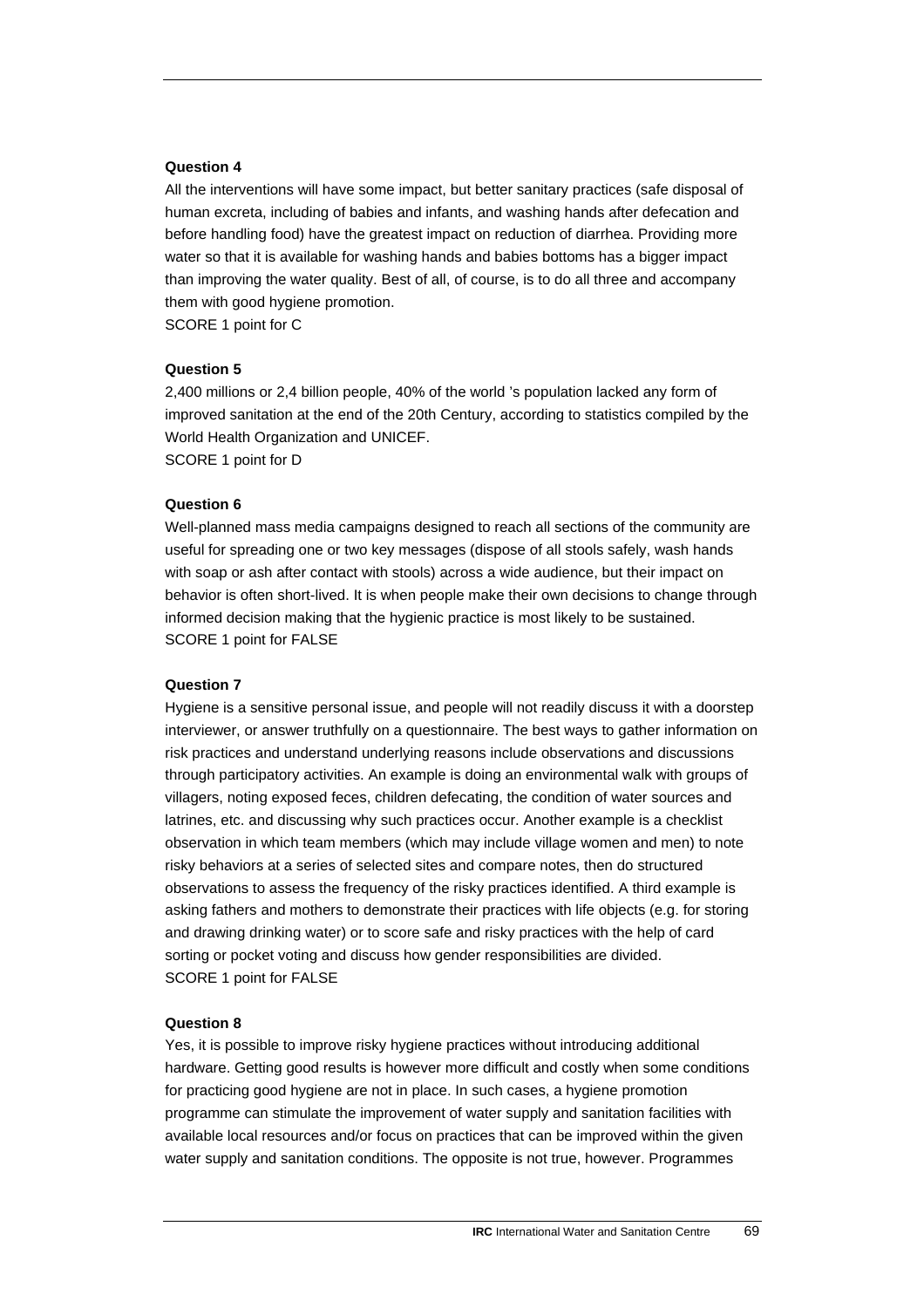which enable community men and women to install and sustain improved water and sanitation facilities contribute to better hygiene. However, installation, use and maintenance alone seldom reduce all risky practices. Additional hygiene promotion remains needed.

SCORE 1 point for TRUE

## **Question 9**

Many different agencies, including engineering agencies, and male and female professionals with many different professional backgrounds can practice hygiene promotion as long as they acquire the required expertise. Institutionally, the most important are a sufficiently long commitment, dedicated and skilled teams, participatory and gender and poverty sensitive strategies, a team approach with staff involved in water supply and/or sanitation, and clear and measurable objectives which relate to the amount of time and resources available.

SCORE 1 point for FALSE

## **Question 10**

A behavioral change study is best as it focuses on the actual goal of hygiene promotion: fewer risky and more healthy practices. Moreover, both baseline and follow-up measurements can be done together with the target groups. The joint outcome analysis and the planning, implementing and evaluating of follow-up action help promote progress. Health impact studies only make sense after a sufficient proportion of women, men and children have adopted a sufficient number of good practices over a sufficiently long time. Impact studies are also not easy to carry out. KAP studies measure also Knowledge and Attitudes. However, only the Practices directly influence people 's health. When knowledge improves, practices and attitudes do not necessarily improve as well. People may have their own good reasons not to change, if the new practice is inconvenient or unaffordable. SCORE 1 point for C

## **TOTAL SCORE**

Is your total score less than 3?

Then hygiene promotion may be a new subject for you or a subject in which you may want to update your knowledge.

Is your total score between 4 and 6?

Congratulations! You are quite knowledgeable, but may want to familiarize yourself with more recent facts and/or insights.

Is your score between 7 and 9?

You are an experienced colleague and much of the contents of this paper is likely to be familiar. You may, however, like to read about the experiences of others and add your own.

Is your score 10?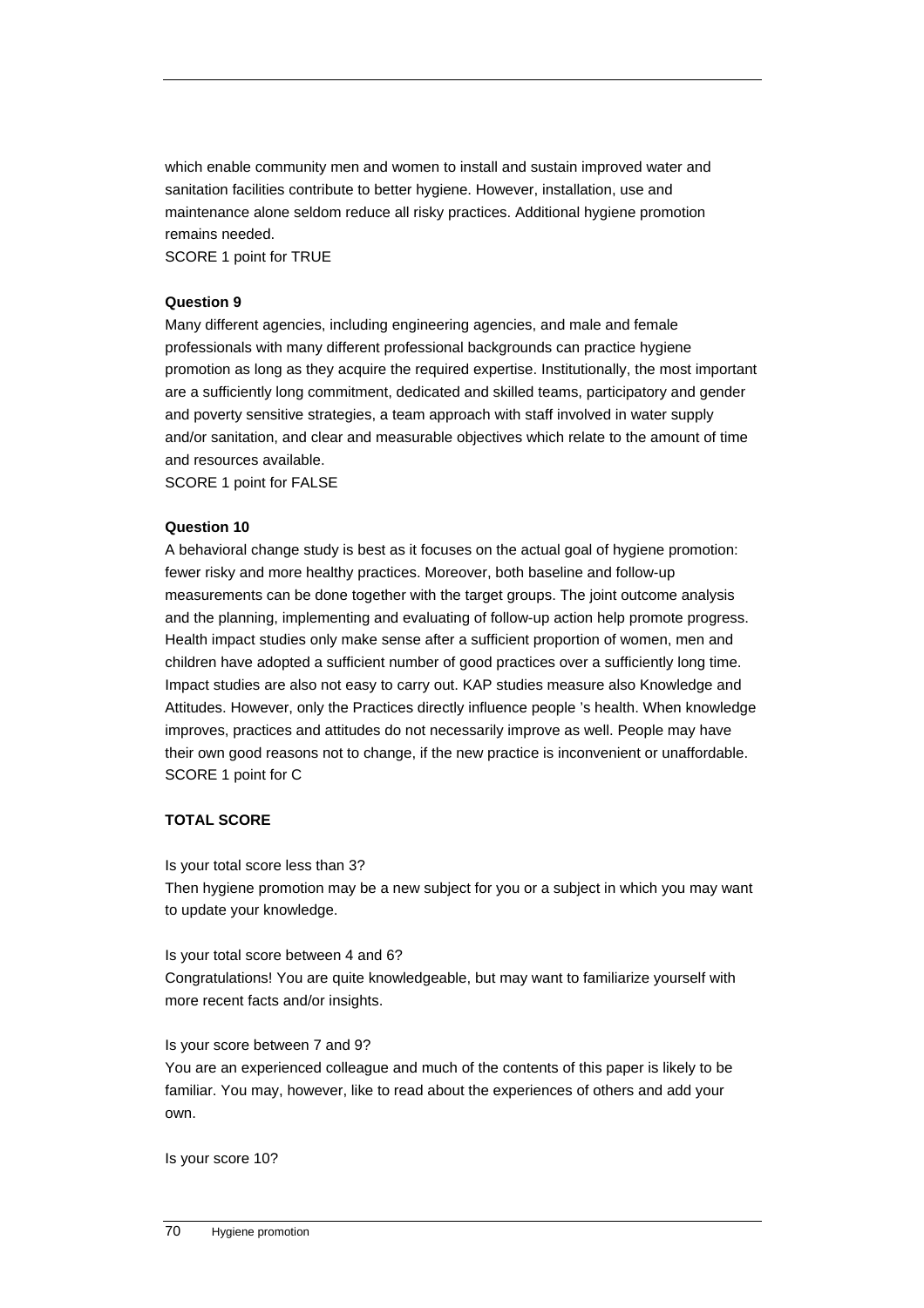Then you may decide that this paper is not particularly interesting to you as it's all common knowledge! But you may also wish to see if it has still other interesting things to offer, including gaps that can be filled or issues that can be developed further. For all of you who have done this quiz: thanks for participating. We hope you found the questions and answers interesting and relevant and we warmly welcome any reactions.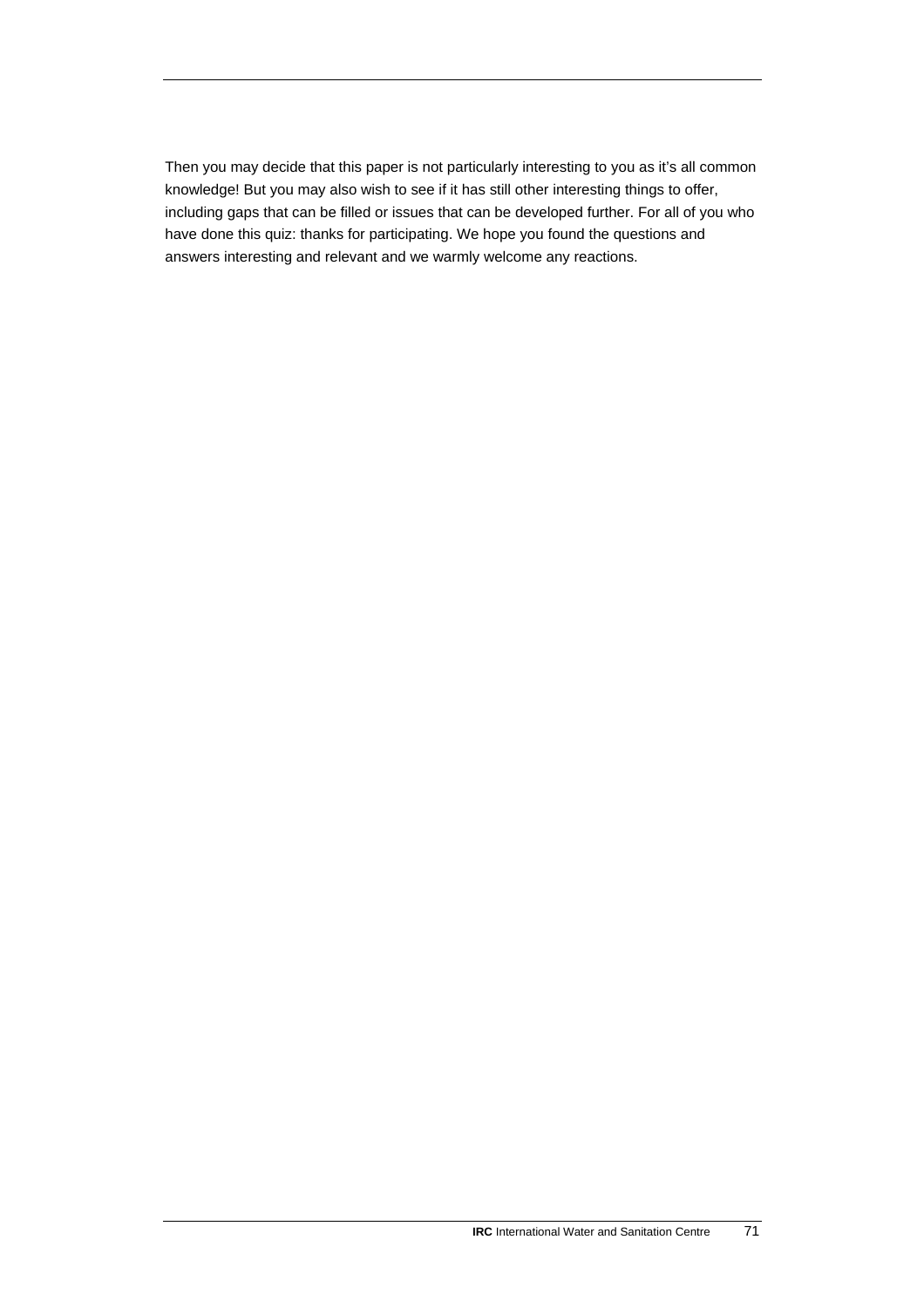# Appendices

- 1. Hygiene promotion manual UNICEF
- 2. WELL fact sheet: fallacies and key principles of hygiene promotion
- 3. Definitions
- 4. WASH facts and figures
- 5. More arguments for hygiene and sanitation promotion
- 6. Preventive measures against the spread of water and sanitation related diseases
- 7. Trachoma
- 8. Some key objectives for hygiene promotion programmes
- 9. Participatory tools and techniques
- 10. The PHAST approach
- 11. SARAR
- 12. Participatory Rural Appraisal (PRA)
- 13. Advocacy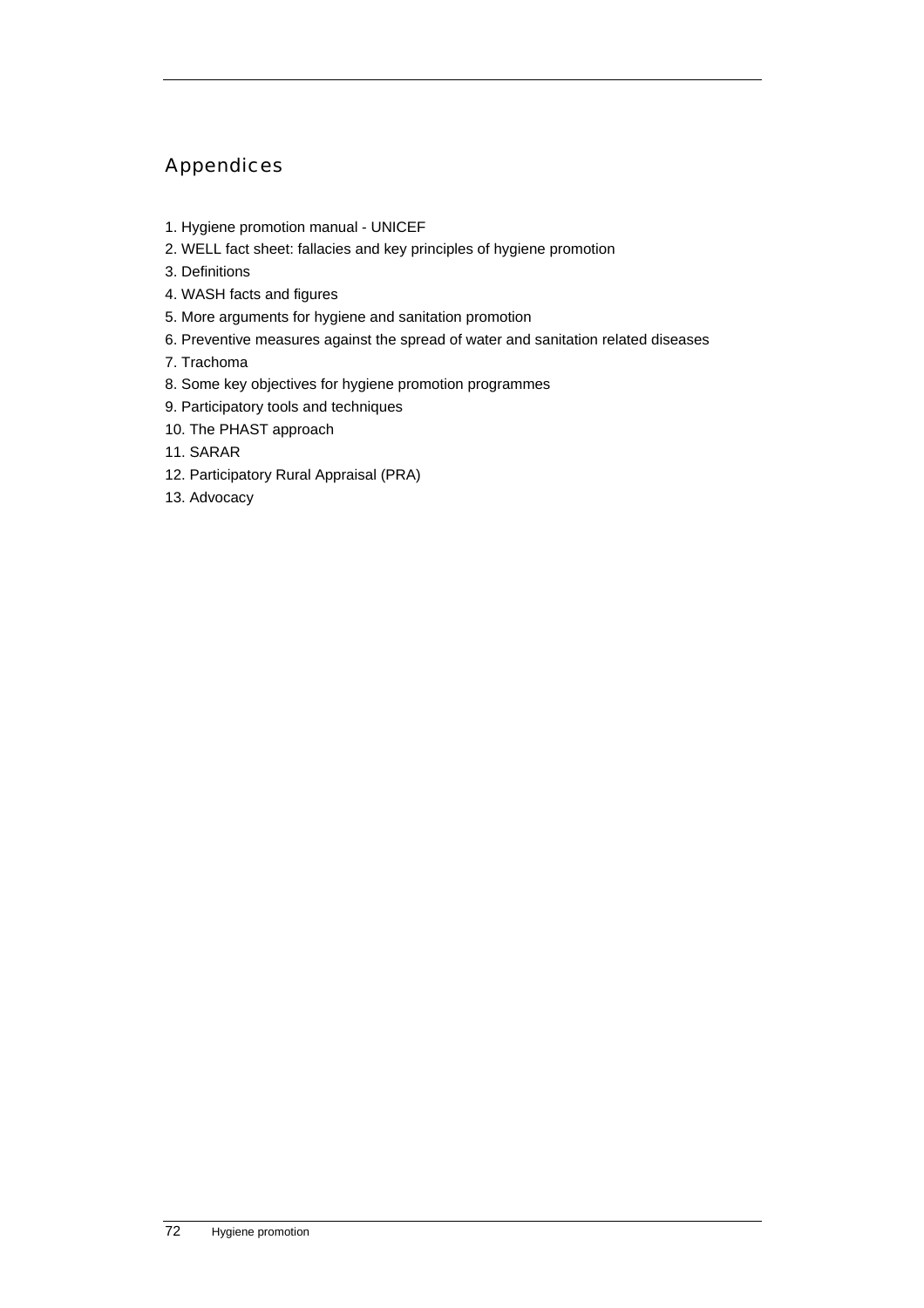### Appendix 1. Hygiene promotion manual - UNICEF

UNICEF Water, Environment and Sanitation Technical Guidelines Series Hygiene Promotion Manual

Download, or view online, the entire document (requires Adobe Acrobat Reader):

- English (1.3 MB) (http://www.unicef.org/programme/wes/pubs/glines/hman.pdf)
- French (pending)
- Spanish (pending)

#### <http://www.unicef.org/wes/files/hman.pdf>

This manual presents methodologies to assist development workers in the promotion of behavioural change for safer hygiene practices, and to help make hygiene promotion programmes more effective. The objective of the manual is to provide a tool that will contribute towards a reduction in diarrhoeal diseases, one of the top three killer diseases in developing countries, and thus a reduction in child mortality. The manual describes a methodology for bottom-up programming for hygiene promotion: first finding out what people know about hygiene through formative research in people's knowledge and practices, and then combining this with state-of-the-art expert knowledge and appropriate communication strategies to develop effective and sustainable programming models. The manual is accessible and jargon-free: its audience includes all professionals interested in the area of hygiene promotion.

**Happy, Healthy and Hygienic** was produced in partnership with the London School of Hygiene and Tropical Medicine and the Ministry of Health of Burkina Faso.

**Table of Contents** Introduction: New Ways of Promoting Safe Hygiene Chapter 1: What is Hygiene Promotion? Chapter 2: Six Steps to Hygiene Promotion Chapter 3: Risk Practices Chapter 4: Practices to target Chapter 5: Motivating Behaviour Change Chapter 6: Communicating Hygiene Conclusion: Hygiene Promotion: Practical and Effective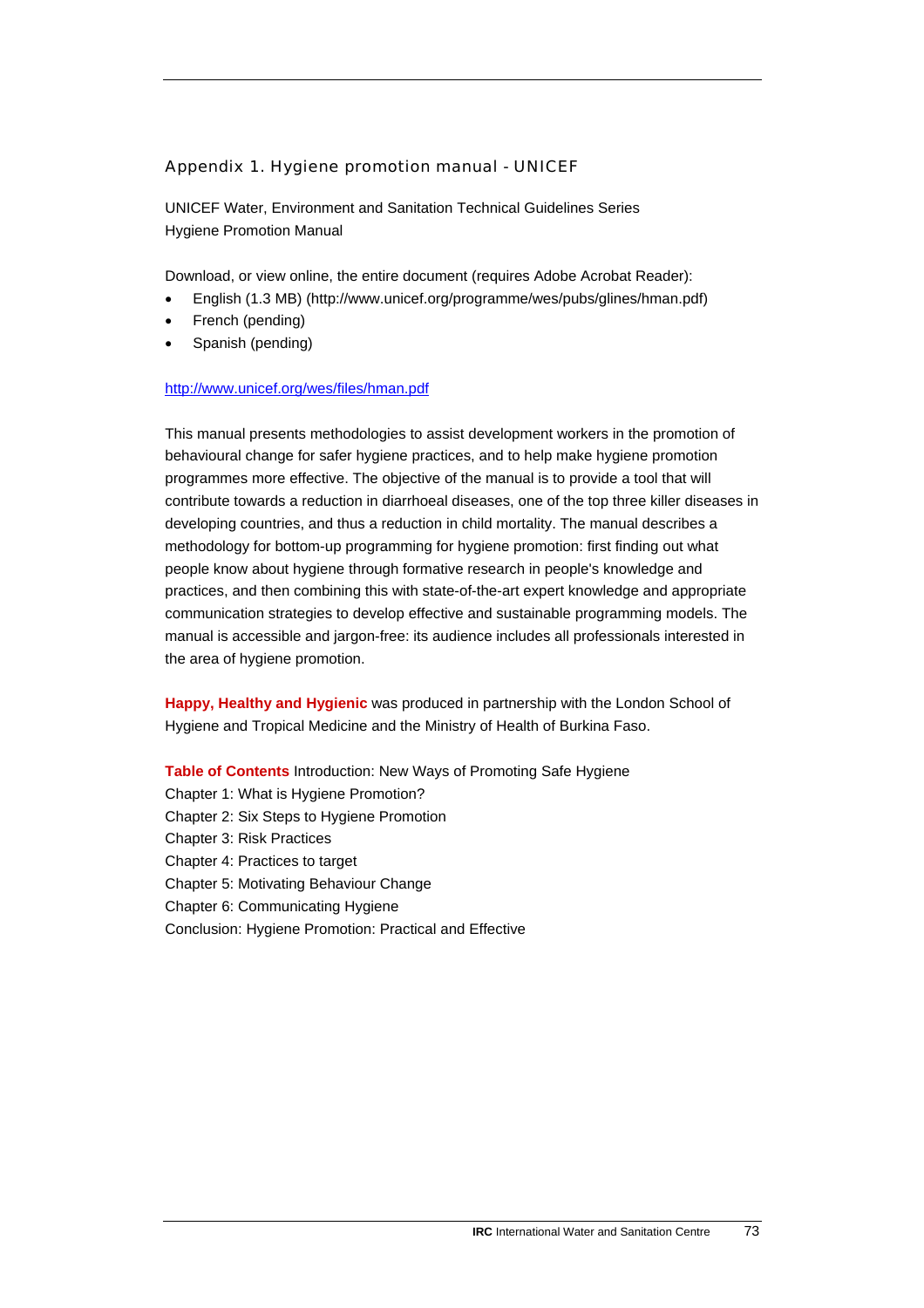# Appendix 2. WELL fact sheet: fallacies and key principles of hygiene promotion

### <http://www.lboro.ac.uk/orgs/well/resources/fact-sheets/fact-sheets-htm/hp.htm>

# **Fallacies**

**Fallacy no. 1.** Adults are 'clean slates' on which to write new ideas. All societies already have their own explanations for diarrhoeal diseases, and rationalisations for their existing practices. People will reject messages that simply contradict these views.

**Fallacy no. 2.**Adults have the time and motivation to learn new ideas. Traditional schooltype teaching is of little value to hard-pressed mothers, who have other uses for their time and energy.

**Fallacy no. 3.** New knowledge equals new practice. Fear of germs or disease is rarely a strong enough motivation to change domestic practices. The change may also be too expensive or time-consuming, and there may be discouragement from other members of society.

**Fallacy no. 4.** A whole variety of hygiene practices should be encouraged. Only a limited number of hygiene practices are likely to be responsible for most diarrhoeal episodes, but hygiene education programmes rarely seek to identify them and target them specifically. Getting people to change the habits of a lifetime is extremely difficult; the effort should not be diluted by targeting too many practices.

**Fallacy no. 5.** Health education can be added-on. Education sessions are often organised to fit in with other activities such as building a well or a mother's visit to a health clinic, and are often tacked on to a programme as an afterthought. Little thought is given to the cost, the potential population coverage and clear targets are rarely set. Building on field experience in Africa and Asia, researchers associated with WELL have developed a new approach, called hygiene promotion. Instead of beginning in an office, programme design begins in the community, finding out what people know, do and want. The approach works well in a participatory, village-by-village manner. However, it is most useful and costeffective on a large scale, where the intervention is first developed locally, by participatory research, and then applied across regions or urban centres.

# **Key principles**

### **1. Target a small number of risk practices.**

From the viewpoint of controlling diarrhoeal disease, the priorities for hygiene behaviour change are likely to include handwashing with soap (or a local substitute) after contact with stools, and the safe disposal of adults' and children's stools.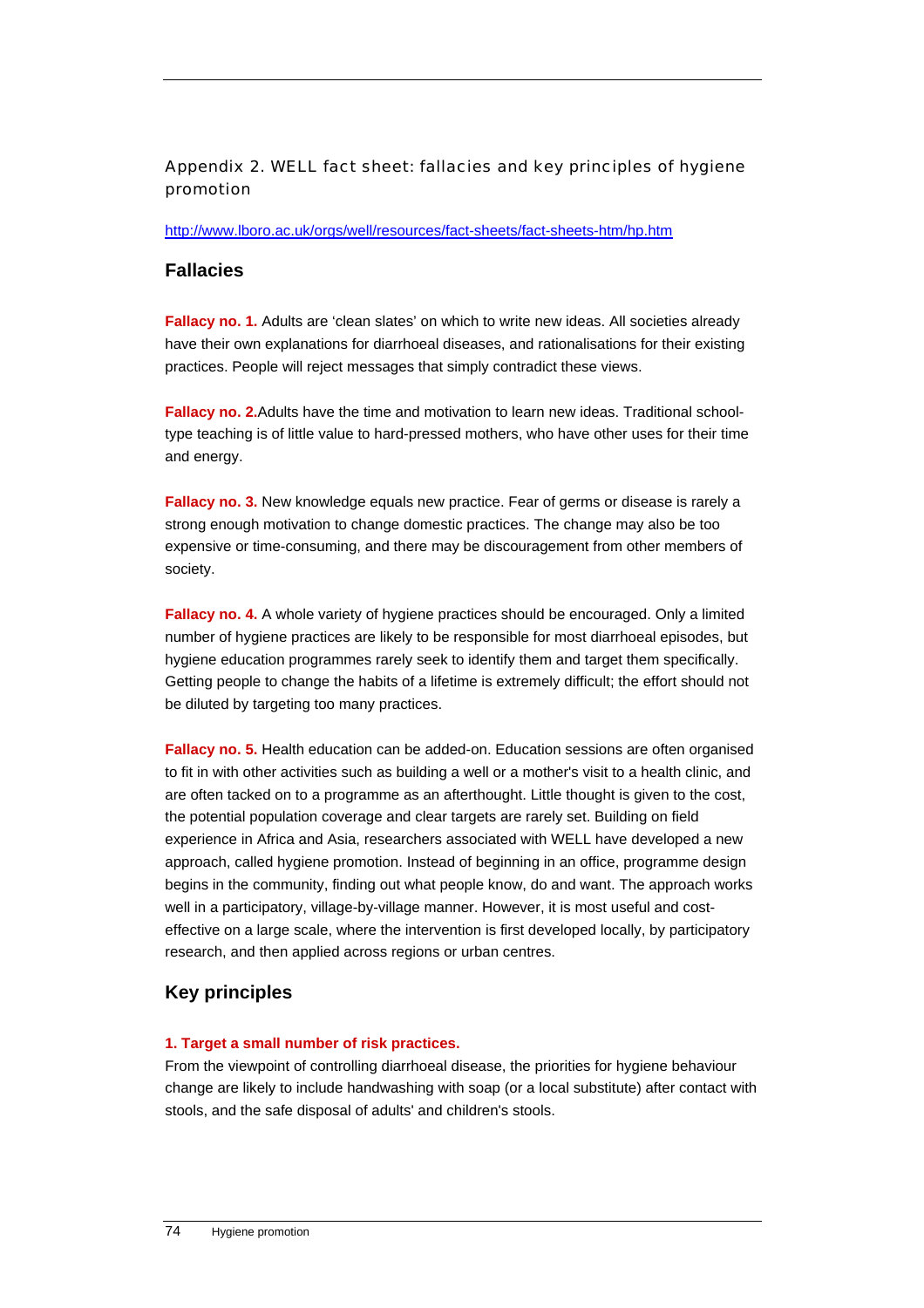#### **2. Target specific audiences.**

These may include mothers, children, older siblings, fathers, opinion leaders, or other groups. One needs to identify who is involved in childcare, and who influences them or takes decisions for them.

#### **3. Identify the motives for changed behaviour.**

These motives often have nothing to do with health. People may be persuaded to wash their hands so that their neighbours will respect them, so that their hands smell nice, or for other motives. By working with the target groups one can discover their views of the benefits of the safer hygiene practices. This provides the basis for a motivational strategy.

#### **4. Hygiene messages need to be positive.**

People learn best when they laugh, and will listen for a long time if they are entertained. Programmes, which attempt to frighten their audiences, will alienate them. There should therefore be no mention of doctors, death or diarrhoea in hygiene promotion programmes.

#### **5. Identify appropriate channels of communication.**

We need to understand how the target audiences communicate. For example, what proportion of each listens to the radio, attends social or religious functions, or goes to the cinema? Traditional and existing channels are easier to use than setting up new ones, but they can only be used effectively if their nature and capacity to reach people are understood.

#### **6. Decide on a cost-effective mix of channels.**

Several channels giving the same messages can reinforce one another. There is always a trade-off between reach, effectiveness and cost. Mass media reach many people cheaply, but their messages are soon forgotten. Face-to-face communication can be highly effective in encouraging behaviour change, but tends to be very expensive per capita.

# **7. Hygiene promotion needs to be carefully planned, executed, monitored and evaluated.**

At a minimum, information is required at regular intervals on the outputs (e.g. how many broadcasts, house visits, etc.), and the population coverage achieved (e.g. what proportion of target audiences heard a broadcast?). Finally, indicators of the impact on the target behaviours must be collected.

These fallacies and key principles have been abstracted from the WELL Fact Sheet on Hygiene Promotion. The complete document is online available ([http://www.lboro.ac.uk/orgs/well/resources/fact-sheets/fact-sheets-htm/hp.htm\)](http://www.lboro.ac.uk/orgs/well/resources/fact-sheets/fact-sheets-htm/hp.htm).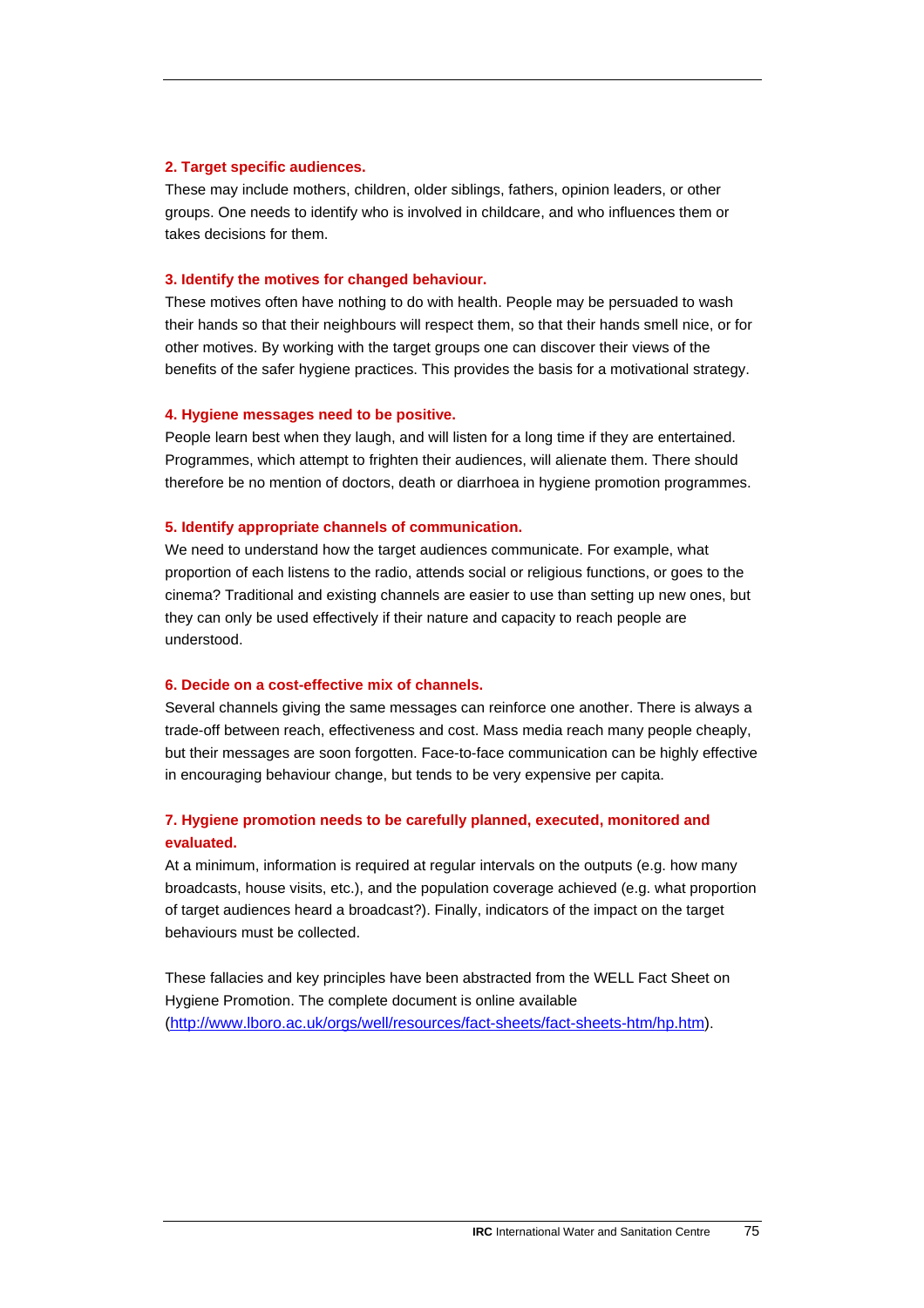### Appendix 3. Definitions

"Health education is the process of interaction between people in order to discuss their health situation, with the aim to create awareness about health status and to decide jointly how this situation can be improved" (Timmermans and de Walle, 1995: 278)

"Hygiene education is ..all activities aimed at encouraging behaviour which will help to prevent water and sanitation- related diseases" (Boot and Cairncross, 1993: 33)

"Hygiene promotion is the planned approach to preventing diarrhoeal and other water and sanitation related diseases through the widespread adoption of safe hygiene practices" (Adjusted from Curtis and Kanki, 1998: 10)

These are some of the more recent definitions on the promotion of better health and hygiene. In these definitions, health refers to what the World Health Organizes defines as 'a state of complete physical, mental, and social well-being and not merely the absence of disease, or infirmity'.(online available [http://www.who.int/hpr/ageing/Men Ageing and](http://www.who.int/hpr/ageing/Men%20Ageing%20and%20Health.doc)  [Health.doc\)](http://www.who.int/hpr/ageing/Men%20Ageing%20and%20Health.doc). Hygiene comes from the Greek hygieinos, which translates literally as 'healthful'. The term has, however, come to mean "the practice of keeping oneself and one's surroundings clean, especially to prevent illness or the spread of diseases" (Boot and Cairncross, 1993: 6).

While health education and promotion thus stand for the encouragement, in many different ways, of a better overall well-being, hygiene education and promotion relate especially to reduction of infectious diseases spread through unhygienic conditions and practices. Infectious diseases are the world's leading cause of death. <http://www.un.org/Pubs/CyberSchoolBus/special/health/index.html>

In 1997, at least 17.3 million, ore one third of 52.2 million women, children and men died from these diseases. Among them, diseases related to poor hygiene, sanitation and water supply, are highly prevalent, especially diarrhoeas. Table 1 gives information on how much these incidences can be reduced by improving sanitation, hygiene, and the use of more and safer water.

In the above definitions, the terms hygiene "education" and "promotion" are both used for activities and programmes that encourage better hygiene. In this paper, we give preference to the term hygiene promotion because hygiene education is often still used in its narrow meaning of spreading information and giving instructions. On their own, these activities are seldom suitable to bring about lastingly improved conditions and practices.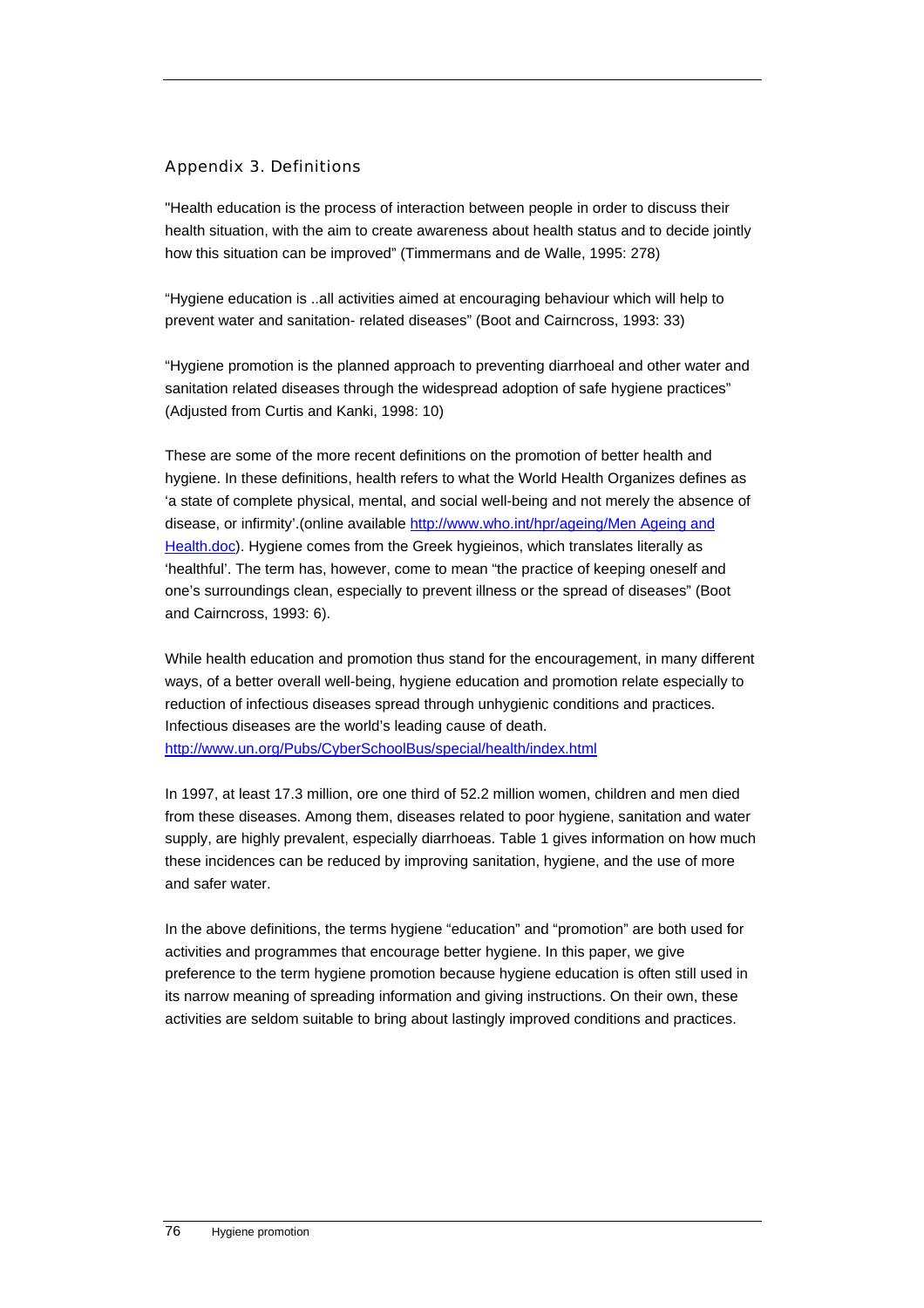# Appendix 4. WASH facts and figures

- 1. billion people in the world do not have access to safe water, roughly one-sixth of the world's population.
- 2. 2.4 billion people in the world do not have access to adequate sanitation, about twofifths of the world's population.
- 3. 2.2 million people in developing countries, most of them children, die every year from diseases associated with lack of access to safe drinking water, inadequate sanitation and poor hygiene.
- 4. Some 6,000 children die every day from diseases associated with lack of access to safe drinking water, inadequate sanitation and poor hygiene – equivalent to 20 jumbo jets crashing every day.
- 5. At any one time it is estimated that half of the world's hospital beds are occupied by patients suffering from water-borne diseases.
- 6. 200 million people in the world are infected with schistosomiasis, of whom 20 million suffer severe consequences. The disease is still found in 74 countries of the world. Scientific studies show that a 77% reduction of incidence from the disease was achieved through well-designed water and sanitation interventions.
- 7. The average distance that women in Africa and Asia walk to collect water is 6 km.
- 8. The weight of water that women in Africa and Asia carry on their heads is the equivalent of your airport luggage allowance (20kg).
- 9. The average person in the developing world uses 10 litres of water a day.
- 10. The average person in the United Kingdom uses 135 litres of water every day.
- 11. One flush of your toilet uses as much water as the average person in the developing world uses for a whole day's washing, cleaning, cooking and drinking.
- 12. Comparative costs: In Europe \$11 billion is spent each year on ice cream; in USA and Europe, \$17 billion is spent on pet food; in Europe \$105 billion is spent annually on alcoholic drinks, ten times the amount required to ensure water, sanitation and hygiene for all.
- 13. In the past 10 years diarrhoea has killed more children than all the people lost to armed conflict since World War II.
- 14. In China, India and Indonesia twice as many people are dying from diarrhoeal diseases as from HIV/AIDS.
- 15. In 1998, 308,000 people died from war in Africa, but more than two million (six times as many) died of diarrhoeal disease.
- 16. The population of the Kibeira slum in Nairobi, Kenya pay up to five times the price for a litre of water than the average American citizen.
- 17. An estimated 25% of people in developing country cities use water vendors purchasing their water at significantly higher prices than piped water.
- 18. Projections for 2025 indicate that the number of people living in water-stressed countries will increase to 3 billion – a six-fold increase. Today, 470 million people live in regions where severe shortages exist.
- 19. The simple act of washing hands with soap and water can reduce diarrhoeal disease by one-third.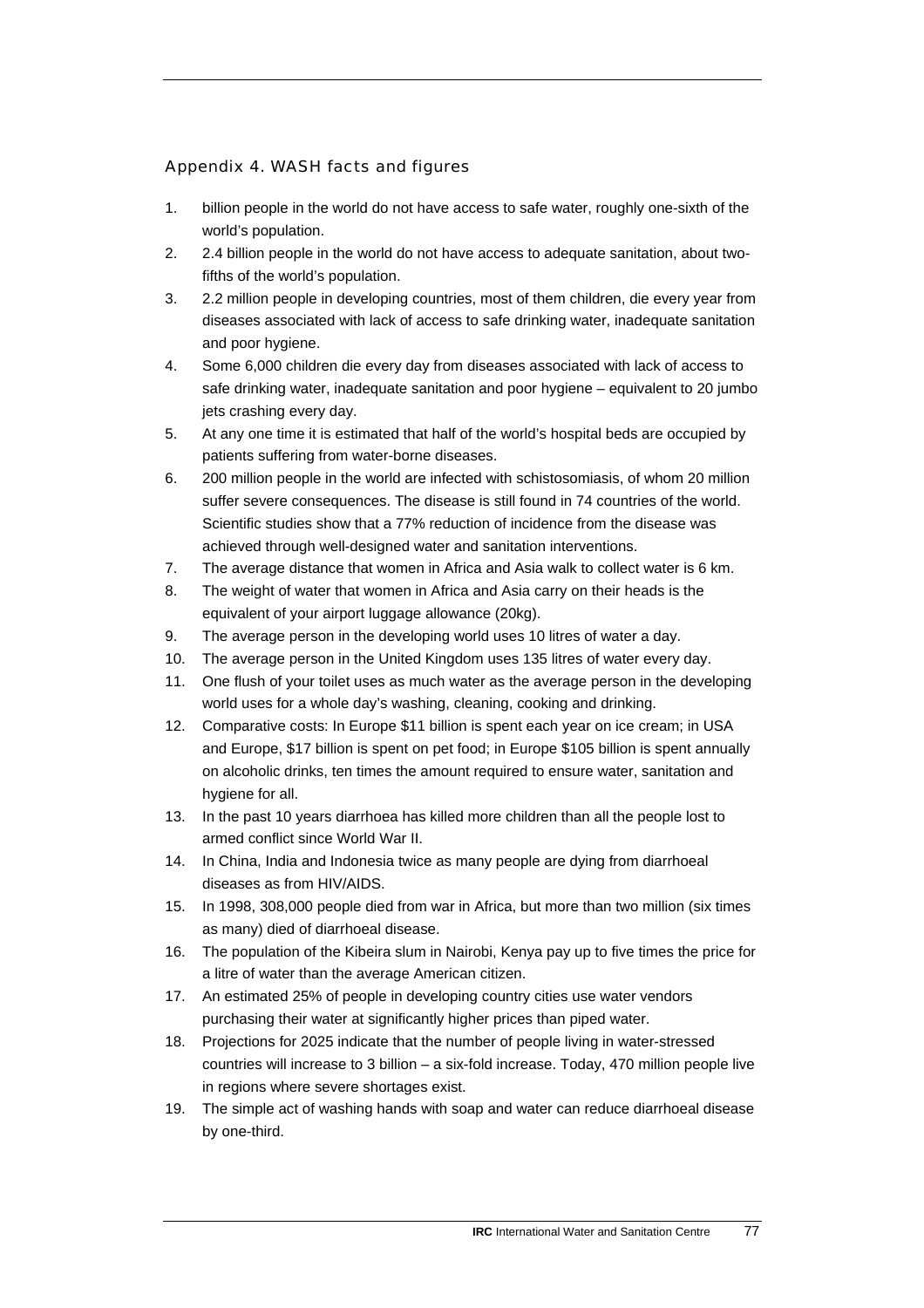- 20. Following the introduction of the Guatemalan Handwashing Initiative in 1998, there were 322,000 fewer cases of diarrhoea each year amongst the 1.5 million children under 5 nationwide in the country's lowest income groups.
- 21. In Zambia, one in five children die before their fifth birthday. In contrast in the UK fewer than 1% of children die before they reach the age of five.
- 22. A study in Karachi found that people living in areas without adequate sanitation who had no hygiene education spend six times more on medical treatments than those with sanitation facilities.
- 23. Waterborne diseases (the consequence of a combination of lack of clean water supply and inadequate sanitation) cost the Indian economy 73 million working days a year. And a cholera outbreak in Peru in the early 1990s cost the economy US\$1 billion in lost tourism and agricultural exports in just 10 weeks.
- 24. Improved water quality reduces childhood diarrhoea by 15-20% BUT better hygiene through handwashing and safe food handling reduces it by 35% AND safe disposal of children's faeces leads to a reduction of nearly 40%.
- 25. At any time, 1.5 billion people suffer from parasitic worm infections stemming from human excreta and solid wastes in the environment. Intestinal worms can be controlled through better sanitation, hygiene and water. These parasites can lead to malnutrition, anaemia and retarded growth, depending upon the severity of the infection.
- 26. It is estimated that pneumonia, diarrhoea, tuberculosis and malaria, which account for 20% of global disease burden, receive less than 1% of total public and private funds devoted to health research.
- 27. Ecological sanitation is one option being practised in some communities in China, Mexico, Vietnam, etc. Excreta contain valuable nutrients. We produce 4.56 kg nitrogen, 0.55 kg phosphorous, and 1.28 kg potassium per person per year from faeces and urine. This is enough to produce wheat and maize for one person every year.
- 28. One gram of faeces can contain: 10,000,000 viruses, 1,000,000 bacteria, 1,000 parasite cysts, 100 parasite eggs.

Sources:

5, 7, 8, 9, 10, 11, 13, 14, 15, 21, 22, 23, 24, 25: WaterAid

6, 25: WELL Technical Brief

([http://www.lboro.ac.uk/well/services/tecbriefs/factoids.htm\)](http://www.lboro.ac.uk/well/services/tecbriefs/factoids.htm)

16: Water for African Cities presentation, Stockholm Water Symposium, August 2001 12: Vision 21 – Water For People, March 2000, WSSCC

1, 2, 3, 4, 19: WHO/UNICEF/WSSCC Global Water Supply and Sanitation Assessment 2000 Report

17: WELL Planned Work studies 163 and 164.

20: Saadé et al (2001) The Story of a Successful Public-Private Partnership in Central America: Handwashing for Diarrhoeal Disease Prevention. BASICS, EHP, UNICEF, USAID and The World Bank

27: Esrey and Andersson (1999), Environmental Sanitation from an Ecological Systems Approach 26: (10/90 Report on Health Research, 2000. Global Forum for Health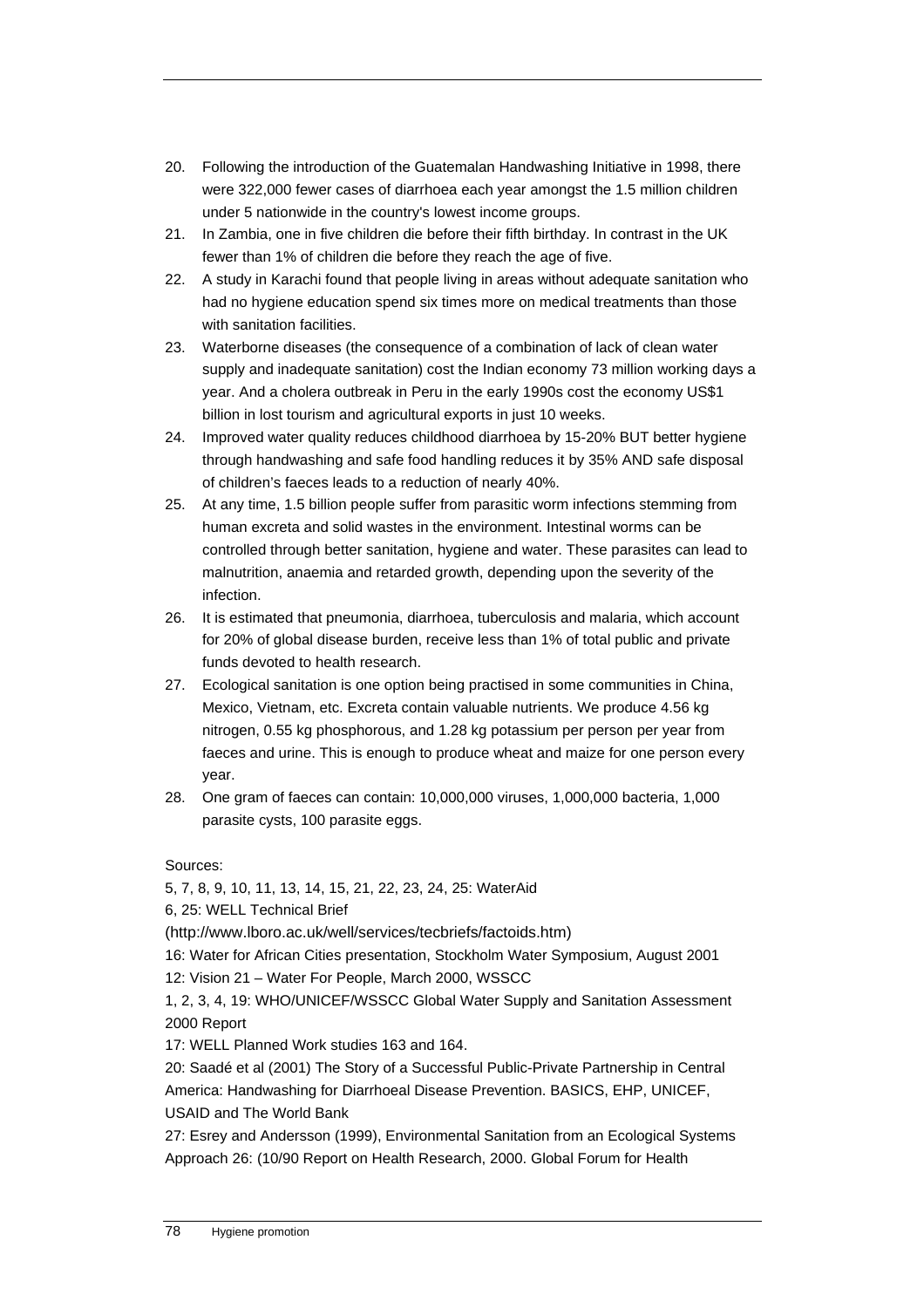Research) 18: (IHE Newsletter, January 2001) 28: Advocating Sanitation - how, why and when? Sanitation Connection (http://www.sanicon.net/titles/topicintro.php3/topicId=1).

For more information:

Water Supply and Sanitation Collaborative Council c/o WHO (CCW), [Http://www.wsscc.org](http://www.wsscc.org/) 20 Avenue Appia, CH-1211 Geneva 27 Switzerland. Tel. +41 22 791 3544 Fax +41 22 791 4847 E-mail: wsscc@who.ch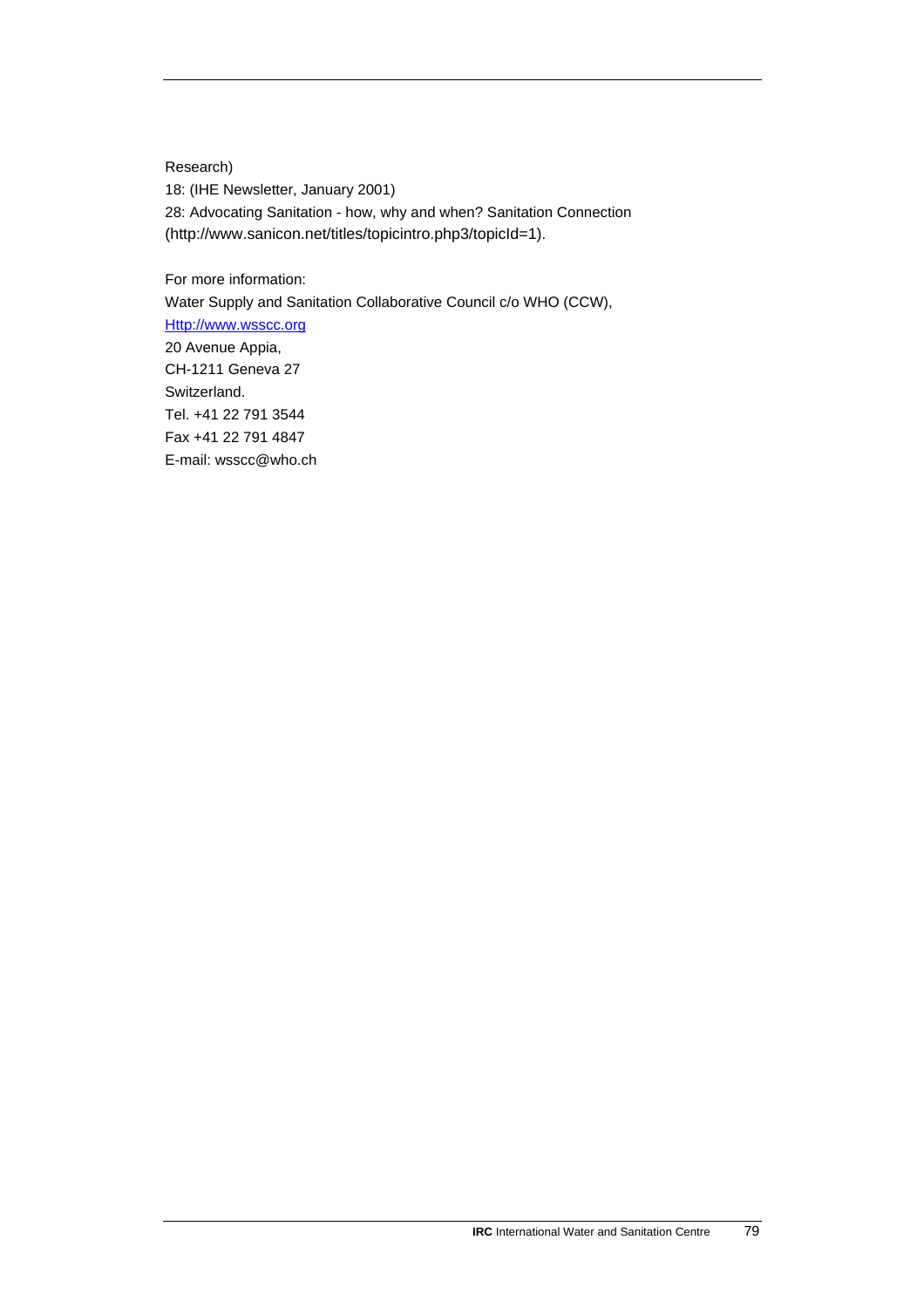### Appendix 5. More arguments for hygiene and sanitation promotion

Sandy Cairncross and Valerie Curtis, London School of Hygiene and Tropical Medicine

### **Why promote hygiene and sanitation?**

#### **Hygiene**

See (especially Table 1): [http://www.wsscc.org/dataweb/internal/Media%20and%20communications/publications/Sa](http://www.wsscc.org/dataweb/internal/Media%20and%20communications/publications/Sani_Hygiene_Promo_final.pdf) [ni\\_Hygiene\\_Promo\\_final.pdf](http://www.wsscc.org/dataweb/internal/Media%20and%20communications/publications/Sani_Hygiene_Promo_final.pdf) 

### **Sanitation**

See <http://www.sanicon.net/themes/intro.php3?theme=1>

Sanitation has to be marketed like any consumer good. Most people know and want toilets. However, toilet acquisition may not be a priority item of expenditure, especially for the poor. People want sanitation for reasons that include convenience, privacy, aesthetics and status.

See also: [http://www.wsp.org/publications/eap\\_myth.pdf](http://www.wsp.org/publications/eap_myth.pdf)  [http://www.wsp.org/publications/af\\_latrines.pdf](http://www.wsp.org/publications/af_latrines.pdf)  <http://www.sanicon.net/titles/title.php3?titleno=206>

The case studies of WEDC on sanitation demand contain interesting field information on effective demand vs. taking up what is offered [http://wedc.lboro.ac.uk/projects/new\\_projects3.php?id=36&url=../specialist](http://wedc.lboro.ac.uk/projects/new_projects3.php?id=36&url=../specialist-activities/interests.php?area=9)[activities/interests.php?area=9](http://wedc.lboro.ac.uk/projects/new_projects3.php?id=36&url=../specialist-activities/interests.php?area=9)  Contact: Ian Smout, i.k.smout@lboro.ac.uk

The removal of excreta from living spaces has major health benefits, not just to individual families but also to their neighbours. Such externalities amply justify the use of public funds for latrine promotion. See <http://www.sanicon.net/themes/intro.php3?theme=1>

Similarly schools sanitation confers public benefits by improving health and increasing school enrolment. See<http://www.irc.nl/page/9579>

Those who lack it do not always realise that they need it or can afford it. Excreta disposal has important health benefits, but there are substantial externalities - my latrine protects my neighbours from my excreta - which more than justify the use of public funds to promote it. Sanitation is also about more than health; benefits include convenience, privacy and security for women, and (for school sanitation) increased school enrolment.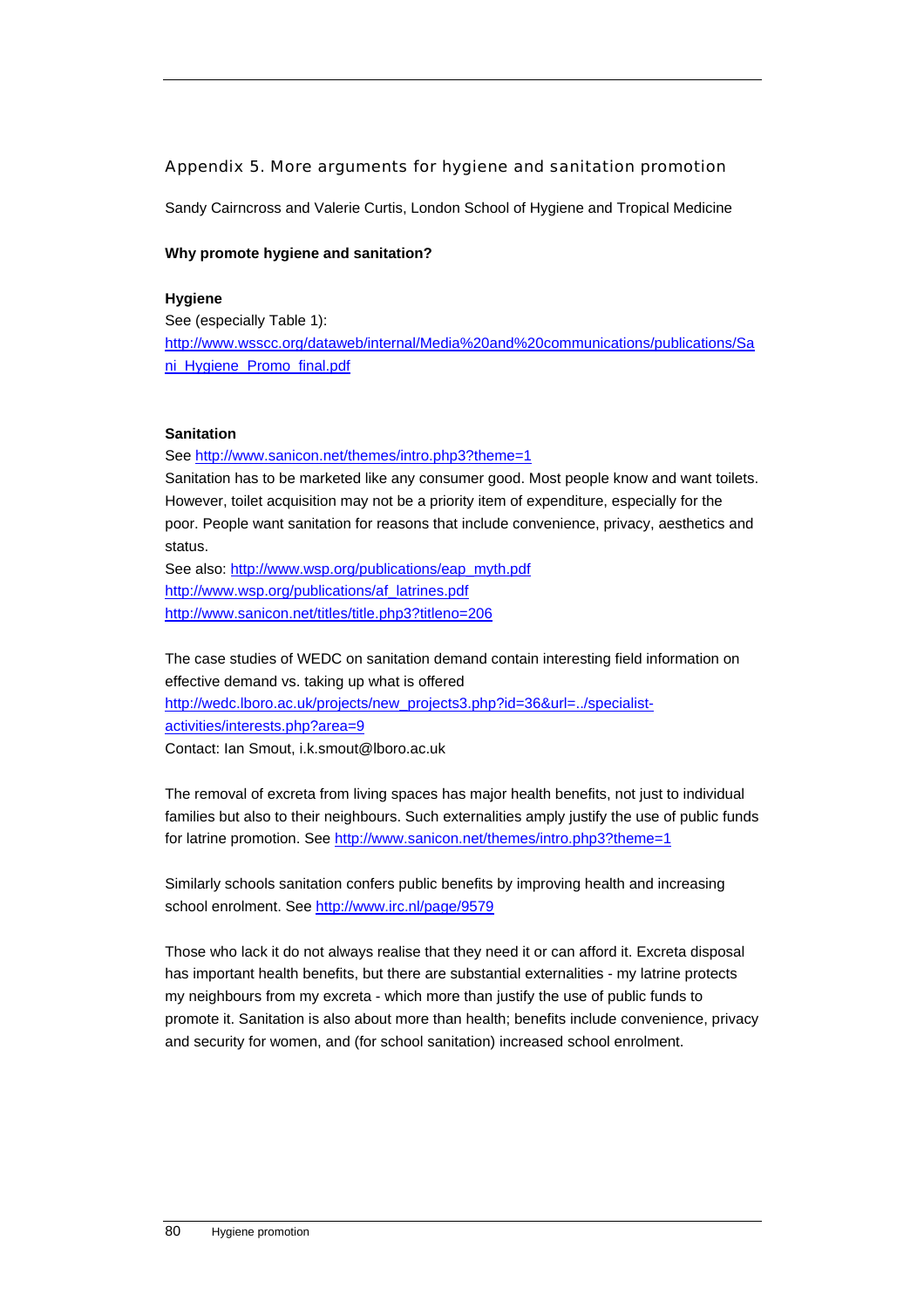# Appendix 6. Preventive measures

Measures against the spread of water and sanitation related diseases:

| Infection                            | <b>Major preventive measures</b> |         |                                                                           |         |         |                                     |
|--------------------------------------|----------------------------------|---------|---------------------------------------------------------------------------|---------|---------|-------------------------------------|
|                                      | Safe<br>excreta<br>disposal      |         | <b>Personal Domestic Food</b><br>hygiene hygiene hygiene hygiene disposal |         | Water   | Safe waste<br>water<br>and drainage |
| <b>Diarrhoeas</b>                    | $\star$                          | $\star$ | $\star$                                                                   | *       | $\star$ |                                     |
| Guinea worm                          |                                  |         |                                                                           |         | $\star$ |                                     |
| Hookworm                             | $\star$                          |         | $\star$                                                                   |         |         |                                     |
| Ringworm                             |                                  | $\star$ | $\star$                                                                   |         |         |                                     |
| Round- and whipworm                  | $^\star$                         | *       | $\star$                                                                   | $\star$ |         |                                     |
| Tapeworms                            | *                                |         |                                                                           | *       |         |                                     |
| <b>Bancroftian filariasis</b>        | $\star$                          |         | $\star$                                                                   |         |         | $\star$                             |
| Dengue                               |                                  |         | $\star$                                                                   |         |         | $\star$                             |
| Malaria                              |                                  |         | $\star$                                                                   |         |         | $\star$                             |
| <b>Scabies</b>                       |                                  | *       | $\star$                                                                   |         |         |                                     |
| Schistosomiasis                      | $\star$                          | $\star$ | $\star$                                                                   |         |         |                                     |
| Typhoid                              | $\star$                          | $\star$ | $\star$                                                                   | $\star$ | $\star$ |                                     |
| Trachoma and<br>conjunctivitis       |                                  | $\star$ | $\star$                                                                   |         |         |                                     |
| Yaws                                 |                                  | $\star$ | $\star$                                                                   |         |         |                                     |
| Yellow fever                         |                                  |         | *                                                                         |         |         | $\star$                             |
| Source: Boot and Cairncross, 1993:11 |                                  |         |                                                                           |         |         |                                     |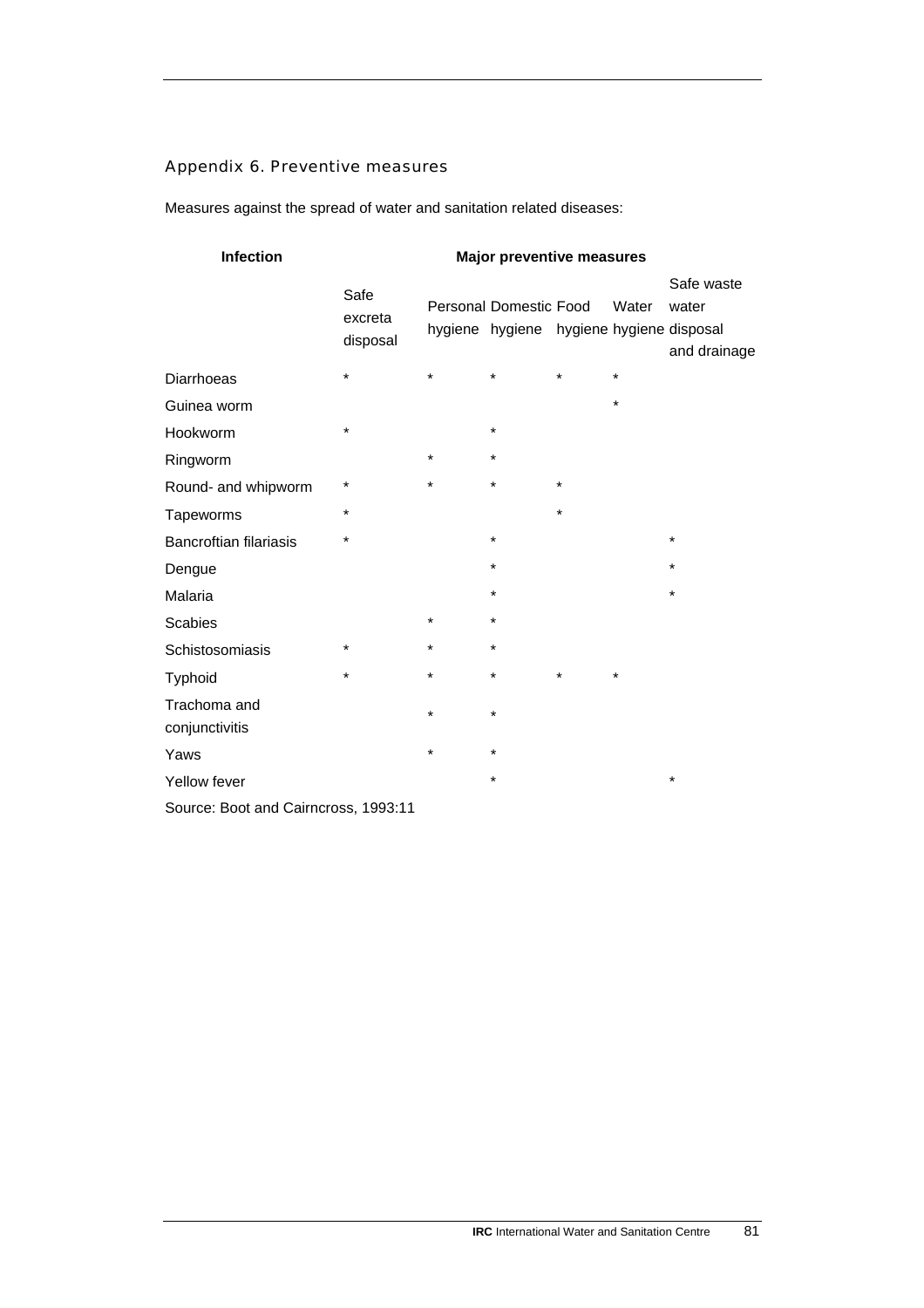# Appendix 7. Trachoma

### Source: [http://www.cdc.gov/ncidod/dbmd/diseaseinfo/trachoma\\_t.htm](http://www.cdc.gov/ncidod/dbmd/diseaseinfo/trachoma_t.htm)

Trachoma is a chronic eye infection that leads to permanent scars in the conjunctiva and cornea. Repeat active infections occur in children < 10 years of age. Subsequently, conjunctival scarring and inversion of the eyelashes so they irritate the cornea (trichiasis) develops as a result of earlier infections. Trichiasis predisposes to corneal ulceration and corneal opacities resulting in decreased vision and blindness. WHO estimates that approximately 6 million cases of blindness due to trachoma and 11 million cases of trichiasis occur yearly. Prevalence of active disease in children varies from 10-40% in some African countries to 3-10% in several Asian countries. The overall incidence is unknown.

Repeat infections result in a chronic follicular conjunctivitis that leads to scarring in the conjunctiva and cornea. Ultimately, corneal opacification and blindness occurs.Transmission:

Primary: person-to-person transmission by ocular and respiratory secretions.

Secondary: insect vectors such as house flies. Active infection occurs in children < 10 years, reinfection during childhood is common. Endemic disease is found in rural areas with limited economic means and poor sanitation and water supplies.

Trends: unknown. WHO has initiated a global campaign for the elimination of blindness due to trachoma, GET2020, that recommends a strategy including antibiotics, improved personal and community hygiene and sanitation, and surgery to correct trichiasis. Campaign challenges include: establishing surveillance for endemic trachoma, determining when mass treatment with antibiotics is necessary (i.e., retreatment), determining the effectiveness of improved hygiene and sanitation at preventing a resurgence of endemic disease, monitoring for adverse effects of mass treatment with antibiotics, and improving surgical outcomes. Additional challenges include: improving diagnosis of active disease, monitoring the emergence of antibiotic resistant C. trachomatis, and improving our understanding of the transmission and reservoirs of C. trachomatis. This page last reviewed July 2, 2002

Source: US Government, Centers for Disease Control and Prevention, National Center for Infectious Diseases, Division of Bacterial and Mycotic Diseases.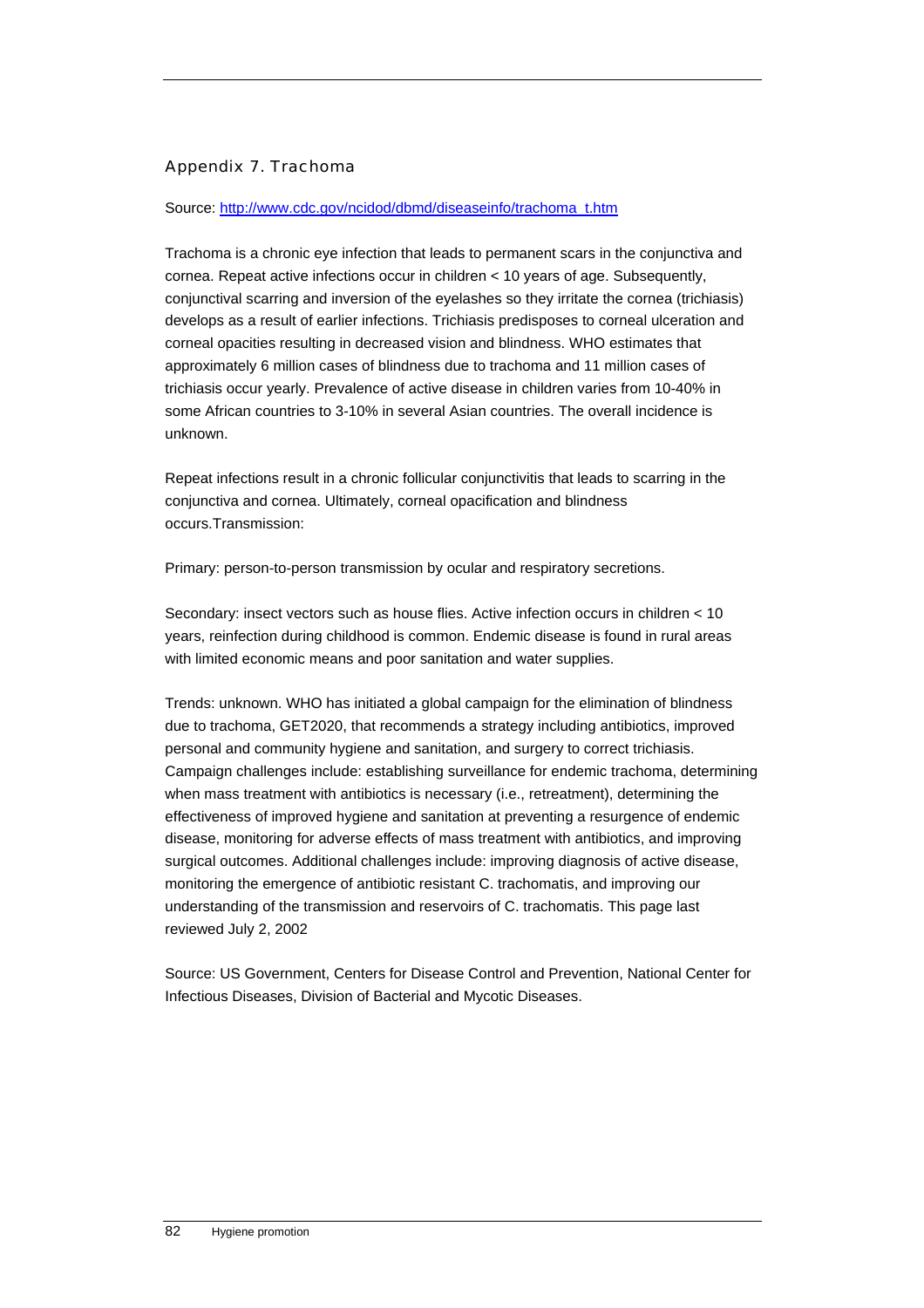### Appendix 8. Some key objectives for hygiene promotion programmes

#### **Safe excreta disposal**

Using only safe methods of human excreta disposal protects the quality of surface water. It reduces water treatment costs. Most importantly, it prevents the spreading of various types of diarrhoeas and worms, typhoid and paratyphoid and schistosomiasis (also known as bilharzia) and Bancroftian filariasis. Impacts depend on degree of universality - to what extent are safe methods used:

- By all people? Practised by the elderly, the adult men and women, adolescent girls and boys, and young children, and including safe disposal of babies' stools, in lower, middle and upper class households of any religion/caste/ethnic group?
- At all times? During all seasons and times of night and day?
- In all locations? At home, in the field, at school, when travelling?

Practising safe excreta disposal is always important. The greatest benefits are, however, for children under five (who run the greatest risks) and people in areas that are densely settled, areas in which children and grown-ups often use land and/or water sources for urination and defecation, and areas which have a wet and hot climate. Colwell (2001) showed, for example, that cholera epidemics in South America occurred when El Niño brought higher temperatures. To enhance safe excreta disposal practices, a range of facilities, also called the sanitation ladder, can be promoted to suit different needs and demands (payment capacities). [http://www.wsp.org/pdfs/eap\\_options\\_ppt.pdf](http://www.wsp.org/pdfs/eap_options_ppt.pdf) 

#### **Safe handwashing**

Soiled hands are an important source of transmitting diarrhoeas. There is ample proof that handwashing before preparing and eating food and after defecation and cleaning children's bottoms is an effective preventive habit (Boot & Cairncross, 1993). Benefits of safe handwashing habits are universal in all areas and with all groups, but children, and parents and siblings caring for young children are especially important groups. Handwashing is best done with soap and enough water for rinsing. However, if soap is not available or affordable, ashes, clean mud or local plants are also possible. If nothing better is available, firm rubbing and rinsing under a flow is the best alternative. For a poll on a recent partnership between the public health sector and the private sector (soap manufacturers) to promote handwashing with soap http://www.globalhandwashing.org/

#### **Use of safe water sources**

The scope and seriousness of health risks influences the need for campaigns on safe water uses. The (almost) eradication of guinea worm in Rajasthan, India and in West African countries is an example of effective programmes. It could be achieved by combining (1) protection of water sources, (2) massive education campaigns that combined mass approaches with interpersonal contacts, (3) treatment and (4) incidence monitoring (UNICEF, 1999).

A recent application is the promotion of safe water source use in arsenic contamination areas. The programme tests the water of each handpump, paints pumps with safe water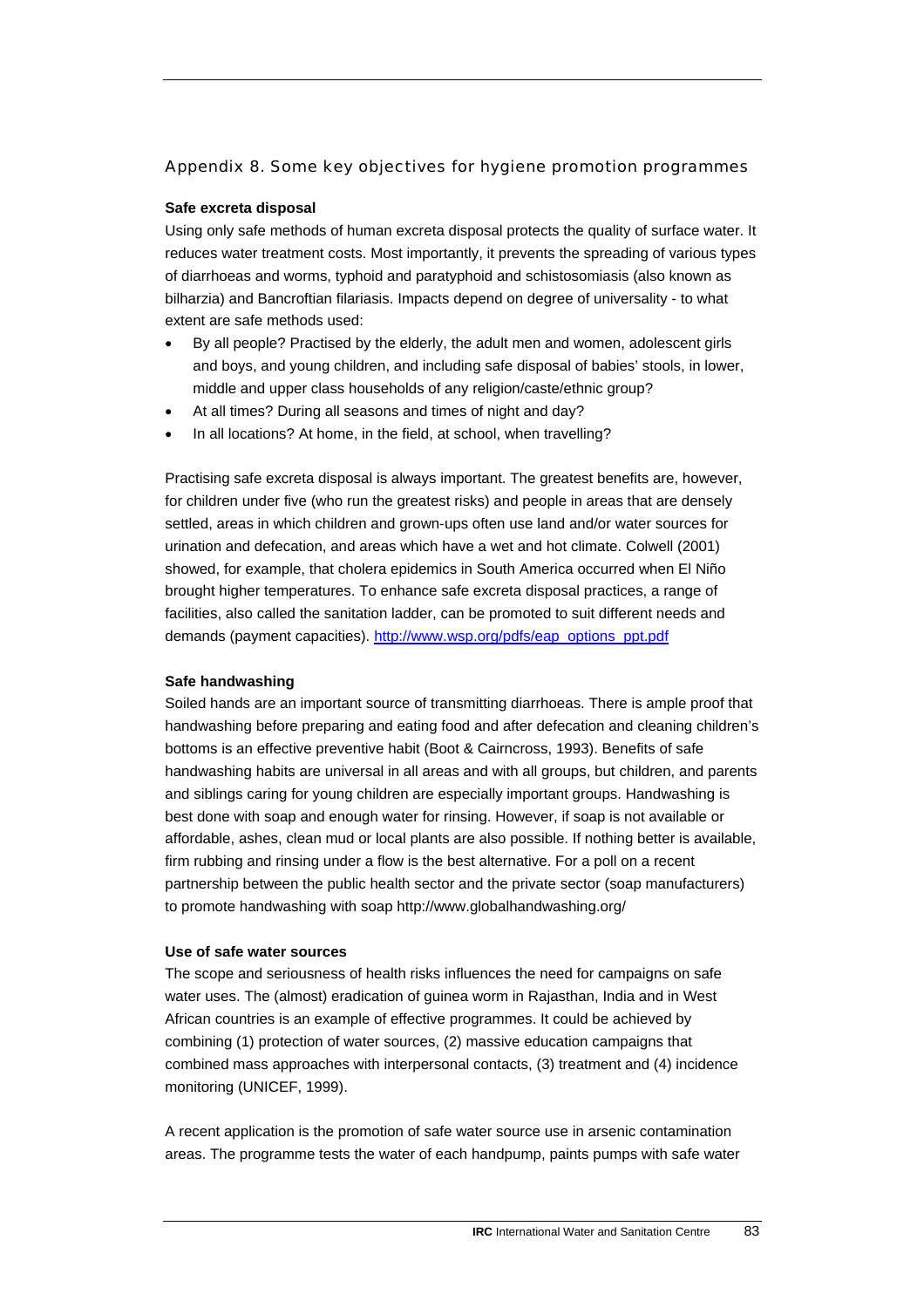green and with contaminated water red and encourages users to use only green pumps for drinking water. This is harder than it seems because green pumps may be at a greater distance, in another neighbourhood and/or belong to another household or households. Sharing is further complicated by greater crowding, longer waiting, more wear and tear and more frequent breakdowns, and differences in class and castes.

### **Frequently washing of children's eyes**

Skin and eye infections are especially common in arid areas. Both have health as well as socio-economic consequences. Washing more often can greatly reduce their spread. A restricting factor is that where water is scarce, using it frugally is a value, a norm and a habit. Young mothers who start washing their children's faces more often risk to be criticised by mothers-in-law, other women and husbands for 'wasting' water. A trachoma prevention programme in Tanzania used children's face washing competitions for mothers, mothers-in-laws and fathers to learn through practice that much less water was needed than thought. With one litre of water, mothers managed to wash 30-35 faces of children, fathers 12 (McCauley et al., 1990, 1992).

### **Social marketing for handwashing in Central America**

A handwashing promotion programme in Guatemala found that parents saw clean children as more attractive and happier. Handwashing was considered good, but enabling factors were lacking. Soap, water and towels were scattered. Handwashing placed demands on mothers' scarce time and energy and the family's resources. Mothers were interested in hygiene education. They wanted short sessions and information materials in their own language and Spanish. Approval from fathers was crucial because they objected to higher water bills.

The project introduced a 'happy corner' for handwashing in the home and spread information to mothers on proper ways of washing hands. Fathers and children had own messages to reinforce the desired behaviours (Booth & Hurtado, 1992). In a second campaign, a catalyst (in this case a bilateral project) brought together the governments (which wanted to reduce diarrhoeas) with the private sector (the soap companies) in five countries. The campaign promoted proper practices (1:washing both hands 2:with soap 3:rubbing at least three times 4: dry with a clean towel) at critical times (1:before food preparation 2: before eating 3: after toilet use 4: after cleaning babies' bottoms).

Targeted were mothers in rural areas with low levels of education and socioeconomic status having children under five and primary schoolchildren from these families. Radio and television spots were the main media. In the evaluation, one in every three people could recall the campaign. This was less for rural and indigenous groups. In the beforeafter study in Guatemala, with an estimated outreach to 1,5 million children alone, the ability to mention all critical times and demonstrate the four proper practices increased by 10%., especially in urban areas. Again, a 'dedicated place' for handwashing supported good practice. Changes in the other countries were more modest (Saadé et al., 2001).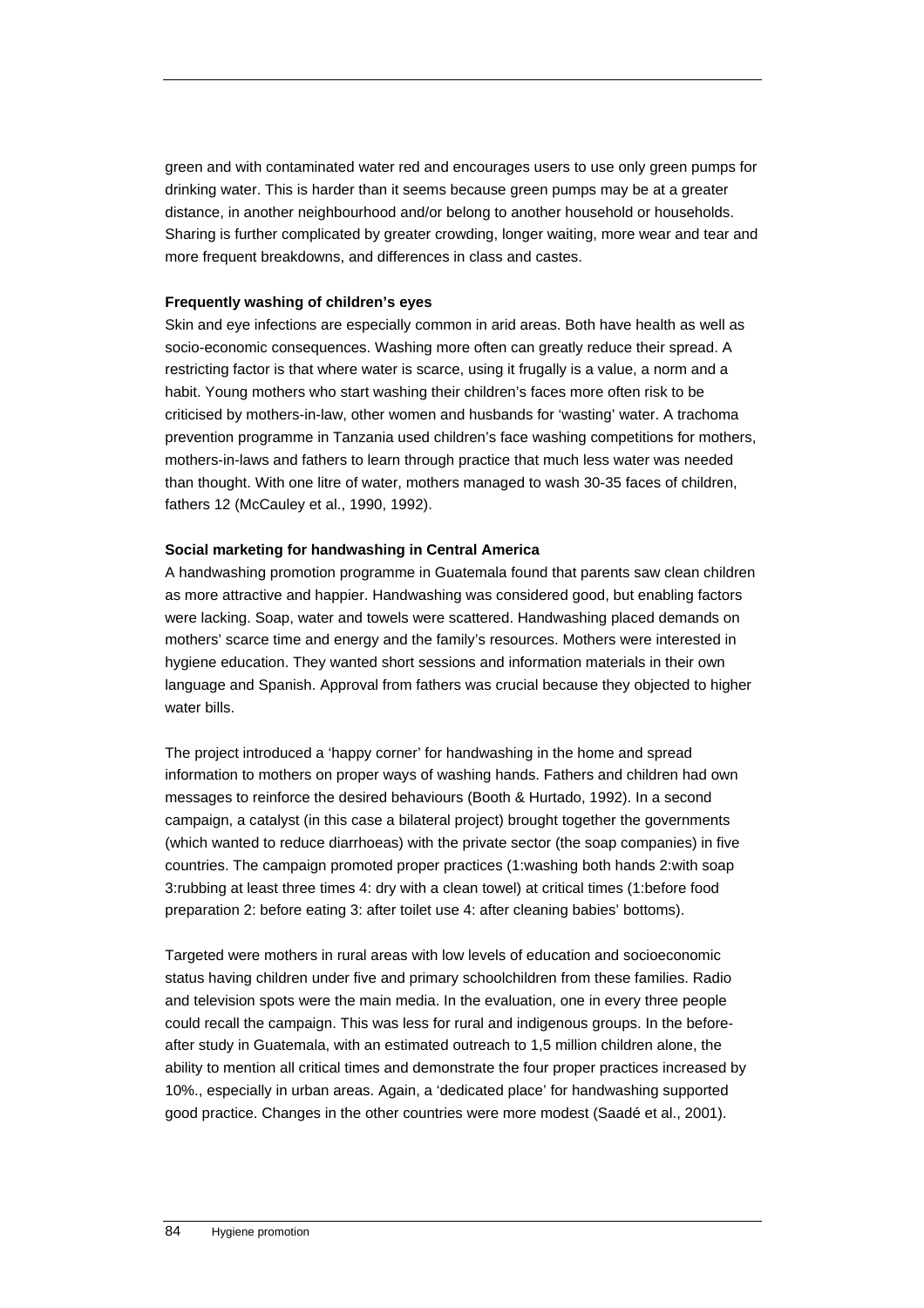### Appendix 9. Participatory tools and techniques

There are lots of participatory tools/techniques available to help guide the process. Three of the most popular approaches (overlapping rather than competing) are:

PHAST (Participatory Hygiene and Sanitation Transformation) developed in Eastern and Southern Africa in the mid-late 1990s and specifically focused on toolkits for programmes to bring about behavioural change in hygiene and sanitation.

SARAR (Self-esteem, Associative strength, Resourcefulness, Action planning, Responsibility) stimulates involvement in community-based activities of all kinds, not only by the more prestigious and articulate participants (such as community leaders or senior staff), but also by the less powerful, including non-literate community members.

PRA (Participatory Rural Appraisal) a generalized description which covers a wide range of techniques especially aimed at involving communities in decision-making and selfassessment and in the development of stakeholder partnerships.

Other useful tools or activities are:

#### **A focus group discussion**

A skilled facilitator assembles representative groups from the community and creates an atmosphere where individuals feel free to express opinions openly on topics such as the environmental problems caused by excreta and how they can be mitigated. The facilitator is armed with key questions, but the conclusions emerge from the groups' open discussions and lead to ideas for action. Focus groups are helpful in the formative research phase, identifying the target practices and key messages for the different groups.

#### **A neighbourhood social map**

In open meetings, local women and men have made a social map of their whole settlement (in small communities) or neighbourhood (in large communities). The techniques used depend on the levels of development. People draw in the soil, they fingerpaint or draw on paper, or use cut-and paste techniques. Techniques that require implements such as pens and scissors are less suitable for people without or with low literacy, often the women and the poor. Mapping can be used for many things, from what kind of families have and use what types of latrines, water sources or hygiene related skills to whether women and men from different classes and sections have equal access to education and training.

#### **A transect walk**

A local team of women and men systematically walks through a cross-section their settlement, reviews good and bad situations and note these in their cross-section diagram.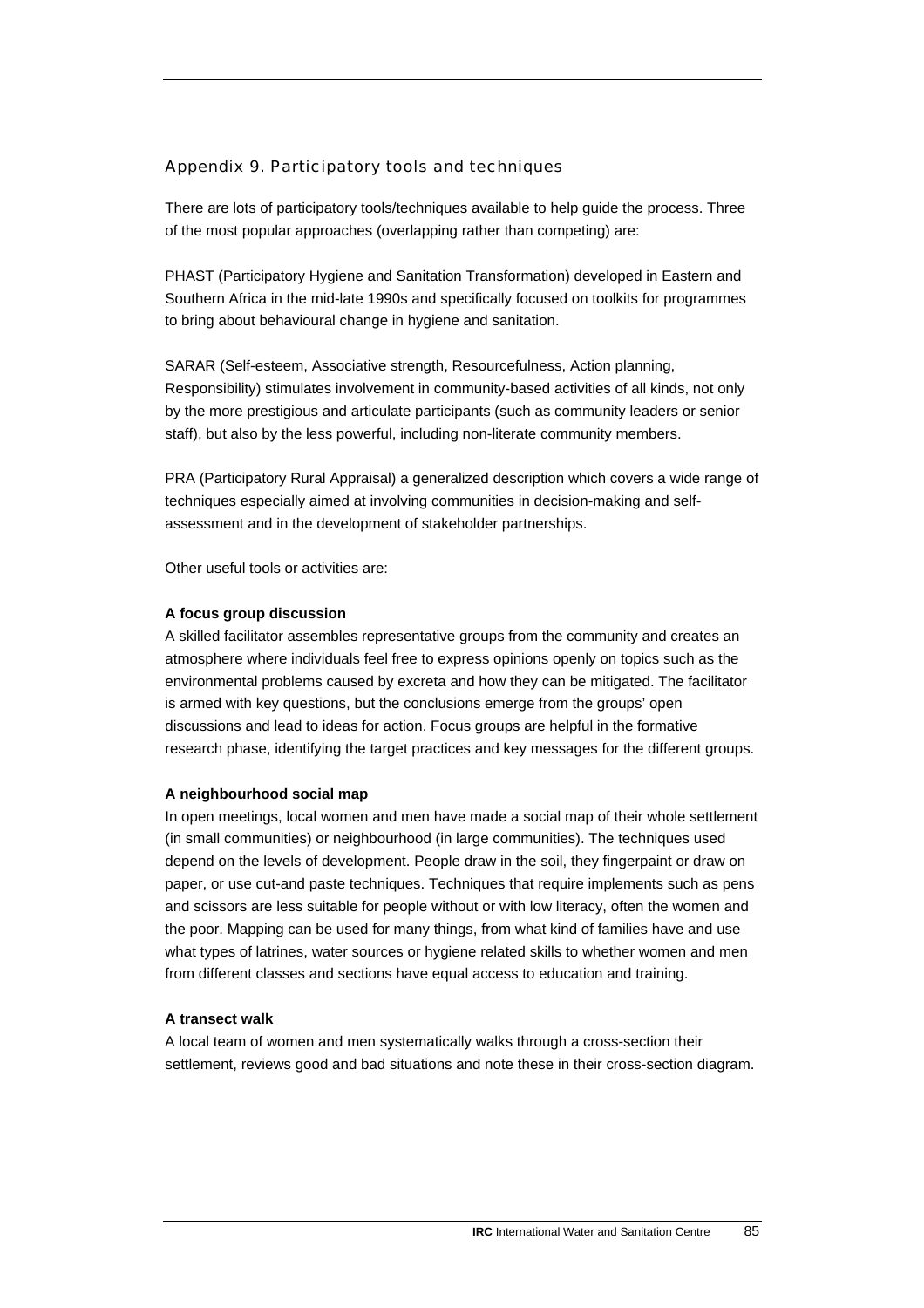#### **A household and/or school hygiene self-survey**

A survey is planned and implemented by a team of local women and men inhabitants or parents, teachers and students helped by a local health or NGO worker.

### **Lists and tables (matrices)**

Another technique is to list households which for example have and do not have certain improved water supply, sanitation or hygiene facilities. The number of households with and without facilities are then noted in a large table for all these facilities. Numbers may be written as figures, but non-literate or mixed groups usually use markings (e.g. tally marks), matchsticks, beans or pebbles. The table is sometimes adjusted for poverty (see Box). The group analysis the findings ("who are haves and have nots and why?"). They also make plans for improvements. They set priorities, decide on strategies, analyse human and financial recourses, make plans, list activities to implement the plans, identify women and men to carry out these activities, divide tasks, based on skills and workloads, make workplans and start implementation. For all these activities, other participatory tools/techniques are available.

All these approaches are based on a wealth of experiences in working with communities and households. There is a wide range of techniques that ensure involvement of groups who may otherwise be excluded, including, as just a few examples:

- PLA Notes, a periodical published by the International Institute for Environment and Development (IIED) has regular features about tools for PLA (Participatory Learning and Action) in a range of different situations. One issue is devoted to PLA in Community Water Management [\(http://www.irc.nl/page/1866\)](http://www.irc.nl/page/1866)
- A very interesting specific example of a methodology for increasing awareness of hygiene issues in a participatory way is described in the Case Studies. Zimbabwe's "Health Clubs" give free courses on health and hygiene issues to anyone wishing to attend. They generate commitment and spread awareness of critical risks, resulting in measurable improvements in hygiene behaviours.
- The NORWASP project in Ghana uses a "Health and Hygiene Game" to stimulate awareness.
- IRC's Technical Paper 29 (Just Stir Gently, see References) includes a table (page 106) giving the pros and cons of different visual tools that can be prepared in advance for facilitating community group discussions.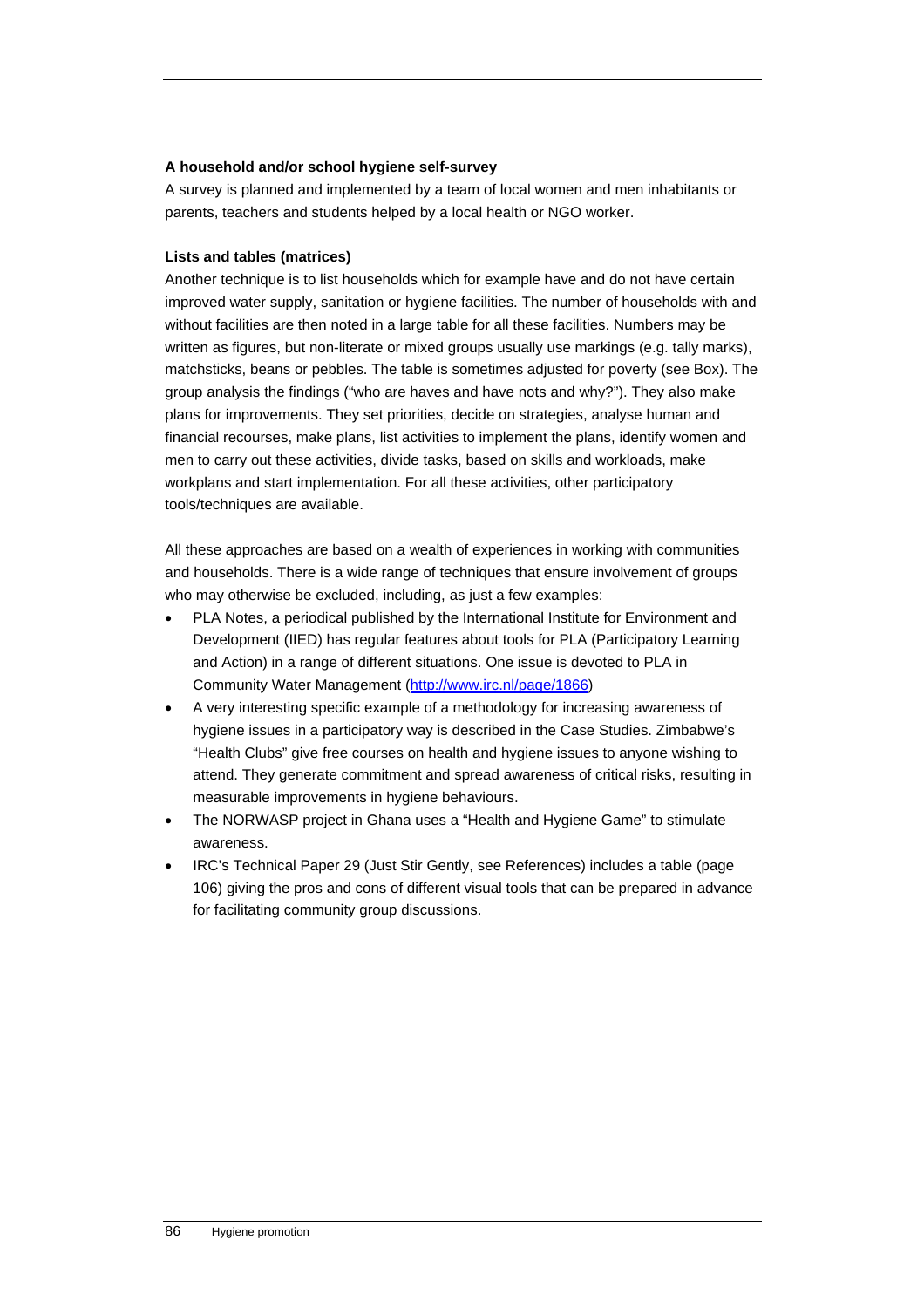### Appendix 10. The PHAST approach

For more information, consult the following documents:

Participatory Hygiene and Sanitation Transformation: A new approach to working with communities, WHO/EOS/96.11

[http://www.who.int/docstore/water\\_sanitation\\_health/Environmental\\_sanit/PHAST/phast96-](http://www.who.int/docstore/water_sanitation_health/Environmental_sanit/PHAST/phast96-11/96-11index.htm) [11/96-11index.htm](http://www.who.int/docstore/water_sanitation_health/Environmental_sanit/PHAST/phast96-11/96-11index.htm)

Describes an exciting new approach, based on an innovative set of participatory techniques that has demonstrated its ability to promote hygienic behaviour, sanitation improvements, and community management of water and sanitation facilities. Known as the Participatory Hygiene and Sanitation Transformation, or PHAST, initiative, the approach was carefully developed and tested in both urban and rural areas of four African countries: Botswana, Kenya, Uganda, and Zimbabwe. Results of these tests indicate an unprecedented involvement of communities, the particular suitability of PHAST techniques to resource-poor settings, and remarkable success in terms of environmental and behavioural improvements.

PHAST Step-by-Step Guide: a participatory approach for the control of diarrhoeal disease. WHO, Geneva, 1998 (WHO/EOS/98.3) by R. Sawyer, M. Simpson-Hébert, S. Wood [http://www.who.int/docstore/water\\_sanitation\\_health/Environmental\\_sanit/PHAST/phast96-](http://www.who.int/docstore/water_sanitation_health/Environmental_sanit/PHAST/phast96-11/96-11index.htm) [11/96-11index.htm](http://www.who.int/docstore/water_sanitation_health/Environmental_sanit/PHAST/phast96-11/96-11index.htm)

Includes instructions for helping communities improve hygiene behaviour, prevent cholera and other diarrhoeal diseases, and manage their own water and sanitation facilities. Addressed to facilitators working in the community, the manual uses the Participatory Hygiene and Sanitation Transformation, or PHAST, approach, an exciting new methodology which relies on locally-prepared visual "toolkits" to stimulate community enthusiasm and participation. Recommended materials and activities were extensively field tested in four African countries.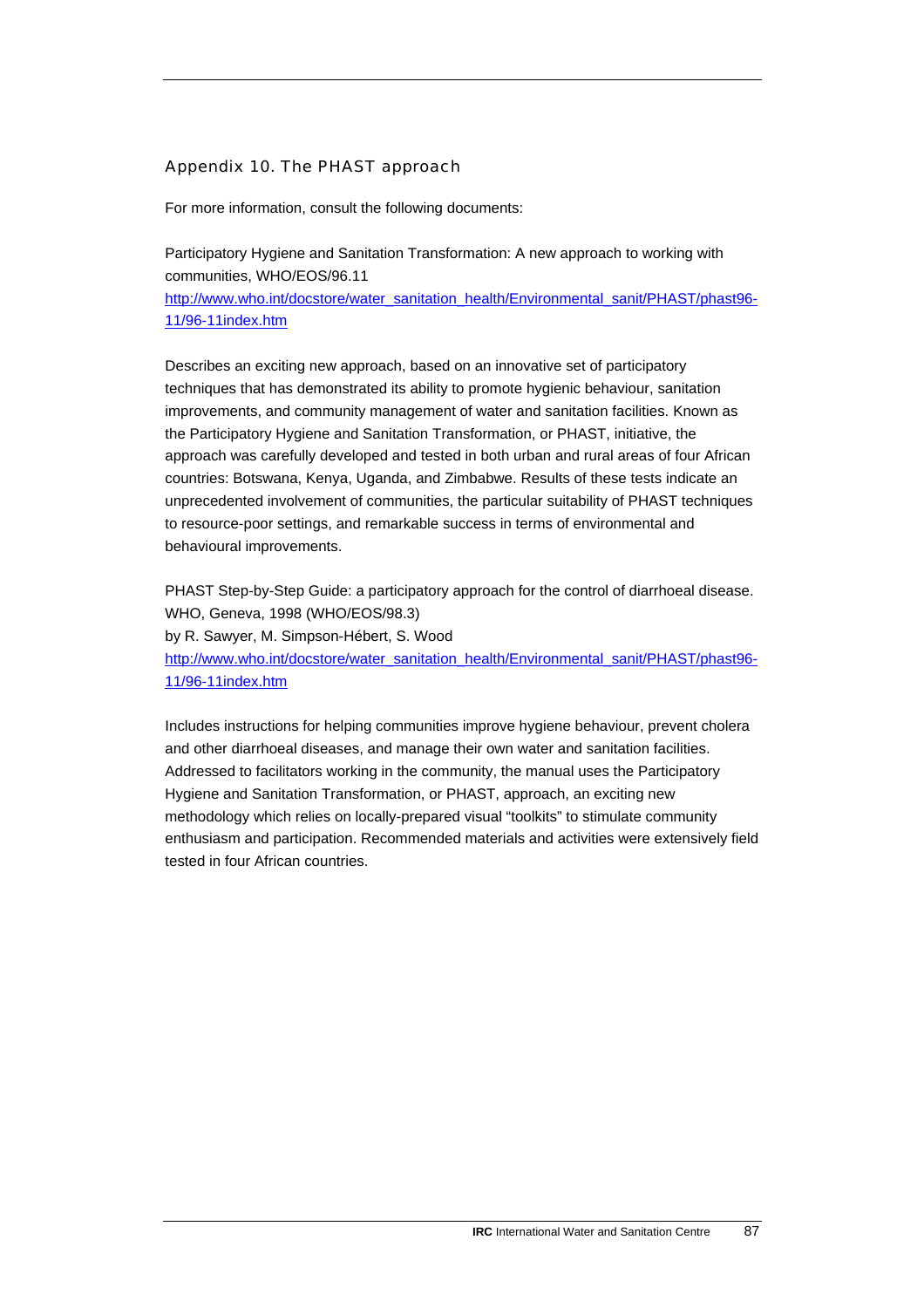### Appendix 11. SARAR

[http://www.who.int/docstore/water\\_sanitation\\_health/Environmental\\_sanit/PHAST/phast96-](http://www.who.int/docstore/water_sanitation_health/Environmental_sanit/PHAST/phast96-11/PHASTAnnexD.htm) [11/PHASTAnnexD.htm](http://www.who.int/docstore/water_sanitation_health/Environmental_sanit/PHAST/phast96-11/PHASTAnnexD.htm)

SARAR is an education/training methodology for working with stakeholders at different levels to engage their creative capacities in planning, problem solving and evaluation. The acronym SARAR stands for the five attributes and capacities that are considered the minimum essentials for participation to be a dynamic and self-sustaining process:

**Self-esteem**: a sense of self-worth as a person as well as a valuable resource for development.

**Associative strength**: the capacity to define and work toward a common vision through mutual respect, trust, and collaborative effort.

**Resourcefulness**: the capacity to visualize new solutions to problems even against the odds, and the willingness to be challenged and take risks.

**Action planning**: combining critical thinking and creativity to come up with new, effective, and reality-based plans in which each participant has a useful and fulfilling role.

**Responsibility**: for follow-through until the commitments made are fully discharged and the hoped-for benefits achieved.

SARAR is based on the principle of fostering and strengthening these five attributes among the stakeholders involved in the evaluation. Such a process will enable the development of those people's own capacities for self-direction and management and will enhance the quality of participation among all of the stakeholders.

The various SARAR techniques can be grouped into five categories according to how they are most commonly used. While there is no set order in which these techniques are used, the five types of techniques are often applied progressively, having a cumulative effect.

Creative techniques involve the use of open-ended visual tools such as mapping and nonserial posters to encourage participants to break out of conventional ideas and routine ways of thinking

Investigative techniques such as pocket charts are designed to help participants do their own needs assessment by collecting and compiling data on problems and situations in their community

Analytical techniques including three pile sorting and gender analysis tools enable participants to prioritise problems and opportunities and to examine a problem in depth, allowing them to better understand its causes and identify alternative solutions.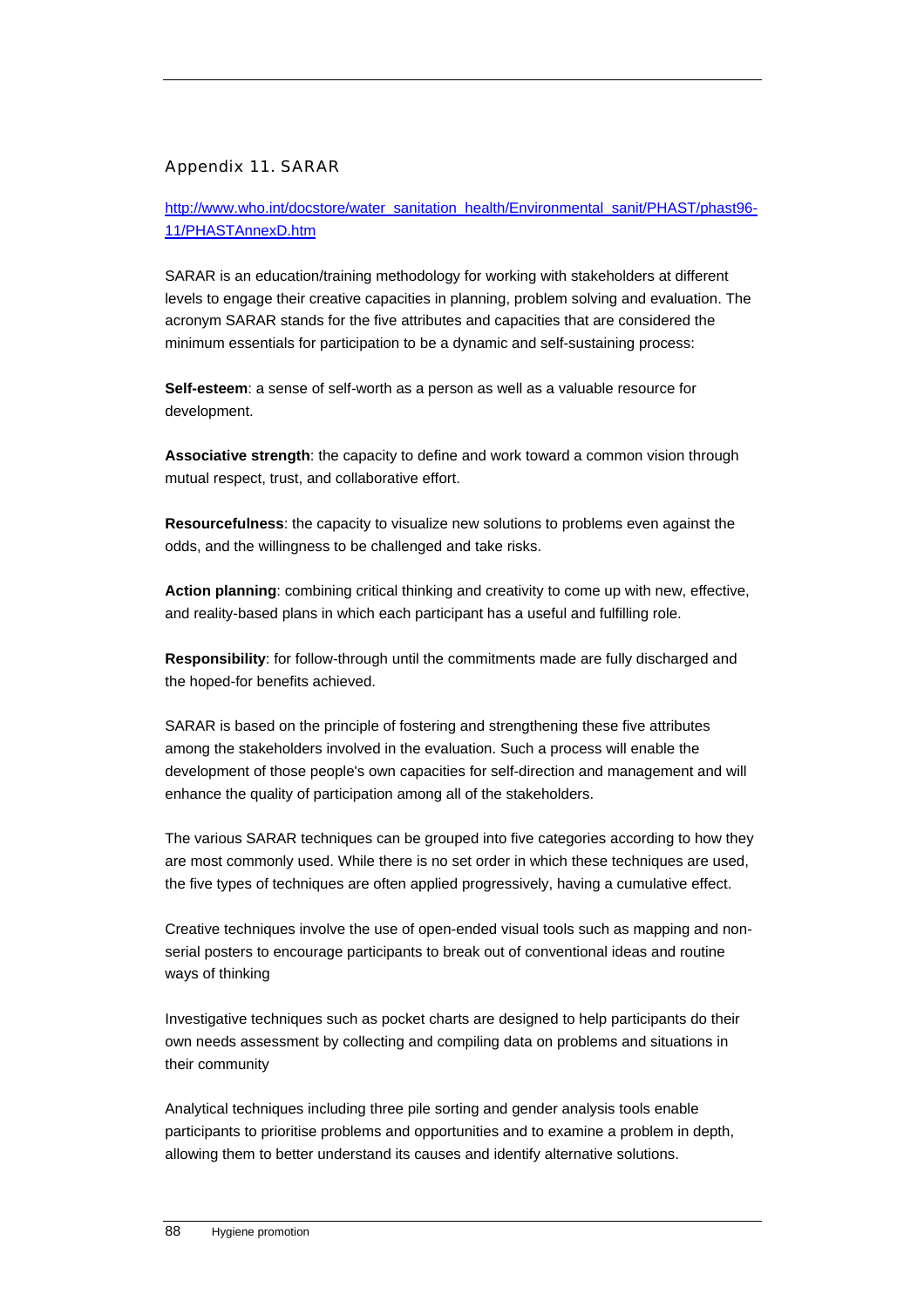Planning techniques are used to simplify the planning process so decisions can be made, not only by the more prestigious and articulate participants (such as community leaders or senior staff), but also by the less powerful, including non-literate community members. Planning techniques include story with a gap, force-field analysis and software-hardware exercise.

Informative techniques help gather information and use it for better decision-making. At the outset, participants are involved in using their creativity to look at situations in new ways and to build their capacity for self-expression. Then, they gain tools for investigating and analysing reality in more detail. Finally, they develop skills in gathering information, making decisions, and planning initiatives.

Less successful applications of SARAR have usually been traced to insufficient training of the SARAR facilitators. Without adequate preparation, facilitators will not feel comfortable experimenting with the different techniques, and may be more inclined to adopt a blueprint approach, that is, always using the same set of techniques in a predetermined way and not being responsive to the differences among communities or the various groups of stakeholders.

In other cases, problems have arisen when the use of SARAR techniques has been considered an end in itself, rather than a means to support the development and implementation of project activities. This problem can occur when SARAR activities are not linked to concrete follow-up activities. In such cases communities eventually see no benefit in being involved in the SARAR sessions and the whole process begins to break down.

The effectiveness of SARAR, like that of similar participatory techniques, can also be limited by a general resistance-usually by higher level managers and decision-makers rather than field workers or community members-to the use of qualitative, informal, and visual-based techniques. This can lead to problems if these sceptics obstruct the SARAR process by dismissing the results as unscientific or the participatory process itself as inefficient.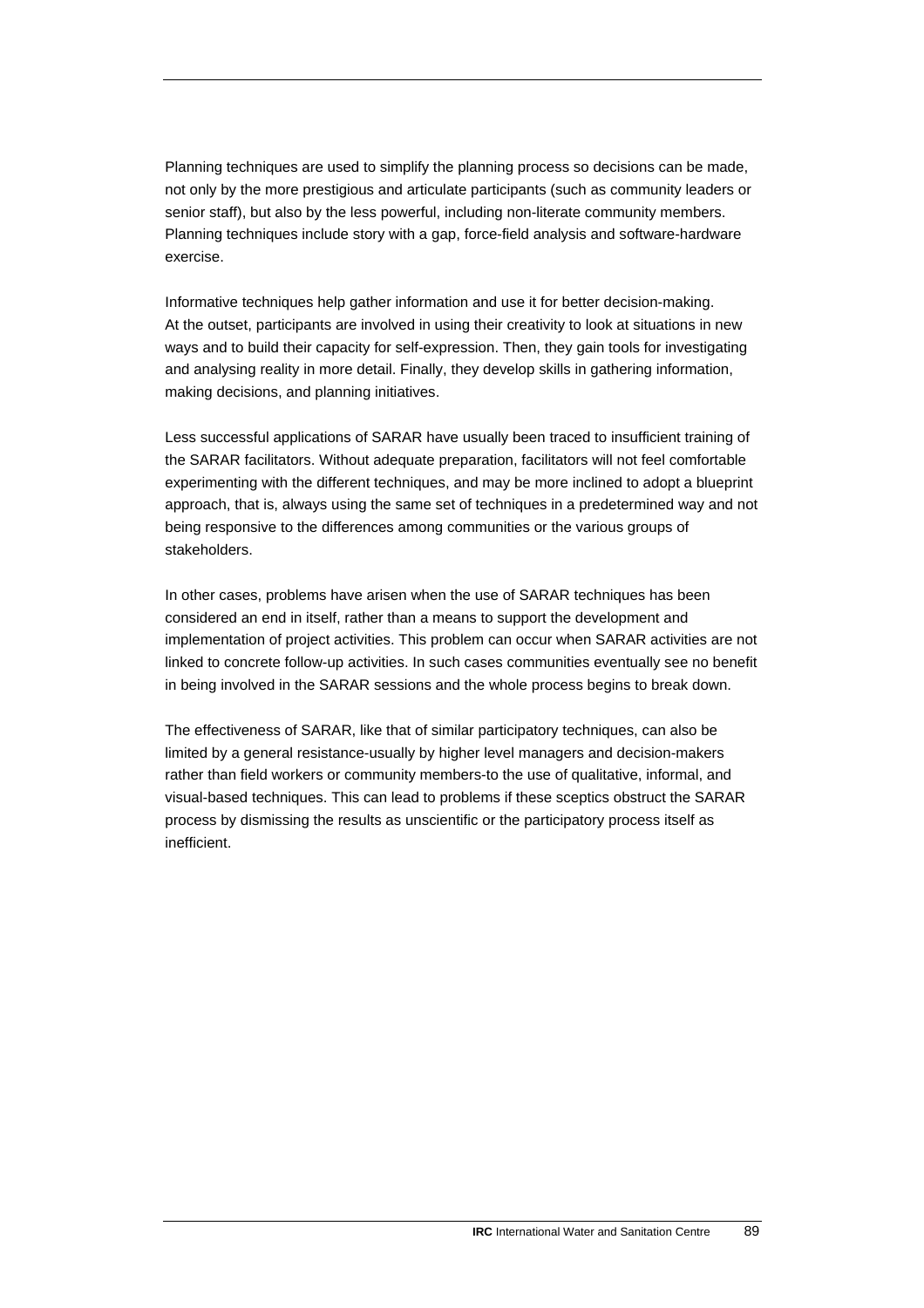### Appendix 12. Participatory Rural Appraisal (PRA)

Participatory Rural Appraisal (PRA) comprises a set of techniques aimed at shared learning between local people and outsiders. The term itself is misleading because more and more PRA is being used not only in rural settings, and not only for project appraisal, but throughout the project cycle, as well as for research studies. Indeed, the term PRA is one of many labels for similar participatory assessment approaches, the methodologies of which overlap considerably. It is probably more useful to consider the key principles behind PRA and its associated techniques, rather than the name per se, when assessing its appropriateness to a particular situation.

[http://www.snvworld.org/cds/rgMRD/rural-development/rra-pra\\_1.htm](http://www.snvworld.org/cds/rgMRD/rural-development/rra-pra_1.htm)

There are five key principles that form the basis of any PRA activity no matter what the objectives or setting:

1. Participation. PRA relies heavily on participation by the communities, as the method is designed to enable local people to be involved, not only as sources of information, but as partners with the PRA team in gathering and analysing the information.

2. Flexibility. The combination of techniques that is appropriate in a particular development context will be determined by such variables as the size and skill mix of the PRA team, the time and resources available, and the topic and location of the work.

3. Teamwork. Generally, a PRA is best conducted by a local team (speaking the local languages) with a few outsiders present, a significant representation of women, and a mix of sector specialists and social scientists, according to the topic.

4. Optimal ignorance. To be efficient in terms of both time and money, PRA work intends to gather just enough information to make the necessary recommendations and decisions.

5. Systematic. As PRA-generated data in their original form are seldom conducive to statistical analysis (given its largely qualitative nature and relatively small sample size), alternative ways have been developed to ensure the validity and reliability of the findings. These include sampling based on approximate stratification of the community by geographic location or relative wealth, and cross-checking, that is using a number of techniques to investigate views on a single topic (including through a final community meeting to discuss the findings and correct inconsistencies).

A new version of PRA comprises quantification of qualitative data so that at programme level, statistical analysis becomes possible. More useful websites can be found at [http://www.snvworld.org/cds/rgMRD/rural-development/rra-pra\\_1.htm](http://www.snvworld.org/cds/rgMRD/rural-development/rra-pra_1.htm) 

PRA makes use of a "basket of techniques" through which from which those most appropriate for the project context can be selected. The central part of any PRA is semistructured interviewing (http://www.worldbank.org/poverty/impact/methods/semi-structured)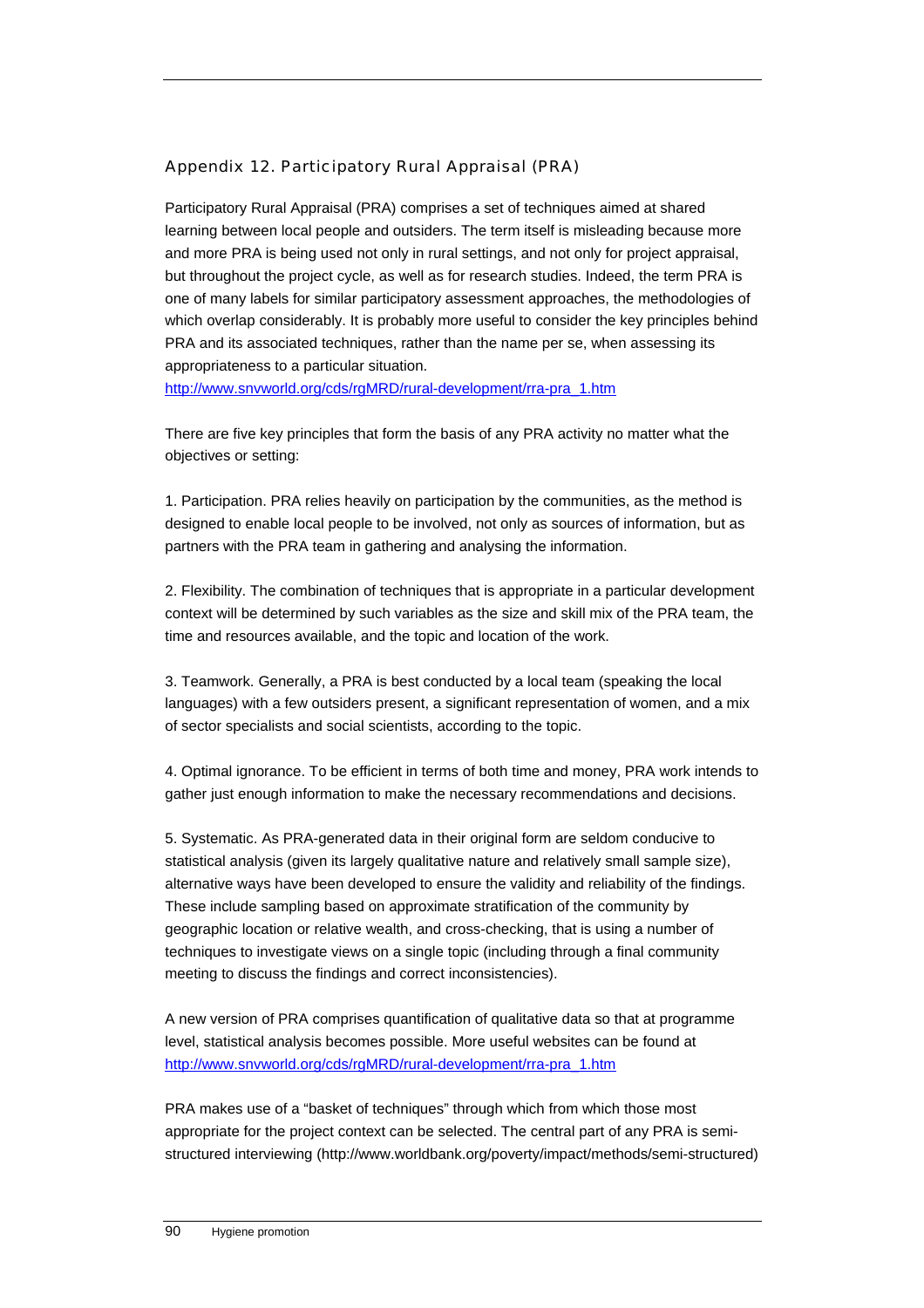While sensitive topics are often better addressed in interviews with individuals, other topics of more general concern are amenable to focus group discussions and community meetings (http://www.worldbank.org/poverty/impact/methods/indgroup.htm#focusgroup).

During these interviews and discussions, several diagrammatic techniques are frequently used to stimulate debate and record the results. Many of these visuals are not drawn on paper but on the ground with sticks, stones, seeds, and other local materials, and then transferred to paper for a permanent record.Some of the key PRA diagrammatic techniques are:

- Mapping techniques (http://www.worldbank.org/poverty/impact/methods/mapping.htm)
- Ranking exercises (http://www.worldbank.org/poverty/impact/methods/ranking.htm)
- Trend analysis (http://www.worldbank.org/poverty/impact/methods/trend.htm)

Visual-based techniques are important tools for enhancing a shared understanding between outsiders and insiders, but may hide important differences of opinion and perspective when drawn in group settings, and may not reveal cultural-based information and beliefs adequately. They therefore need to be complemented by other techniques, such as careful interviewing and observation, to crosscheck and supplement the results of diagramming.

PRA involve some risks and limitations. Many of them are not unique to this method but are inherent in any research method that aims to investigate local conditions. One of the main problems is the risk of raising expectations. This may be impossible to avoid, but can be minimized with careful and repeated clarification of the purpose of the PRA and the role of the team in relation to the project, or government, at the start of every interview and meeting. Trying to use PRA as a standard survey to gather primarily quantitative data, using large sample sizes, and a questionnaire approach could greatly compromise the quality of the work and the insights produced. And, if the PRA team is not adequately trained in the methodology before the work begins, there is often a tendency to use too many different techniques, some of which are not relevant to the topic at hand. In general, when a training element is involved, there will be a trade-off between the long-term objective of building the capacity of the PRA team and getting good quality results in their first experience of using the methodology.

Furthermore, one common problem is that insufficient time is allowed for the team to relax with the local people, to listen to them, and to learn about the more sensitive issues under consideration. Rushing will also often mean missing the views of the poorest and least articulate members of the communities visited. The translation of PRA results into a standard evaluation report poses considerable challenges, and individuals unfamiliar with participatory research methods may raise questions about the credibility of the PRA findings.

A paper on common flaws in practicing PRA is online available at [http://www.snvworld.org/cds/rgMRD/rural-development/rra-pra\\_1.htm](http://www.snvworld.org/cds/rgMRD/rural-development/rra-pra_1.htm)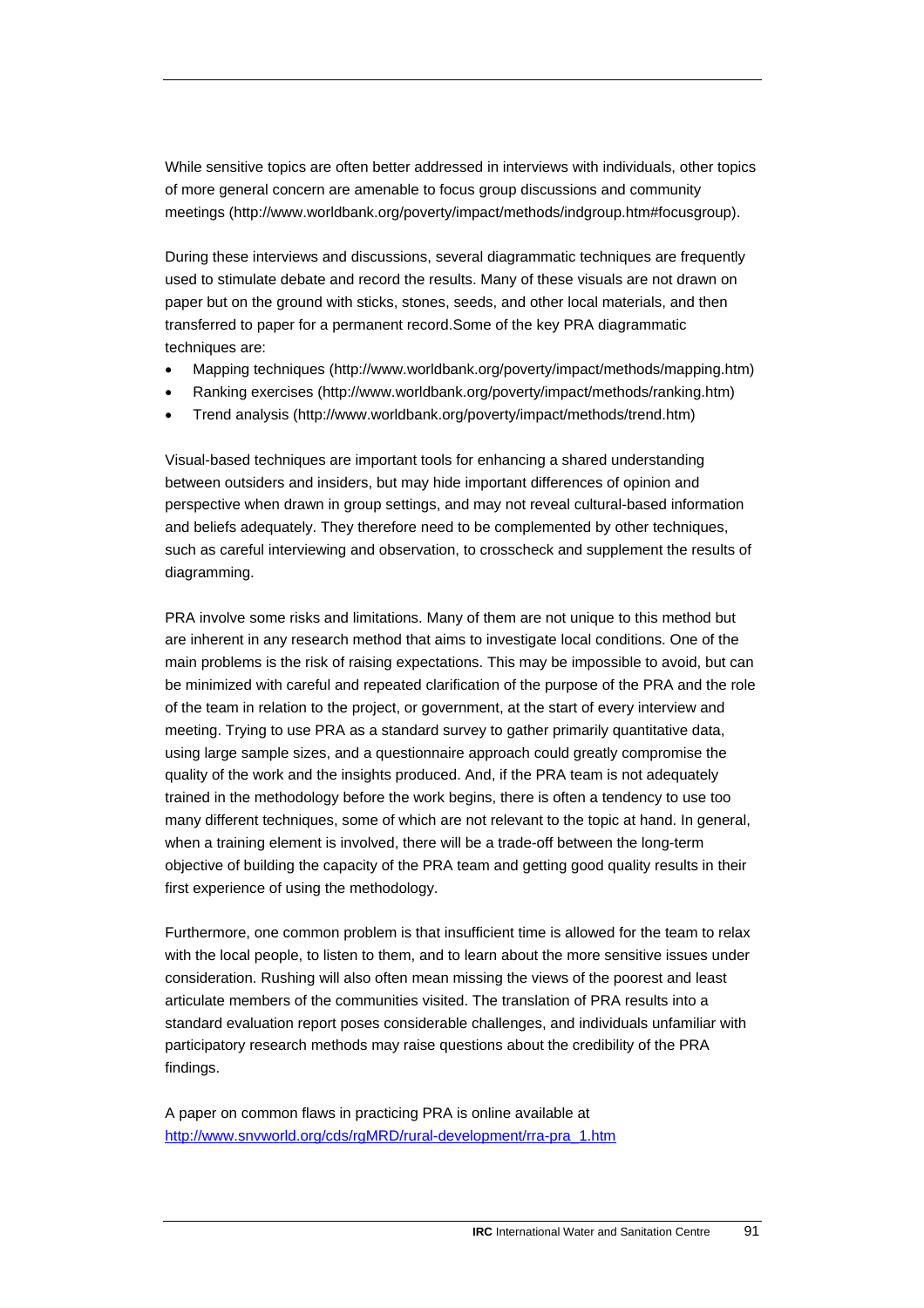### Appendix 13. Advocacy

To tackle the scourge of death and disease caused by poor hygiene, many partners have to be committed to hygiene promotion. Though it is behavioural change in families and communities that will make the difference, it has to be in many thousands of families, to have real impact. Therese Dooley put it well in her comments on the impressive integration of water, sanitation and hygiene in Zimbabwe (see case study chapter 6). She points out that the whole policy environment has to encompass hygiene education and promotion, so that it is "institutionalised" in government departments, local councils, NGOs and CBOs.

To achieve this, there has to be repeated advocacy, using all available messages and communication techniques. In the Zimbabwe example, Therese Dooley notes that the most powerful advocacy came from demonstration, both of the processes and the results. The training of multi-disciplinary teams at different levels resulted not just in operational cadres for hygiene promotion itself, but also in the spreading of conviction and commitment through the different agencies involved.

Interpersonal meetings are the most effective and participatory advocacy/communication tool, but with the limited availability of hygiene promoters in many countries the potential number of people reached is limited and further expansion is costly. Some of the other most common tools used in advocacy include:

- lobbying for influencing the policy process by working closely with key individuals in political and governmental structures;
- meetings, usually useful as part of a lobbying strategy
- negotiation, to reach a common position
- project visits, showing good practice.

Many advocacy initiatives involve the general public to influence policy makers. Tools for reaching them include:

- Newsletters
- E-mail/Internet
- **Flyers**
- Pamphlets
- **Booklets**
- Fact sheets
- Posters
- Video and drama
- **Petitions**
- Canvassing

In addition, the media (press, TV and radio) reach both the general public and contribute to the agenda setting of politicians as well as policy makers. Many of these tools overlap or are used in conjunction with each other.